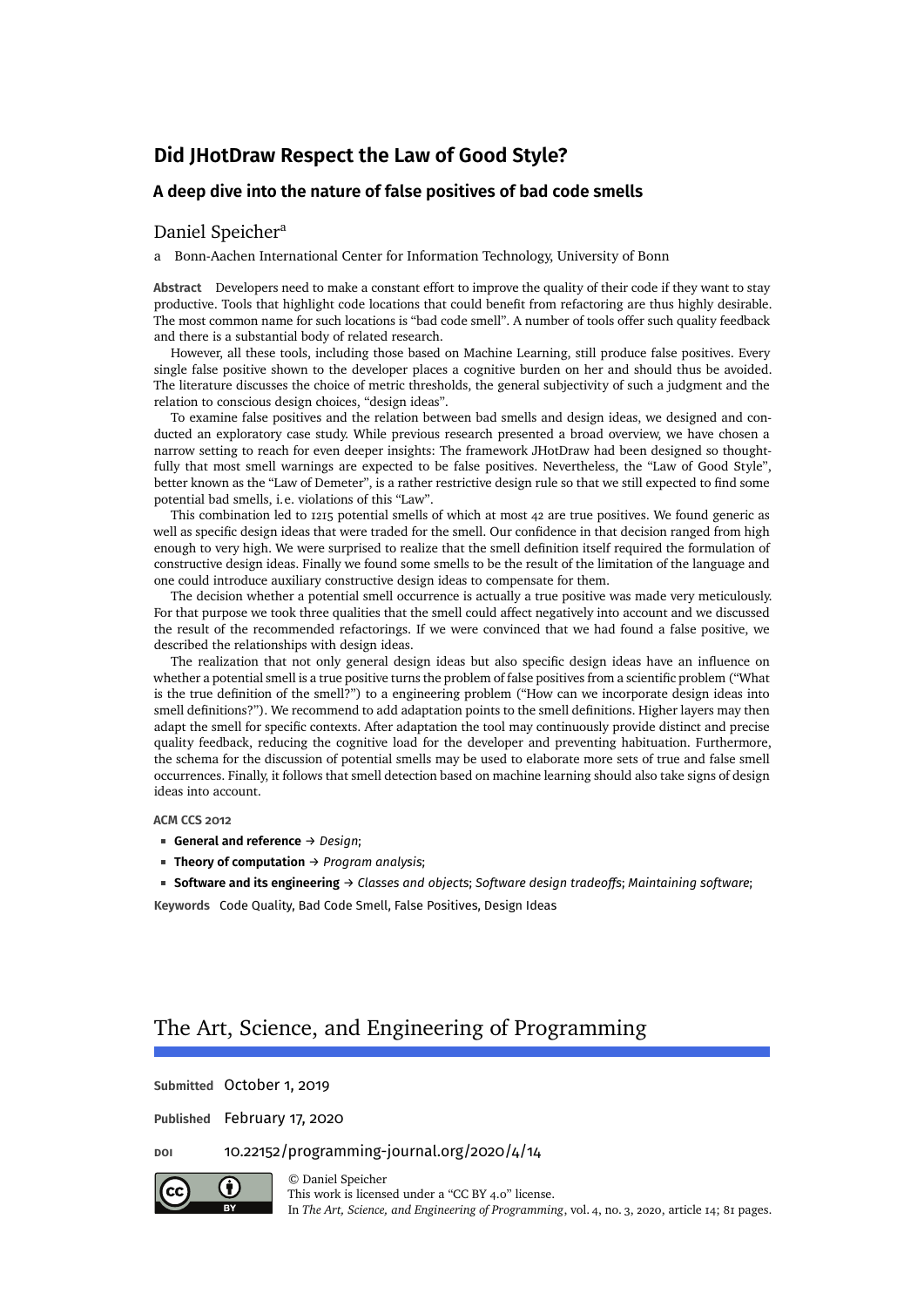### <span id="page-1-0"></span>**1 The Challenge of Low Precision in Bad Code Smell Detection**

Code quality needs the developer's attention. As the quality degrades, the effort for further evolution of the software system increases. Developers thus need to constantly improve the internal design. Tools that highlight locations where such improvement would be beneficial or even necessary are therefore highly desirable. However, if the tool raises too many false alarms, the developer might start to ignore the hints provided by the tool and get habituated to them.

Fowler and Beck compiled the most prominent list of "Bad Smells in Code" [\[12,](#page-29-0) pages 83–93] (a second edition was just published [\[11,](#page-28-0) pages 71–84]) describing "certain structures in the code that suggest (sometimes, scream for) the possibility of refactoring". Their smell descriptions are often very metaphorical ("feature envy", "shotgun surgery") and targeted at the human reader. Researchers have nevertheless operationalized these and other definitions. Lanza and Marinescu [\[18\]](#page-29-1) presented a metric based approach. Moha, Guéhéneuc, Le Meur and Duchien [\[27\]](#page-30-0) presented a rule based domain-specific language SADSL to specify design defects.

The field is under active research. Recently Sharma and Spinellis [\[36\]](#page-30-1) presented a survey of 445 primary studies published between 1999 and 2016. The first open research question they mention is the high rate of false-positives and the lack of context. The literature mentions as reasons for the low precision the challenge of finding appropriate metric thresholds, the general subjectivity of such a judgments and competing design choices. Fowler and Beck [\[12\]](#page-29-0) suggested for example that the smell "feature envy" might be a natural consequence of the "visitor" pattern. Lanza and Marinescu [\[18\]](#page-29-1) claim that "intensive coupling" and "dispersed coupling" might be natural and less harmful for "initialization and configuration methods". Speicher and Jancke [\[41\]](#page-31-0) suggest to take three kinds of context for smell detection into account. Speicher [\[38\]](#page-31-1) discusses the relevance of structural context, especially the relation between the smells defined by Marinescu and Lanza [\[18\]](#page-29-1) and the canonical design patterns [\[13\]](#page-29-2). The "Law of Demeter" easily gets in conflict with the method chaining aspect of "fluent interfaces" [\[10\]](#page-28-1).

Pecorelli, Palomba, Nucci, and Lucia [\[31\]](#page-30-2) report on a comparative evaluation of heuristic and machine learning approaches. They found that the machine learning approaches hardly deliver better precision, at least if trained on the same features that the heuristics take into account.

The most comprehensive study of the reasons for code smell false positives was presented by Fontana, Dietrich, Walter, Yamashita and Zanoni [\[8,](#page-28-2) [9\]](#page-28-3). Their two main categories are "Imposed [bad smells as] side effects of *conscious* design decisions" and "Inadvertent [bad smells being] created by tools that create (generate) or consume (analyze) code". Our study is motivated by the first category. We want to explore the relation between a smell definition and "design ideas". We use the latter term not only to capture conscious design choices but any concept a developer might take into consideration, when judging a potential occurrence of a bad smell.

In the following we will investigate the phenomenon of design ideas conflicting with bad smell definitions and the implications for the codification of bad smells and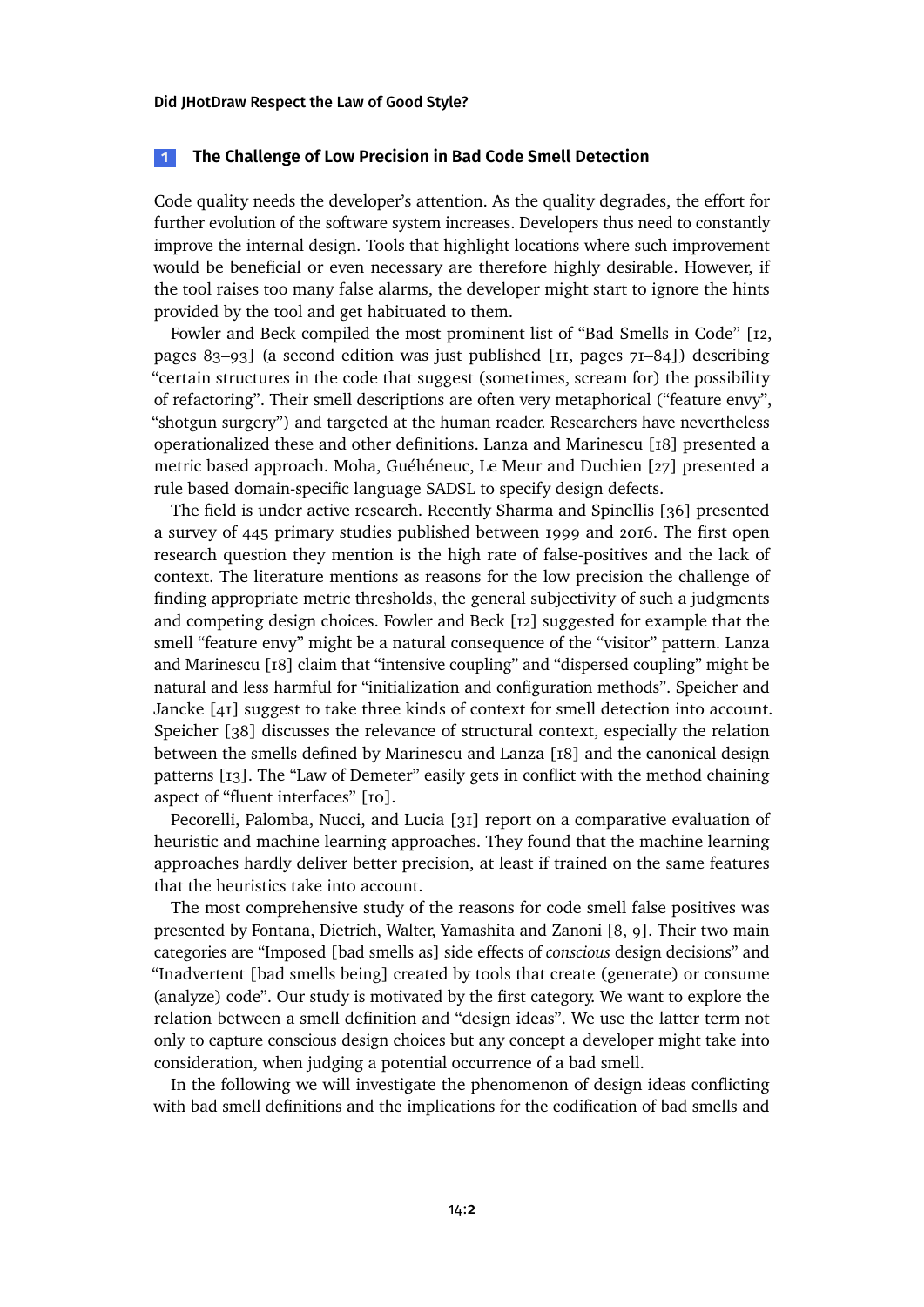design ideas in an exploratory case study. A summary of this case study was already published [\[39\]](#page-31-2).

# **2 Design of the Exploratory Case Study**

A *case study* is "an empirical inquiry that investigates a contemporary phenomenon within its real-life context, especially when the boundaries between phenomenon and context are not clearly evident" [\[7,](#page-28-4) [45\]](#page-31-3). As we will see soon, the phenomena of design ideas and the conflicts with bad smells have indeed no sharp boundaries that could be defined up-front. The relevant "real-life context" in the case that we will study ranges from a few lines of code, to the specifics of the software under consideration, the frameworks used, the JDK or Java in general.

Case studies are distinguished into *confirmatory* and *exploratory case studies*. As we will argue later, the following case study has some confirmatory value, but its main intention is to explore the phenomena "design idea" and "conflict between bad smell definitions and design ideas" further. "Exploratory case studies are used as initial investigations of some phenomena to derive new hypotheses and build theories" [\[7\]](#page-28-4). We call a part of a program that matches a bad smell definition a *potential bad smell*. Such a match is called a *true positive*, if we would expect an experienced developer to change the program to remove the smell. It is called a *false positive*, if we expect an experienced developer to keep the current stat[e.](#page-2-0)<sup>1</sup> To guide our investigation we formulate three open research questions<sup>[2](#page-2-1)</sup> concerned with how false positives and design ideas occur and relate:

**RQ1** What is the nature of design ideas that conflict with bad smell definitions? **RQ2** How can a design idea turn a potential bad smell into a false positive? **RQ3** What are the consequences for the definition of bad smells and design ideas?

Motivated by the goal of collecting a rich set of answers to our research questions, we devise the following *study proposition*: Since we intend to explore the phenomena, we choose a case in which we hope to find many instances of them. The choice consists of two parts. First, we choose a rather rigid bad smell definition, so that we can expect a high number of potential smells in the code. Second, we choose a thoughtfully designed piece of software, so that in case of a conflict we can be optimistic of finding a valuable design idea. We consider the single potential design smell as *unit of analysis*.

<span id="page-2-0"></span><sup>&</sup>lt;sup>1</sup> The decision whether to change the code or not involves human judgment. To emphasize that positive and negative aspects must be weighed against each other, one may also formulate: "[A] false positive for [a bad smell] is a code structure that satisfies the conditions that define [the smell], but it is not clear that they have a net detrimental effect on the quality of the software system under analysis" [\[8\]](#page-28-2).

<span id="page-2-1"></span> $2$  The role of the research question for a case study is characterized as follows [\[7\]](#page-28-4): "A precondition for conducting a case study is a clear research question concerned with how or why certain phenomena occur. This is used to derive a *study proposition* that states precisely what the study is intended to show, and to guide the selection of cases and the types of data to collect."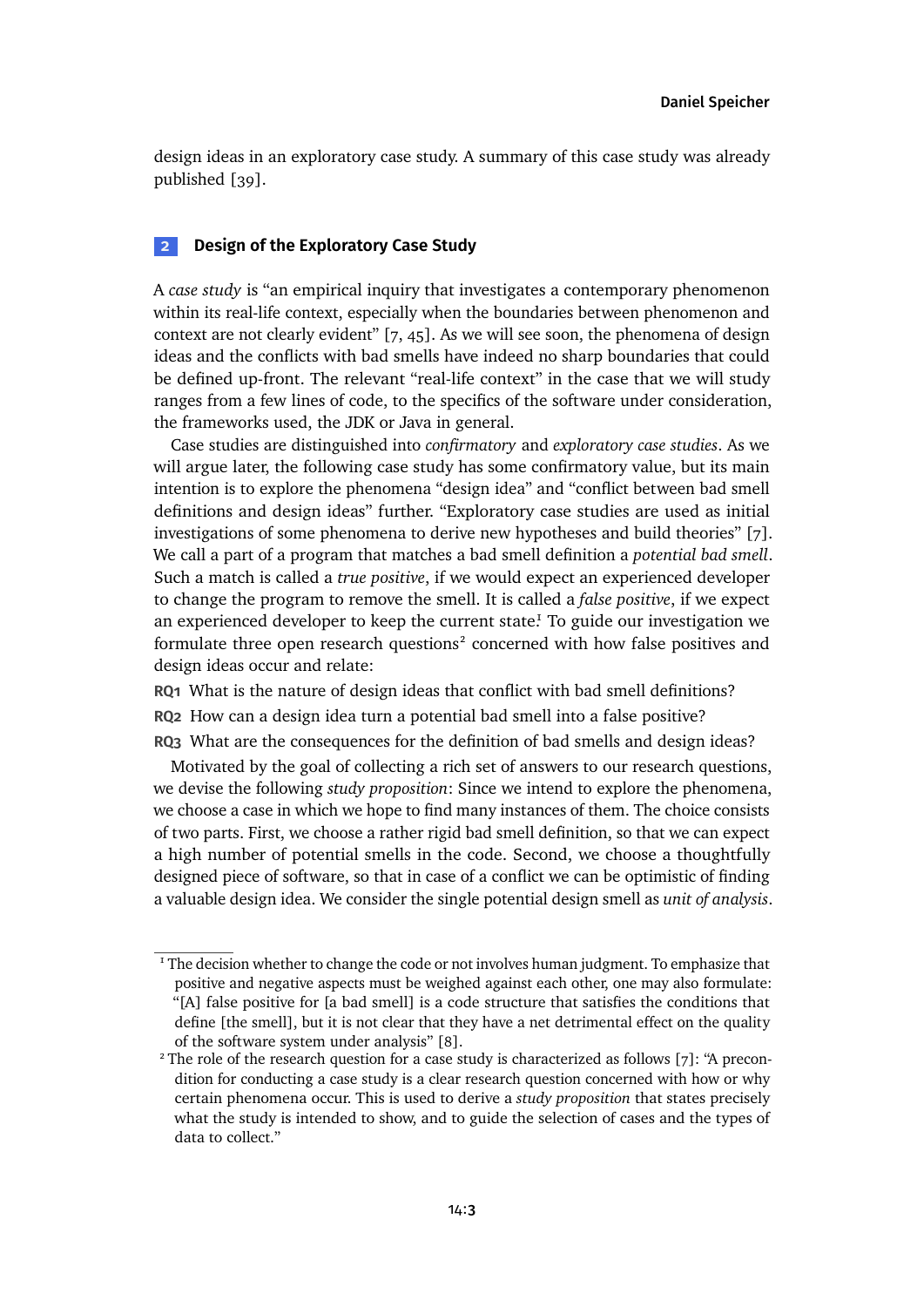The chosen bad smell definition is the strict form of the classical "Law of Demeter" also known as "Law of Good Style"— and will be introducedin [section 3.](#page-3-0) The chosen software is "JHotDraw" in version 5.1 and will be introduced in [section 4.](#page-7-0)

The crucial analysis step for each potential bad smell is the discussion of whether we consider it to be a *true positive* or a *false positive*. As we do not know upfront whether these discussions will lead to clear results, we might have to elaborate other classifications than true or false. We will describe our analysis method in [5](#page-8-0) after the presentation of the bad smell definition and the software. Its main ingredients are the discussion of the negative impacts of the current design, the discussion of the positive consequences of the removal of the potential smell, and references to established design principles, recent empirical research about the impact of bad smells, and documented design intentions. Once we have analyzed the potential smell in this respect, we can collect the further properties targeted by our research questions. Depending on the given arguments the discussion will not only apply to the given potential bad smell but also to similar cases.

We have chosen the combined case "Law of Demeter" on "JHotDraw 5.1" with the expectation to find many instances of the phenomena under consideration. While a high number of these instances increases the value of the study as an exploratory case study the optimistic expectations decrease the study's value as a confirmatory case study. Since we are already confident of finding evidence for our work there is not much corroboration for it in actually finding such evidenc[e.](#page-3-1)<sup>3</sup>

Let us now introduce the two "opponents" of our exploratory case study in the following two sections. [Section 3](#page-3-0) presents the "Law of Demeter" and [section 4](#page-7-0) the "JHotDraw" framework. After the description of the method of analysis for the potential bad smells in [section 5](#page-8-0) the actual study is presented in the [section 6.](#page-10-0) The results of the case study are presented in [section 7.](#page-20-0)

# <span id="page-3-0"></span>**3 The "Law of Demeter" / "Law of Good Style"**

The goal of our exploratory case study is to explore the conflicts between bad smell definitions and design ideas. The goal is explicitly not to evaluate the design smell definition! To get a high number of conflicts we selected with the "Law of Demeter" a rather rigid design smell definition, ignored weaker variations and did not invest in perfecting the definition upfront. As an evaluation of the "Law" it would be utterly

<span id="page-3-1"></span><sup>&</sup>lt;sup>3</sup> We use here a term first suggested by Karl R. Popper in 1939. He states: "Instead of discussing the 'probability' of a hypothesis we should try to assess what tests, what trials, it has withstood; that is, we should try to assess how far it has been able to prove its fitness to survive by standing up to tests. In brief, we should try to assess how far it has been 'corroborated'." [\[34,](#page-30-3) page 248] He states clearly that our optimistic expectations are at odds with the hope for confirmation: "Confirmations should count only if they are the result of *risky predictions*; that is to say, if, unenlightened by the theory in question, we should have expected an event which was incompatible with the theory — an event which would have refuted the theory." [\[33\]](#page-30-4)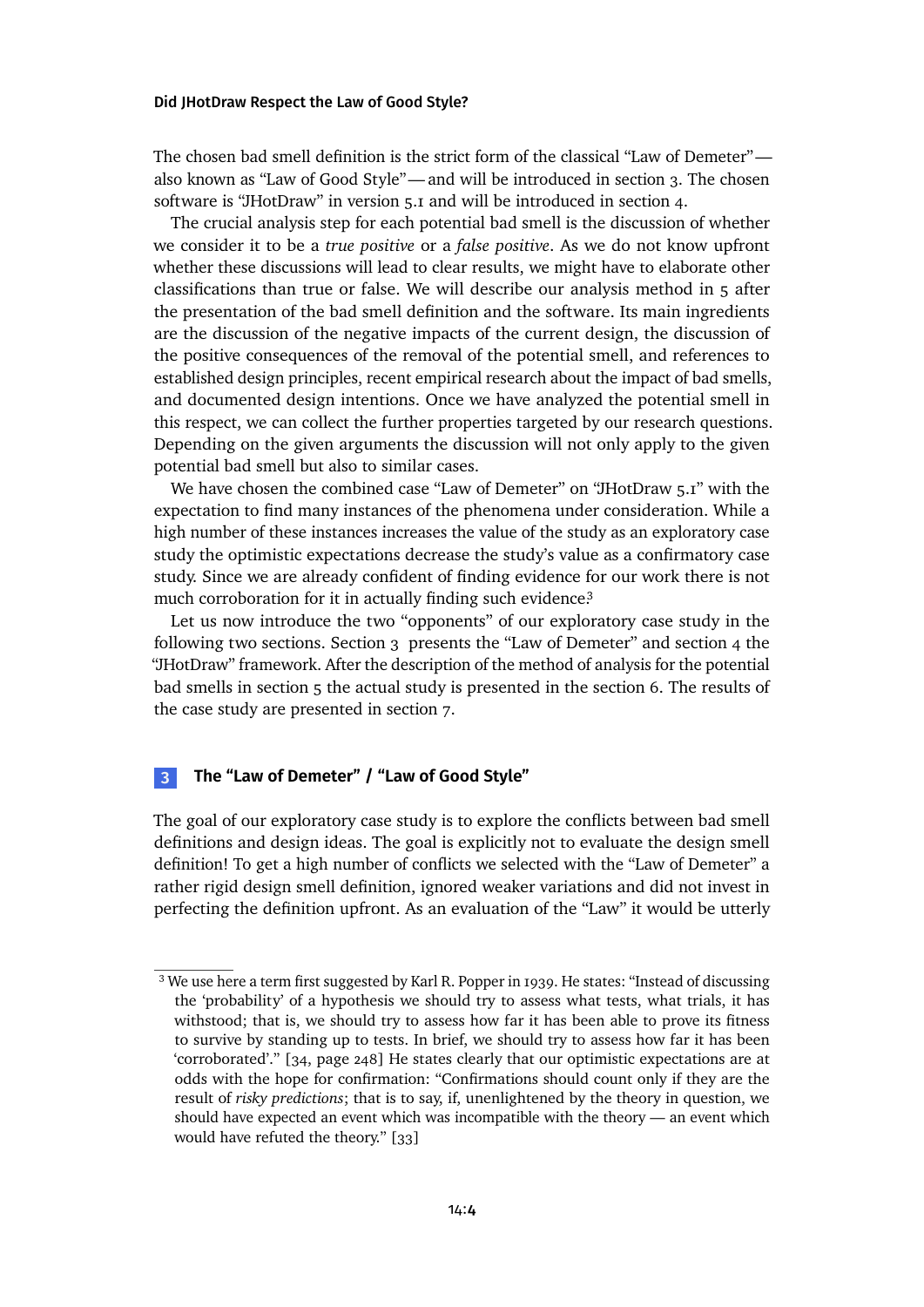

**Figure 1** Illustration of the "Law of Demeter". The classes C (class itself), F (type of a field), P (type of a parameter), N (instantiated type) are "friends" of the method m(P) in C, the classes X, Y, Z not. If the method m(P) respects the "Law of Demeter", i.e. it only accesses its "friends", it is not affected by changes in the classes X, Y, Z and a developer only needs to keep C, F, P and N in mind, when reading m(P).

unfair. Our exploration can also be seen as a little experiment about incremental improvements of an imperfect version of a bad smell definition. Ideally the discussion will lead us to rediscover the refinements that can be found in the literature and more. The focus of the study is nevertheless the exploration of design ideas that conflict with the bad smell definition.

Karl Lieberherr, Ian Holland and Arthur Riel had been using object-oriented programming techniques in research and teaching for two years, when they presented their answer [\[22\]](#page-29-3) to the question "When is an object-oriented program written in good style?" They believed that their rule "helps to formalize existing ideas [about good style]" and promotes "maintainability and comprehensibility". The rule was originally suggested by Ian Holland in the context of the "Demeter" project and named "Law of Good Style" as well as "Law of Demeter[".](#page-4-0)<sup>4</sup> The motto of the "Law of Demeter" is "Only talk to your friends" or sometimes as well "Don't talk to strangers". For every method certain types are considered "friends" and the method should only "talk" (i.e., "call a method" or "access a field") of these "friend" types. The original papers provide definitions of the "Law" for different programming languages but (of course) not for Java.

We therefore took the version for another statically typed language [\[21,](#page-29-4) page 47], namely C++, and translated it to Java making it even slightly more strict by leaving aside "classes of global variables", since there are no "global variables" in Java. Fields that are public and static come closest, but we postpone the decision on how to handle those until we encounter them in our case study. Method calls and field accesses are not only possible in method bodies but as well in constructors, field initialization expressions and initializer blocks. We extend the law therefore to all these *executables*.

<span id="page-4-0"></span><sup>4</sup> The Demeter project allowed the specification of a class hierarchy in a modified EBNF and to generate skeletons for applications and further utilities. The Demeter developers strove "to produce an environment which [...] allow[s] software to be 'grown' in a continuous fashion". Consequently they considered the "ease of modification [to be] one criterion which characterizes a good object-oriented programming style". The "Law of Demeter" therefore aims at limiting the impact of changes to a given program.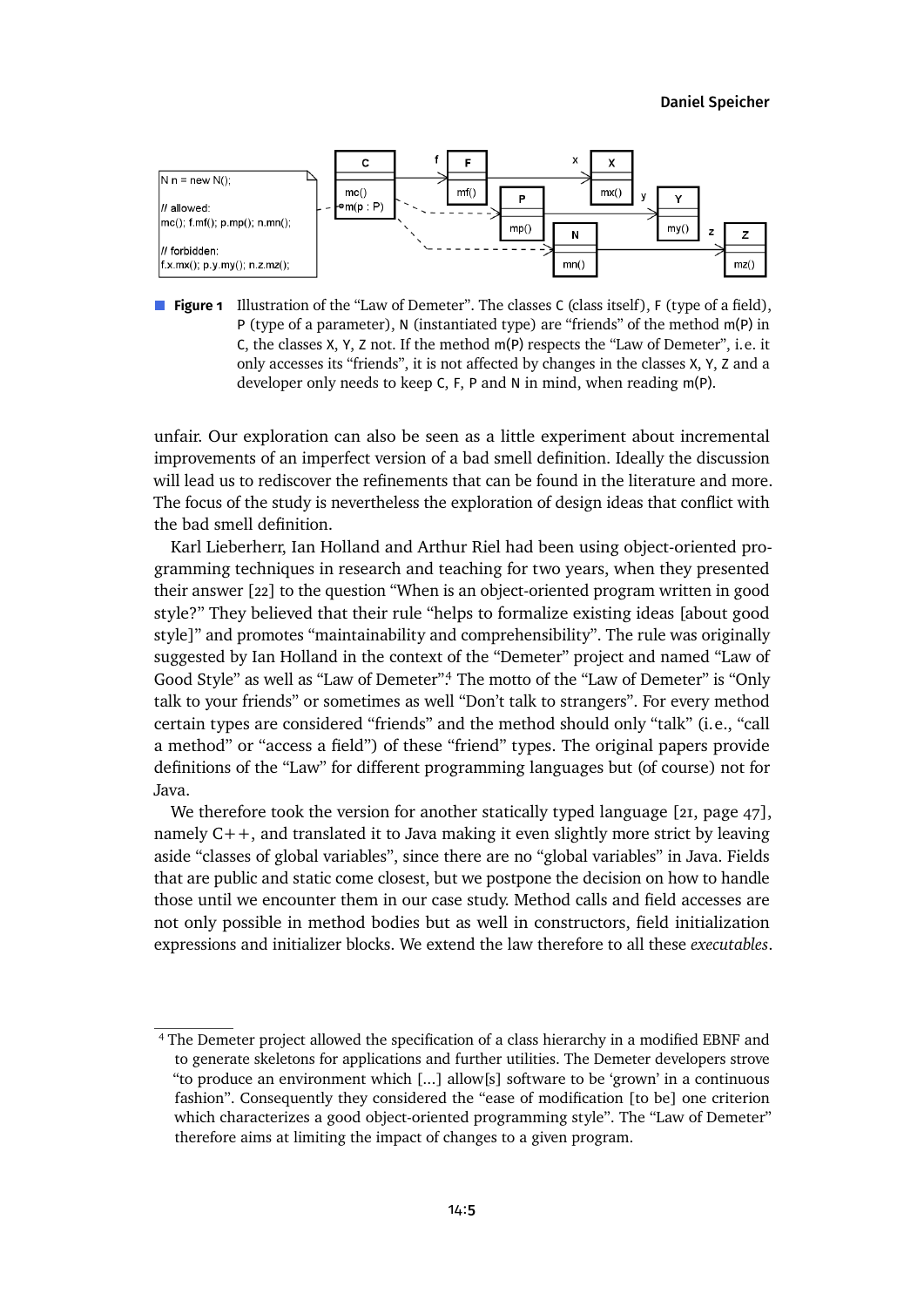<span id="page-5-0"></span>*Java, class form's strict version*. In all executables (methods, constructors, initializer blocks, field initialization expressions) *M* of class *C*, you may use only members (methods and fields) of the following types (classes and interfaces) and their supertypes:

*C*,

- types of fields of *C*,
- types of parameters of *M*, or
- classes that are instantiated in *M*.

■ **Figure 2** The Law of Demeter for Java, adapted from the C++ version.

In Java, methods and static fields can also be defined in interfaces. So, in our definition in [figure 2](#page-5-0) we address interfaces as well as classes.

Why should a developer follow the "Law"? The earlier papers listed six related principles but a later paper [\[20,](#page-29-5) page 71] clarifies and condenses the "Benefits of the Law" to two perspectives that we from hereon address as *limited coupling* and improved *understandability*. The "Law" limits the coupling in the sense that a method can only be affected by changes to its "friend" types. It improves understandability in the sense that "[w]hen reading a method M, the programmer has only to be aware of the [friend] classes of M". Rebecca Wirfs-Brock and Brian Wilkerson [\[43\]](#page-31-4) suggest that *encapsulation* is the most important quality of object-oriented software and that the "Law of Demeter" somewhat<sup>[5](#page-5-1)</sup> contributes to it. We can consider encapsulation as the degree to which an object hides its internal structure and the complexity of the implementation of its behavior. The "Law" supports encapsulation by limiting the access to classes returned by method calls that might reveal information about the internal structure of the "friend" objects. We will use these three qualities as criteria for the evaluation of potential violations of the "Law". We will have to ask ourselves whether not following the "Law" would impact encapsulation, limited coupling, understandability negatively or conversely if following the "Law" improves these qualities. Guo, Würsch, Giger and Gall [\[14\]](#page-29-6) analyzed five Eclipse sub-projects

<span id="page-5-1"></span><sup>&</sup>lt;sup>5</sup> The paper elaborates the idea that encapsulation can be reached much more effectively if the design process does not start from the data to be stored in the objects but from the "responsibilities" the objects have to fulfill. The responsibilities of an object are identified with the questions "What actions is this object responsible for?" and "What information does this object share?", where "[the] information shared by an object might or might not be part of the structure of that object." [\[43,](#page-31-4) page 73] From this perspective sharing information is not necessarily harming encapsulation, since it is not necessarily revealing the internal structure of an object. The authors consequently claim that "the Law overly constrains the possible connections between objects." Since the "Law" is suggested from a "data-driven" perspective on design, Wirfs-Brock and Wilkerson don't consider the "Law" to be as effective with respect to encapsulation as their suggestion to use Responsibility-Driven Design. They concede nevertheless that the "Law of Demeter achieves encapsulation by limiting access to objects."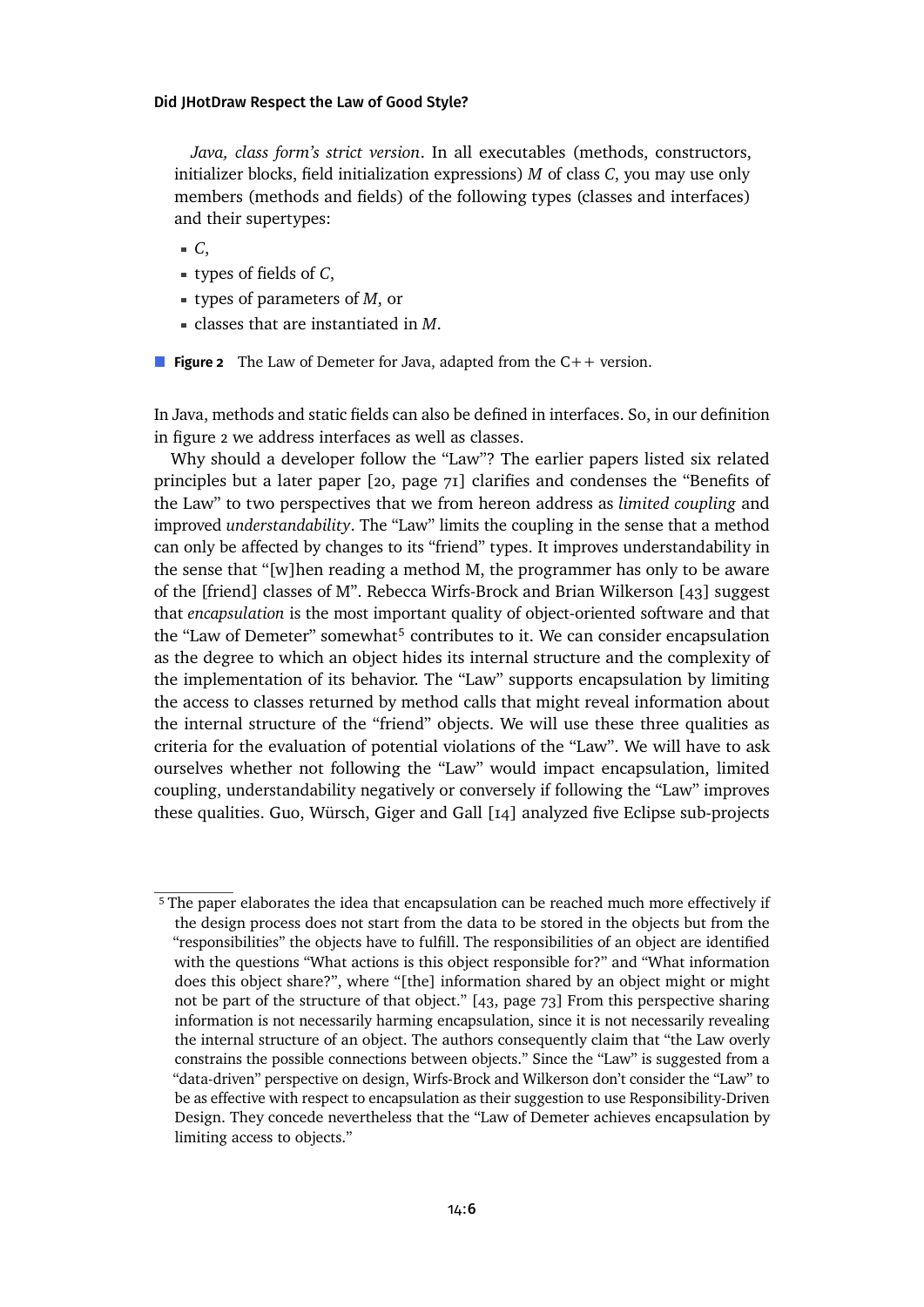### [Daniel Speicher](#page-80-0)

#### <span id="page-6-0"></span>1) Violation of the "Law of Good Style" / "Law of Demeter"



#### 2) Resolution: "Lifting" responsibilities "forward"



#### 3) Resolution: "Pushing" responsibilities "back"





and found "that violations of the Law of Demeter indeed highly correlate with the number of bugs and are early predictor of the software quality".

Given a violation of the "Law", how can a developer refactor the code to remove the violation? [Figure 3](#page-6-0) illustrates two possibilities. Resolving the violation by *lifting* responsibilities *forward* means identifying the responsibilities that the violating method uses from the stranger class and letting an intermediate "friend" class take over these responsibilities. The "friend" class typically collaborates with the stranger class for that purpose. Often forwarding calls and results mechanically is already enough. As a consequence the interface of the "friend" class might grow. Resolving the violation by *pushing* responsibilities *back* means identifying meaningful parts of the original methods that rely on the stranger, extracting these into separate methods and moving them to the "friend". Again the interface of the "friend" class grows. As the example illustrates some methods in the interface of the "friend" class might well become redundant and can therefore be removed.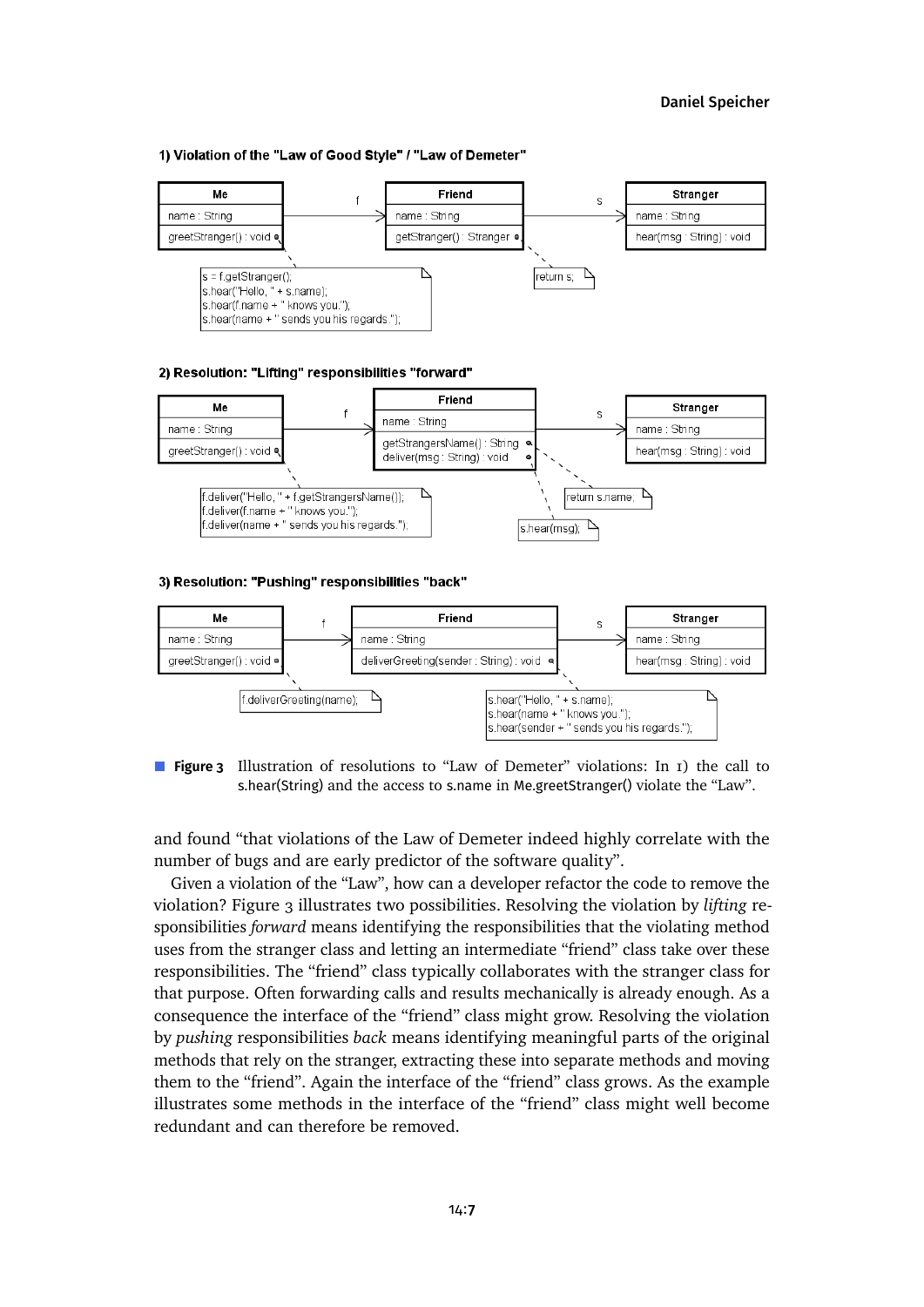If the classes are part of different layers, we might use the terms *pushing down* and *lifting up*. Similar operations work as well, in the case of subclasses. We might then use the terms *pushing up* and *pulling down*. [6](#page-7-1)

This section has introduced the bad smell definition "Law of Demeter", the qualities "encapsulation", "limited coupling", and "understandability" as criteria for the severeness of a potential bad smell and the resolutions of "pushing back" and "lifting forward".

# <span id="page-7-0"></span>**4 The "JHotDraw" Project**

Since our exploratory case study is meant to explore design ideas that might conflict with the given rather rigid bad smell definition, we have chosen with "JHotDraw 5.1" a thoughtfully designed piece of software, so that the chances are high that many potential smells are actually false positives and that we find a valuable design idea in its context.

JHotDraw and its predecessor HotDraw written in Smalltalk are frameworks for the creation of interactive drawing applications. They played an important role in the evolution of object-oriented programming and design. HotDraw was developed by Kent Beck and Ward Cunningham. The first ever created CRC Cards ("Class Responsibilities Collaborators" Cards, [\[4\]](#page-28-5)) were created in an effort to document the design of the first HotDraw program [\[6\]](#page-28-6) and are still available [\[5\]](#page-28-7). Ralph E. Johnson wrote the first paper that transfered the idea of design pattern from the domain of architecture [\[1\]](#page-28-8) to software development [\[15\]](#page-29-7) covering again HotDraw. The Java version of HotDraw now

<span id="page-7-2"></span><span id="page-7-1"></span><sup>6</sup> Abstract classes are "high" in the class hierarchy but in "low" layers. Concrete classes are "low" in the class hierarchy but "high" in layers.



**Figure 4** JHotDraw 5.1 Screenshot. The screenshot shows a running JavaDrawApp application with menu bar on top and tool bar on the left. The TextFigure and the RoundedRectangle on the left are selected and showing their handles.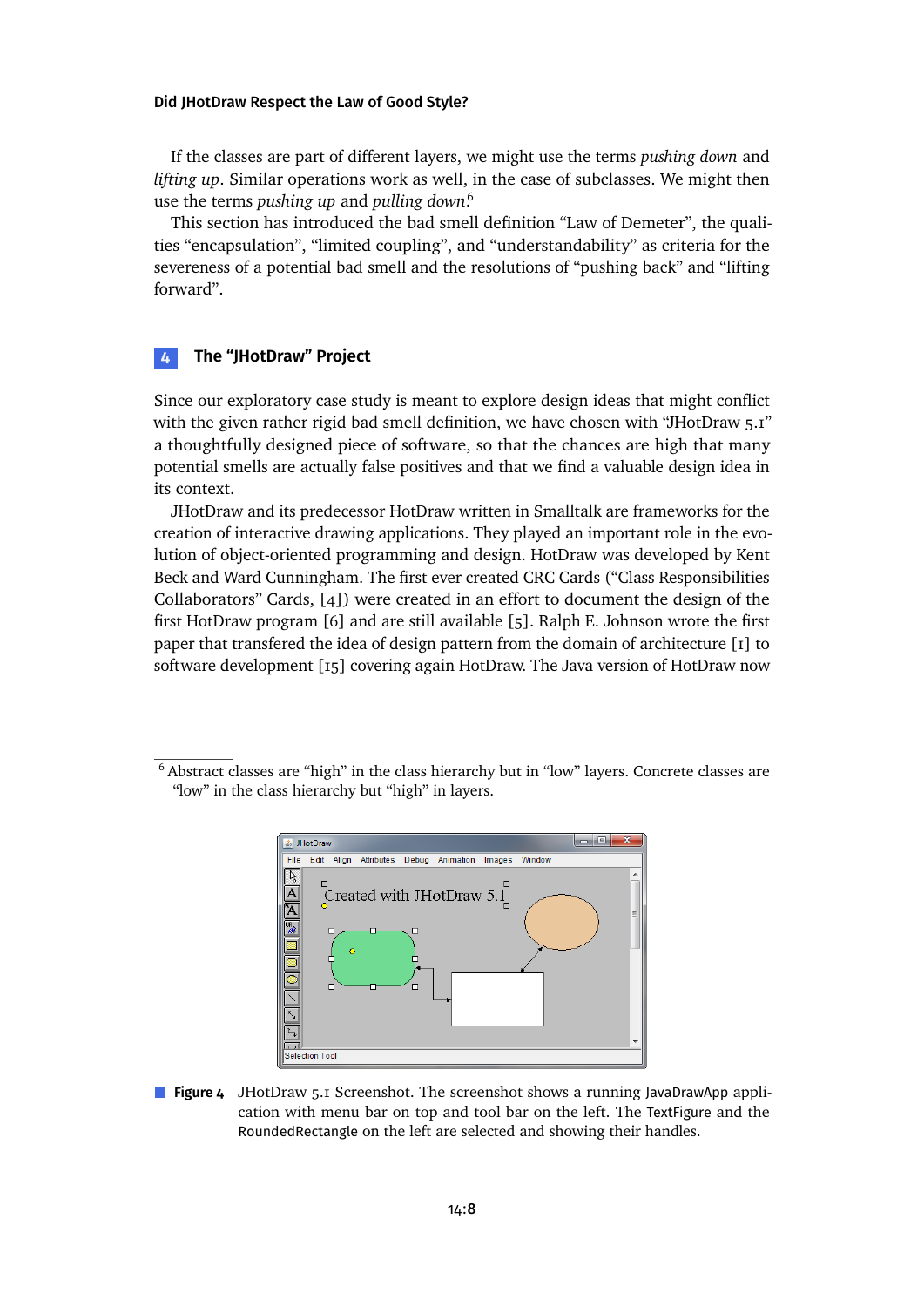known as JHotDraw was developed by Thomas Eggenschwiler and Erich Gamma? They wrote that the software "was originally planned to be a trivial case study for an applied design patterns seminar. But then it was too much fun to just stop there..."<sup>8</sup> The framework not only uses many design patterns but also contains thorough documentation for them in the source code and in a series of HTML documents packaged together with the framework. Because of its relevance, the pattern documentation and the open accessibility, different versions of JHotDraw are frequently used in empirical software engineering? Dirk Riehle's dissertation [\[35\]](#page-30-5) contributes additional documentation for the framework as it elaborates the collaborations in the framework with the role modeling approach developed in his work.

## <span id="page-8-0"></span>**5 Method of Analysis for Potential Bad Smells**

The case that we study has two factors. Both of them can be considered rather *extreme*. The "Law of Demeter" is a rather rigid classical rule, leaving no room for gradual adaptations by e.g. modifying thresholds. Accessed members belong to a class that either is a "friend" of the method under consideration or it is not. Our discussion will therefore be centered around the question, which access to which classes may be regarded as "friend access". As JHotDraw was developed not only to be used as a framework but as well polished to present object-oriented design ideas, especially design patterns, we can expect to find a rather high quality piece of software. As we elaborated above, we expect interesting findings from this combination.

In the next sections we will present and discuss the potential violations of the "Law of Demeter" found in JHotDraw. The examples will be roughly ordered by the number of violations but also grouped by similarity to allow for a better flow of the discussion. The individual potential violation is our *unit of analysis*. We will nevertheless discuss similar violations together. Our discussion will be guided by the following questions:

<span id="page-8-4"></span>**A1) How bad is this potential bad smell here?** What is the negative impact on coupling, understandability, encapsulation? Does the created coupling to the "non-friend" class increase the maintenance effort? Does the potential smell really increase the mental effort for understanding the code? To what degree is encapsulation broken, i.e. what information about the internal structure of "friend" classes or

<span id="page-8-1"></span><sup>7</sup> Dirk Riehle made the source and documentation available in the context of his dissertation at <https://riehle.org/computer-science/research/dissertation/appendix-e.html>.

<span id="page-8-2"></span><sup>&</sup>lt;sup>8</sup> See the file documentation/drawBackground.html in the JHotDraw 5.1 distribution.

<span id="page-8-3"></span><sup>9</sup> Ekaterina Pek and Ralf Lämmel [\[32\]](#page-30-6) reviewed the publications of seven major software engineering conferences in 2011/2012 with respect to their usage of corpora, i.e. "collections of software artifacts [...] to derive empirical evidence from". In the 175 reviewed papers they found 168 corpora consisting of projects. Although they found "no frequently used projects or corpora across all papers", JHotDraw has with 15 still the highest frequency of inclusion in corpora. It is only competing with eclipse. Some corpora include sub-parts of eclipse. If these sub-parts count for the category "eclipse" this category has the highest frequency, namely 22.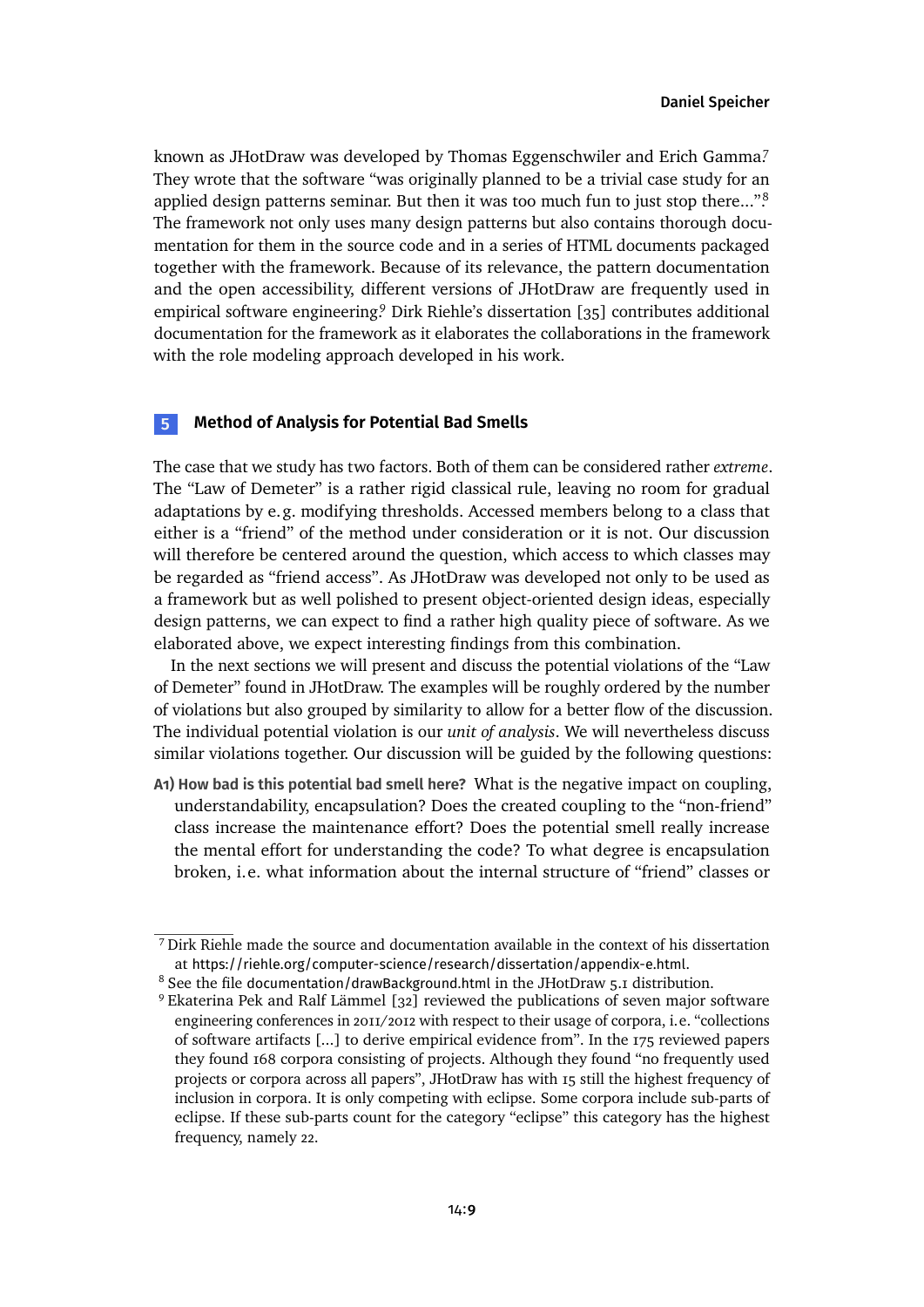their behavior is revealed and how harmful is that? The given case might suggest further criteria.

- <span id="page-9-4"></span>**A2) How good could the code be after a refactoring?** What is the positive impact of applying a "lift forward" or a "push back" refactoring? Are these refactorings possible? How good would the code be in terms of coupling, understandability, encapsulation? How many methods would we need to add to a "friend"'s interface to "lift forward"? Would the responsibility that we "push back" make sense in the target "friend class"? Can we expect it to be used by other methods? Depending on the case other refactorings beyond these two might be useful.
- <span id="page-9-1"></span>**A3) Is the potential bad smell a true or a false positive?** Given the answers to the previous two questions, is the code good enough or should it be refactored? Besides the given answers we might as well take comments from the literature about the "Law of Demeter" or about the impact of bad smells into account. Remarks about intentions of the code in comments and documentation might be helpful as well. The question might require other answers than just a "yes" or "no".

In case of a true positive we note the suggested refactoring, where it should be applied and how many true positives are resolved by it. Otherwise, we found a false positive and its exploration should contribute to the answers to our research questions RQ1–RQ3. Since the questions are conceptual, we postpone the deeper discussion till the end. The similarities and differences between the individual findings will help us to develop an understanding of the phenomena and our answers will be less ad-hoc, once we have collected a larger and potentially diverse set of findings. During the discussion of the individual potential smell, we restrict ourselves to more pragmatic and direct questions:

- <span id="page-9-2"></span>**I1) What is the design idea leading to the false positive?** What is the main idea in the code that made us judge the potential bad smell to be a false positive?
- <span id="page-9-5"></span>**I2) How can we improve the design smell definition?** How can we adapt the bad smell definition, to take the design idea into account and remove the false positives?
- <span id="page-9-6"></span>**I3) How can we characterize the extension of the design idea?** To which program elements does the design idea apply? How can we identify these program elements?
- <span id="page-9-7"></span>**I4) How high is our confidence in our bad smell improvement?** To what degree are the arguments for the specific finding valid for whole extension of the design idea?
- <span id="page-9-3"></span>**I5) How many similar cases can be found in the program?** Given that we know how to identify the extension of the design idea and how we should adapt the smell definition, we can count the cases to which the same adaptation applies.

A spreadsheet containing the names of the accessing classes and their executables, the accessed members and their classes and as well our suggested categorization is available on-line<sup>[10](#page-9-0)</sup>

<span id="page-9-0"></span><sup>10</sup> <https://sewiki.iai.uni-bonn.de/private/daniel/public/prog2020study>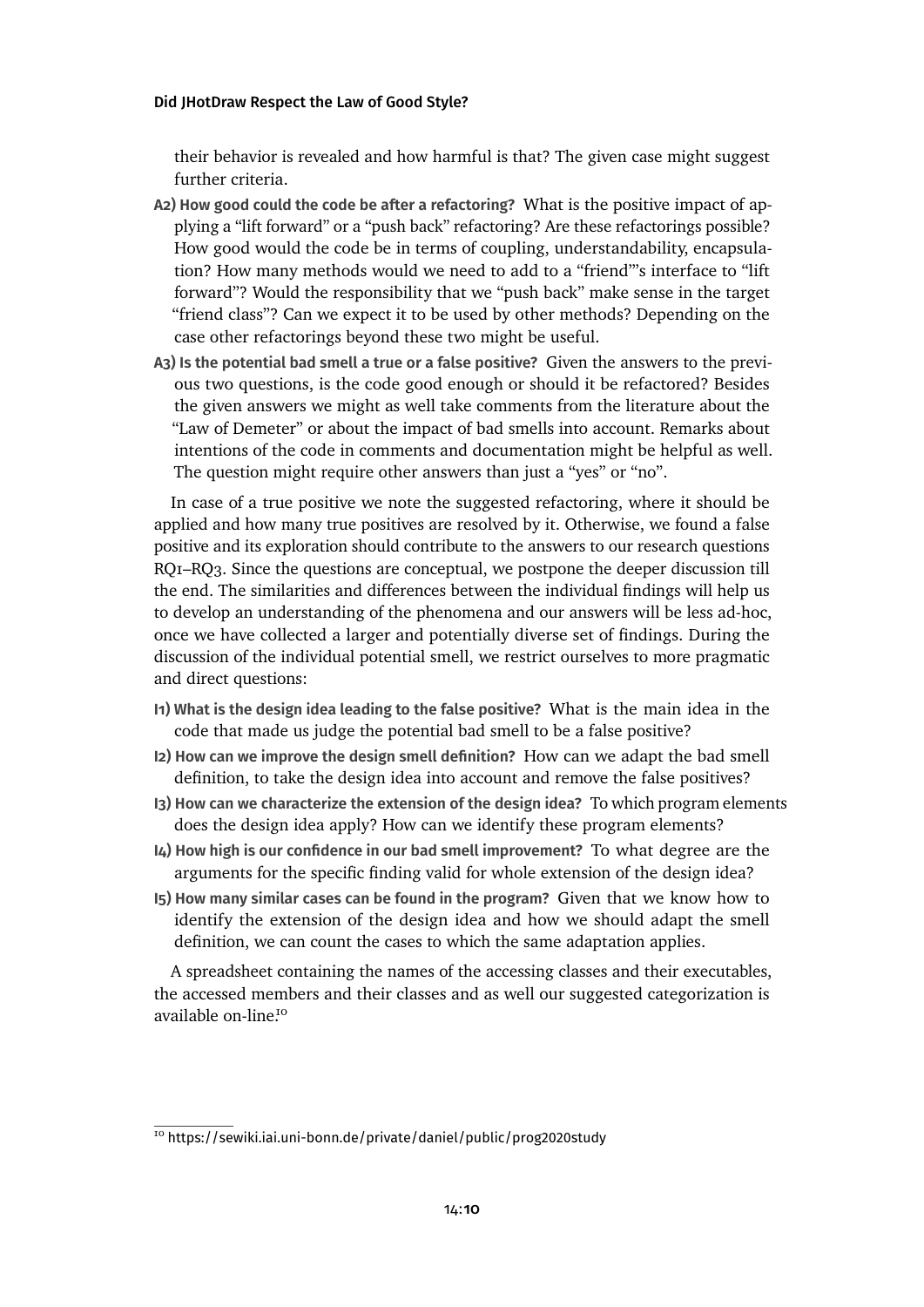<span id="page-10-1"></span>**Table 1** Twelve methods account for a quarter of all potential violations (PV). After successively filtering out false positives based on generic and JHotDraw 5.1 specific design ideas six true positives (TP) will remain. They can be solved by lifting the access to figures through Connectors forward [\(D3\).](#page-37-0)

| Method                                | PV             |           | Generic <sup>a</sup> |                |                |                | JHD <sup>b</sup><br>TР |                |                |                |
|---------------------------------------|----------------|-----------|----------------------|----------------|----------------|----------------|------------------------|----------------|----------------|----------------|
| TriangleFigure.polygon()              | 74             |           |                      |                |                |                |                        |                |                |                |
| ShortestDistanceConnector.findPoint() | 34             | I4        |                      |                |                |                |                        |                |                |                |
| AlignCommand.execute()                | 3I             | Π         | Π                    | 8              | 8              | 8              | 8                      |                |                |                |
| BorderDecorator.draw(.)               | 26             |           |                      |                |                |                |                        |                |                |                |
| ElbowHandle.constrainX(.)             | 2 <sub>T</sub> | Π         | 9                    | 9              | $\overline{2}$ | $\overline{2}$ | $\mathfrak{p}$         | $\overline{2}$ | 2              | 2              |
| ElbowHandle.constrainY(.)             | 2 <sub>T</sub> | Π         | 9                    | 9              | $\overline{2}$ | $\overline{2}$ | $\overline{2}$         | $\overline{2}$ | $\overline{2}$ | $\overline{2}$ |
| ElbowConnection.updatePoints()        | 2 <sub>T</sub> | 13        | IO                   | $\overline{2}$ | $\overline{2}$ | $\overline{2}$ | $\overline{2}$         | $\mathfrak{p}$ | $\overline{2}$ | 2              |
| TriangleFigure.connectionInsets()     | 20             |           |                      |                |                |                |                        |                |                |                |
| DrawApplet.setupAttributes()          | <b>I5</b>      | <b>I5</b> | 8                    | 6              | 6              | 5              | 5                      |                |                |                |
| DiamondFigure.polygon()               | I4             |           |                      |                |                |                |                        |                |                |                |
| PasteCommand.execute()                | 13             | 9         | 7                    | 5              | $\overline{2}$ | $\overline{2}$ | T                      | T              |                |                |
| NorthWestHandle.invokeStep()          | <b>I2</b>      | 4         | $\overline{2}$       | $\mathfrak{p}$ |                |                |                        |                |                |                |
| Sum                                   | 302            | 88        | 56                   | 4I             | 22             | 2 <sub>T</sub> | 20                     | 7              | 6              | 6              |

<sup>a</sup> The generic ideas taken into account are from left to right: "Data Class" [\(D2\),](#page-35-0) "Globally Accessible Member" [\(D4\),](#page-38-0) "Collection Type" [\(D5\),](#page-40-0) "Constituting Constructor Parameter" [\(D15\),](#page-56-0) Types from java.lang [\(D7\),](#page-44-0) "Singleton" [\(D10\).](#page-46-0)

 $<sup>b</sup>$  The JHotDraw 5.1 specific ideas taken into account are: "DrawingView manages the selec-</sup> tion" [\(D21\),](#page-64-0) "Clipboard contains Figures" [\(D22\).](#page-66-0)

# <span id="page-10-0"></span>**6 Discussion of the Potential Violations**

In JHotDraw 5.1, one can find 5858 field accesses and method calls. The application of our Law of Demeter definition in [figure 2](#page-5-0) yields 1215 or 21 % potential violations. Table I lists the 12 methods with the highest number of potential violations.

To demonstrate the method described in the previous section, we present in [sec](#page-10-2)[tion 6.1](#page-10-2) the first discussion [\(D1\)](#page-11-0) in all its painstaking small steps. Such diligence is necessary for two reasons: First, our discussions present well-founded judgment rather than proven absolute truth. Second, our conceptual model is not set but only evolves through the discussion. This paper includes in the Appendix [A](#page-31-5) all discussions starting from  $(D_2)$  in full detail. [Section 6.2](#page-13-0) presents the discussions  $(D_2)$ – $(D_4)$  still in some detail, including our first example of true positives in discussion [\(D3\).](#page-14-0) Starting in [section 6.3](#page-15-1) from [\(D5\)](#page-40-0) we will only give a high level overview of our findings.

### <span id="page-10-2"></span>**6.1 Observations in TriangleFigure.polygon()**

TriangleFigure.polygon() has 74 potential violations, that is already 6.1 % of all potential violations. So, we start our discussion with this method. Given this high number of potential violations in the method polygon(), we might expect to find a difficult to understand method that has many deep couplings to unrelated classes. Instead, as the extract of the methodin [table 1](#page-11-1) shows, the method is obviously far from being difficult. It creates an empty polygon and adds three points to it depending on the rotation of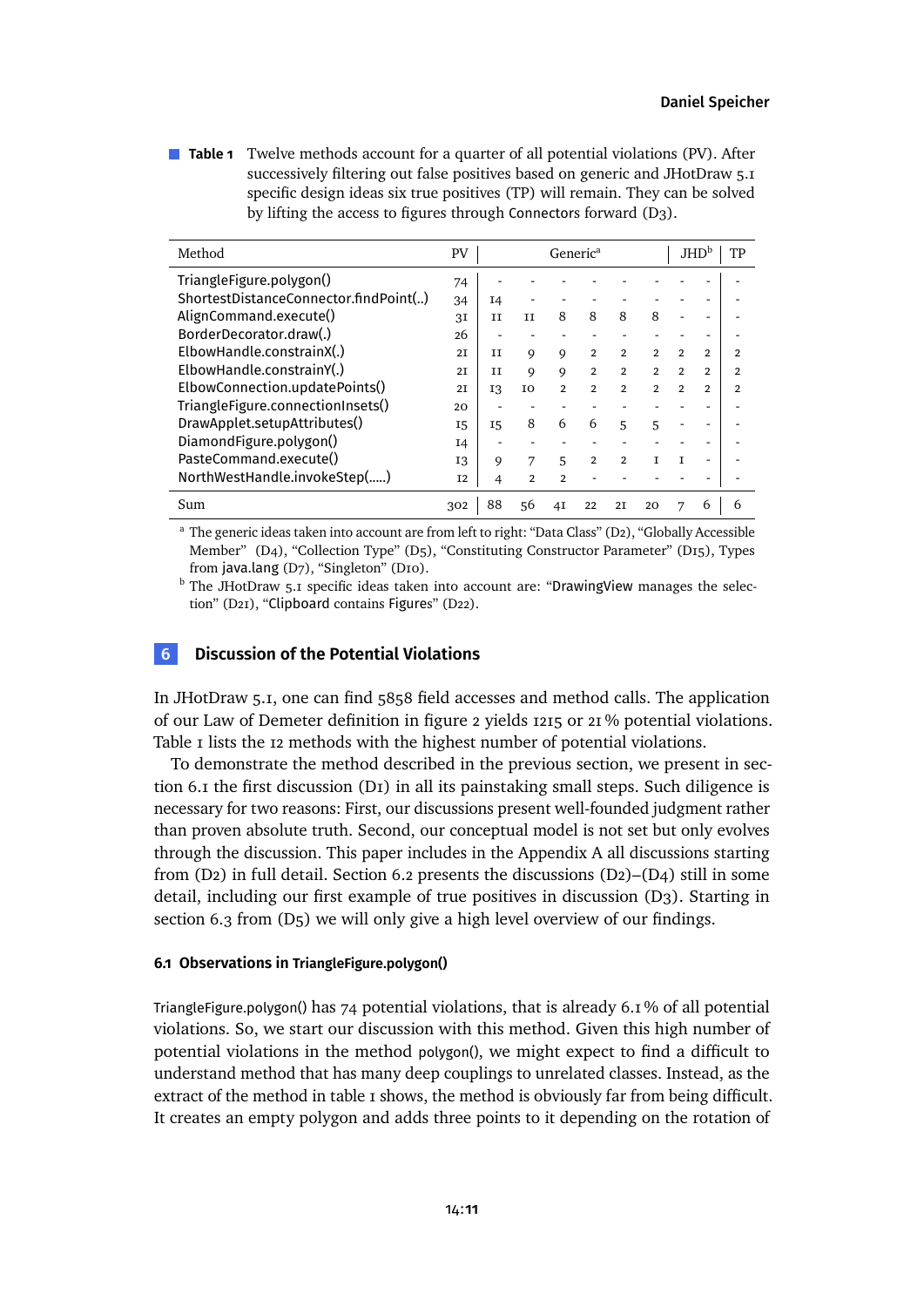<span id="page-11-1"></span>■ **Listing 1** Extract from the class TriangleFigure in JHotDraw 5.1 (18 of 174 lines)

```
1 public class TriangleFigure extends RectangleFigure {
 2
 3 protected int fRotation = 0;
 4
 5 public Polygon polygon() {
 6 Rectangle r = displayBox();
 7 Polygon p = new Polygon();
 8 switch (fRotation) {
 9 case 0:
10 p.addPoint(r.x+r.width/2, r.y);11 p.addPoint(r.x+r.width, r.y+r.height);
12 p.addPoint(r.x, r.y+r.height);
13 break;
14 // [ ... 7 more cases of this kind ... ]
15 }
16 return p;
17 }
18
19 }
```
The method polygon() has 74 potential violations, highlighted with a brown wavy underline. All of these are accesses to the fields x, y, width, height of the class Rectangle. Since they neither make the code difficult to understand nor create dangerous coupling, our discussion in [\(D1\)](#page-11-0) leads to the suggestion to consider these 74 cases and all other accesses to the fields of the class Rectangle to be false positives.

the triangle. Because the method instantiates Polygon, the class Polygon is considered a "friend" and the calls to addPoint(int, int) are not violations. All  $74$  potential violations are accesses to the fields x, y, width or height of the class Rectangle.

<span id="page-11-0"></span>**(D1) Accesses to Rectangle as false positives.** We discuss accesses from the class TriangleFigure to a Rectangle received from the superclass RectangleFigure. Let us discuss these potential violations of the "Law" with respect to the questions [A1\)](#page-8-4)[–A3\)](#page-9-1) to see, whether the first impression that all these potential violations are not severe withstands a systematic discussion. In the case that we decide to consider the violations to be false positives, we will discuss the findings as well with respect to the questions  $I_{I}$ )– $I_{5}$ ).

[A1\)](#page-8-4) Do these accesses create a difficulty in understanding the code? Do these accesses create additional maintenance effort, because of deep coupling? Obviously neither of the two problems are present here: The concept of a rectangle is part of our elementary common knowledge. From the usage in this method the Rectangle rather seems to be more of a record containing four data values than of a real object. If we explore the Rectangle class, we do find some methods, but all are straightforward operations on the four fields or create new rectangles. So, the usage of Rectangle is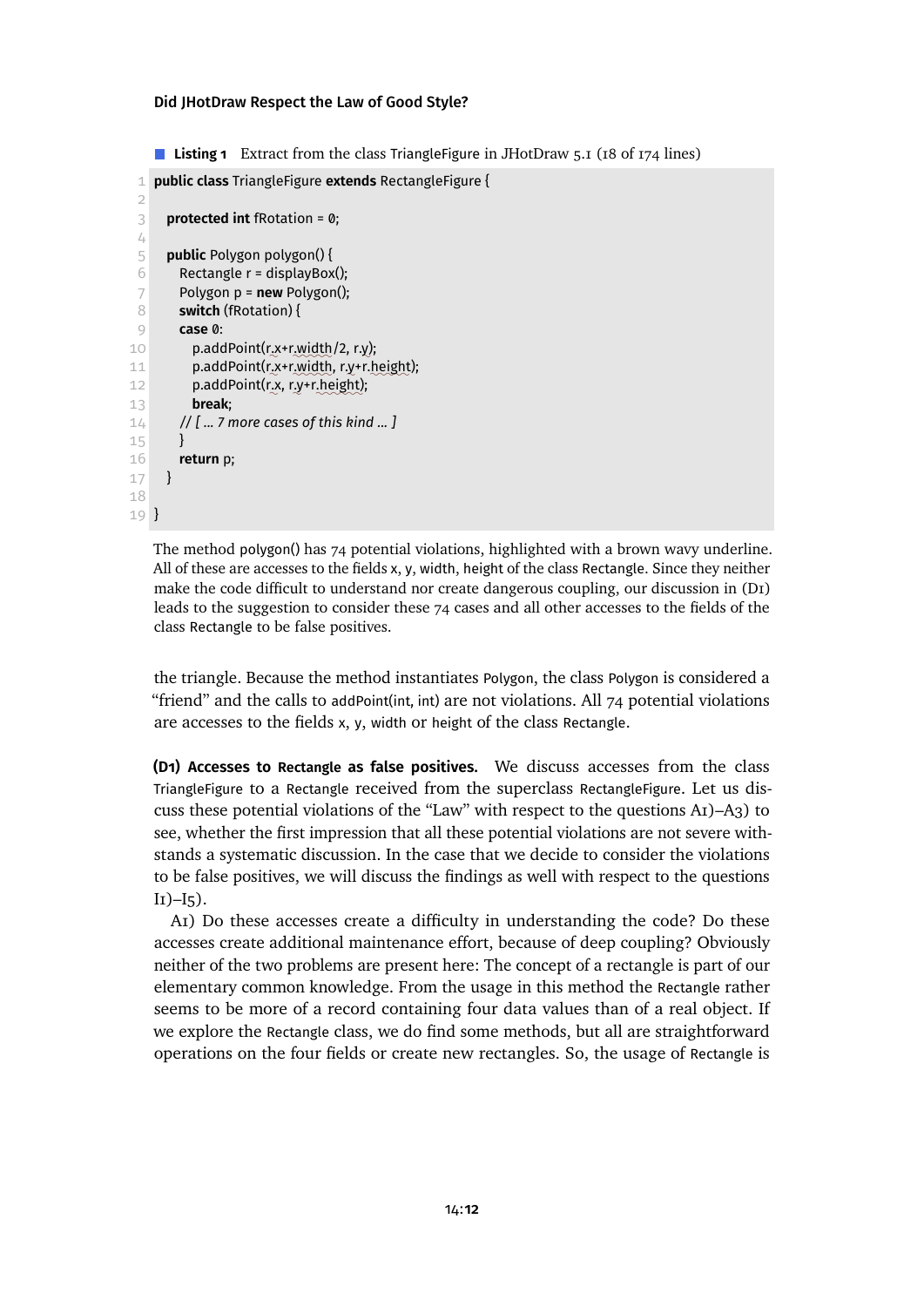easy to understand. In addition the class is stable<sup>[11](#page-12-0)</sup> and its structure is shallow, so that any dependency on this class does not create notable maintenance complexity. Finally we have to ask ourselves how severely the encapsulation of RectangleFigure is broken by the access to the fields of a Rectangle retrieved through its method displayBox(). This is again not problematic since throughout the application all figures are responsible for a rectangular area (their "display box"), so this is no secret. Whether this rectangular area is represented within the class RectangleFigure by an object of class Rectangle is still hidden, so that the decision of the representation could still be changed without affecting other classes. Summarizing, the accesses are not problematic from the perspective of coupling, understandability, and encapsulation.

[A2\)](#page-9-4) Could the code be improved by "lifting forward" or "pushing back"? To "lift" the access to the attributes of Rectangle "forward" to RectangleFigure we would need to replace the one method displayBox() by four methods, one for each attribute. This would increase the complexity of the code and it would not improve its understandability since it would replace one perfectly clear concept ("rectangular display box") by four concepts of at least the same difficulty (e.g. "height of the display box"). For the option of "pushing back", we need to identify a responsibility in the method TriangleFigure.polygon() that could be "pushed" to RectangleFigure so that no access to Rectangle is necessary anymore. The most promising candidate would be the creation of a polygon in the shape of a triangle. Already the class names tell us that this responsibility belongs to the TriangleFigure where it already is and not into the RectangleFigure. Furthermore, we see no other class that would use the pushed responsibility. So, neither "lifting forward" nor "pushing back" would improve the code.

[A3\)](#page-9-1) The coupling to Rectangle is not harmful because of the stability of the class, the understandability is not challenged since Rectangle is such a simple concept, and encapsulation is not violated here since only common knowledge is "revealed". "Lifting forward" is no option, since it just increases the size of the interface of the class RectangleFigure and "pushing back" is here no option, since it would misplace a responsibility. So, the answers to A $_1$ ) and A $_2$ ) clearly suggest that the  $74$  potential violation of the "Law" do not represent a bad smell and are thus false positives.

[I1\)](#page-9-2) Our discussion of the potential violations was dominated by considerations about the class Rectangle itself. So we stay for the moment with the idea "rectangle" as reference point for harmless potential violations. [I2\)](#page-9-5) Since our judgment relied so strongly on the properties of Rectangle itself, we suggest to adapt the "Law" by considering all accesses to Rectangle to be acceptable or, to put it more figuratively, Rectangle is "everybody's friend". [I3\)](#page-9-6) The idea "rectangle" is present in the code in the class Rectangle in the package java.awt. The extension of the idea "rectangle" can thus be identified by referring to the name and package of the class. [I4\)](#page-9-7) The observation of the harmlessness of the coupling, the understandability, and the unacceptable price for "lifting forward" just relied on the properties of the class Rectangle. We are optimistic

<span id="page-12-0"></span> $<sup>II</sup>$  The class is part of the package java.awt. Its simplicity makes changes improbable. The mere</sup> amount of code depending on it makes changes to it too expensive, i.e. it is also stable in the sense of Robert C. Martin [\[26\]](#page-30-7).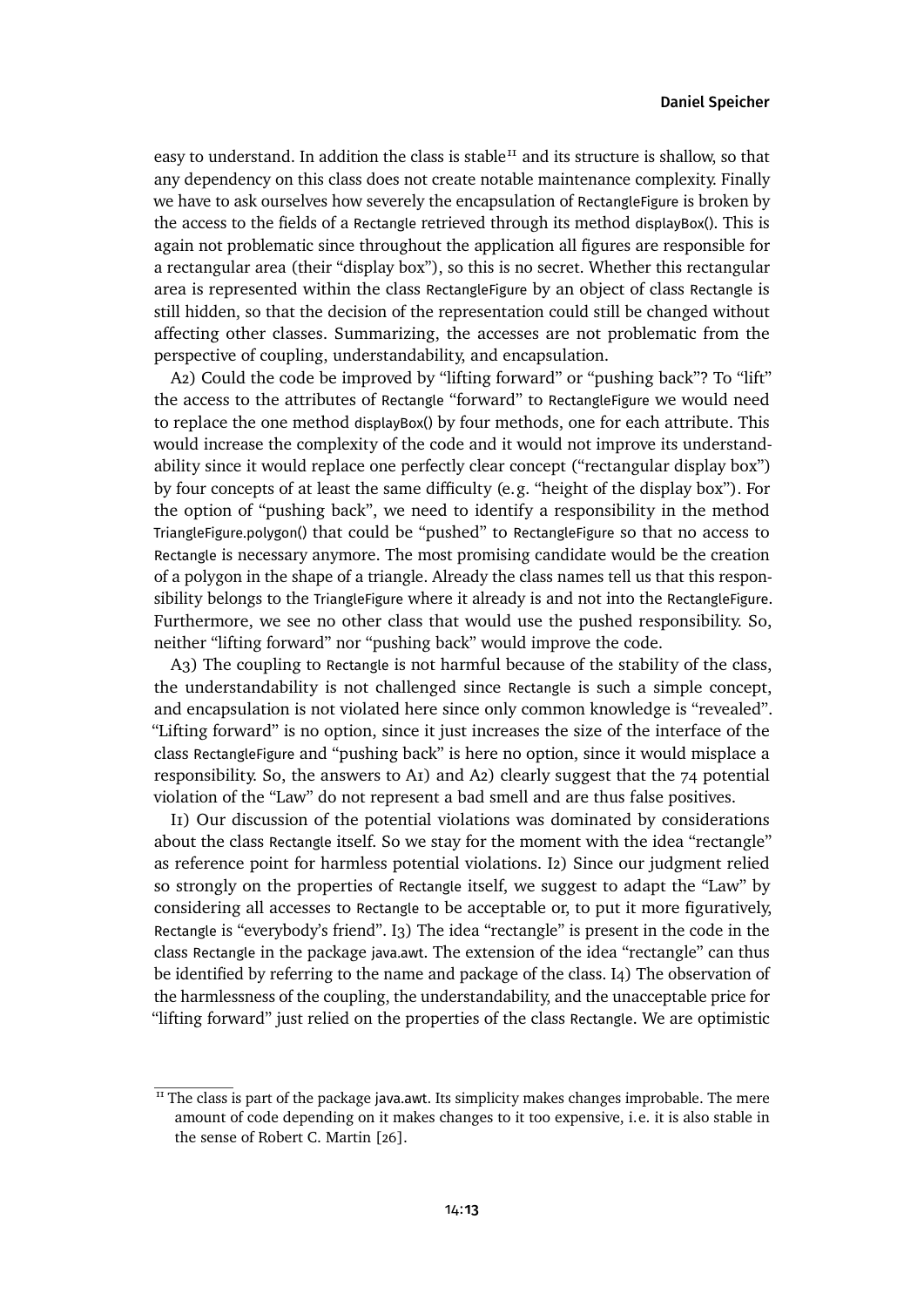<span id="page-13-2"></span>■ **Listing 2** Extract from the class ElbowHandle in JHotDraw 5.1 (27 of 126 lines)

```
1 public class ElbowHandle extends AbstractHandle {
 2
 3 private int fSegment;
 4
 5 public ElbowHandle(LineConnection owner, int segment) {
 6 super(owner);
 7 fSegment = segment;
 8 }
9
10 private int constrainX(int x) {
11 LineConnection line = ownerConnection();
12 Figure startFigure = line.start().owner();
13 // [... similar code for endFigure deleted ...]
14 Rectangle start = startFigure.displayBox();
15 Insets i1 = startFigure.connectionInsets();
16 int r1x, r1width;
17 r1x = start.x + i1, left;
18 r1width = start width - i1 left - i1 right-1;
19 if (fSegment == 0)
20 x = Geom.range(r1x, r1x + r1width, x);
21 return x;
22 }
23
24 private LineConnection ownerConnection() {
25 return (LineConnection)owner();
26 }
27
28 }
```
that as well in other cases an intermediate "friend" class returning a Rectangle does not break its encapsulation by doing so. The effect of "pushing back" relies more strongly on the method under consideration and the intermediate "friend" class. Nevertheless our confidence in the harmlessness of accesses to Rectangle is high enough to keep this general adaptation. [I5\)](#page-9-3) The decision to ignore all accesses to Rectangle already reduces the number of potential violations by 366 or 30.1 %.

### <span id="page-13-0"></span>**6.2 Observations in ElbowHandle.constrainX(int)**

The responsibility of the method constrainX(int) in the class ElbowHandle shown in [listing 2](#page-13-2) is the following: Figures may be connected by LineConnections consisting of horizontal and vertical segments. The user can move them with handles. The class ElbowHandle ensures that the first and the last segment are not moved beyond the inner boundaries of the start or the end figure respectively. The necessary calculation for this constraint is implemented in the methods constrainX(int) and constrainY(int).

<span id="page-13-1"></span>**(D2) Accesses to "Data Classes" as false positives.** In constrainX(int) are four accesses to the fields x and width of the class Rectangle, which we decided  $(DI)$  to ignore. The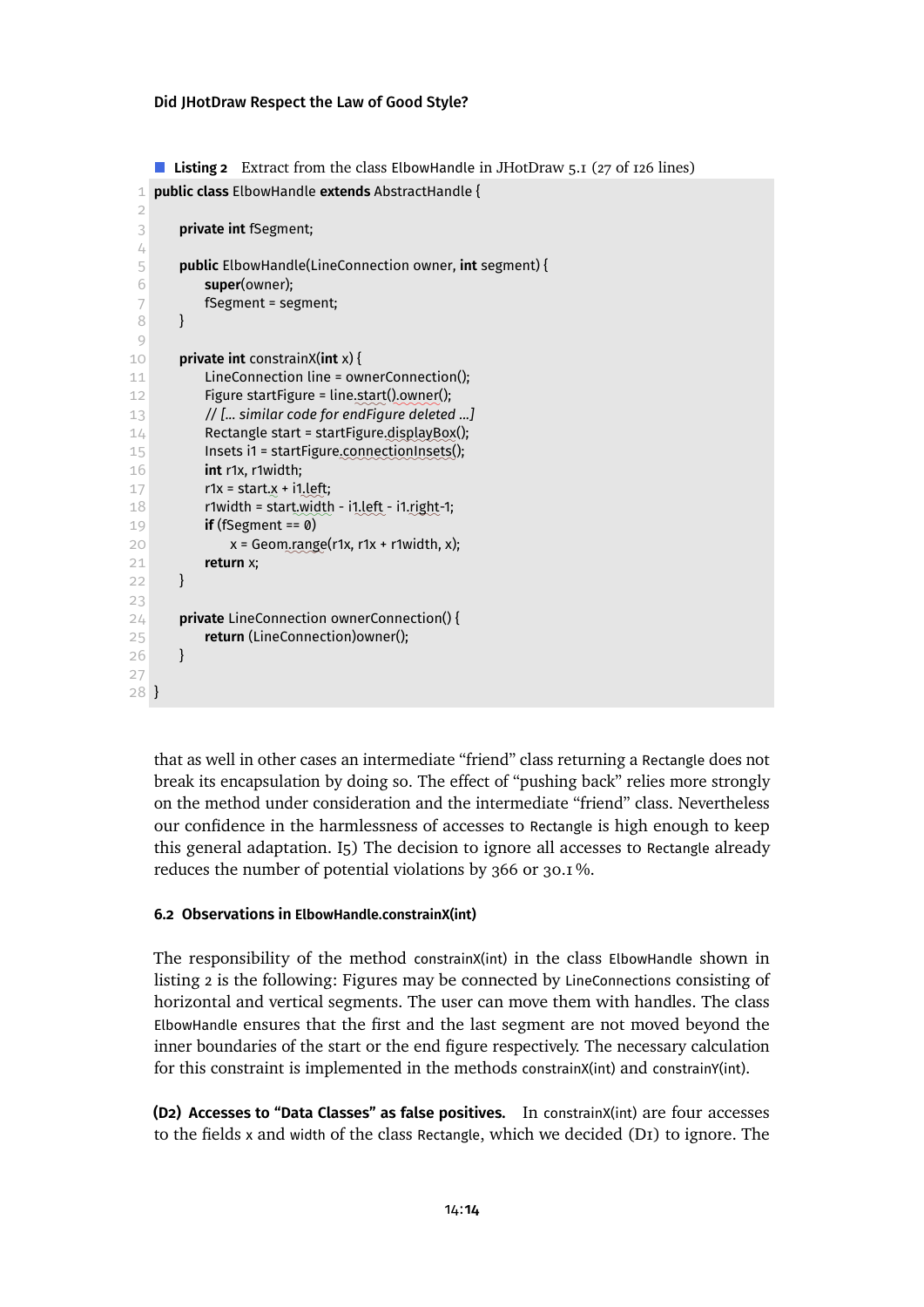field names left and right of the class Insets motivate the guess that we are looking at a similar class to Rectangle and that we might decide similarly about the accesses. $I<sup>2</sup>$ 

A detailed discussion shows again for the same reasons as for Rectangle that the coupling to Insets is not harmful, the understandability is not challenged, and encapsulation is not really broken. "Lifting forward" would increase the size of the interface Figure too much and "pushing back" would misplace a responsibility. So the 6 accesses to fields of Insets do not represent a bad smell and are thus false positives. We suggest to give the similar character of the two classes Rectangle and Insets the name "Data Class". A "Data Class" is a record-like class containing mainly state and almost no behavior<sup>[13](#page-14-2)</sup> All accesses and calls to "Data Classes" in the "Law of Demeter" should then be ignored. Besides the classes Insets and Rectangle there are a few more classes that can be considered to be "Data Classes": Color, Dimension, FontMetrics, Point and Polygon. All these classes are in the package java.awt. Enumerating these class names is an unambiguous way to define the extension of the concept "Data Class". For the given method this exception already reduces the number of violations again by 6 and we reached a reduction from 21 potential violations down to  $II<sup>14</sup>$  $II<sup>14</sup>$  $II<sup>14</sup>$  The overall number of potential violations can be reduced by 539 cases or 44.4 % of the original violations. The reductions per class are: Rectangle=366, Point=56, Dimension=36, Color=35, Insets=34, Polygon=7, FontMetrics=5.

<span id="page-14-0"></span>**(D3) Refactoring: Lift access to figure forward.** As we are now able to put aside the obviously irrelevant accesses to the two "Data Classes", let us explore whether the remaining 11 violations are meaningful. From the code we understand that the ElbowHandle is owned by a LineConnection, which has a Figure as start and as end. If we look closer, another type is involved: line.start() returns an object of type Connector, which seems to be owned by the start figure, as the result of a call to owner() is stored in the local

<span id="page-14-1"></span> $12$ <sup>12</sup> The JavaDoc in java.awt explains the class as follows: "An Insets object is a representation of the borders of a container. It specifies the space that a container must leave at each of its edges. The space can be a border, a blank space, or a title."

<span id="page-14-2"></span><sup>&</sup>lt;sup>13</sup> Whether or not "Data Classes" are acceptable design is often heavily discussed between developers. See for example the question "Is there any reason to use "plain old data" classes?" at <http://programmers.stackexchange.com/questions/30297/> for a liberal position. In the context of JHotDraw the existence of objects containing geometrical information is very natural. Empirical research [\[44\]](#page-31-6) suggests as well that "Data Classes" are not a reason for maintenance problems, but rather the contrary. Robert C. Martin suggests that the "Law of Demeter" should not be applied, when accessing "Data Classes" [\[25\]](#page-30-8). Furthermore, he recommends "Data Structures" as means to pass data across boundaries of the architecture [\[24\]](#page-30-9). While the first edition of Fowler's book on refactoring [\[12\]](#page-29-0) mentioned "records" on just half a page, the second edition [\[11\]](#page-28-0) spends almost eight pages on the same topic and has multiple mentions more. While the book still recommends to replace "records" with "Data Classes" and to later enrich these classes, data has a much more natural place in the discussion. Fontana, Dietrich, Walter, Yamashita, and Zanoni [\[8,](#page-28-2) IV B 2)] collected evidence that "Data Classes" have "only little negative impact on maintainability of the subject class".

<span id="page-14-3"></span> $14$  For the reduction in the 12 methods with the highest number of violations see [table 1.](#page-10-1)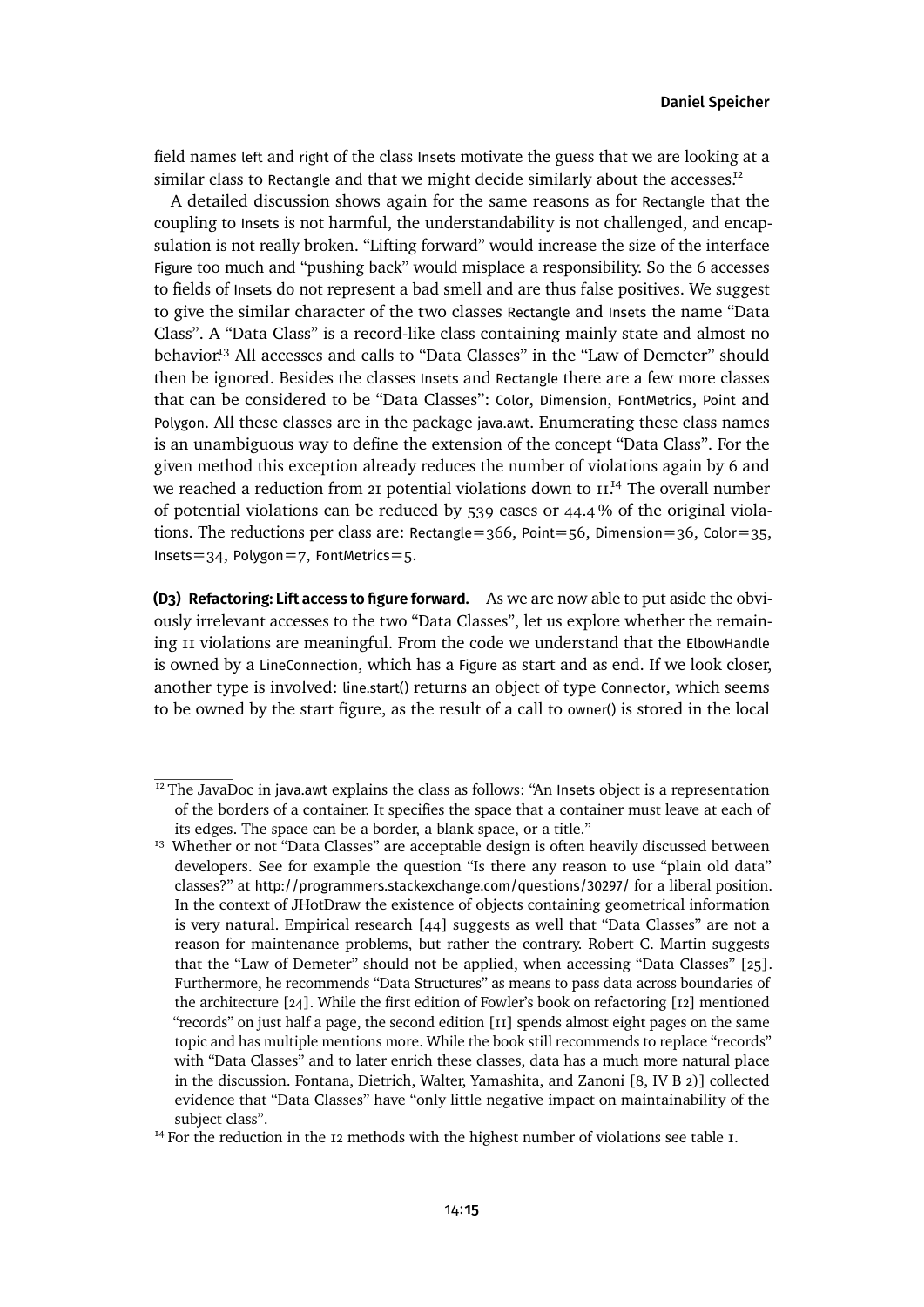<span id="page-15-2"></span>

**Figure 5** Class diagrams for ElbowHandle and RadiusHandle. Details in Figures [7](#page-34-0) and [8.](#page-54-0)

variable startFigure. If we examine the call of Connector.owner() on the result of line.start() thoroughly, it becomes clear that 1) this is exactly the kind of dependency on internals of "non-friend" class the "Law of Demeter" discourages and that 2) this is indeed an unnecessary complexity hindering understanding and creating unnecessary obstacles to the further evolution of the relation between LineConnection, Connector and Figure. Lifting the access to Connector.owner() by using the already existing methods startFigure() and endFigure() resolves two true violations in constrainX(int), two in constrainY(int) and two more in ElbowConnection.updatePoints().

<span id="page-15-0"></span>**(D4) "Globally Accessible Member"** The method constrainX(int) contains two calls to the public and static method range(int, int, int). Accesses to static members don't need a reference to an object so there is no natural relation to the types of fields, parameters, instantiations and no way to apply the "Law". Let us call public static members "Globally Accessible Member" and consider them to be "everybody's friend". This reduces the number of potential violations by 270 cases or 22.2 % of the original violations.

# <span id="page-15-1"></span>**6.3 Observations in StandardDrawingView.drawHandles(Graphics)**

The StandardDrawingView has a field fSelectionHandles containing the handles of the selected figures. The method drawHandles(Graphics) gets an Enumeration containing these handles and calls draw(Graphics) on each. The calls to the methods of Enumeration and the call to draw(Graphics) are potential violations. However, Enumerations and collection types in general are such an essential part of Java that we should consider all collection types "everybody's friend" [\(D5\).](#page-40-0) Handle should be considered a "friend" of the StandardDrawingView as the field realizes an aggregation of Handles. An aggregation or any association with higher multiplicity should be considered as "befriending" as an association with multiplicity one. The aggregated type could unfortunately not be expressed up to Java 1.5 und thus needs to be inferred, guessed, or just named [\(D6\).](#page-41-0) **Cases:** [\(D5\) "Collection Types"](#page-40-0) 137; [\(D6\) "Known Type in Aggregation"](#page-41-0) 40.

# **6.4 Observations in IconKit.loadImageResource(String)**

The method loadImageResource(String) in the class Iconkit loads an image identified by the location of the class file and the method parameter. It starts by accessing a "Singleton"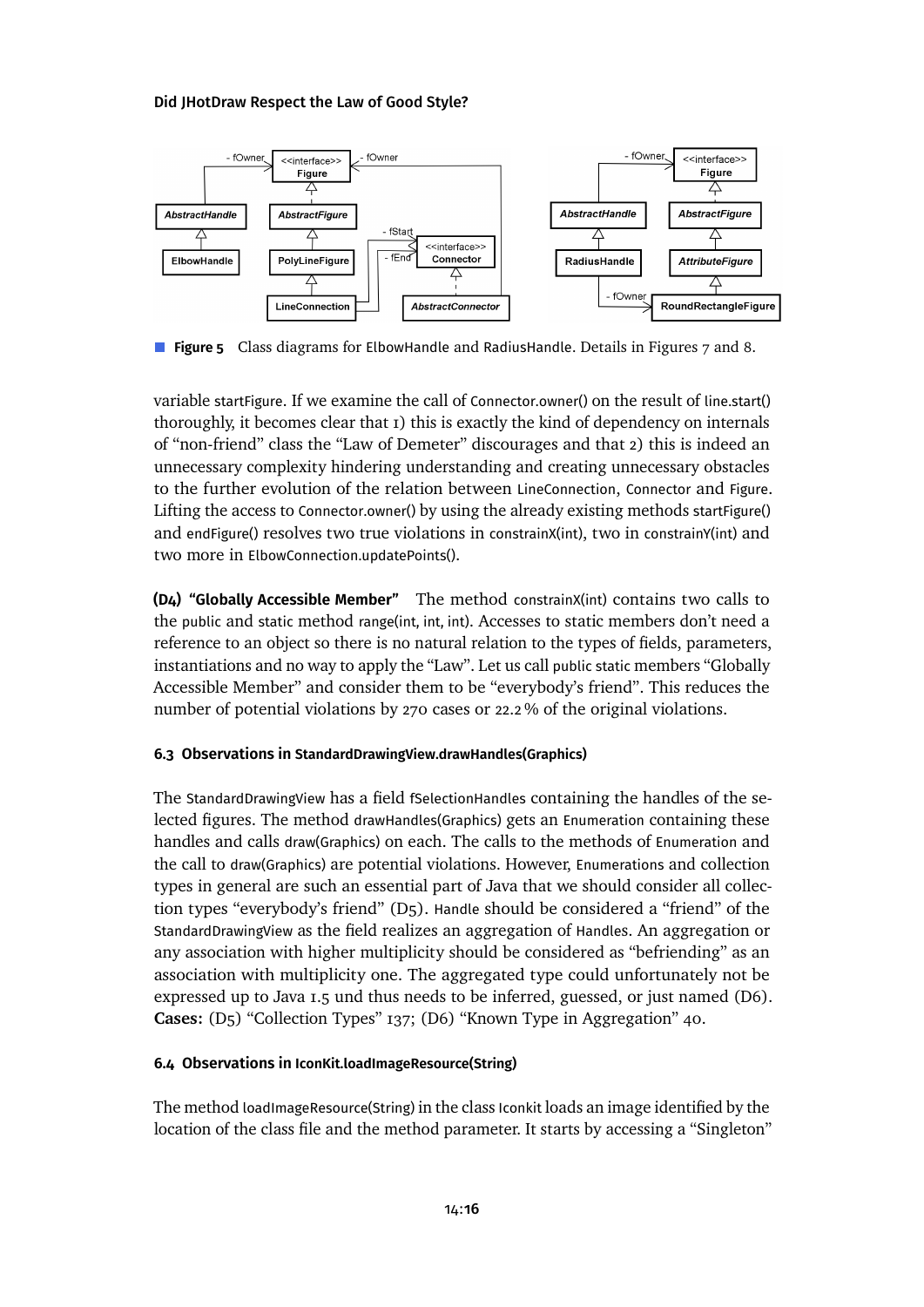Toolkit followed by four potential violations: The Class of the current instance is asked for an URL, the URL is used to retrieve the file content, the Toolkit is used to create an Image from the content. In between is a call to System.out.println(String). As we had already argued to consider "Collection Types" to be part of the language, this should hold a fortiori for classes in java.lang like Class [\(D7\).](#page-44-0) The "Standard Printing Idiom" is not favored by every developer, yet the "Law" is not reason enough to forbidit [\(D8\).](#page-45-0) Since an URL is rather a value than an active object, it could be considered a "Data Class" [\(D9\).](#page-45-1) As the "Law" allows to access types instantiated in the method, "Singletons" must be allowed in methods calling its "Accessor" [\(D10\).](#page-46-0) Similarly the use of other creational design patterns should be like instantiation [\(D11\).](#page-47-0) **Cases:** [\(D7\) "Types of the Java](#page-44-0) [Language"](#page-44-0) 128; [\(D8\) "Standard Printing Idiom"](#page-45-0) 11; (D9) java.net.URL [as "Data Class"](#page-45-1) 1; [\(D10\) "Singleton" Design Pattern](#page-46-0) 24; [\(D11\) Further Creational Design Patterns](#page-47-0) 3.

## **6.5 Observations in JavaDrawApp.createWindowMenu()**

The method createWindowMenu() in the class JavaDrawApp creates a menu, adds a menu item, and connects it to an anonymous inner class implementing the ActionListener interface. The only method of this anonymous inner class calls a method of the outer class JavaDrawApp. Since the inner class did not get to know the outer class in any of the four ways listed in the "Law", this call is a potential violation. When crafting our Java version of the "Law of Demeter", we did not take this language feature into consideration. Inner classes are meant to access their outer class and we suggest to consider all "friends" of the enclosing method to be as well "friends" of the "Anonymous Inner Class" [\(D12\).](#page-48-0) Notice that this makes the definition of "friend" recursive. **Cases:** [\(D12\) Inner classes share the friends of the outer class](#page-48-0) 23.

### **6.6 Observations in subclasses of AbstractHandle**

Handles are displayed as small squares or circles on a figure and let the user manipulate the figure using the mouse. The figure owns its handles.<sup>[15](#page-16-0)</sup> AbstractHandle realizes this association through a field fOwner of type Figure accessible to its subclasses through owner()<sup>[16](#page-16-1)</sup> Some handles need a covariant owner type, i.e., the specific handle needs to know that its owner is a special kind of Figure. This is not easy to express without Java Genericsand the code contains five different attempts to do i[t.](#page-16-2)<sup> $7$ </sup> The expected specific type may be expressed as constructor parameter or not. The result of owner() may be downcast in a dedicated method or just where needed. Alternatively the class may keep a reference to the owner in a redundant field of the more specific type [\(D13\).](#page-51-0) Given the close collaboration between the handles and the figures, we argue that figures should be considered "friends" of their handles. For the "Covariant Redundant Field" this is already true. In the other cases we find potential violations. These are

<span id="page-16-0"></span> $15$ Handles on figures can be seen in the screenshot in [figure 4.](#page-7-2)

<span id="page-16-1"></span> $16$  See the class diagrams in [figure 5](#page-15-2) or [figure 7](#page-34-0) and [figure 8](#page-54-0) in the Appendix.

<span id="page-16-2"></span> $17$  [Table 2](#page-52-0) in the Appendix gives a detailed overview.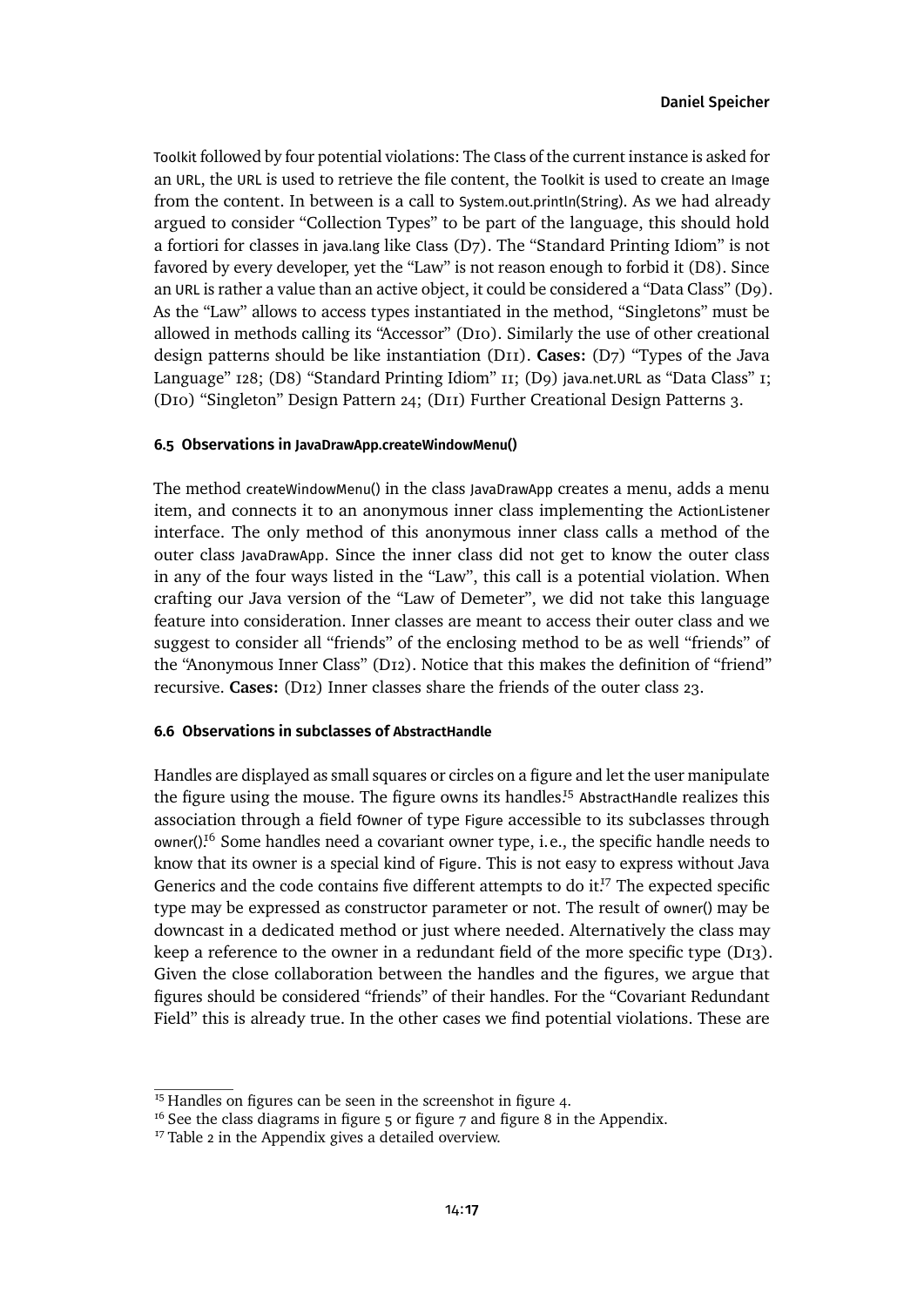helpful to acknowledge the disparity of the covariant owner representations. But, it would be nice to have a straightforward reason to consider the specific figures "friends" of the specific handles [\(D14\).](#page-56-1) In all cases the constructor parameter should have the specific figure type. Most— in JHotDraw 5.1 all— constructor parameter are used to initialize fields thus we could consider them to be like fields and their types "friends" of the class [\(D15\).](#page-56-0) Where the specific type is not used yet, this may be changed through a refactoring [\(D16\).](#page-57-0) **Cases:** [\(D15\) "Constituting Constructor Parameters" are](#page-56-0) [like fields](#page-56-0) 86; [\(D16\) Refactoring: Specialize Constructor Parameter Type](#page-57-0) 19.

## **6.7 Observations in DrawApplication**

A DrawApplication constructs Menus and a ScrollPane. In selectionChanged(DrawingView) the calls to checkEnabled() on two CommandMenus are potential violations. The references to these two menus are retrieved from the MenuBar and need to be downcast. We recommend to store references to the menus as fields. This renders the cast unnecessary and makes CommandMenu a "friend" of the class. [\(D17\).](#page-58-0) The expression "fonts.length", where fonts is an array of String, is like a field access. As this "field" does not belong to any class the "Law" would never allow access. Let us instead consider it "everybody's friend member" [\(D18\).](#page-58-1) The method createContents(StandardDrawingView) contains two calls to the method setUnitIncrement(int) of the type Adjustable. The instances are retrieved from a newly instantiated ScrollPane via accessors getVAdjustable() and getHAdjustable(). Since the ScrollPane gets manipulated through calls to the Adjustables the encapsulation of ScrollPane is strongly violated. This design is in direct opposition to the "Law of Demeter". Nevertheless, the code of the JDK gives us no chance to call setUnitIncrement(int) other than to retrieve objects through two "Designated Accessors in External Code". So, we have to consider the result of calls to these accessors as "friends" [\(D19\).](#page-60-0) **Cases:** [\(D17\) Refactoring: Keep specialized references](#page-58-0) 4; [\(D18\) "Array Length"](#page-58-1) 8; [\(D19\) "Designated Accessor in External Code"](#page-60-0) 5.

### **6.8 Observations in SelectAreaTracker**

The class SelectAreaTracker is responsible for drawing a rectangle ("rubber band") on the view in response to mouse actions and with the goal to finally select the figures enclosed in the rubber band. SelectAreaTracker contains in the method drawXORRect(Rectangle) three calls to methods of the class Graphics. The instance of Graphics is retrieved from a method declared in DrawingView which has *no implementation* in JHotDraw 5.1 but is implemented in java.awt.Component, the superclass of the superclass of the superclass of StandardDrawingView. Pushing the responsibility of the whole method drawXORRext(Rectangle) to DrawingView is a good choice. The getGraphics() method could then be deleted from the interface. The responsibility is consistent with the overall responsibilities of the view, namely drawing and selection management [\(D20\).](#page-63-0) **Cases:** [\(D20\) Refactoring: Push drawing the "rubber band" back](#page-63-0) 5.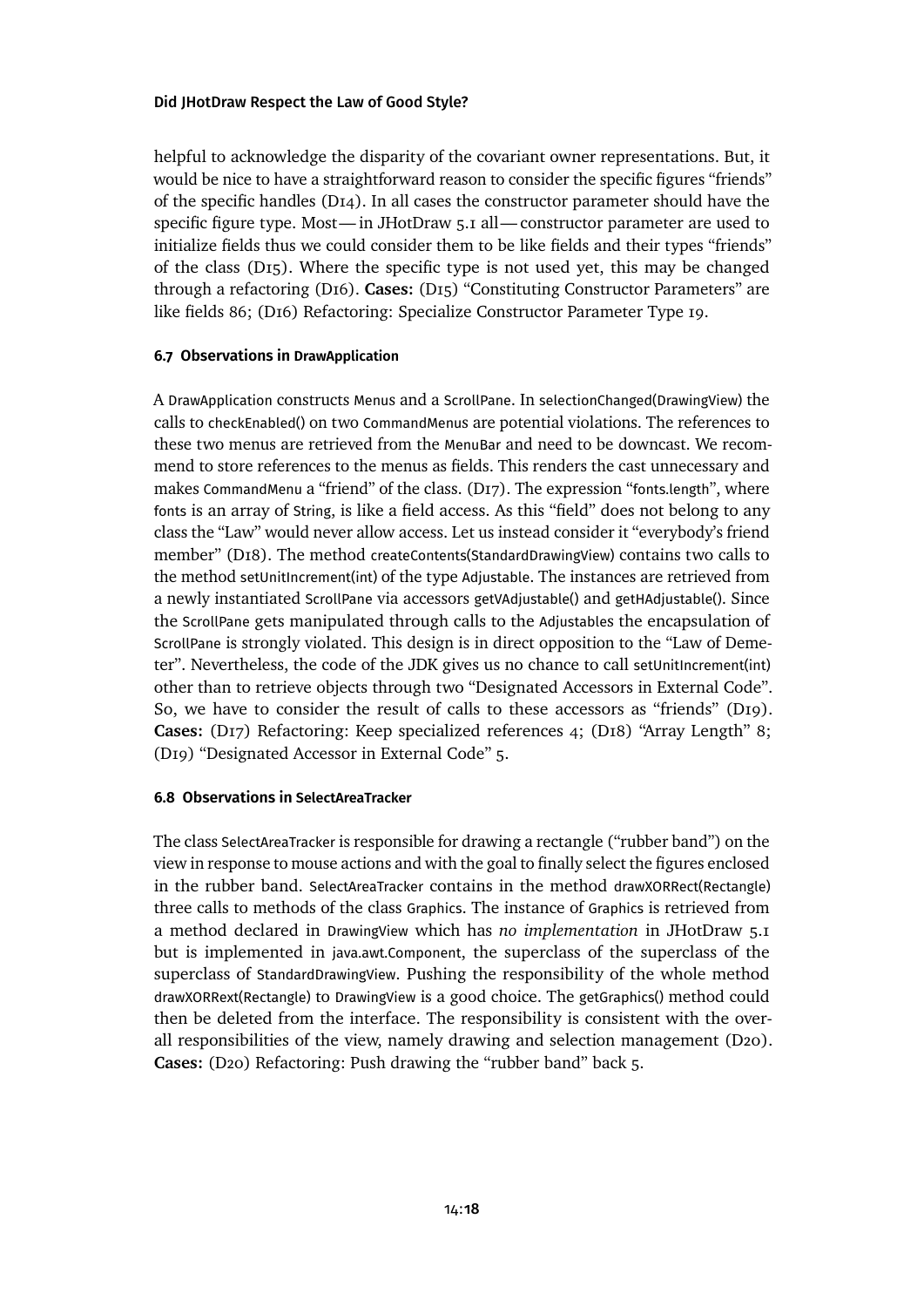### <span id="page-18-0"></span>**6.9 Observations in AlignCommand.execute()**

The class AlignCommand is responsible for aligning the currently selected figures. Its method execute() manipulates Figures retrieved from a FigureEnumeration retrieved from the DrawingView through selectionElements(). As Figure is not yet a "friend" these are potential violations. Managing the selection is one of the main responsibilities of the view, keeping the state is the responsibility of the drawing and manipulations are in commands and tools. Since "DrawingView Manages the Selection" of Figures, Figure should be considered "friend" for methods calling selectionElements() [\(D21\).](#page-64-0) The Clipboard contains a collection of figures to be transferred. The access to Clipboard content is intentionally untyped, but all methods receiving the content receive Figures and FigureSelections and should thus consider them "friends" [\(D22\).](#page-66-0) **Cases:** (D21) "DrawingView [Manages the](#page-64-0) [Selection"](#page-64-0) 20; (D22) "Clipboard [Contains Figures"](#page-66-0) 2.

# **6.10 Observations in ActionTool**

AbstractTool gives access to DrawingView, Drawing, and DrawingEditor through accessor methods view(), drawing(), and editor(). It receives a reference to the view from its subclasses during construction and the view gives access to drawing and editor. In the subclass ActionTool the editor is not a "friend". The call toolDone() on the result of editor() is thus a potential violation. It is a true violation! There is no reason why the tool should have access to the editor. All other tools use the editor just for the same call. Extracting the call into a method and pushing it from all tools up into AbstractTool renders the accessor editor() unnecessary [\(D23\).](#page-66-1) ActionTool similarly accesses the drawing via drawing() to call a method on the result, but this time the other tools call different methods on the drawing. Although the access breaks the encapsulation (rather of the view, less so of the AbstractTool), lifting would increase an intermediate interface disproportional and pushing would misplace responsibilities. It is more natural to consider drawing a "friend" everywhere where the view is a "friend". It is like Drawing is a "best buddy" of DrawingView [\(D24\).](#page-68-0) There is something suspicious about DrawingEditor. The comment claims that "DrawingEditor is [a] mediator [and it] decouples the participants of a drawing editor." Yet, its accessor methods view(), drawing(), and tool() expose the types of the "Colleagues" (not "Participants" as in the comment, see [\[13,](#page-29-2) pages 273–282]) and provide access to them. They invite violations of the "Law" and we find indeed five potential violations using tool(). Resolving them requires quite some reevaluation of the design and we suggest to consider the potential violation as "false until a design review" [\(D25\).](#page-69-0) **Cases:** [\(D23\) Refactoring: Push notification up to](#page-66-1) [superclass](#page-66-1) 6; (D24) "DrawingView [Provides Access to its](#page-68-0) Drawing" 28; (D25) "[DrawingEditor](#page-69-0) [Exposes Colleagues"](#page-69-0) 5.

#### **6.11 Observations in PertFigure**

JHotDraw 5.1 comes with a sample application for PERT diagrams [\[23\]](#page-29-8). A PertFigure is a CompositeFigure built from one TextFigure and two NumberTextFigures. Three calls to methods of these specific types are potential violations. As PertFigure leaves the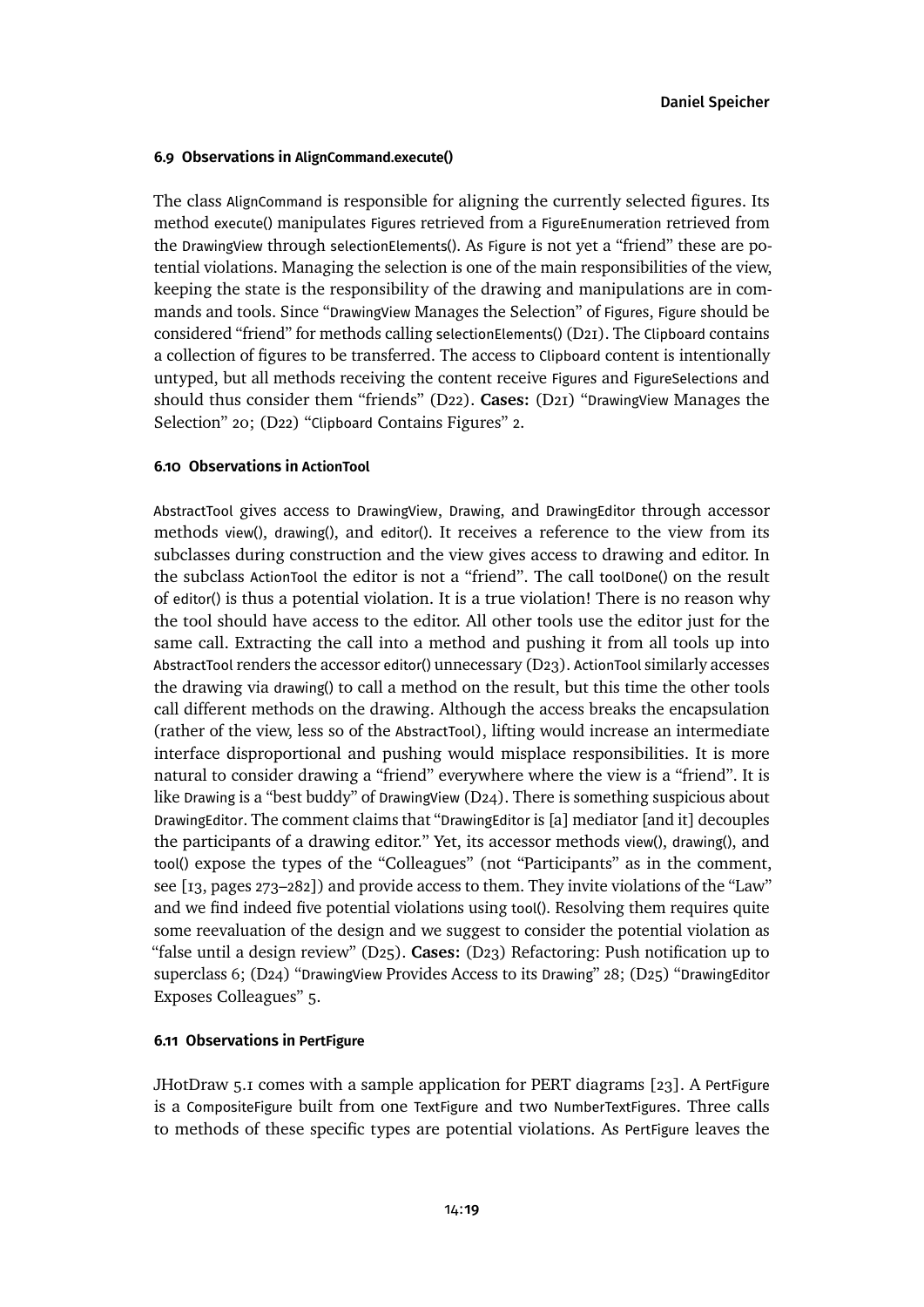handling of its components to CompositeFigure they are only known as Figures. If we do not want to maintain specialized references we need to share the knowledge that TextFigure and NumberTextFigure are "friends" of PertFigure with the smell definition [\(D26\).](#page-72-0) BouncingDrawing is a subclass of StandardDrawing which is a subclass of CompositeFigure. It relies on all components being wrapped in AnimationDecorators. It leaves the handling of its components again to CompositeFigure. The static type information was traded for the reuse of the general mechanisms of the "Composite" pattern. Without generics we are only left with the option to add the specific information that AnimationDecorator is a "friend" of BouncingDrawing to the smell definition  $(D27)$ . **Cases:** (D26) "PertFigure [is Composite of Specific Figures"](#page-72-0) 3; (D27) "[BouncingDrawing](#page-72-1) is composite of [AnimationDecorator](#page-72-1)s" 2.

# **6.12 Observations in PertDependency.handleConnect(Figure, Figure)**

The method handleConnect(Figure, Figure) in the class PertDependency is invoked after the connection between two PERT figures has been established. The method relies on the parameters being of type PertFigure, although the declared parameter type is only Figure as in the method it overrides. While in conflict to substitutability, covariant dynamic parameter types are sometimes required and realized by downcasts. We may therefore consider the type of the "Downcast Parameter" a "friend" of the method [\(D28\).](#page-74-0) Similarly the untyped content of the Clipboard discussed in [section 6.9](#page-18-0) is passed to two methods. The parameter types do not tell that they contain Figures. The type may either be inferred by analyzing the flow or we just name the methods where we know that Figures are passed on [\(D29\).](#page-75-0) **Cases:** [\(D28\) "Downcast Parameter"](#page-74-0) 16; [\(D29\) "Known](#page-75-0) Figure Parameter" 3.

# **6.13 Observations in FollowURLTool**

The method mouseMove(MouseEvent, int, int) in the class FollowURLTool shows an attribute "URL" of the figure under the mouse cursor. The Figure is found within the Drawing and asked for the URL via getAttribute(String). This is a potential violation. It does not seem harmful. It would not be improved by a refactoring. It seems to be a false positive. Unfortunately we do not see any design idea behind this decision and thus suggest to name this case ad-hoc and consider Figure to be a "friend" here. A neither insightful nor satisfying yet pragmatic decision [\(D30\).](#page-76-0) **Cases:** [\(D30\) Postpone Two Marginal](#page-76-0) [Presumably False Positives](#page-76-0) 2.

# **6.14 Observations in ConnectionHandle.invokeStep(int, int, int, int, DrawingView)**

The method invokeStep(int, int, int, int, DrawingView) in ConnectionHandle tracks the figure under the mouse cursor and updates the end point of the connection. It accesses the "friend" Figure and—in a potential breach of encapsulation—Connector. As we see no striking refactoring opportunity, we suggest to consider Connector here as a "friend" "just for now" [\(D31\).](#page-78-0) **Cases:** [\(D31\) Postpone a Singular Possibly True Violation](#page-78-0) 1.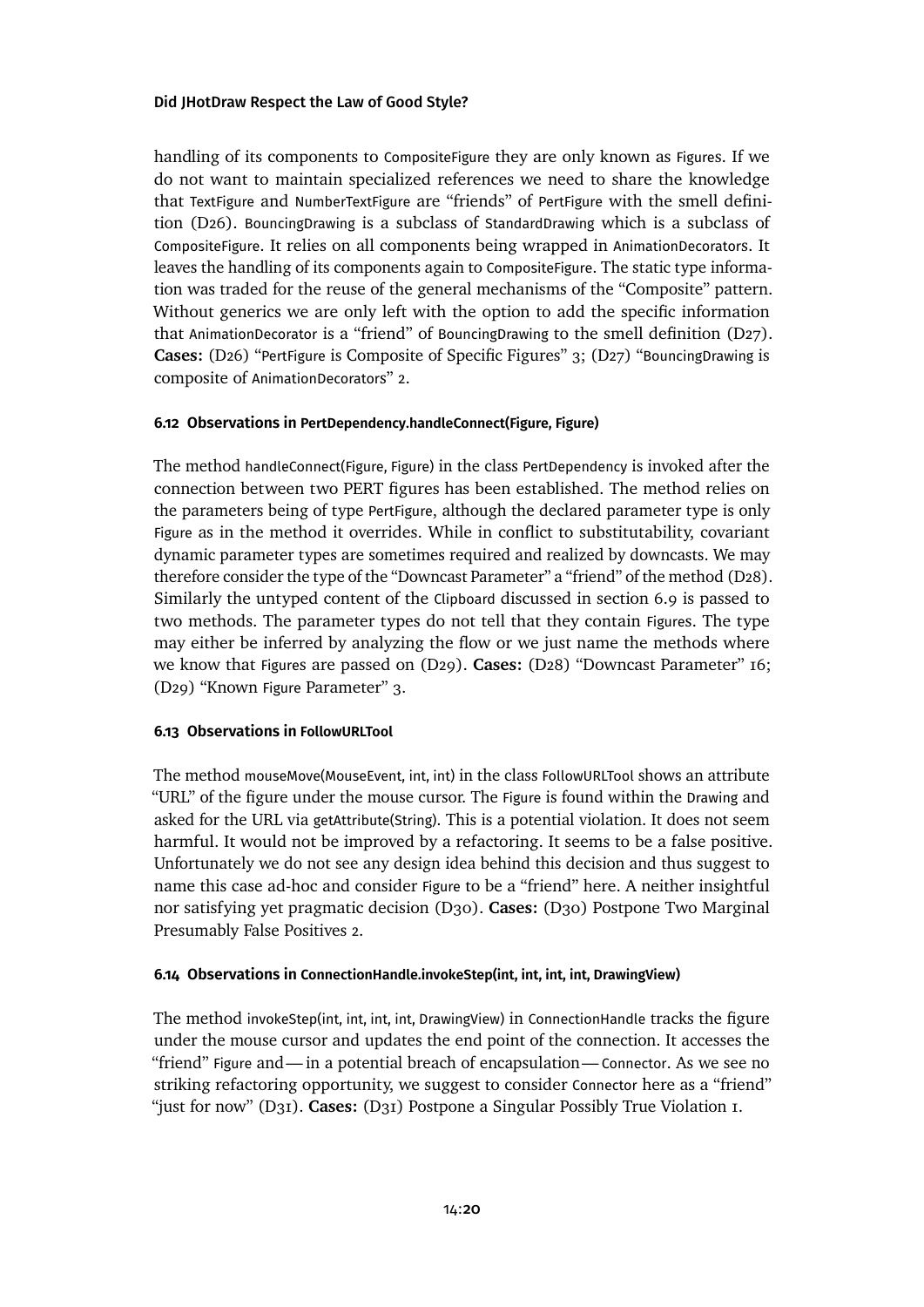[Daniel Speicher](#page-80-0)

<span id="page-20-3"></span>

**Figure 6** Adaptations by numbers—Only  $8 + 34 = 42$  of the original 1215 cases are true positives. We thus found the high number of false positives we were hoping for.

# <span id="page-20-0"></span>**7 Insights from the Exploration**

Now all 1215 potential violations have been discussed in one way or another. During this discussion we encounter trivial ("length") and advanced ("inner class") language concepts as well as higher level concepts like design patterns ("Singleton"). The discussion led us to discover central design decisions ("DrawingView holds the selection"), premature solutions ("varying means to handle covariant owners"), some easy to resolve violations of the "Law of Demeter" as well as the intricate case of the "undutiful mediator".

While our main interest is in these design ideas and how they relate to the smell, we nevertheless will first have a quick look at the numbers, in [section 7.1,](#page-20-1) and review the true positives and the corresponding refactorings in [section 7.2.](#page-21-0) Then we answer the research questions. We start in [section 7.3](#page-21-1) with RQ2 as there are more relations between smell and ideas than just "conflict". Then we answerin [section 7.4](#page-22-0) RQ1 about the nature of the design ideas and in [section 7.5](#page-23-0) RQ3 about the consequences. Finally to comment on how our findings might or might not translate to other cases, we reflect in [section 7.6](#page-24-0) on what was special about this case.

### <span id="page-20-1"></span>**7.1 The result of the discussions in numbers**

For 181 cases there are multiple reasons for a potential violation to be considered a false positive. For example there are "global accessible members" in types in java.lang. The sum of the numbers from the different discussions is thus higher than the number of potential violations. We therefore group the adaptations into groups of similar generality<sup>[18](#page-20-2)</sup> and count only those cases that are not already solved by a more general

<span id="page-20-2"></span><sup>&</sup>lt;sup>18</sup> The groups for *false positives* are: Adaptations to Java [\(D4\),](#page-38-0) [\(D5\),](#page-40-0) [\(D7\),](#page-44-0) [\(D12\),](#page-48-0) [\(D18\),](#page-58-1) inter-pretative adaptations to Java [\(D6\),](#page-41-0) [\(D8\),](#page-45-0) [\(D15\),](#page-56-0) [\(D19\),](#page-60-0) [\(D28\),](#page-74-0) adaptations to general design ideas and design patterns [\(D2\),](#page-35-0) [\(D10\),](#page-46-0) [\(D11\),](#page-47-0) and adaptations to reasonable JHotDraw 5.1 design ideas [\(D21\),](#page-64-0) [\(D22\),](#page-66-0) [\(D24\),](#page-68-0) [\(D26\),](#page-72-0) [\(D27\),](#page-72-1) [\(D29\).](#page-75-0) (In a previous publication [\[39\]](#page-31-2) this last group accidentally did not include [\(D24\)](#page-68-0) so that we attributed only 25 and not 53 cases to this group.) Finally there is for *true positives* a group for postponed decisions and questionable JHotDraw 5.1 design [\(D25\),](#page-69-0) [\(D30\),](#page-76-0) [\(D31\)](#page-78-0) and the refactorings [\(D3\),](#page-37-0) [\(D16\),](#page-57-0) [\(D17\),](#page-58-0) [\(D23\),](#page-66-1) [\(D20\).](#page-63-0)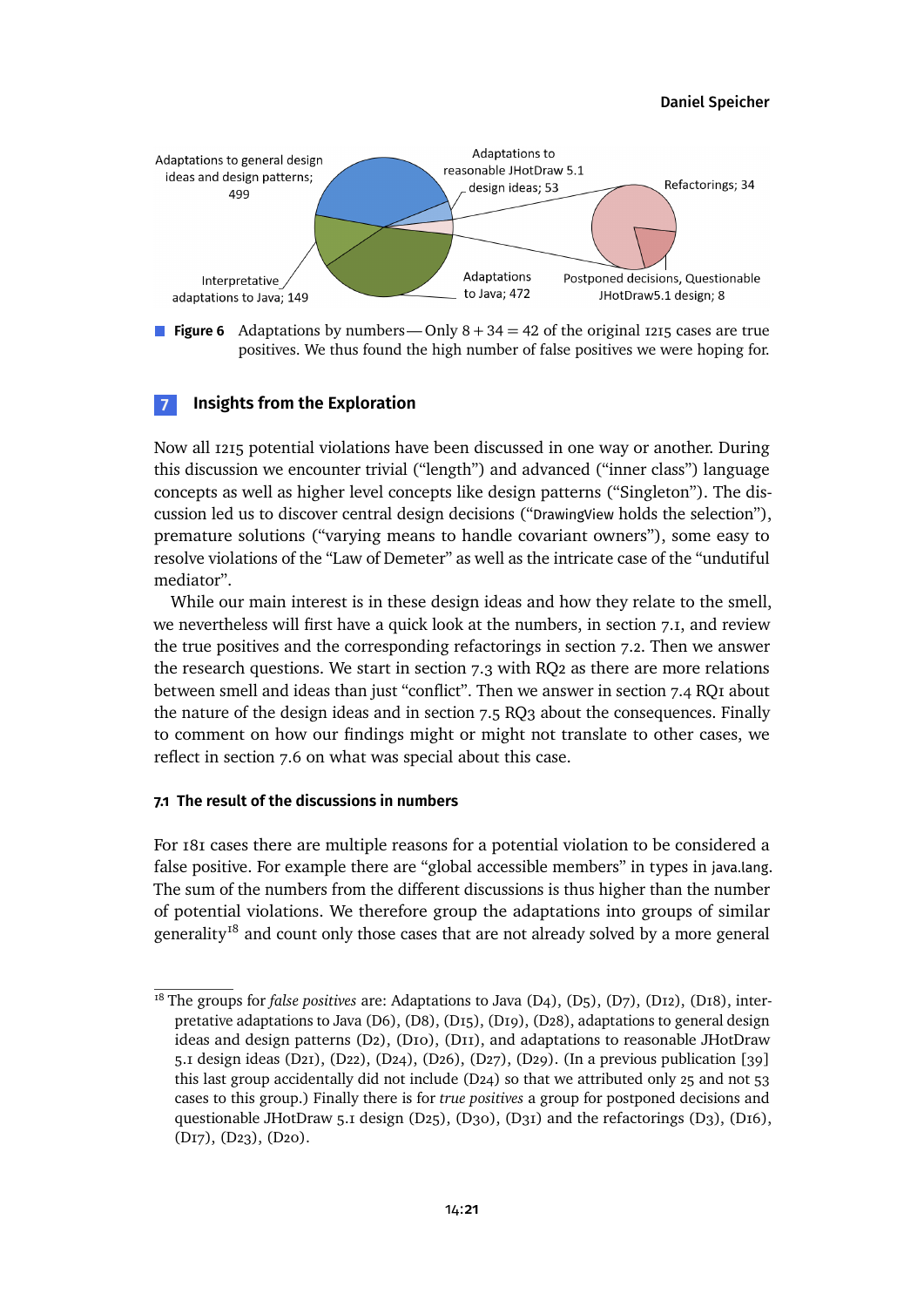group. More general adaptations are preferable as they reduce the effort for the discussion of special cases. [Figure 6](#page-20-3) shows the numbers. The original rule had a precision of 42*/*1215 = 3.5%. Even without taking JHotDraw 5.1 specific ideas into account a precision of 42*/*(1215 − 472 − 149 − 499) = 42*/*95 = 44.2% is reachable. Such a precision is nevertheless too low for continuous distinct quality feedback. Adding the specific ideas gives us at least temporarily 100 % precision and we may even silence those cases that we are not able to handle yet for a while.

# <span id="page-21-0"></span>**7.2 True positives and resolving or clarifying refactorings**

This study was conducted to explore the reasons for false positives. Nevertheless there would be no point in improving a smell definition that has no true findings. And indeed, after shoving the false positives to the side there are a few but substantial findings that were hidden under the pile of false positives:

- **Resolving Refactorings** In three cases the refactorings introducedin [section 3](#page-3-0) were able to resolve the violations, namely in [\(D3\) Refactoring: Lift access to figure forward,](#page-37-0) [\(D23\) Refactoring: Push notification up to superclass](#page-66-1) and [\(D20\) Refactoring: Push](#page-63-0) [drawing the "rubber band" back.](#page-63-0)
- **Clarifying Refactorings** In further cases type information was missing to recognize that an access does not violate the "Law of Demeter". The more special type would have anyway be instructive  $(D_{13})$ ,  $(D_{14})$  and could easily be added  $(D_{16})$ ,  $(D_{17})$ .
- **True but nasty positives** Finally we found true positives that required not only a refactoring but a local redesign (D25) "DrawingEditor [Exposes Colleagues".](#page-69-0) The comments expressed the intention to realize the mediator pattern but the code violated it.

The "Law of Demeter" has thus proven to be useful to find improvement opportunities, either directly or as a side-effect hinting on missing type information. The low original precision means there is a wealth of false positives to scrutinize. We will now summarize what we saw with respect to our research questions.

# <span id="page-21-1"></span>**7.3 About the relation between the bad smell and design ideas**

To answer the research question RQ2 "How can a design idea turn a potential bad smell into a false positive?" we characterize the different relations between smells and ideas that we encountered. Surprisingly "conflict" was only one of them:

- **The smell definition was incomplete.** The original definition of the "Law of Demeter" did not account for inner classes [\(D12\)](#page-48-0) and the "field" length in arrays [\(D18\).](#page-58-1) We deliberately left the handling of globally accessible members to our first encounter with them  $(D_4)$ . Furthermore we realized that types in java.lang  $(D_7)$  and collections [\(D5\)](#page-40-0) are ingredients of the language.
- **The smell definition needs interpretation.** Surprisingly the apparently analytic criteria of being instantiated or being a field required interpretation. If we would consider creational design patterns [\(D10\),](#page-46-0) [\(D11\)](#page-47-0) different from direct object instantiation, the "Law" would forbid these means of instantiation. If a field realizes an aggregation not only the type used to hold many objects but as well the aggregated type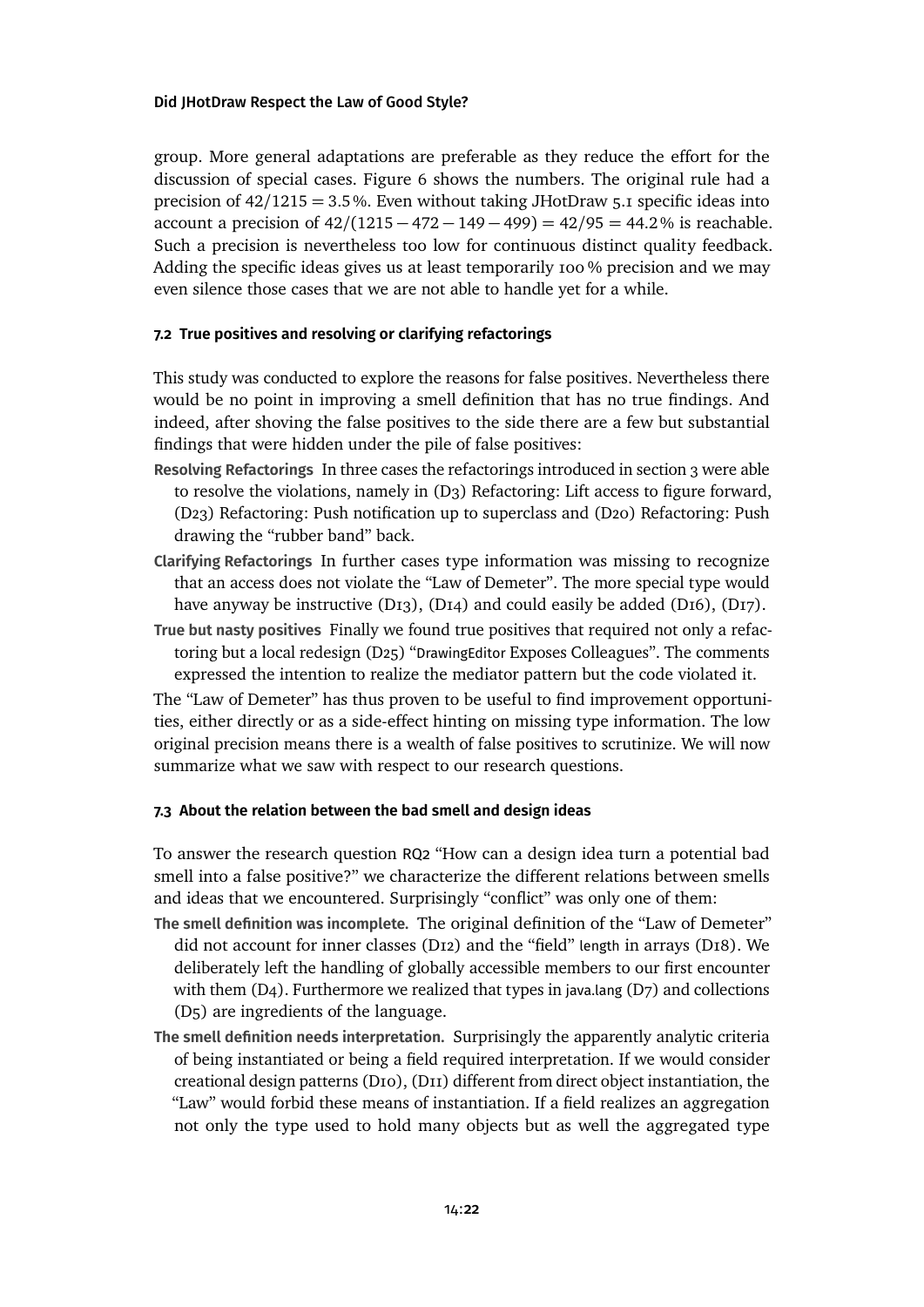should be considered "friend". Otherwise associations with multiplicity one would be treated differently from associations with multiplicity many [\(D6\).](#page-41-0) Finally, a constructor parameter is expected to be stored in a field [\(D15\)](#page-56-0) and could thus be considered to be like a field.

- **The smell intention can be supported by adding type information.** If a constructor parameter is like a field, we may use its potentially more specific type [\(D15\).](#page-56-0) Otherwise, we might rely on the return type of a "Covariant Accessor Method" [\(D13\).](#page-51-0) We may infer the type in an aggregation from accesses [\(D6\)](#page-41-0) and the type of a method parameter from a downcast [\(D28\).](#page-74-0) We may furthermore manually add type information for a few cases [\(D22\),](#page-66-0) [\(D26\),](#page-72-0) [\(D27\),](#page-72-1) [\(D29\).](#page-75-0)
- **Developers had chosen designs conflicting with the smell.** We found indeed cases of presumably conscious design decisions that conflict with the "Law", like sharing data through "Data Classes" [\(D2\),](#page-35-0) [\(D9\)](#page-45-1) or the DrawingView holding the selection and thus giving access to Figures [\(D21\)](#page-64-0) and furthermore granting access to the model of the application, the Drawing [\(D24\).](#page-68-0)
- **Some code is beyond the control of the developer.** There is no point in worrying about cases that can not be changed as established conventions [\(D8\)](#page-45-0) or external APIs [\(D19\)](#page-60-0) that conflict with the "Law".
- **Categorize adjourned cases for later resolution.** Finally, it may be useful to group cases that are either too hard [\(D25\)](#page-69-0) or too unclear and irrelevant to handle them immediately [\(D30\),](#page-76-0) [\(D31\).](#page-78-0) Adapting the smell definition to ignore such smells for a while helps focusing on the cases that are relevant and can be solved.

The decision that a potential violation is actually a false positive relied on some factors. For the given context we were confident enough about them, but we should restate them explicitly. The coupling became less relevant for stable elements. Whether it makes sense to push some responsibility into a "friend" class depends on whether such a responsibility fits nicely in that class and whether it would be used by some clients. For JHotDraw we did not see such an opportunity, but this needs to be judged for any new system under consideration. There is as well an element of taste in these decisions. Some developers consider using System.out.print\*(..) bad style and would argue against [\(D8\).](#page-45-0) Finally the code does not necessarily contain enough information for heuristics to capture the type in an aggregation [\(D6\).](#page-41-0)

# <span id="page-22-0"></span>**7.4 About the nature of the discovered design ideas**

To answer the research question RQ1 "What is the nature of design ideas *that conflict with* bad smell definitions?" let us summarize all design ideas here. Those that are actually in conflict are marked with an asterisks  $(*)$  but we have seen that there is a range of other relations:

**Language and JDK elements** Inner classes [\(D12\)](#page-48-0) and the length of an array [\(D18\)](#page-58-1) are part of the language. The types in the package java.lang [\(D7\)](#page-44-0) and collections [\(D5\)](#page-40-0) may also be seen as part of the language. The combination of the modifiers public and static characterize [\(D4\) "Globally Accessible Member".](#page-38-0)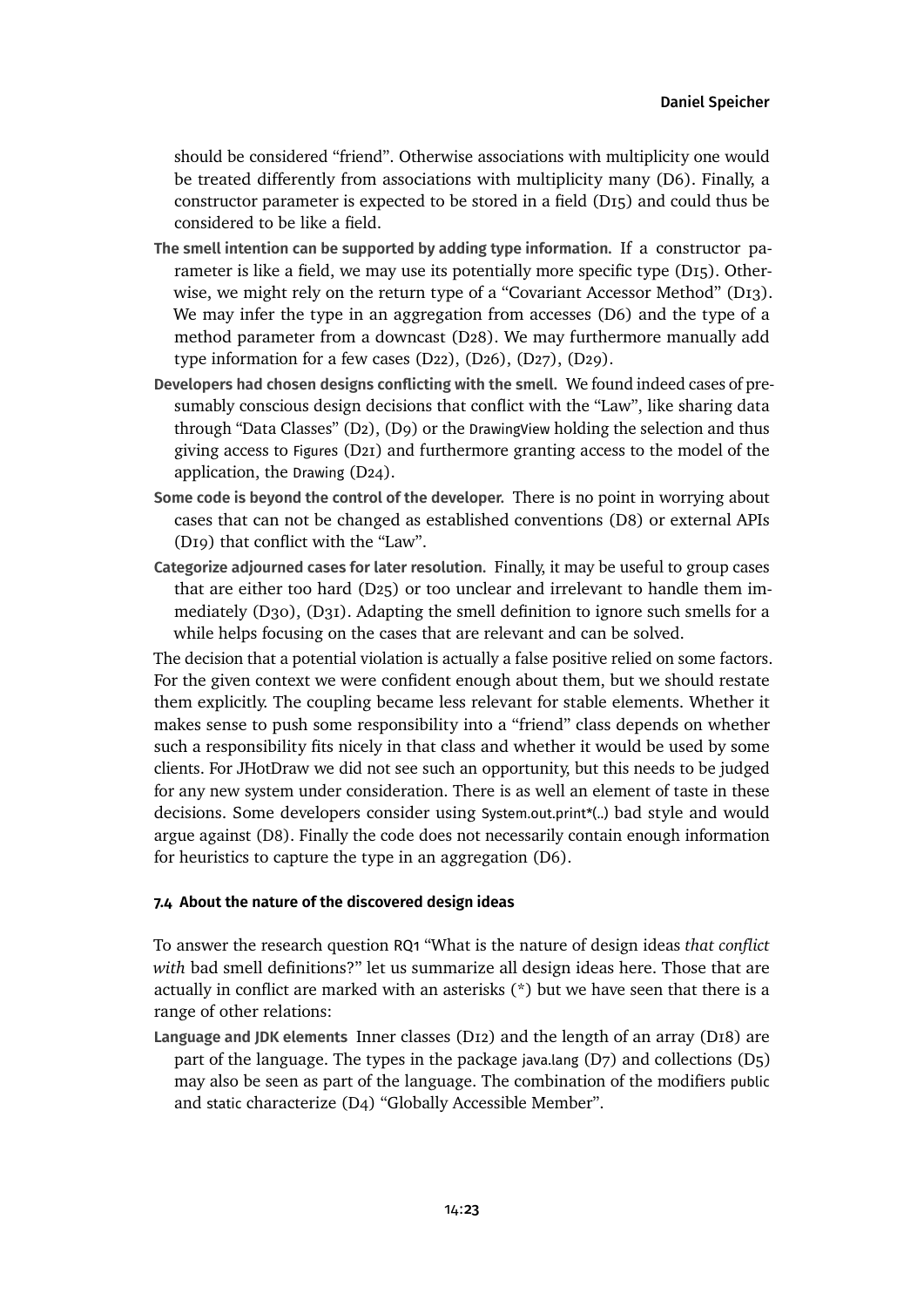- **Idioms and design patterns** Associations with multiplicity bigger than one are realized via arrays, enumerations and collections [\(D6\).](#page-41-0) "Data class" is a name for a recordlike type  $(D_2)^*$ ,  $(D_9)^*$ . We saw as well creational design patterns  $(D_{10})$ ,  $(D_{11})$  and an incorrect "Mediator" pattern [\(D25\)\\*](#page-69-0). A correct "Mediator" would not conflict with the "Law". There are the two strategies to make covariant type expectations explicit, namely "Covariant Accessor Method" and "Covariant Redundant Field" [\(D13\).](#page-51-0) Some concepts seemed almost just like language elements, but we added a little bit more of semantics: We did not consider any downcast, but only downcasts on parameters [\(D28\).](#page-74-0) We expressed our expectation, that collections [\(D5\)](#page-40-0) should not do much more than just managing their elements. Finally, we expressed our expectation that constructor parameters become part of the object [\(D15\).](#page-56-0)
- **Constraints by convention or an external API** The implementation is constrained by the conventional way of printing text  $(D8)^*$  and the only possibility to access Adjustables in AWT  $(DI9)^*$ .
- **Design decisions in JHotDraw 5.1** The decision to let DrawingView provide access to the selected Figures (D21)<sup>\*</sup> and to the Drawing (D24)<sup>\*</sup> seemed reasonable, while the alleged "Mediator" [\(D25\)\\*](#page-69-0) should not provide accesses to the "Colleagues", especially not to Tools.
- **Auxiliary type information** In the absence of generic types, we had to search for type information available in the vicinity of a possible violation [\(D6\),](#page-41-0) [\(D13\),](#page-51-0) [\(D15\),](#page-56-0) [\(D28\)](#page-74-0) and even listed some JHotDraw 5.1 specific types explicitly [\(D22\),](#page-66-0) [\(D26\),](#page-72-0) [\(D27\),](#page-72-1) [\(D29\).](#page-75-0)
- **Ad-hoc categorization** We categorized three potential violations as false but marginal [\(D30\)](#page-76-0) or as probably true and singular [\(D31\).](#page-78-0) These are not design ideas in the code but categories we ascribe ad-hoc to selected program elements.

The listed design ideas are on different levels of abstraction ranging from language elements to JHotDraw 5.1 specific types. The signs in the code indicating an idea are also of different generality. We can not say that any "Singleton" can be identified by having a static method called "instance()" or "getInstance()". Within a project or a team such a convention makes however sense. The description of the language and JDK elements may be read as analytic definitions. A collection could be any type implementing a collection interface. But, if the type accumulates more responsibilities than just managing its elements, our arguments are not valid anymore. The collections in the JDK leave it at this narrow responsibility.

# <span id="page-23-0"></span>**7.5 Consequences for the definition of bad smells and design ideas**

Based on our answers to the two previous research questions we may now approach research question RQ3 "What are the consequences for the definition of bad smells and design ideas?"

With the goal of continuous distinct quality feedback in mind we explored the possibility of achieving perfect precision by taking design ideas into account when evaluating a bad smell. The design ideas that we discovered range from very generic ("anonymous inner class") to very specific ("DrawingView holds Figure selection"), i.e.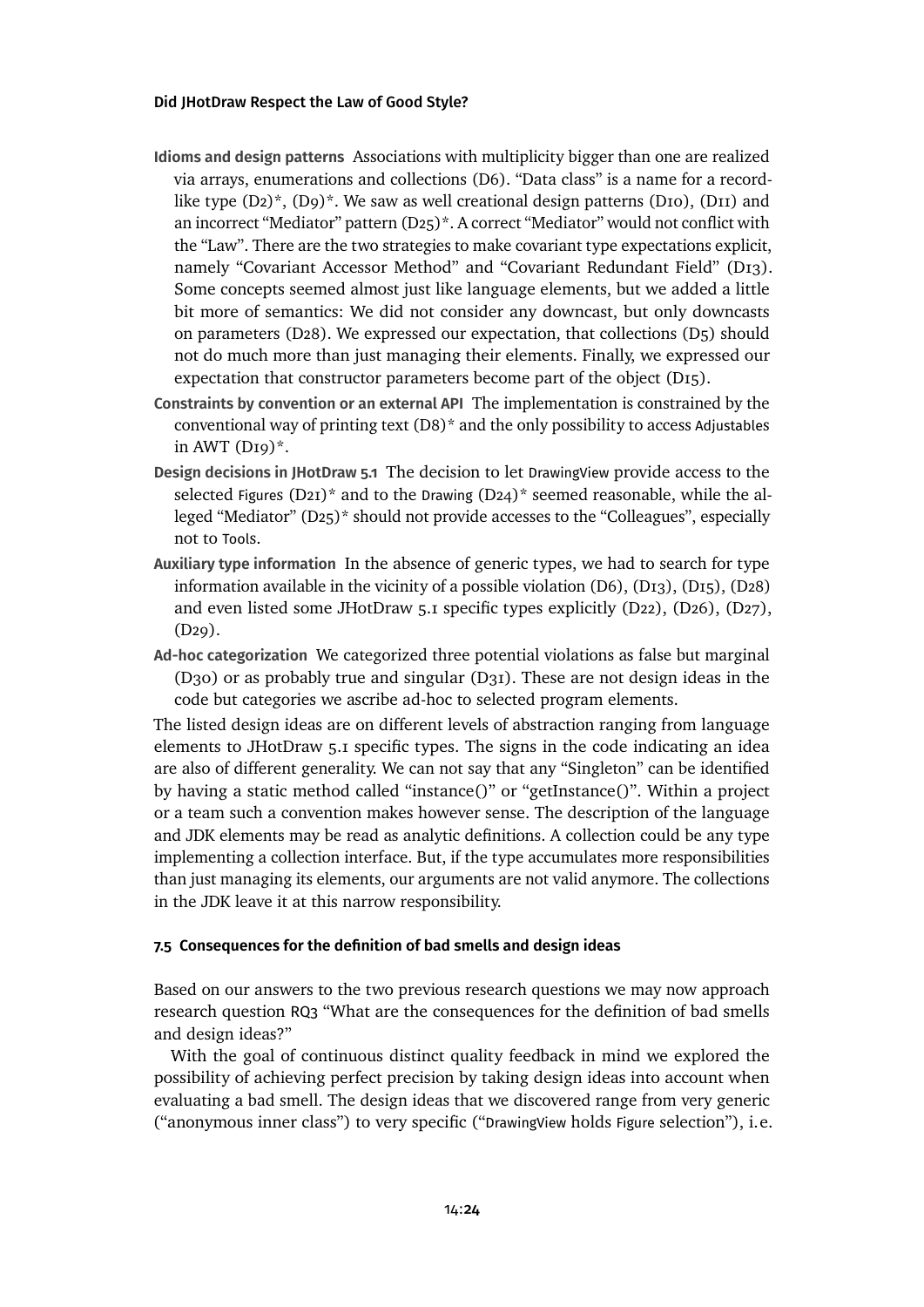they are only present in the given code base under consideration. Our confidence with respect to the validity of an adaptation ranges from very high ("creation method access is like instantiation") to high enough ("data classes are everybody's friend"). The confidence may be impacted by how generalizable our discussion seems. It may as well include aspects of taste or consensus within a developer community, an enterprise or a team. For analytic concepts like "Globally Accessible Member" there is an analytic definition in terms for the programming language. This definition can be used to localize all program elements that fall under this concept. For higher level concepts like design patterns there is room for interpretation. For example the constructors of a "Singleton" should typically be private, but Iconkit [\(D10\)](#page-46-0) has a public constructor and is instantiated in the application classes. We therefore suggest to rely on the expressed intentions of the programmers to locate the design ideas. While there is no general agreement about such signs, within the context of an enterprise or a code base, such an agreement may be achievable.

We thus have concepts, adaptations and localization strategies of different generality. One would like to reuse what is general and add in a specific context, what is special. The engineering solution for this is a layered presentation. In the given case one could e.g. create three layers: 1) The original definition of the "Law of Demeter", all adaptations to Java and the adaptation to generic design ideas could be placed in a lowest layer. 2) In the layer above there could be the adaptations that are specific to JHotDraw. 3) In the highest layer there might be the temporary adaptations. Notice as well, that adaptations based on design ideas can be placed in higher layers than the design ideas, e.g. "data class" is a rather generic design idea while the decision to consider "data classes" as "everybody's friend" is a bit controversial and should therefore be placed on a higher layer.

### <span id="page-24-0"></span>**7.6 What was special about the case?**

The "Law of Demeter" defined access restrictions based on types. Therefore all design ideas that we discovered were as well related to access rules and types. If we explore a smell that is more directed at cohesion or more at complexity, we may encounter different design ideas. The "Law of Demeter" seemed to be a plain analytic definition. That is untypical as most other smell definitions use more flowery terms. It was all the more surprising to see that concepts like "object instantiation" and "field" require interpretation.

We traveled back in time. When the "Law of Demeter" was formalized, developers defined objects that are collections of elements together with additional functionality. At times of JHotDraw 5.1 this was about to change and collections were used just to hold some objects, but there were no generic types yet in Java. With generic types all our adaptations that artificially provide type information will become unnecessary. But new questions will arise: How should the "Law of Demeter" be interpreted for parameterized types and for type variables? Another change would be dependency injection making many creational design patterns obsolete.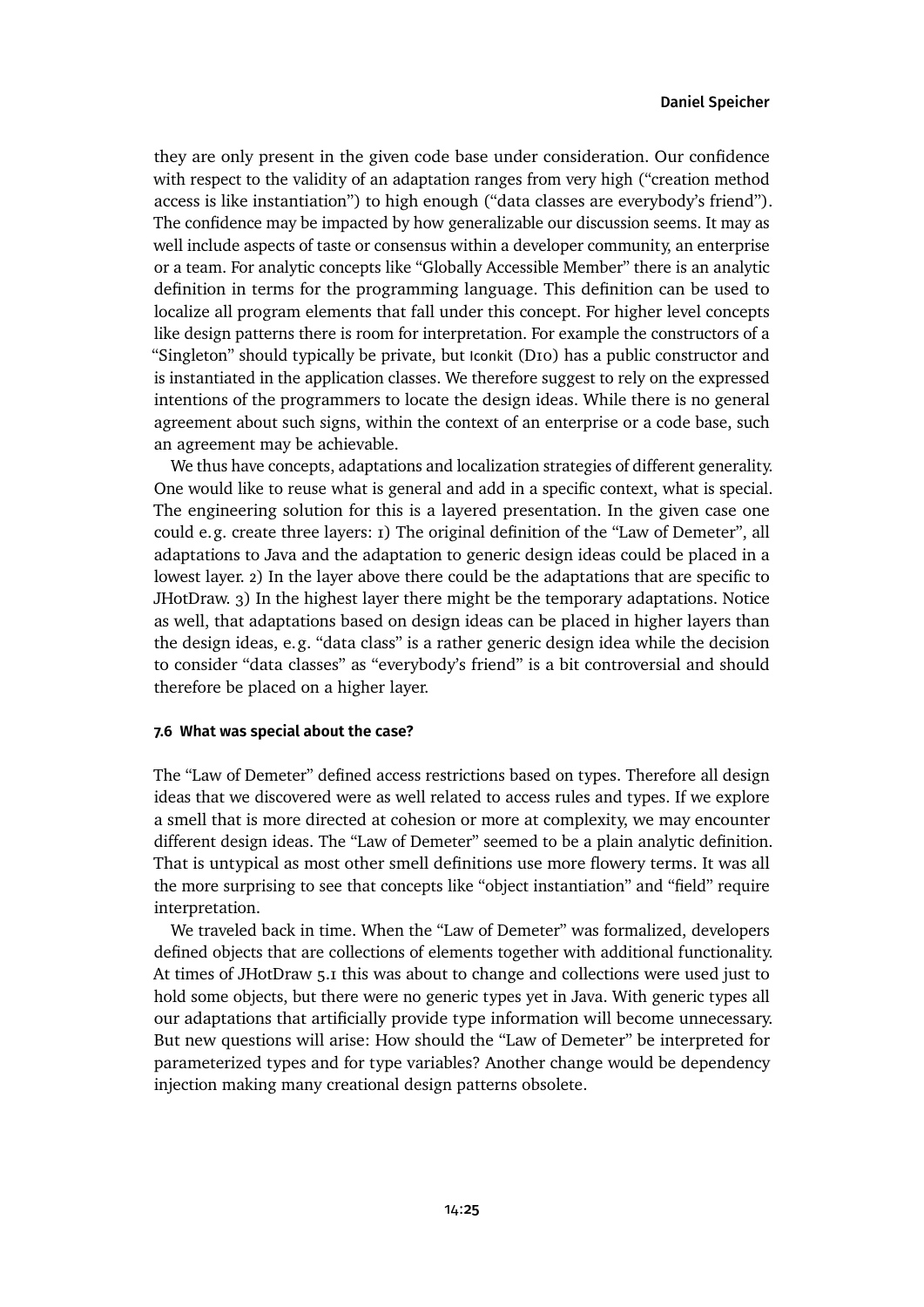#### **7.7 Did JHotDraw respect the Law of Good Style?**

How should we answer the question stated in the title of this article?— Most adapta-tions elaborated (the "spirit of") the "Law of Demeter". The access to data classes [\(D2\)](#page-35-0) was already admitted in the original articles. The access to the aggregated type [\(D6\)](#page-41-0) might have been as well tolerated since the role of collection changed.

The "disrespect" to the "Law" just comprises what can easily be solved by the three refactorings  $(D_3)$ ,  $(D_2)$  and  $(D_2)$ , the reasonable cases of  $(D_2)$  "[DrawingView](#page-64-0) [Manages the Selection"](#page-64-0) and of (D24) "DrawingView [Provides Access to its](#page-68-0) Drawing" and the bold "undutiful mediator" [\(D25\).](#page-69-0)— JHotDraw 5.1 can thus mostly be reconciled with the "Law of Demeter", just the "undutiful mediator" should become a true "mediator".

# **8 Related Work**

The research literature in bad smells has been growing at least since 2002 [\[37\]](#page-31-7). There are even multiple surveys and systematic literature reviews. As we mentioned in [section 1](#page-1-0) Sharma and Spinellis [\[36\]](#page-30-1) presented a survey of 445 primary studies published between the 1999 and 2016. Sobrinho, De Lucia, and Maia reviewed [\[37\]](#page-31-7) 351 research papers published between 1990 and 2017. Alkharabsheh, Crespo, Manso, and Taboada reviewed [\[2\]](#page-28-9) 395 research papers published between 2000 an 2017. We relied on the Sharma and Spinellis survey as our key witness for the relevance of the question of high rates of false positives. A more thorough discussion of the work on false positives would be very desirable, especially with respect to those publications that made the effort to construct manually validated datasets [\[3,](#page-28-10) [28,](#page-30-10) [29\]](#page-30-11).

The idea that what is bad design in general might be acceptable and maybe even desirable in certain contexts is not new. Kapser elaborated this even for the "number one in the stink parade", the smell "Duplicated Code" [\[16\]](#page-29-9). We found in this case study again that a bad smell might be the side effect of a conscious design decision, as suggested earlier [\[8,](#page-28-2) [38\]](#page-31-1). Fontana, Dietrich, Walter, Yamashita and Zanoni [\[8,](#page-28-2) [9\]](#page-28-3) conducted a *meta-synthesis* based on the empirical studies conducted in 10 years before their study, theoretical examples from the grey literature, case studies from industry and open source projects. They strove for a broad coverage. The current study strove for depth. Fontana et al. suggested as categories for anti-pattern and smells that are a side effect of conscious design decisions ("imposed anti-patterns and smells"): I.I) "imposed by Design-Pattern", I.2) "imposed by Programming Language used", 1.3) "imposed by frameworks", and 1.4) "imposed by optimization" and two further categories that we would rather subsume under a separate category as they describe the process that led to the smells: 1.5) "imposed by porting code from a non-object-oriented programming language" and 1.6) "inherited from legacy code". "test code" is mentioned as example in a category 2.3) "caused by analysis scope". We would rather suggest to subsume the "design idea" "test code" under 1.1) or 1.3) or a new sub-category of the category of conscious choices. 1.1) and 1.3) are as well the sub-categories that overlap with our case study.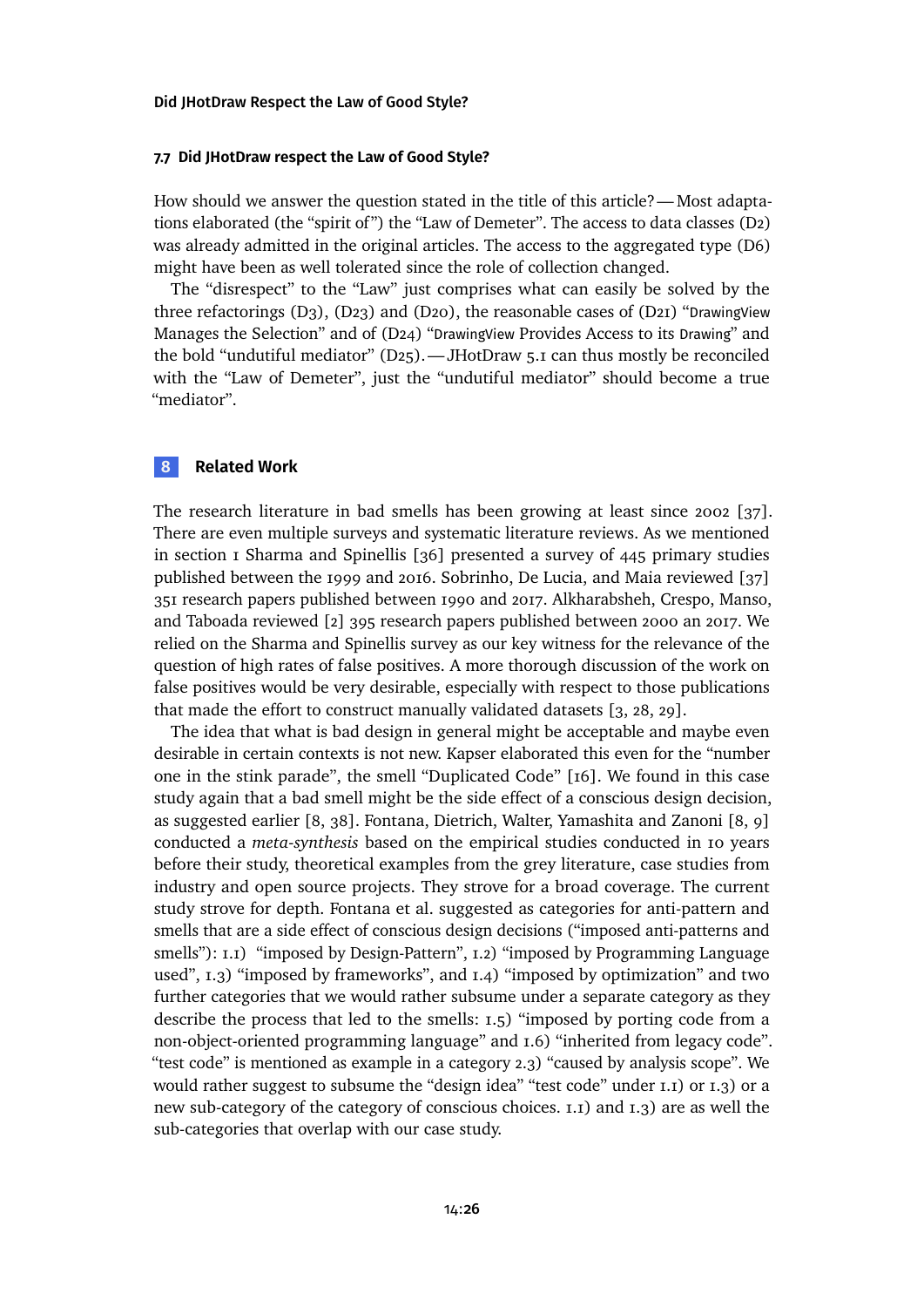To the best of our knowledge nobody discussed the potential incompleteness of a smell definition, the need to interpret even apparently analytic concepts, and the option to add supporting [type] information.

# **9 Summary of the Contributions**

This study set out to explore the nature of bad smell false positives. We reviewed 1215 potential violations of the "Law of Demeter" in JHotDraw 5.1. As described in [section 5](#page-8-0) we evaluated these potential violations with respect to the negative impact on selected qualities and with respect to the positive impact of selected potential refactorings. To transfer this evaluation schema to other smells one needs to identify the appropriate qualities and refactorings for those smells.

As described in the literature software developers sometimes make specific design choices that are in conflict with general rules such as bad smells. We used the term "design idea" to capture not only conscious design choices but any concept a developer might take into consideration, when judging a potential occurrence of a bad smell. We explored the design ideas we encountered during our review of the false positives, what relations we observe between design ideas and smells, and what the consequences for the definition of bad smells and design ideas are.

In [section 7.4](#page-22-0) we categorized the design ideas we found as "language and JDK elements", "idioms and design patterns", "constraints by convention or an external API", "design decisions in JHotDraw 5.1", "auxiliary type information" and "ad-hoc categorization". As summarized in [section 7.3](#page-21-1) we found three kinds of conflicts, i.e. situations where the smell is present but we would not expect the developer to change the code: Developers had indeed presumably consciously chosen designs conflicting with the smell. Other design ideas mark code that is beyond the control of the developer. In very few cases we suggested to make up ad-hoc categories to mark adjourned cases for later resolution. We found three further kinds of relationships that are rather elaborations of the smell definition than conflicts: We needed to extend the smell definition to cover all language elements. Some apparently analytic criteria required interpretation and we suggested auxiliary design ideas adding type information.

The two latter relations could be described as reinterpreting the terms of the smell in the presence of the code and as reinterpreting the code in terms of the smell. Similar questions may arise for other smells. The smell "Feature Envy" requires an interpretation of what counts as "access" of a "feature" and what counts as "own feature". Coupling smells might take message sending into account that does not show as static dependency. As our study exemplifies, such need for interpretation may not be obvious up-front and we would need to rely here as so often on Iterative and Incremental Development [\[19\]](#page-29-10).

The most consequential finding of our study might be the *significance of specific knowledge*: Whether a potential violation is a true positive does not only depend on generic design ideas but as well on *specific design ideas*. Even for generic design ideas we might need to rely on *specific signs* to identify their location. Finally, there remains a residual impact of the *specific taste* of the development team.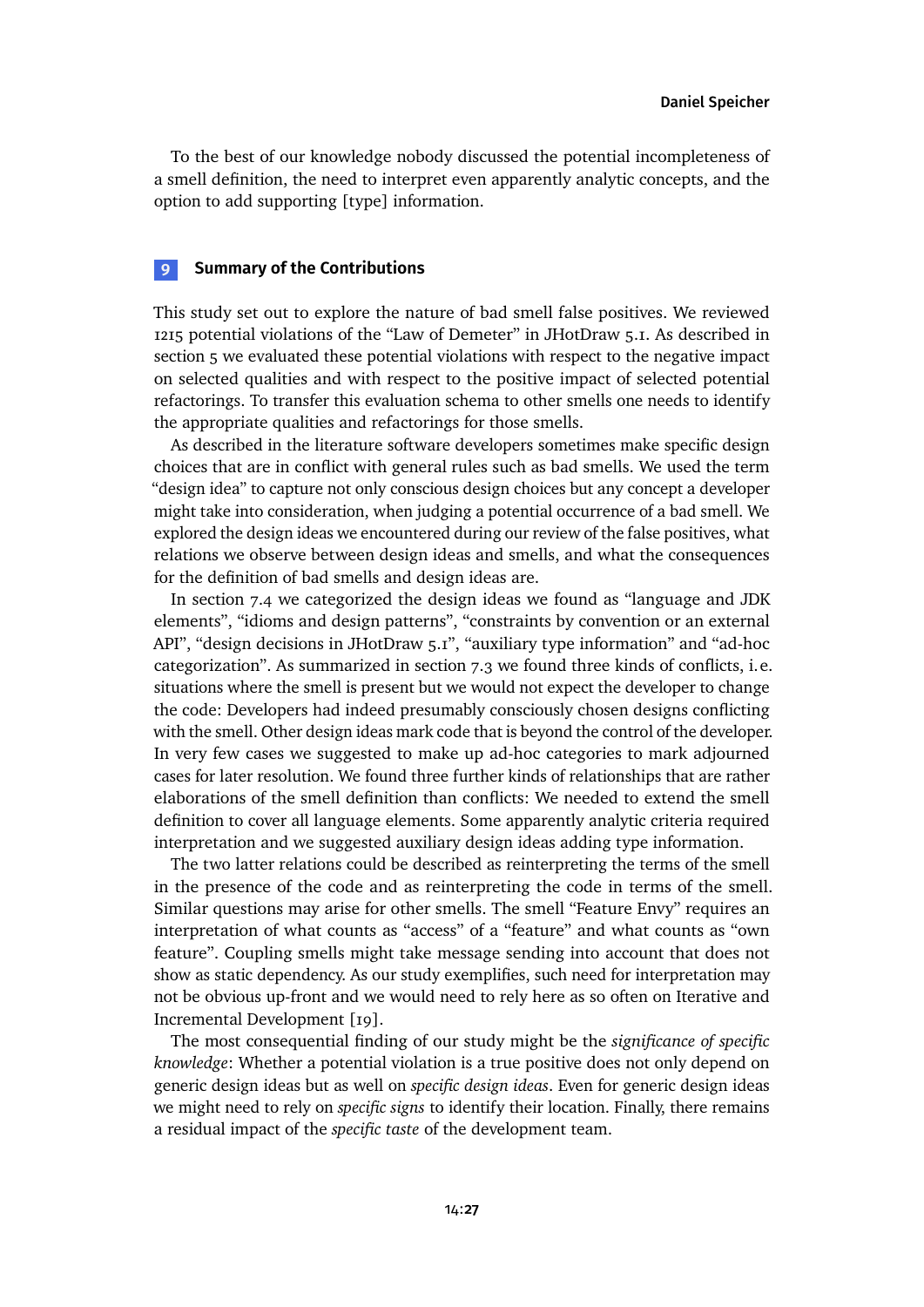A smell detection tool continuously providing distinct quality feedback, needs to be precise to reduce the cognitive load for the developer and to prevent habituation to false positives. Thus, to integrate also the specific knowledge we recommend adding adaptation points to the smell definitions. Higher layers may then adapt the smell for specific contexts.

Our case study seems to indicate that precision in smell detection is only available at the cost of generality, and generality only at the cost of precision. In a layered approach higher precision may be realized by additional adapting layers and higher generality by leaving higher layers aside.

Giving up generality for precision has its own *scientific challenges*. What meaning does it have to evaluate the impact of a certain smell if its general definition is not precise? How should we compare tools if we know that general smell definitions have low precision and the differences in the tool might be just mainly on the subset of the false positives?

Developing operational bad smell definitions together with adaptations and design ideas is an *engineering task*. We have sketched how to integrate the evolution of these definitions with the evolution of the main software in a short publication [\[40\]](#page-31-8). Actually conducting this engineering process for our given case would have delivered a precise "Law of Demeter" definition with adaptation points and adaptations, substantial insight into specific design ideas in JHotDraw 5.1 and relevant refactoring suggestions.

**Acknowledgements** The author likes to thank first and foremost Prof. Dr. Armin B. Cremers for his support over a long time— especially for the thorough discussions while the author was on a deep dive into JHotDraw 5.1 in an effort to sense the design considerations present in the code. While the paper now elaborates a well described way to its conclusions (*μέθοδος*) the exploration started with much less orientation. Repeatedly revisiting the premature findings required strong perseverance not only from the author but probably even more from his advisor. Michael Mahlberg offered a critical second opinion on the evaluation of the object-oriented structures in the code. Günter Kniesel, Jörg Zimmermann, and Pascal Welke read an earlier version of this paper and provided valuable feedback. The anonymous reviewers provided very substantial and helpful suggestions. Not all of them could already be considered appropriately in this paper. One of the reviewers helped to reduce the number of sentences communicating that there is a German writing in English. The authors of the "Law of Demeter" papers and the developers of JHotDraw created their work with much care. This is palpable in the artifacts and made a deep examination worthwhile. Although the first paper on the "Law of Demeter" claimed to formulate an "*objective* sense of style", the truth we sensed depended substantial on specifics of the given software system. Therefore finally a thanks goes to the reader, since following into these specifics probably requires an unusual way of thinking and high reading effort.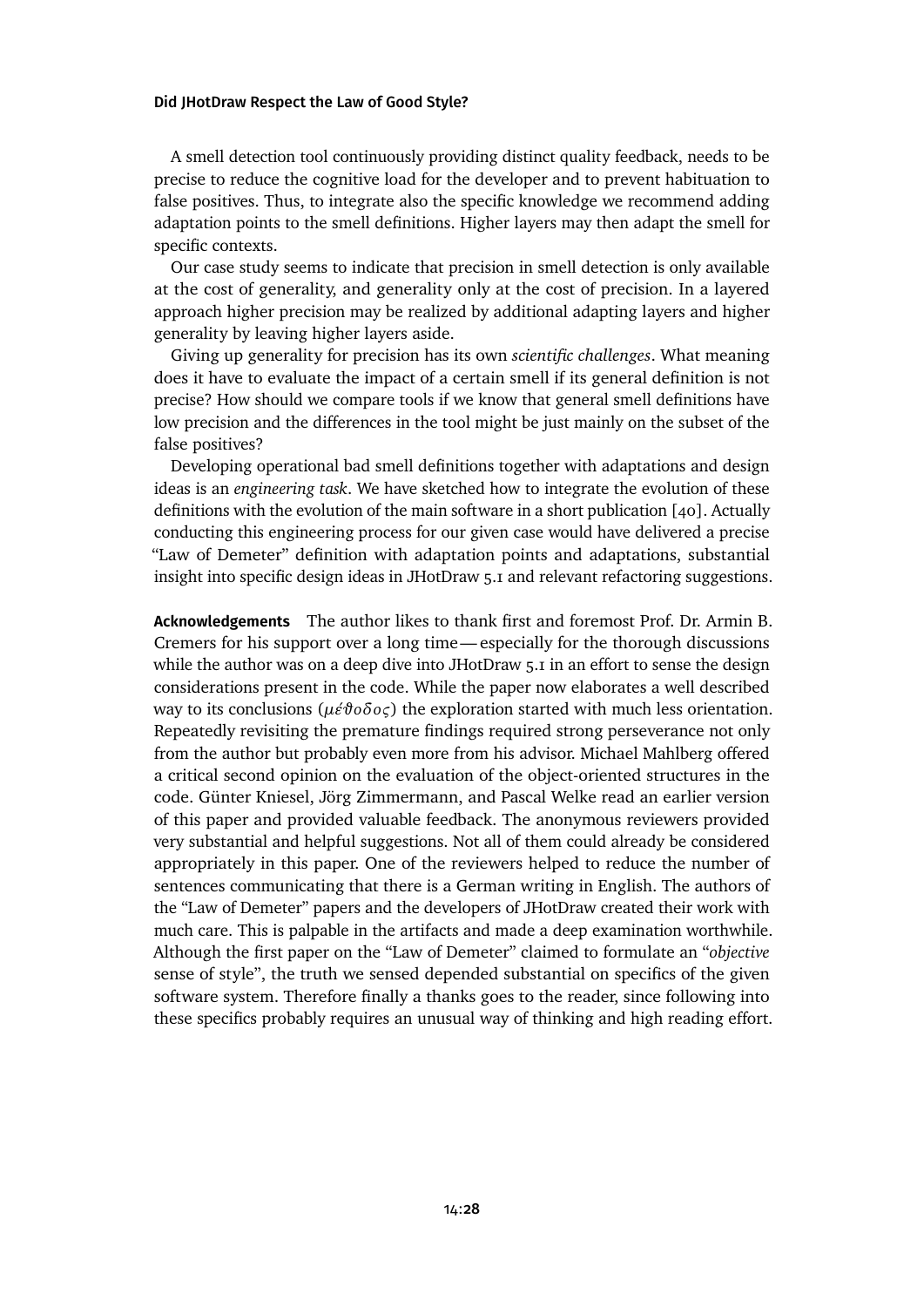### **References**

- <span id="page-28-8"></span>[1] Christopher Alexander, Sara Ishikawa, and Murray Silverstein. *A Pattern Language - Towns, Buildings, Construction*. Oxford University Press, 1977. isbn: 978-0-19-501919-3.
- <span id="page-28-9"></span>[2] Khalid Alkharabsheh, Yania Crespo, Esperanza Manso, and José A. Taboada. "Software Design Smell Detection: a systematic mapping study". In: *Software Quality Journal* 27.3 (Sept. 2019), pages 1069–1148. issn: 0963-9314. doi: [10.1007/s11219-018-9424-8](https://doi.org/10.1007/s11219-018-9424-8).
- <span id="page-28-10"></span>[3] Francesca Arcelli Fontana, Mika V. Mäntylä, Marco Zanoni, and Alessandro Marino. "Comparing and experimenting machine learning techniques for code smell detection". In: *Empirical Software Engineering* 21.3 (2016), pages 1143– 1191. issn: 15737616. doi: [10.1007/s10664-015-9378-4](https://doi.org/10.1007/s10664-015-9378-4).
- <span id="page-28-5"></span>[4] Kent Beck and Ward Cunningham. "A laboratory for teaching object oriented thinking". In: *Conference proceedings on Object-oriented programming systems, languages and applications - OOPSLA '89*. Volume 24. 10. New York, New York, USA: ACM Press, 1989, pages 1–6. isbn: 0-89791-333-7. doi: [10.1145/74877.74879](https://doi.org/10.1145/74877.74879).
- <span id="page-28-7"></span>[5] Ward Cunningham. *A CRC Description of HotDraw*. 1994. URL: [http://c2.com/](http://c2.com/doc/crc/draw.html) [doc/crc/draw.html](http://c2.com/doc/crc/draw.html) (visited on 2020-01-20).
- <span id="page-28-6"></span>[6] Ward Cunningham. *Position Paper submitted to the OOPSLA '94 workshop, "How do teams shape objects?—How do objects shape teams?"* 1994. URL: [https://c2.](https://c2.com/doc/oopsla94.html) [com/doc/oopsla94.html](https://c2.com/doc/oopsla94.html) (visited on 2020-01-20).
- <span id="page-28-4"></span>[7] Steve M. Easterbrook, Janice Singer, Margaret-Anne Storey, and Daniela Damian. "Selecting Empirical Methods for Software Engineering Research". In: *Guide to Advanced Empirical Software Engineering*. London: Springer London, 2008, pages 285-311. DOI: [10.1007/978-1-84800-044-5\\_11](https://doi.org/10.1007/978-1-84800-044-5_11).
- <span id="page-28-2"></span>[8] Francesca Arcelli Fontana, Jens Dietrich, Bartosz Walter, Aiko Yamashita, and Marco Zanoni. "Antipattern and Code Smell False Positives: Preliminary Conceptualization and Classification". In: *2016 IEEE 23rd International Conference on Software Analysis, Evolution, and Reengineering (SANER)*. March. Suita, Japan: IEEE, Mar. 2016, pages 609-613. DOI: [10.1109/SANER.2016.84](https://doi.org/10.1109/SANER.2016.84).
- <span id="page-28-3"></span>[9] Francesca Arcelli Fontana, Jens Dietrich, Bartosz Walter, Aiko Yamashita, and Marco Zanoni. *Preliminary Catalogue of Anti-pattern and Code Smell False Positives*. Technical report RA-5/2015. Poznań University of Technology, Nov. 2015. url: [http://www2.cs.put.poznan.pl/wp-content/uploads/2015/11/RA-5-](http://www2.cs.put.poznan.pl/wp-content/uploads/2015/11/RA-5-2015.pdf) [2015.pdf](http://www2.cs.put.poznan.pl/wp-content/uploads/2015/11/RA-5-2015.pdf).
- <span id="page-28-1"></span>[10] Martin Fowler. *Fluent Interface*. 2005. URL: [http://martinfowler.com/bliki/](http://martinfowler.com/bliki/FluentInterface.html) [FluentInterface.html](http://martinfowler.com/bliki/FluentInterface.html) (visited on 2020-01-20).
- <span id="page-28-0"></span>[11] Martin Fowler and Kent Beck. *Refactoring: Improving the Design of Existing Code*. 2nd edition. Boston, MA, USA: Addison-Wesley Longman Publishing Co., Inc., 2018. isbn: 0-13-475759-9.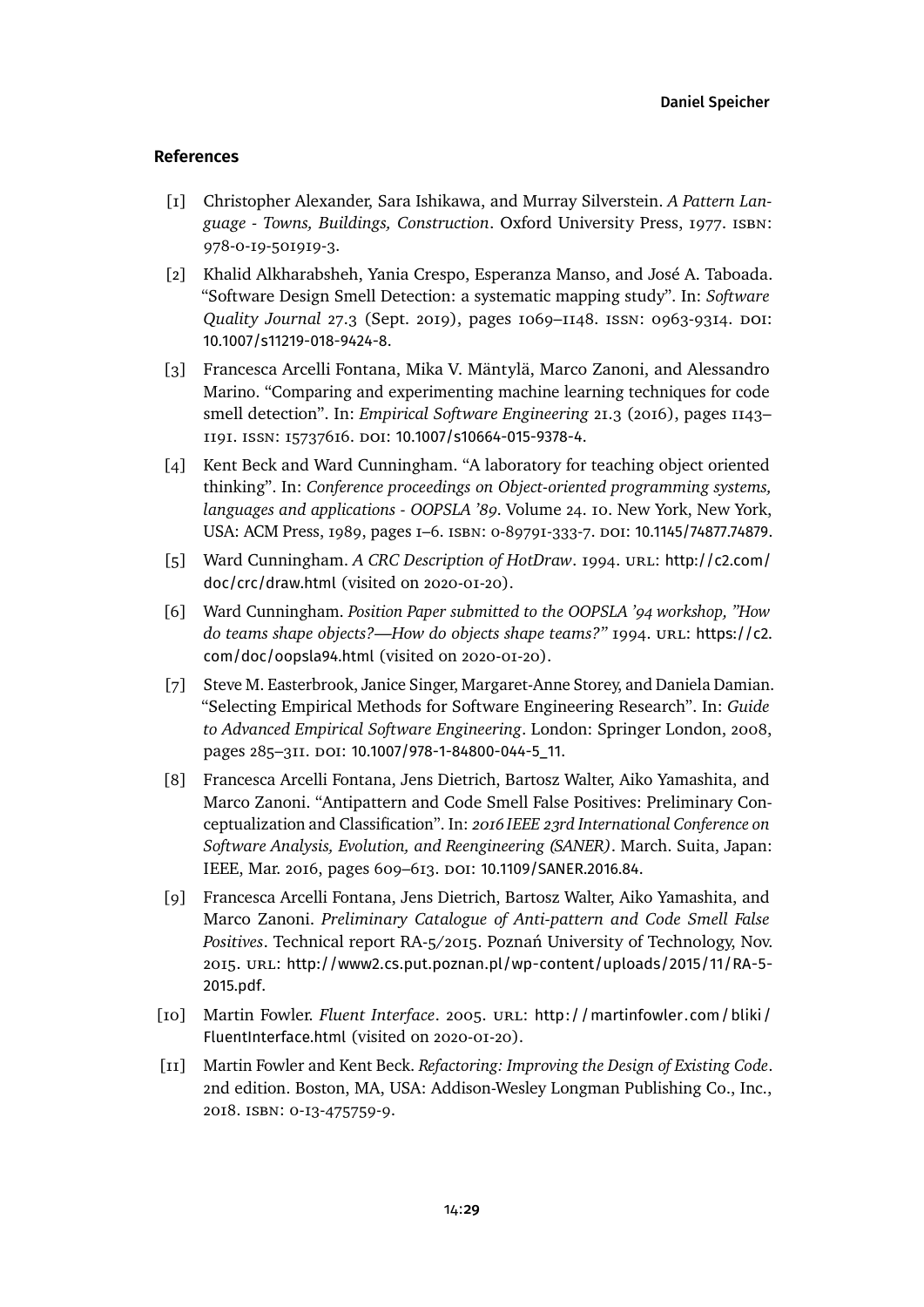- <span id="page-29-0"></span>[12] Martin Fowler, Kent Beck, John Brant, William Opdyke, and Don Roberts. *Refactoring: Improving the Design of Existing Code*. Boston, MA, USA: Addison-Wesley Longman Publishing Co., Inc., 1999. isbn: 0-201-48567-2.
- <span id="page-29-2"></span>[13] Erich Gamma, Richard Helm, Ralph E. Johnson, and John M. Vlissides. *Design Patterns: Elements of Reusable Object-Oriented Software*. 1st edition. Addison-Wesley Longman Publishing Co., Inc., 1995. isbn: 0-201-63361-2.
- <span id="page-29-6"></span>[14] Yi Guo, Michael Würsch, Emanuel Giger, and Harald C. Gall. "An Empirical Validation of the Benefits of Adhering to the Law of Demeter". In: *Proceedings - Working Conference on Reverse Engineering, WCRE* (2011), pages 239–243. issn: 1095-1350. doi: [10.1109/WCRE.2011.36](https://doi.org/10.1109/WCRE.2011.36).
- <span id="page-29-7"></span>[15] Ralph E. Johnson. "Documenting frameworks using patterns". In: *Conference proceedings on Object-oriented programming systems, languages, and applications - OOPSLA '92*. Volume 27. New York, New York, USA: ACM Press, 1992, pages 63– 76. isbn: 0-201-53372-3. doi: [10.1145/141936.141943](https://doi.org/10.1145/141936.141943).
- <span id="page-29-9"></span>[16] Cory J. Kapser and Michael W. Godfrey. ""Cloning considered harmful" considered harmful: patterns of cloning in software". In: *Empirical Software Engineering* 13.6 (Dec. 2008), pages 645–692. issn: 1382-3256. doi: [10.1007/s10664-008-](https://doi.org/10.1007/s10664-008-9076-6) [9076-6](https://doi.org/10.1007/s10664-008-9076-6).
- [17] Joshua Kerievsky. *Refactoring to Patterns*. 1st edition. Addison-Wesley Professional, Aug. 2004. isbn: 978-0-321-21335-8.
- <span id="page-29-1"></span>[18] Michele Lanza and Radu Marinescu. *Object-Oriented Metrics in Practice: Using Software Metrics to Characterize, Evaluate, and Improve the Design of Object-Oriented Systems*. 1st edition. Springer, 2006. isbn: 978-3-540-24429-5.
- <span id="page-29-10"></span>[19] Craig Larman and Victor R. Basili. "Iterative and Incremental Development: A Brief History". In: *Computer* June (2003), pages 47–56. issn: 0018-9162. doi: [10.1109/MC.2003.1204375](https://doi.org/10.1109/MC.2003.1204375).
- <span id="page-29-5"></span>[20] Karl J. Lieberherr. "Formulations and benefits of the law of demeter". In: *ACM SIGPLAN Notices* 24.3 (Mar. 1989), pages 67–78. issn: 0362-1340. doi: [10.1145/](https://doi.org/10.1145/66083.66089) [66083.66089](https://doi.org/10.1145/66083.66089).
- <span id="page-29-4"></span>[21] Karl J. Lieberherr and Ian M. Holland. "Assuring Good Style for Object-Oriented Programs". In: *IEEE Software* 6.5 (Sept. 1989), pages 38–48. issn: 0740-7459. doi: [10.1109/52.35588](https://doi.org/10.1109/52.35588).
- <span id="page-29-3"></span>[22] Karl J. Lieberherr, Ian M. Holland, and Arthur Riel. "Object-oriented programming: an objective sense of style". In: *Conference proceedings on Object-oriented programming systems, languages and applications - OOPSLA '88*. Volume 23. 11. New York, New York, USA: ACM Press, Nov. 1988, pages 323–334. isbn: 0-89791-284-5. doi: [10.1145/62083.62113](https://doi.org/10.1145/62083.62113).
- <span id="page-29-8"></span>[23] Donald G. Malcolm, John H. Roseboom, Charles E. Clark, and Willard Fazar. "Application of a Technique for Research and Development Program Evaluation". In: *Operations Research* 7.5 (Oct. 1959), pages 646–669. issn: 0030-364X. doi: [10.1287/opre.7.5.646](https://doi.org/10.1287/opre.7.5.646).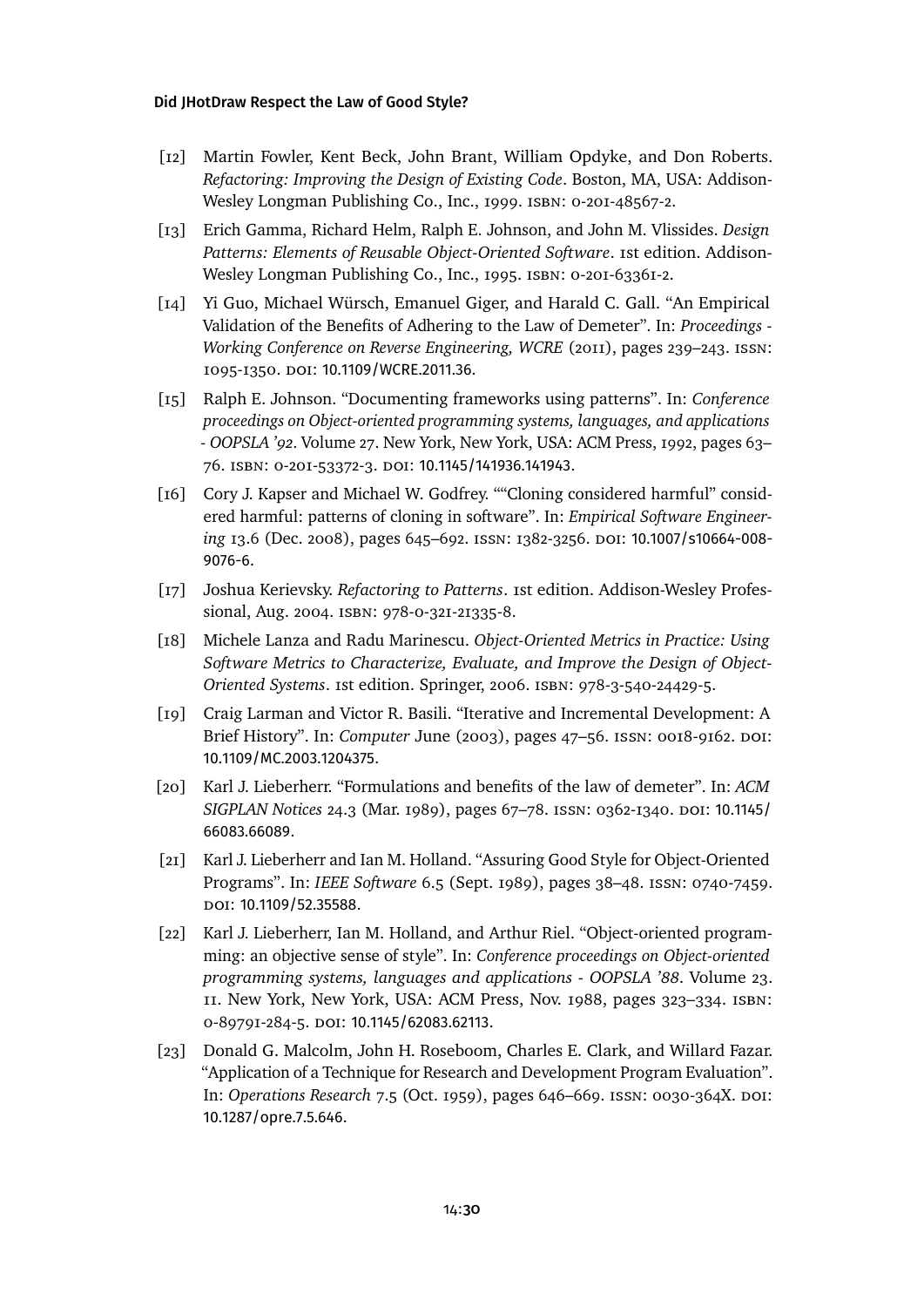- <span id="page-30-9"></span>[24] Robert C. Martin. *Clean Architecture: A Craftsman's Guide to Software Structure and Design*. 1st edition. Upper Saddle River, NJ, USA: Prentice Hall PTR, 2017. isbn: 978-0-13-449416-6.
- <span id="page-30-8"></span>[25] Robert C. Martin. *Clean Code: A Handbook of Agile Software Craftsmanship*. Upper Saddle River, NJ, USA: Prentice Hall PTR, 2008. isbn: 978-0-13-235088-4.
- <span id="page-30-7"></span>[26] Robert C. Martin. "Engineering Notebook: Stability". In: *The C++ Report* 9.2 (Feb. 1997), pages 54–60. issn: 1040-6042.
- <span id="page-30-0"></span>[27] Naouel Moha, Yann-Gaël Guéhéneuc, Anne-Françoise Le Meur, and Laurence Duchien. "A Domain Analysis to Specify Design Defects and Generate Detection Algorithms". In: *FASE*. Edited by José Luiz Fiadeiro and Paola Inverardi. Volume 4961. Lecture Notes in Computer Science. Springer, 2008, pages 276–291. isbn: 978-3-540-78743-3. doi: [10.1007/978-3-540-78743-3\\_20](https://doi.org/10.1007/978-3-540-78743-3_20).
- <span id="page-30-10"></span>[28] Thanis Paiva, Amanda Damasceno, Eduardo Figueiredo, and Cláudio Sant'Anna. "On the evaluation of code smells and detection tools". In: *Journal of Software Engineering Research and Development* 5.1 (2017), pages 1–28. issn: 2195-1721. doi: [10.1186/s40411-017-0041-1](https://doi.org/10.1186/s40411-017-0041-1).
- <span id="page-30-11"></span>[29] Fabio Palomba, Dario Di Nucci, Michele Tufano, Gabriele Bavota, Rocco Oliveto, Denys Poshyvanyk, and Andrea De Lucia. "Landfill: An Open Dataset of Code Smells with Public Evaluation". In: *2015 IEEE/ACM 12th Working Conference on Mining Software Repositories* 2015-Augus.iii (May 2015), pages 482–485. issn: 2160-1860. doi: [10.1109/MSR.2015.69](https://doi.org/10.1109/MSR.2015.69).
- [30] David L. Parnas. "On the criteria to be used in decomposing systems into modules". In: *Communications of the ACM* 15.12 (Dec. 1972), pages 1053–1058. issn: 0001-0782. doi: [10.1145/361598.361623](https://doi.org/10.1145/361598.361623).
- <span id="page-30-2"></span>[31] Fabiano Pecorelli, Fabio Palomba, Dario Di Nucci, and Andrea De Lucia. "Comparing Heuristic and Machine Learning Approaches for Metric-Based Code Smell Detection". In: *Proceedings of the 27th International Conference on Program Comprehension (ICPC'19)* (2019), pages 93–104. doi: [10.1109/ICPC.2019.00023](https://doi.org/10.1109/ICPC.2019.00023).
- <span id="page-30-6"></span>[32] Ekaterina Pek and Ralf Lämmel. *A Literature Survey on Empirical Evidence in Software Engineering. Feb. 13, 2013. arXiv: 1304.1002 [cs.SE]. URL: http:* [//softlang.uni-koblenz.de/empsurvey/](http://softlang.uni-koblenz.de/empsurvey/).
- <span id="page-30-4"></span>[33] Karl Reimund Popper. *Conjectures and Refutations: The Growth of Scientific Knowledge.* Routledge & Kegan Paul PLC, Sept. 1969. isbn: 0-7100-6508-6.
- <span id="page-30-3"></span>[34] Karl Reimund Popper. *The Logic of Scientific Discovery*. New York: Routledge, 2005. isbn: 0-203-99462-0. doi: [10.1016/S0016-0032\(59\)90407-7](https://doi.org/10.1016/S0016-0032(59)90407-7).
- <span id="page-30-5"></span>[35] Dirk Riehle. "Framework Design: A Role Modeling Approach". PhD thesis. Zürich, Switzerland: ETH Zürich, 2000. doi: [10.3929/ethz-a-003867001](https://doi.org/10.3929/ethz-a-003867001).
- <span id="page-30-1"></span>[36] Tushar Sharma and Diomidis Spinellis. "A survey on software smells". In: *Journal of Systems and Software* 138 (Apr. 2018), pages 158–173. issn: 0164-1212. doi: [10.1016/j.jss.2017.12.034](https://doi.org/10.1016/j.jss.2017.12.034).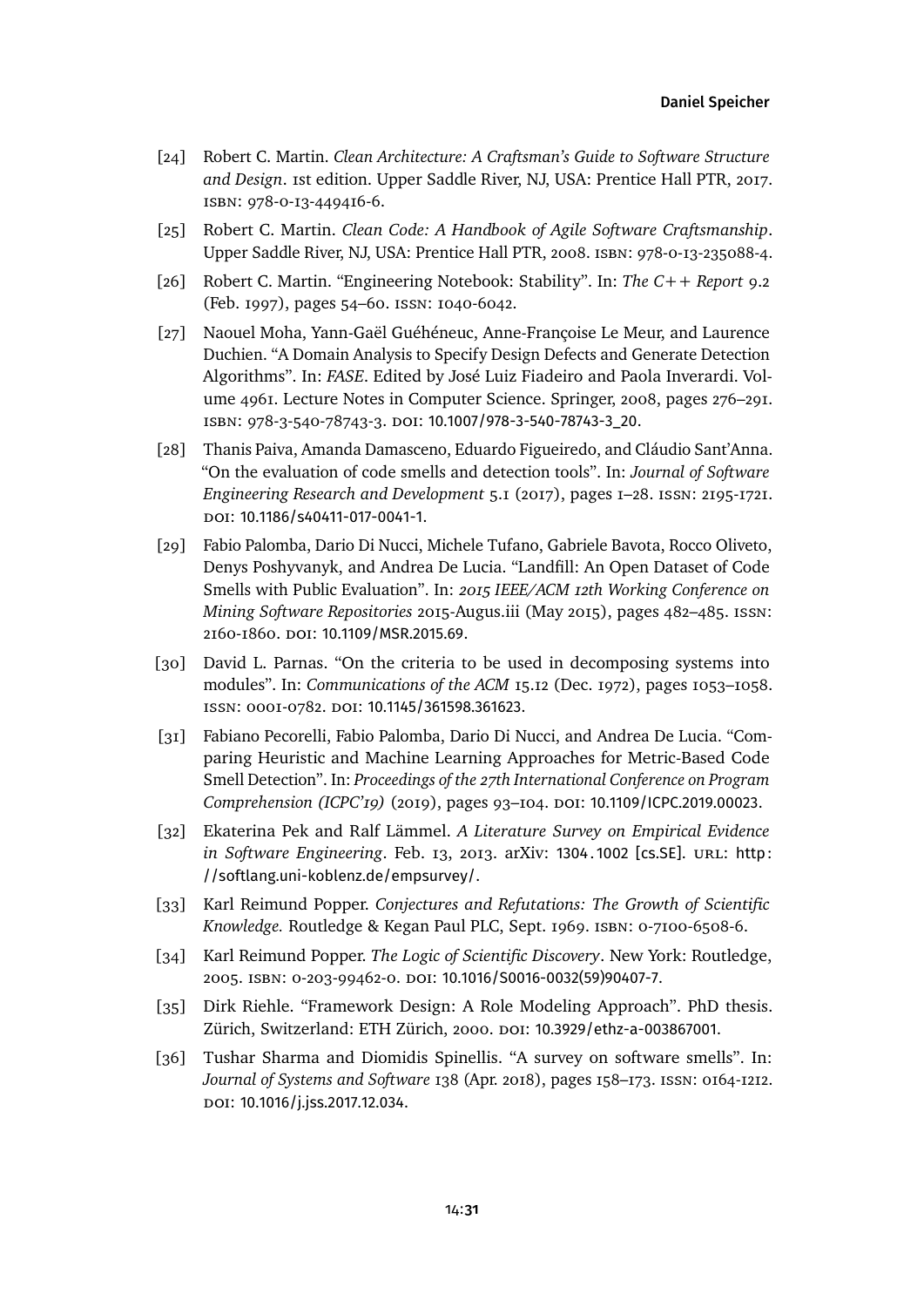- <span id="page-31-7"></span>[37] Elder Vicente de Paulo Sobrinho, Andrea De Lucia, and Marcelo de Almeida Maia. "A systematic literature review on bad smells  $-5$  W's: which, when, what, who, where". In: *IEEE Transactions on Software Engineering* (2018). issn: 0098-5589. doi: [10.1109/TSE.2018.2880977](https://doi.org/10.1109/TSE.2018.2880977).
- <span id="page-31-1"></span>[38] Daniel Speicher. "Code Quality Cultivation". In: *Knowledge Discovery, Knowlege Engineering and Knowledge Management*. Edited by Ana Fred, Jan L. G. Dietz, Kecheng Liu, and Joaquim Filipe. Volume 348. Communications in Computer and Information Science. Springer Berlin Heidelberg, 2013, pages 334–349. DOI: [10.1007/978-3-642-37186-8\\_22](https://doi.org/10.1007/978-3-642-37186-8_22).
- <span id="page-31-2"></span>[39] Daniel Speicher. "Polishing Design Flaw Definitions". In: *18. Workshop Software Reengineering und -Evolution (WSRE 2016), Bad Honnef, 2. - 4. May 2016, Softwaretechnik-Trends, Band 36, Heft 2* (2016).
- <span id="page-31-8"></span>[40] Daniel Speicher, Tiansi Dong, Christian Bauckhage, and Armin B Cremers. "Growing Executable Code-Quality-Knowledge Organically". In: *20. Workshop Software Reengineering und -Evolution (WSRE 2018), Bad Honnef, 2. - 4. May 2018, Softwaretechnik-Trends, Band 38, Heft 2* (2018), pages 61–62.
- <span id="page-31-0"></span>[41] Daniel Speicher and Sebastian Jancke. "Smell Detection in Context". In: *12. Workshop Software Reengineering (WSR 2010), Bad Honnef, 3. - 5. May 2010, Softwaretechnik-Trends, Band 30, Heft 2*. 2010.
- [42] Frank Tip, Adam Kiezun, and Dirk Bäumer. "Refactoring for generalization using type constraints". In: *Conference proceedings on Object-oriented programming systems, languages and applications - OOPSLA '03*. Volume 38. 11. New York, New York, USA: ACM Press, Nov. 2003, page 13. isbn: 1-58113-712-5. doi: [10.](https://doi.org/10.1145/949305.949308) [1145/949305.949308](https://doi.org/10.1145/949305.949308).
- <span id="page-31-4"></span>[43] Rebecca J. Wirfs-Brock and Brian Wilkerson. "Object-oriented design: a responsibility-driven approach". In: *Conference proceedings on Object-oriented programming systems, languages and applications - OOPSLA '89*. Volume 24. 10. Oct. 1989, pages 71-75. ISBN: 0-89791-333-7. DOI: [10.1145/74878.74885](https://doi.org/10.1145/74878.74885).
- <span id="page-31-6"></span>[44] Aiko Yamashita. "Assessing the capability of code smells to explain maintenance problems: An empirical study combining quantitative and qualitative data". In: *Empirical Software Engineering* 19.4 (2014), pages 1111–1143. doi: [10.1007/s10664-](https://doi.org/10.1007/s10664-013-9250-3) [013-9250-3](https://doi.org/10.1007/s10664-013-9250-3).
- <span id="page-31-3"></span>[45] Robert K. Yin. *Case Study Research: Design and Methods, Third Edition, Applied Social Research Methods Series, Vol 5*. 3rd. Sage Publications, Inc, 2002. isbn: 0-7619-2553-8.

# <span id="page-31-5"></span>**A Full Discussions of the Potential Violations**

In [section 5](#page-8-0) we elaborated a method for the evaluation of potential violations and demonstrated it in the discussion [\(D1\)](#page-11-0) of the potential violations in TriangleFigure.polygon(). This Appendix contains all unabridged discussions starting from [\(D2\)](#page-35-0) as a foundation for the high level overviews presented in [section 6.](#page-10-0)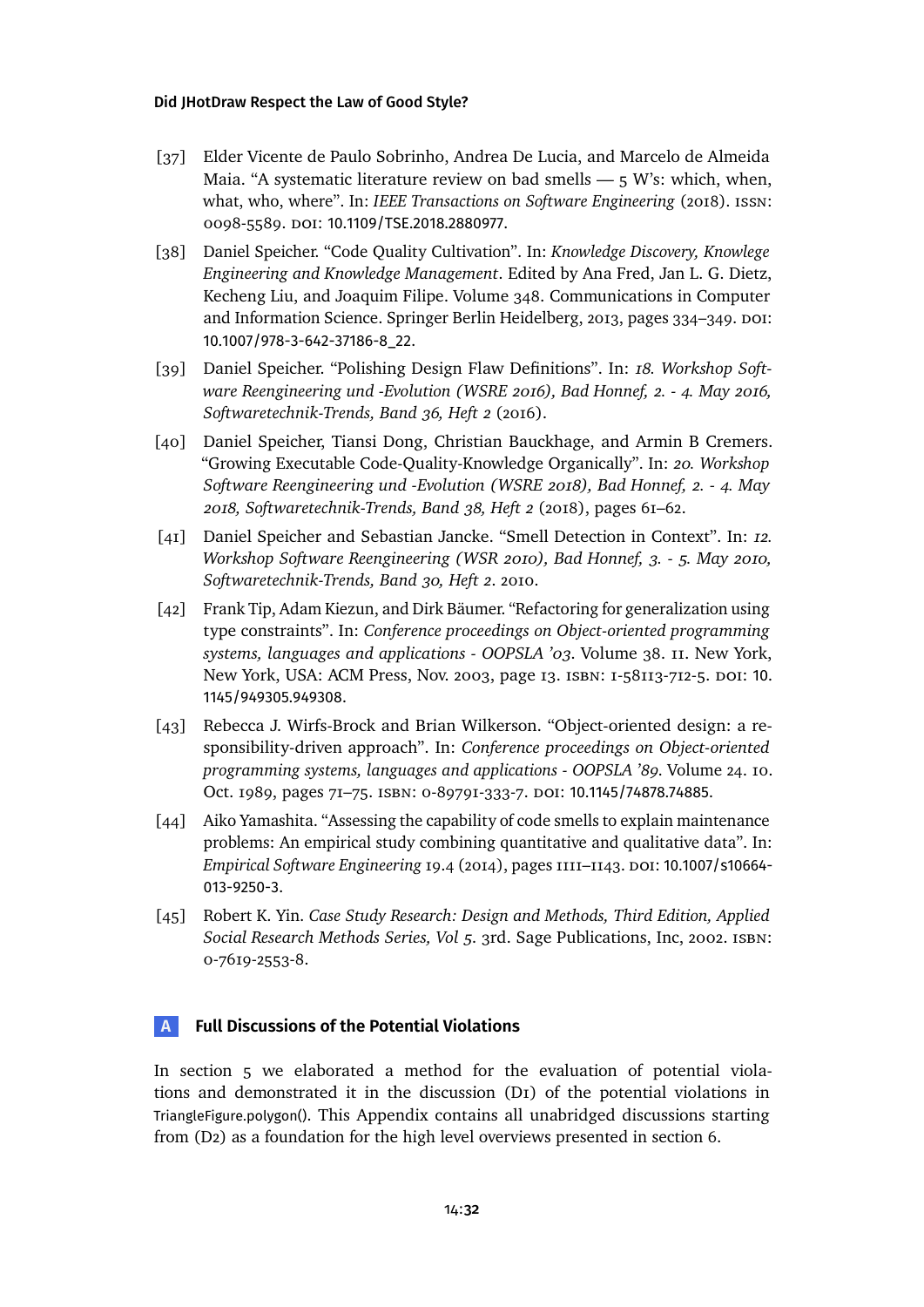The author of this work made some effort to present source code excerpts and UML class diagram excerpts so that the reader can follow and evaluate the discussions without the need to consult the original source code.<sup>[19](#page-32-0)</sup> Code excerpts are used to discuss a variety of cases, whenever possible. Although the amount of code presented is high, the reader will still need to rely on the author's report about the code every now and then. A spreadsheet containing the names of the accessing classes and their executables, the accessed members and their classes and as well our suggested categorization is available on-line.[20](#page-32-1)

## **A.1 Observations in TriangleFigure.polygon()**

Wededicated in [section 6.1](#page-10-2) two pages to our discussion (D<sub>I</sub>) addressing the 74 potential violations in TriangleFigure.polygon(). All of them are accesses to the fields of a Rectangle to calculate the coordinates of a polygon representing a triangle. As these harmless accesses to fields of a simple, stable, and external class would only be avoidable if we replaced the method returning a rectangle with one method for each of its fields, we suggest to allow accesses to fields of the class java.awt.Rectangle everywhere. In terms of the "Law": We consider Rectangle to be "everybody's friend". This is the single most impactful decision as it removes 366 or 28.7 % potential violations.

### **A.2 Observations in ElbowHandle.constrainX(int)**

To keep the main part of this paper at a reasonable size we did not present our discussions for ElbowHandle.constrainX(int) in [section 6.2](#page-13-0) to the full extend proposed by our method described in [section 5.](#page-8-0) The full discussions follow now here.

We with a method that ranks fifth with respect to the number of violations.<sup>[21](#page-32-2)</sup> The method ElbowHandle.constrainX(int) as presented in [table 3](#page-33-0) has 21 violations. Although this method again does not look very difficult, all but the method call to the own method ownerConnection() and all but the two field accesses to the own field fSegment are potential violations. Given this imbalance between the apparent simplicity of the method and the harsh criticism by the heuristic the value of the heuristic seems for a

<span id="page-32-0"></span> $<sup>I9</sup>$  The goal was to provide extracts that are as short as possible but are still syntactically</sup> correct Java code and referentially complete with respect to references within the same class, i.e., if a field or a method is referenced in a presented statement, the field or the method should have been kept as well. Fields and methods may be omitted as a whole. If some lines within a method were deleted this was indicated by an ellipsis in an end of line comment (like: // [ ... summary of what is left out ... ]]). If some tokens within a line were deleted, this was indicated by a closed comment (like: /\* [...] \*/). Referenced methods and fields in other types as well as the other types themselves were not included. In few cases we traded the goal of syntactical correctness for the conciseness of the presentation.

<span id="page-32-1"></span><sup>20</sup> <https://sewiki.iai.uni-bonn.de/private/daniel/public/prog2020study>

<span id="page-32-2"></span><sup>&</sup>lt;sup>21</sup> See [table 1.](#page-10-1) ElbowHandle.constrainX(int) is the first promissing candidate for further analysis: The method findPoint in ShortestDistanceConnector has 99 lines and in the methods execute in AlignCommand and draw in BorderDecorator two thirds of the potential violations, namely 20 of 31 or 16 of 24 respectively, are accesses to fields of the class Rectangle.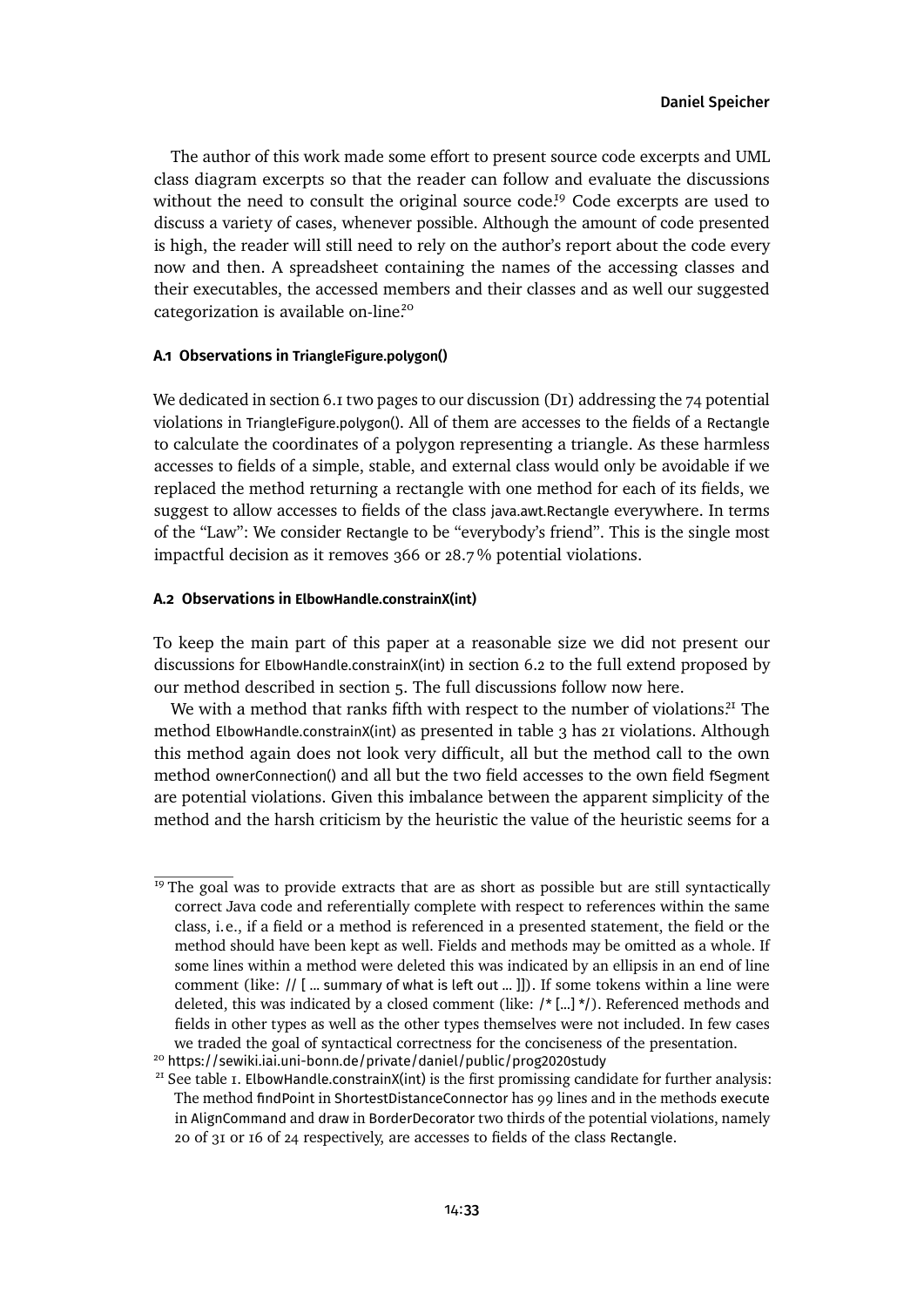```
■ Listing 3 Extract from the class ElbowHandle in JHotDraw 5.1 (35 of 126 lines)
 1 public class ElbowHandle extends AbstractHandle {
 2 private int fSegment;
 3
 4 public ElbowHandle(LineConnection owner, int segment) {
 5 super(owner);
 6 fSegment = segment;
 7 }
 8
 9 private int constrainX(int x) {
10 LineConnection line = ownerConnection();
11 Figure startFigure = line✿✿✿✿
.start()✿✿✿✿✿✿
.owner();
12 Figure endFigure = line, end(), owner();
13 Rectangle start = startFigure.displayBox();
14 Rectangle end = endFigure.displayBox();
15 Insets i1 = startFigure.connectionInsets();
16 Insets i2 = endFigure.connectionInsets();
17
18 int r1x, r1width, r2x, r2width;
19 r1x = start.x + i1, left;
20 r1width = start width - i1 left - i1 right-1;
21
22 r2x = end<sub>.</sub>x + i2.left;
23 r2width = end.width - i2.left - i2.right-1;
24
25 if (fSegment == 0)
26 x = Geom.range(r1x, r1x + r1width, x);
27 if (fSegment == line<sub>.</sub>pointCount()-2)
28 x = Geom.range(r2x, r2x + r2width, x);
29 return x;
30 }
31
32 private LineConnection ownerConnection() {
33 return (LineConnection)owner();
34 }
35 }
```
The method constrainX(int) has 21 violations. According to the discussion in [\(D1\)](#page-11-0) the four accesses to fields of the class Rectangle should already be considered to be false positives and are thus highlighted with a green wavy underline. The case for the six accesses to the fields left and right of the class Insets is obviously similar and the discussionin [\(D2\)](#page-35-0) suggest to consider all accesses to fields in "Data Classes" to be false positives as well. The method ownerConnection() and the constructor parameter owner will be set into context in [section A.6](#page-50-0) in [table 2](#page-52-0) and especially in the discussion [\(D15\).](#page-56-0) As a result of this discussion we will consider the class LineConnection and consequently its supertype Figure as "friend" of the method. The calls to start(), end(), displayBox(), connectionInsets() and pointCount() will then not be considered violations anymore. The calls to Connector.owner() on the result of line.start() and line.end() however are—as discussed in  $(D_3)$ —true violations, establish an unnecessary dependency to the class Connector and can easily be removed by directly using LineConnection.startFigure() and endFigure() on line instead. These two true violations are highlighted with a red wavy underline. The relationships between the types are shown in the partial class diagram in [figure 7.](#page-34-0) Finally the two unproblematic calls to range(int, int, int) will be discussed in [\(D4\).](#page-38-0)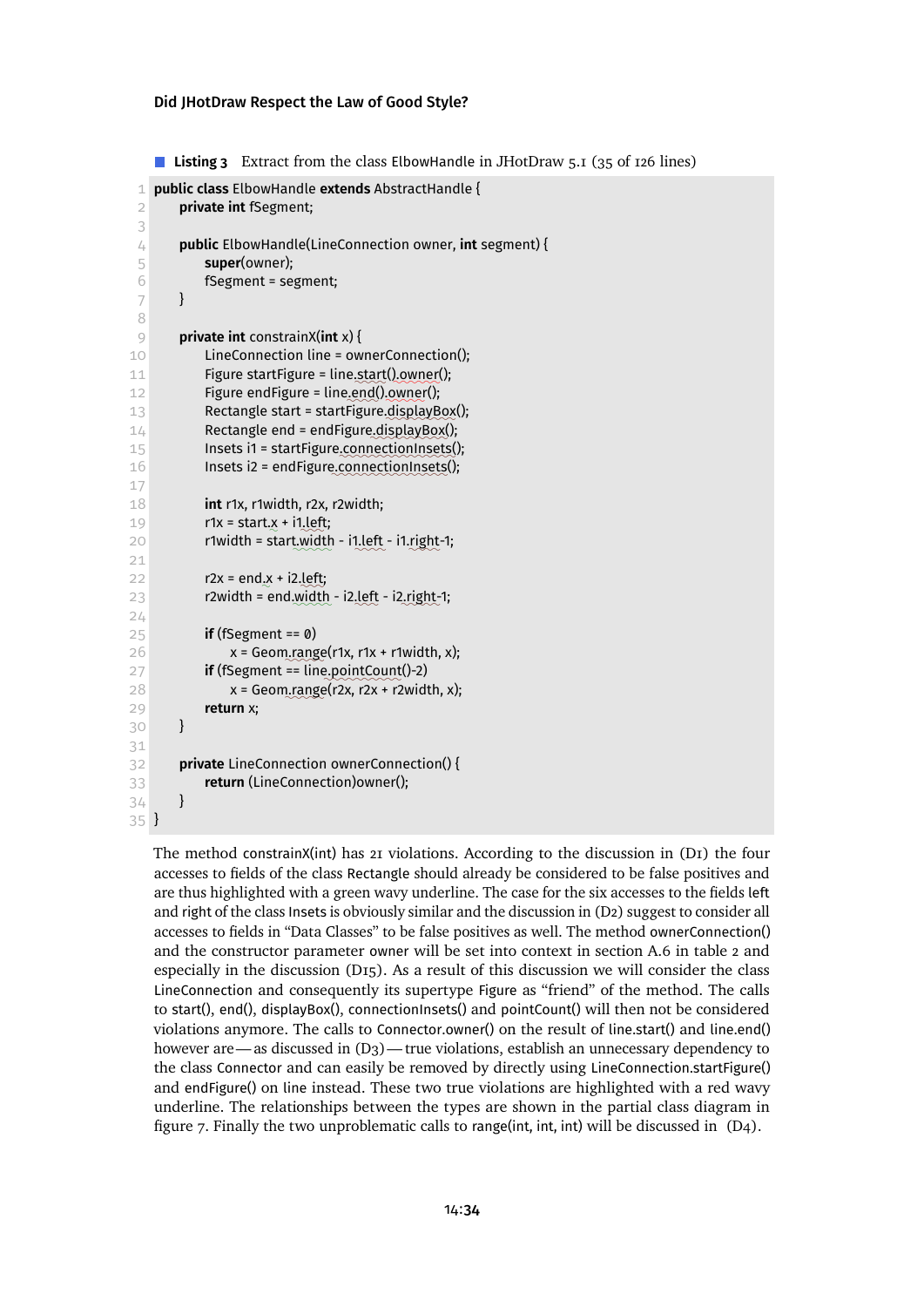### [Daniel Speicher](#page-80-0)

<span id="page-34-0"></span>

**Figure 7** Partial class diagram of ElbowHandle and related classes in JHotDraw 5.1—For the source code of the method constrainX(int) in the class ElbowHandle see [table 3.](#page-33-0) The method startFigure() can be used to keep client methods unaware of the indirection through Connectors, so that LineConnection might get changed without the need to change e.g. constrainX(int).

moment to be at least questionable. We will have to discuss the potential violations carefully.

The responsibility of the method constrainX(int) in the class ElbowHandle shown in [table 3](#page-33-0) is the following: Figures may be connected by LineConnections consisting of horizontal and vertical segments. The user can move them with handles. The class ElbowHandle ensures that the first and the last segment is not moved beyond the inner boundaries of the start or the end figure respectively. The necessary calculation for this constraint is implemented in the methods constrainX(int) and constrainY(int).

[Section A.6](#page-50-0) will provide an extensive discussion of the relation between handles and the figures that own them. Intuitively it should be clear that ElbowHandle and LineConnection are closely related. Nevertheless the definition of the "Law of Demeter" does not immediately suggest to consider LineConnection to be a "friend" of the methods in ElbowHandle since it is never instantiated or used as a parameter or as a field in this class. Anticipating the result of that discussion we consider the class LineConnection as "friend" of the method constrainX(int). The calls to start(), end() and pointCount() are then no violations anymore. With LineConnection its supertype Figure is a "friend". Therefore the calls to displayBox() and connectionInsets() are as well no violations. [\(D2\)](#page-35-0) discusses the accesses to the fields left and right of the class Insets. [\(D3\)](#page-37-0) discusses the calls to Connector.owner() on the result of line.start() and line.end(). The partial class diagram in [figure 7](#page-34-0) adds some context to this discussion. Finally, [\(D4\)](#page-38-0) discusses the calls to Geom.range(int, int, int).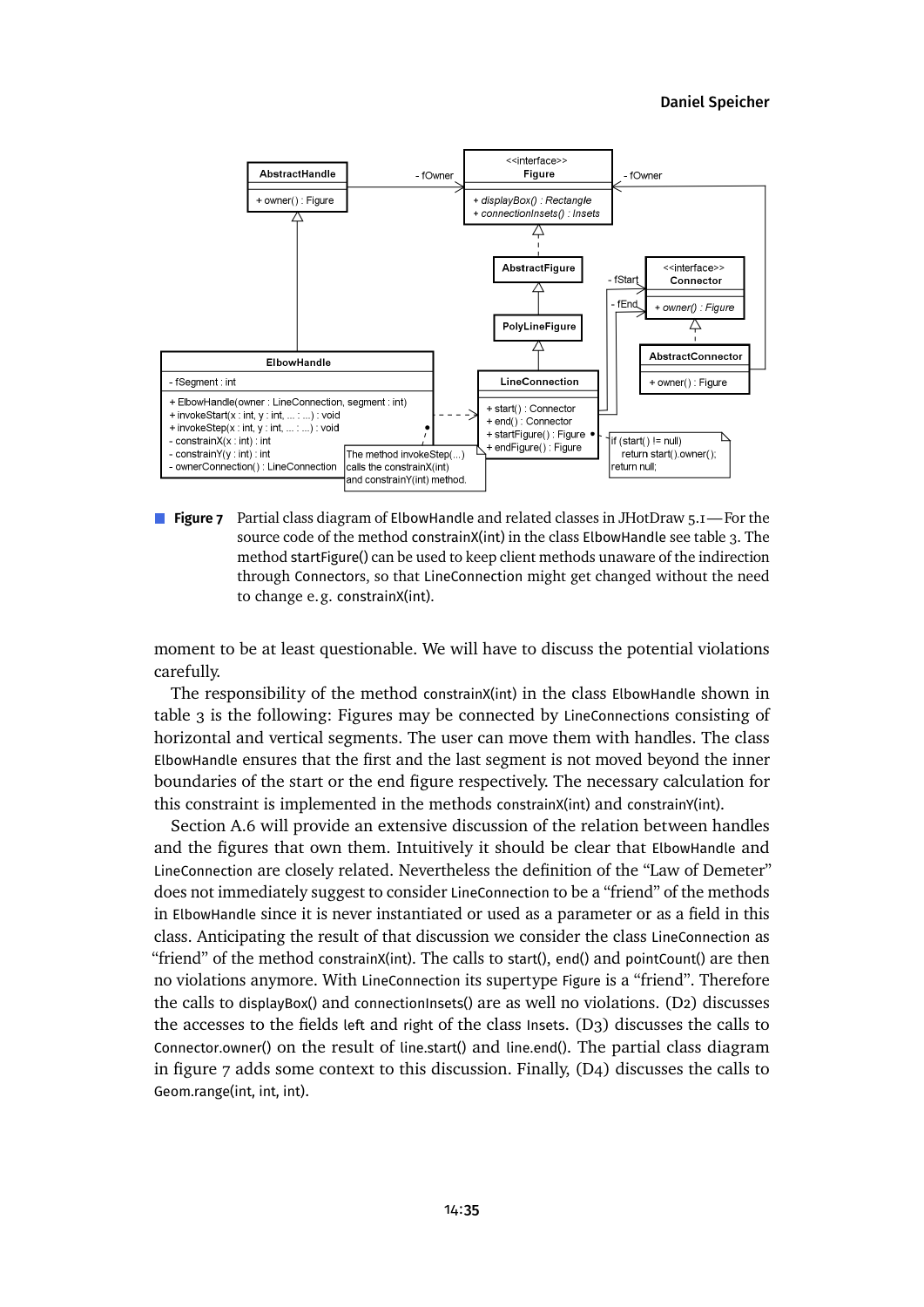<span id="page-35-0"></span>**(D2) Accesses to "Data Classes" as false positives.** In constrainX(int) are four accesses to the fields x and width of the class Rectangle, which we decided  $(DI)$  to ignore. The field names left and right of the class Insets motivate the guess that we are looking at a class similar to Rectangle and that we might decide similarly about the accesses. So, we continue our methodical discussion to see, whether it actually leads us to this conclusion.

We discuss accesses from ElbowHandle to an object of class Insets received from a Figure. [A1\)](#page-8-4) How bad are the accesses i1.left, i1.right, i2.left, and i2.right? A quick look at the class Insets shows that it mainly consists of the four fields top, left, bottom and right and the comments explain, that these fields represent "the space that a container must leave at each of its edges". Although the idea of this class is not necessarily common knowledge, it is easy to understand once you think for a moment about how one could describe where to place figures in container figures. I.e., we are looking at a concept that is not common knowledge but a concept that is natural for the domain of layouting widgets and figures. Similar to Rectangle the class is in the package java.awt and thus stable, and the structure of the class is shallow, so that coupling to this class is no problem. The two objects of type Insets are the result of calls to the method connectionInsets(), but again there is no need to assume that the class Figure is revealing knowledge about the internal representation of its state. It is just reporting about properties that other objects might indeed need to know. Summarizing, the accesses to Insets are again not problematic from the perspective of understandability, coupling, and encapsulation.

[A2\)](#page-9-4) Lifting the access to the four values forward is again no option, since it would replace one method by four methods<sup>[22](#page-35-1)</sup> of similar difficulty. A responsibility that we could push back into Figure is not easy to identify. It could be the whole calculation of acceptable x values. Would this responsibility be well placed in the class Figure? Would this responsibility be used by other classes? Unfortunately this case is much less clear than the case before and requires a deeper discussion:

The four lines in [table 3](#page-33-0) calculating r1x, r1width, r2x and r2width are essentially repeated in the method findPoint(ConnectionFigure, boolean) in the class ShortestDistanceConnector. So, is there a responsibility that should be in Figure and be used by ElbowHandle and ShortestDistanceConnector? After examining both methods closely, we find that both methods make use of the knowledge about the display box and the insets in different way. ElbowHandle constraints the acceptable movement of the last or first element of a line connection consisting of segments that are either horizontal or vertical. The class ShortestDistanceConnector calculates end points for connections of shortest length between two figures. Besides the four lines reducing the display box rectangle by the insets the commonalities of the two calculations are not obvious. If we study the calculations very thoroughly, we can find that we can express half of the findPoint(ConnectionFigure, boolean) method by the calculation in the constrainX(int) and

<span id="page-35-1"></span> $22$  For the given four violations two methods would be enough, but constrainY(int) would need the other two.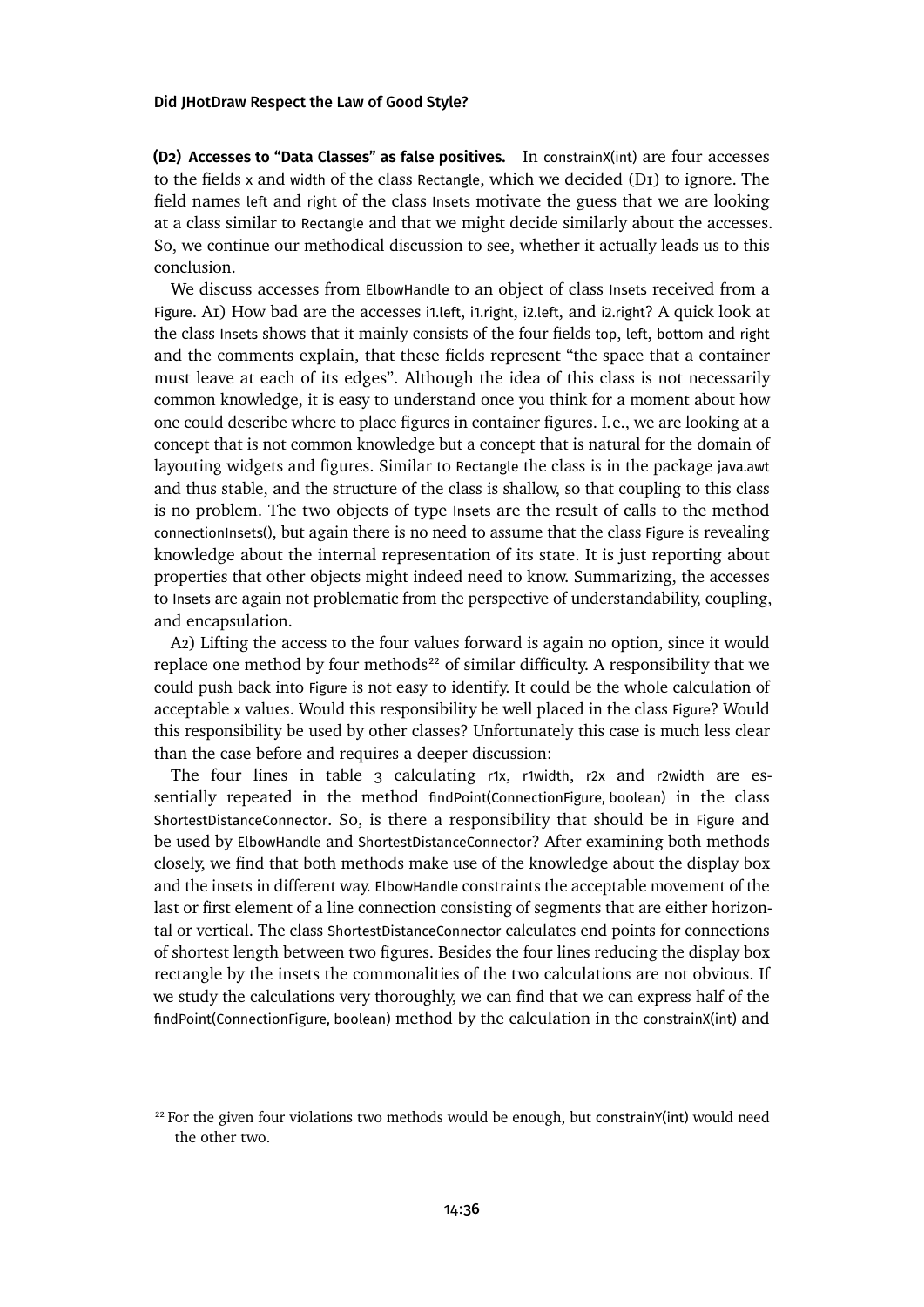$constant$ ) methods<sup>[23](#page-36-0)</sup> but is it true that finding the shortest distance connection should be formulated in terms of constraining the movement of line connections or that both calculations should be based on a third calculation implemented in Figure? Let us discuss this question in the spirit of Parnas [\[30\]](#page-30-0) and ask ourselves, what kind of changes we want to encapsulate in the different classes. Should a change in one of the classes Figure, ElbowHandle, ShortestDistanceConnector imply a change in behavior in one of the other classes? We suggest that these classes should change independently. Constraining the movement of line connections and finding shortest distance connections are rather separate concerns and should be developed independently of each other. The only change we could imagine, that would benefit from a redistribution of responsibilities into figure and its subclasses, would be if the area that allows for connection would have a non-rectangular shape and x and y coordinates would have to be constrained simultaneously. Consider for example allowing a non-rectangular area in an ellipsis but an ellipsis itself as shape of the connectable area. Such a change might be worth considering, but given the current state of the software variations in the strategies to manipulate line connections or to find connections are more probable, so that the responsibility is well placed in the current class.

To summarize, the lifting refactoring is obviously not an option. The pushing refactoring does need some discussion, but we are convinced enough that the responsibilities are currently already well distributed.

[A3\)](#page-9-0) For the same reasons as for Rectangle the coupling to Insets is not harmful, the understandability is not challenged, and encapsulation is not really broken. "Lifting forward" would increase the size of the interface Figure too much and "pushing back" would misplace a responsibility. So the 6 accesses to fields of Insets do not represent a bad smell and are thus false positives.

[I1\)](#page-9-1) We suggest to give the similar character of the two classes Rectangle and Insets the name "Data Class". A "Data Class" is a record-like class containing mainly state and almost no behavior.<sup>[24](#page-36-1)</sup> [I2\)](#page-9-2) All accesses and calls to "Data Classes" in the "Law of Demeter" should then be ignored. [I3\)](#page-9-3) Besides the classes Insets and Rectangle there are a few more classes that can be considered to be "Data Classes": Color, Dimension, FontMetrics, Point and Polygon. All these classes are in the package java.awt. Enumerating these class names is an unambiguous way to define the extension of the concept "Data Class".

[I4\)](#page-9-4) Let us review our discussion to verify that it can be generalized from Rectangle and Insets to "Data Classes" as they are used in JHotDraw 5.1. As for the given method, one can expect that a "Data Class" is not detrimental to understandability. At least the "Data Classes" that we listed are as well stable so that the coupling toward them is not harmful. In the context of our application a "friend" class returning a "Data Class" does not necessarily reveal its internal structure, but just reports about some of its

<span id="page-36-0"></span> $23$  One would constrain the x and y coordinates of one rectangle to the range of the x and y coordinates of the other rectangle and finally take their arithmetic middle. This involves some extra comparisons and some extra computations that are not necessary in the original definition.

<span id="page-36-1"></span><sup>&</sup>lt;sup>24</sup> See [footnote 13](#page-14-0) for a few further remarks on "Data Classes".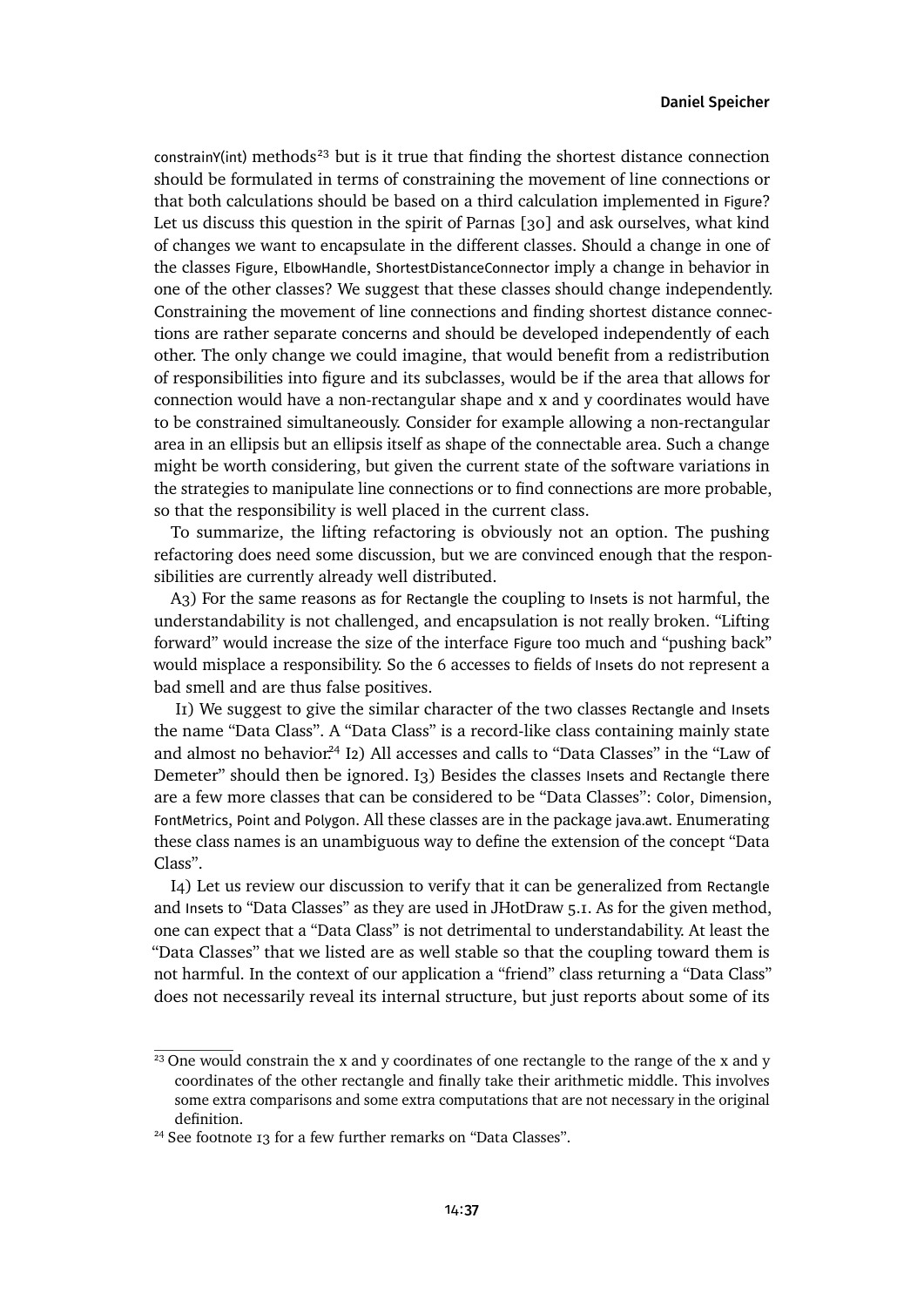properties. The access is thus not harmful with respect to understandability, coupling and encapsulation. "Lifting" refactorings would enlarge the interface of a "friend" class without providing any benefit. The discussion of the "pushing" refactoring depended on the shape of the responsibility to push and the expected evolutionary changes in the classes under consideration. Reviewing the uses of "Data Classes" in JHotDraw 5.1, we find mostly rather trivial cases (like in TriangleFigure.polygon(), [table 1\)](#page-11-0) and the discussion above is more complex than in most other cases. This results in high enough confidence to rule out as well the "pushing" refactoring and to consider all "Data Classes" to be "everybody's friend".

[I5\)](#page-9-5) For the given method this exception already reduces the number of violations again by 6 and we reached a reduction from 21 potential violations down to 11. The overall number of potential violations can be reduced by 539 cases or 44.4 % of the original violations.<sup>[25](#page-37-0)</sup> The reductions per class are: Rectangle=366, Point=56, Dimension=36, Color=35, Insets=34, Polygon=7, FontMetrics=5.

<span id="page-37-1"></span>**(D3) Refactoring: Lift access to figure forward.** As we are now able to put aside the obviously irrelevant accesses to the two "Data Classes", let us explore whether the remaining eleven violationsin [table 3](#page-33-0) are meaningful. We will discuss why LineConnection and Figure are not recognized as "friend" classes and whether they should be seen as such below in [section A.6.](#page-50-0) From the code we understand that the ElbowHandle is owned by a LineConnection, which has a Figure as start and as end. The geometry of these two figures is used in the calculation. If we look closer, another type is involved: line.start() returns an object of type Connector, which seems to be owned by the start figure, as the result of a call to owner() is stored in the local variable startFigure. The expression "line.end().owner()" in the next line uses as well the class Connector.

We discuss calls from ElbowHandle to Connectors received from an ElbowConnection. [A1\)](#page-8-0) The coupling toward Connector has low intensity, since only one method is called. Since the interface is from the package CH.ifa.draw.framework, one of the two most foundational packages of JHotDraw 5.1. it can be expected to be rather stable. So, the coupling is not very harmful. While it is not difficult to understand that a line connection connects a start and an end figure as all these objects have a visible representation, the role of the connector is not clear at all. Is the connector something visible as well? Judging by its name it could be as well a controller. We might wonder also, whether the start and end figures of line connections always have to be accessed via connectors. To access the rectangular coordinates that are used in the actual calculation we need to follow from a LineConnection to a Connector to a Figure, which contains the Rectangle. At least the intermediate step through the Connector class creates an additional cognitive

<span id="page-37-0"></span> $25$  The relative reduction in the 12 methods with the highest number of potential violations is even higher. Only 88 of 302 potential violations remain, a reduction by 70.9 %. See [table 1.](#page-10-0)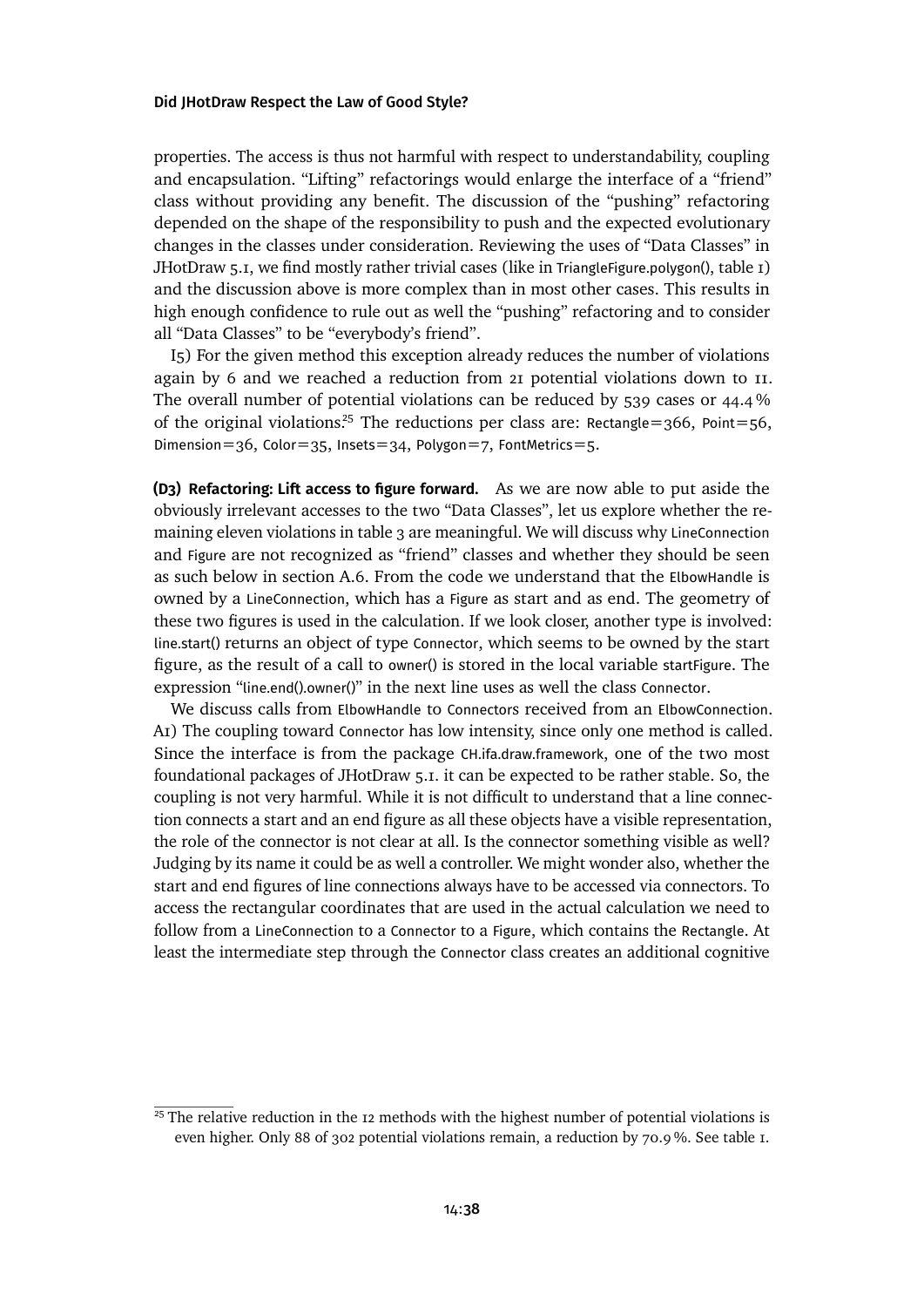burden<sup>[26](#page-38-0)</sup> and seems to reveal the internal structure of LineConnection, thus breaking its encapsulation. The current design challenges understandability and encapsulation.

[A2\)](#page-9-6) If we explore the class LineConnection we can find, that the author of this class did not mean all users of the class to follow the path along the Connector. We can easily relieve ourselves from this burden. LineConnection.startFigure() hides the detour through the Connector and gives us direct access to the start figure. The same holds for the end figure. "Lifting forward" was already prepared and just needs to be executed. See [figure 7](#page-34-0) for the relations of the classes. One might even consider to "push" the responsibility to constrain the coordinates to the LineConnection, the Connector or the Figure itself. This would allow to vary the constraining behavior depending on the actual figure or depending on the actual connecting strategy. Currently the start and end points are restricted depending on the insets, i.e. a rectangle that is completely within the figure. This might be too restrictive for ellipses and rounded rectangles. Both refactorings are considerable, but "lifting" is preferable since it is already prepared and the evolution scenarios described for "pushing" are far from the current implementation.

[A3\)](#page-9-0) For the call of Connector.owner() on the result of line.start() it should have become clear that 1) this is exactly the kind of dependency on internals of "non-friend" class the "Law of Demeter" discourages and that 2) this is indeed an unnecessary complexity hindering understanding and creating unnecessary obstacles to the further evolution of the relation between LineConnection, Connector and Figure. Lifting the access to Connector.owner() by using the methods startFigure() and endFigure() resolves two true violations in constrainX(int), two in constrainY(int) and two more in ElbowConnection.updatePoints().

<span id="page-38-1"></span>**(D4) "Globally Accessible Member"** Let us now discuss the two calls to range(int, int, int) in the expressions "Geom.range(r1x, r1x + r1width, x)" and the other similar expression at the end of the method constrainX(int) in [table 3.](#page-33-0) The method range(int, int, int) is declared public and static so that no object instance is required to call it. Consequently there is no immediate way to apply the "Law". Accesses to static members don't need references so there is no natural relation to the types of fields, parameters, instantiations.

We discuss a call from ElbowHandle to a static method of Geom. No object of class Geom was created. [A1\)](#page-8-0) The coupling is therefore rather directed immediately to the

<span id="page-38-0"></span> $26$  Let us quickly discuss, whether there is a cognitive burden or not. An experienced software developer might be used to finding an additional layer of indirection in the source code. Since the indirection here is an example of a well known principle of adding additional indirections for having more flexibility, the experienced developer might not recognize any cognitive burden here. There is nevertheless a difference between a cognitive burden being unnoticed and being actually absent. Even the experienced developer needs to make a higher cognitive effort to keep four types in mind than just three. In addition the type Connector is not even mentioned in this method explicitly and its role is less obvious than for the three classes having an obvious geometrical meaning. The author of this work *knew* about the cognitive burden immediately after inspecting the potential violation, but he only *felt* it after removing the burden by creating a refactored version of the method.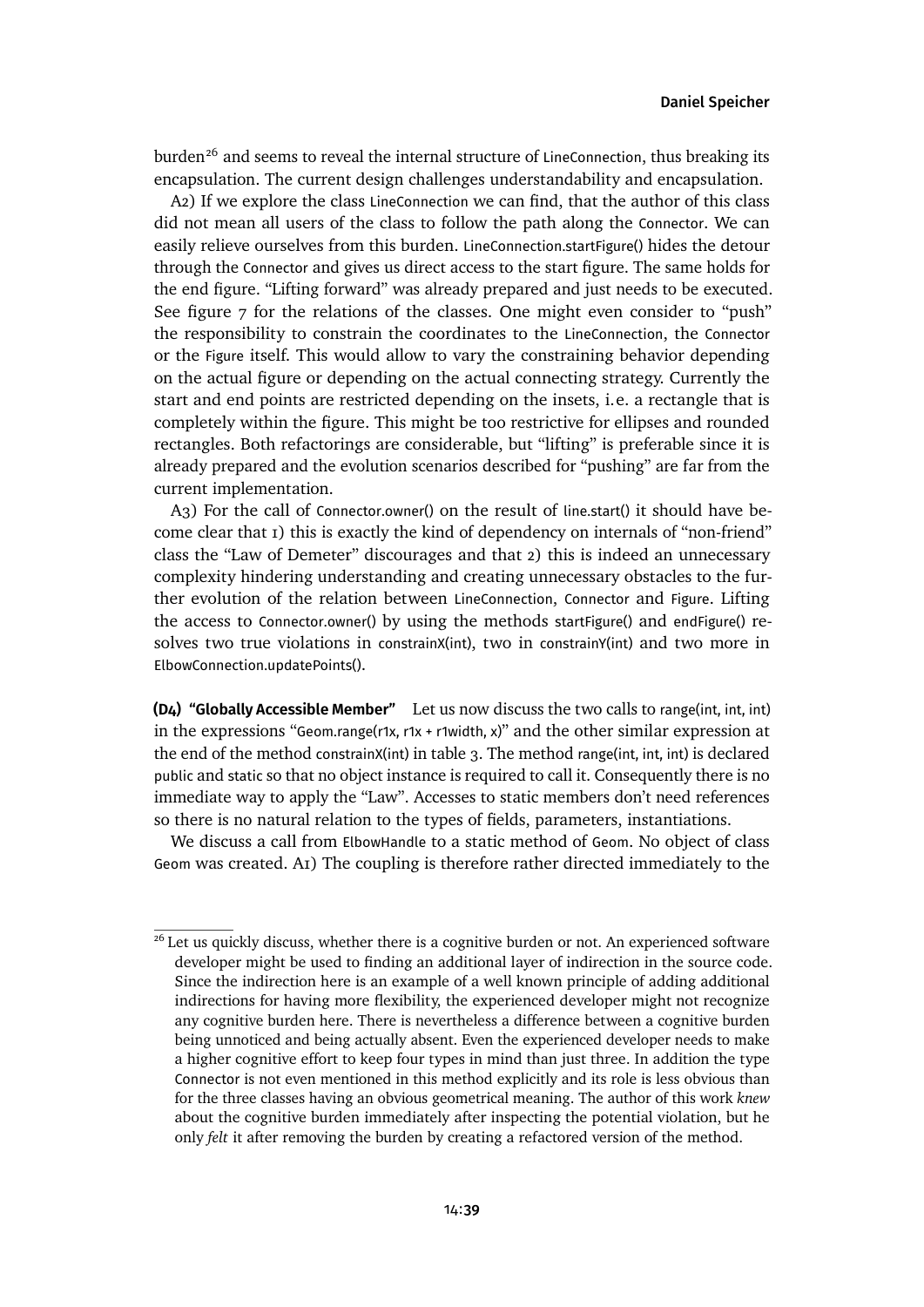method than to the class. The provided functionality is very abstract. The class is stable since it is located in the most fundamental package of JHotDraw 5.1, namely CH.ifa.draw.util. The coupling is not harmful. The method range(int, int, int) realizes a well defined mathematical function, independent of any state, that is straightforward to understand. Since there was no reference retrieved through any "friend" class, there is no class, whose encapsulation could be broken. To sum it up, we did not find any harm. [A2\)](#page-9-6) Since there was no reference received through an intermediate "friend" type, the lifting refactoring can not be applied. For the same reason the pushing refactoring is not applicable. Since the method range(int, int, int) does not depend on any external state, we could consider to inline the method. This would replace the one method invocation by a sequence of two if-statements. Although this would result in one method name less, it would increase the length of the code, and the sequence would appear a few times in the code. None of the mentioned refactorings improves the code. [A3\)](#page-9-0) Since the potential violation is not harmful and can not be improved we consider it to be not a true positive. Besides considering it a false positive, one might even argue that that law is not even applicable to the given case.<sup>[27](#page-39-0)</sup>

[I1\)](#page-9-1) Besides range(int, int, int) being a nice method, our discussion was dominated by the fact that it is a "Globally Accessible Member". [I2\)](#page-9-2) Since the global accessibility is independent of the type that contains the member as well of the type of the member, we suggest to adapt the "Law" on a finer granularity and consider "Globally Accessible Members" to be "everybody's friend" without taking types into account. [I3\)](#page-9-3) All members that are public and static fall under this idea [I4\)](#page-9-4) and since they are not accessed through an intermediate "friend" type, the discussion above applies to all of them. [I5\)](#page-9-5) The number of potential violations is reduced by 270 cases<sup>[28](#page-39-1)</sup> or 22.2% of the original violations.<sup>[29](#page-39-2)</sup>

<span id="page-39-0"></span><sup>&</sup>lt;sup>27</sup> In the C++ version of the "Law of Demeter" [\[22\]](#page-29-0) accesses to members of "classes of global variables used in [the method] M" were allowed as well. In Java there is no concept of a global variable. But, since public static fields can be accessed from everywhere, they come closest. The C++ rule does not explicitly allow the access to the global variables but only to members of this type. Here we do need the access to public static fields and methods themselves but not the access to members of public static fields.

<span id="page-39-1"></span><sup>&</sup>lt;sup>28</sup> The reductions per class are: java.lang.Math = 67 (calls to max(int,int) = 21, min(int,int) = 9, access to  $PI = 8$ , and others), CH.ifa.draw.util.Geom = 47, CH.ifa.draw.standard.RelativeLocator = 38, java.awt.Color = 32 (as well ruled out as usage of a "Data Class"), java.lang. System  $= 14$ , CH. ifa. draw. util. Color Map  $= 11$ , and less than 9 usages per class to members of the following classes: from JHotDraw AttributeFigure, BoxHandleKit, Clipboard, FigureChangeEventMulticaster, FigureSelection, Handle, Iconkit, LocatorConnector, PolyLineFigure, PolygonFigure; from java.awt: Cursor, Font, KeyEvent, Toolkit; from java.lang: Class, Double, Integer, Long. We did not rule out the access to all of the members of these classes but only the accesses to globally accessible members.

<span id="page-39-2"></span><sup>&</sup>lt;sup>29</sup> The class CH.ifa.draw.util.Geom contains the comment "Some geometric utilities.". A first idea could therefore be to take the concept of "Utility Classes" into account, i.e., classes that are never instantiated but contain some static methods as utilities. But it is true for every publicly accessible member (fields and methods!) that we would never instantiate a class just to access their static members. So, we need to exclude all "Globally Accessible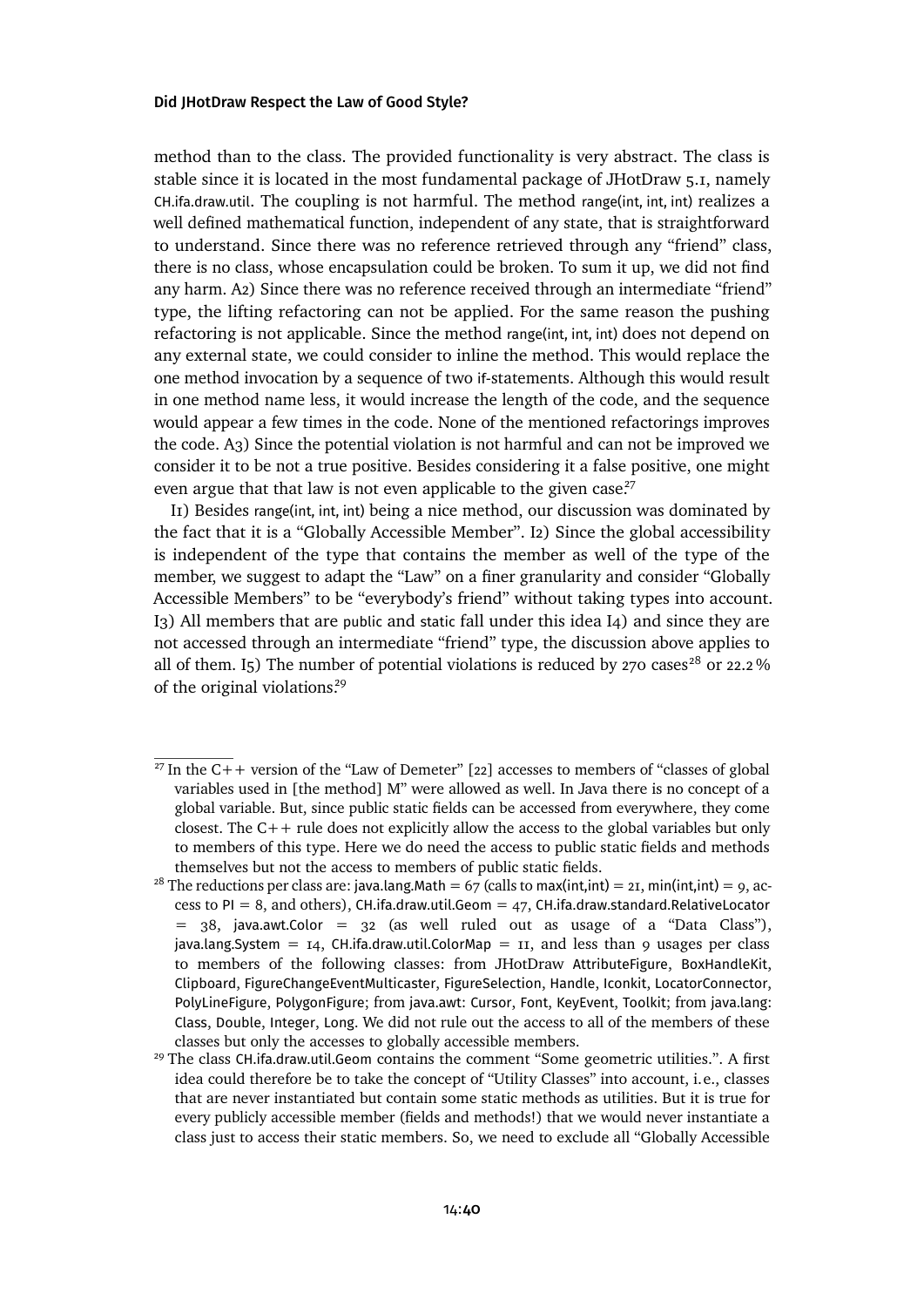```
Listing 4 Extract from the class StandardDrawingView in JHotDraw 5.1 (15 of 685 lines)
```

```
1 public class StandardDrawingView extends Panel /* [...] */
 2 {
 3 transient private Vector fSelectionHandles;
 4
 5 private Enumeration selectionHandles() {
 6 // [ ... initialize handles if required ... ]
 7 return fSelectionHandles.elements();
 8 }
 9
10 public void drawHandles(Graphics g) {
11 Enumeration k = selectionHandles();
12 while (k.hasMoreElements())
13 ((Handle) k.nextElement()).draw(g);
14 }
15
16 }
```
The three potential violations in the method drawHandles(Graphics) should be considered to be false positives. As discussed in  $(D_5)$ , working with the methods of the interface java.util.Enumeration should be considered to be an essential part of programming in Java. The call to the method draw(Graphics) of the class Handle is discussed in [\(D6\).](#page-41-0) The field fSelectionHandles realizes a one to many association from StandardDrawingView to Handle. The field thus makes Vector as well as Handle a "friend" type.

# **A.3 Observations in StandardDrawingView.drawHandles(Graphics)**

The method drawHandles(Graphics) in the class StandardDrawingView as presented in [ta](#page-40-1)[ble 4](#page-40-1) draws the handles for the figures that are selected in the view. An enumeration of these handles is provided by the method selectionHandles() in the same class. The code contains three potential violations. [\(D5\)](#page-40-0) discusses the calls to hasMoreElements() and nextElement() on the Enumeration k and [\(D6\)](#page-41-0) discusses the call to draw(Graphics) on the elements of the enumeration.

<span id="page-40-0"></span>**(D5) "Collection Types"** We start the discussion of the code in [table 4](#page-40-1) with the calls to the methods hasMoreElements() and nextElement() on the Enumeration k received from the call to selectionHandles(). The two methods already amount to the full interface java.util.Enumeration.

We discuss calls from StandardDrawingView to an Enumeration received from the calling class itself. [A1\)](#page-8-0) The coupling toward Enumeration has low intensity since only two methods are called. These are all methods of the interface. Enumeration is— as an external type of the JDK—very stable and the coupling is not harmful. The interface is an essential part of Java. Every programmer needs to learn how to work with enumerations and since Java 1.2 (JHotDraw 5.1 was developed with Java 1.1) with

Members" from the "Law" anyway. Whether and where a software system contains "Utility Classes" is nevertheless an interesting information in its own right.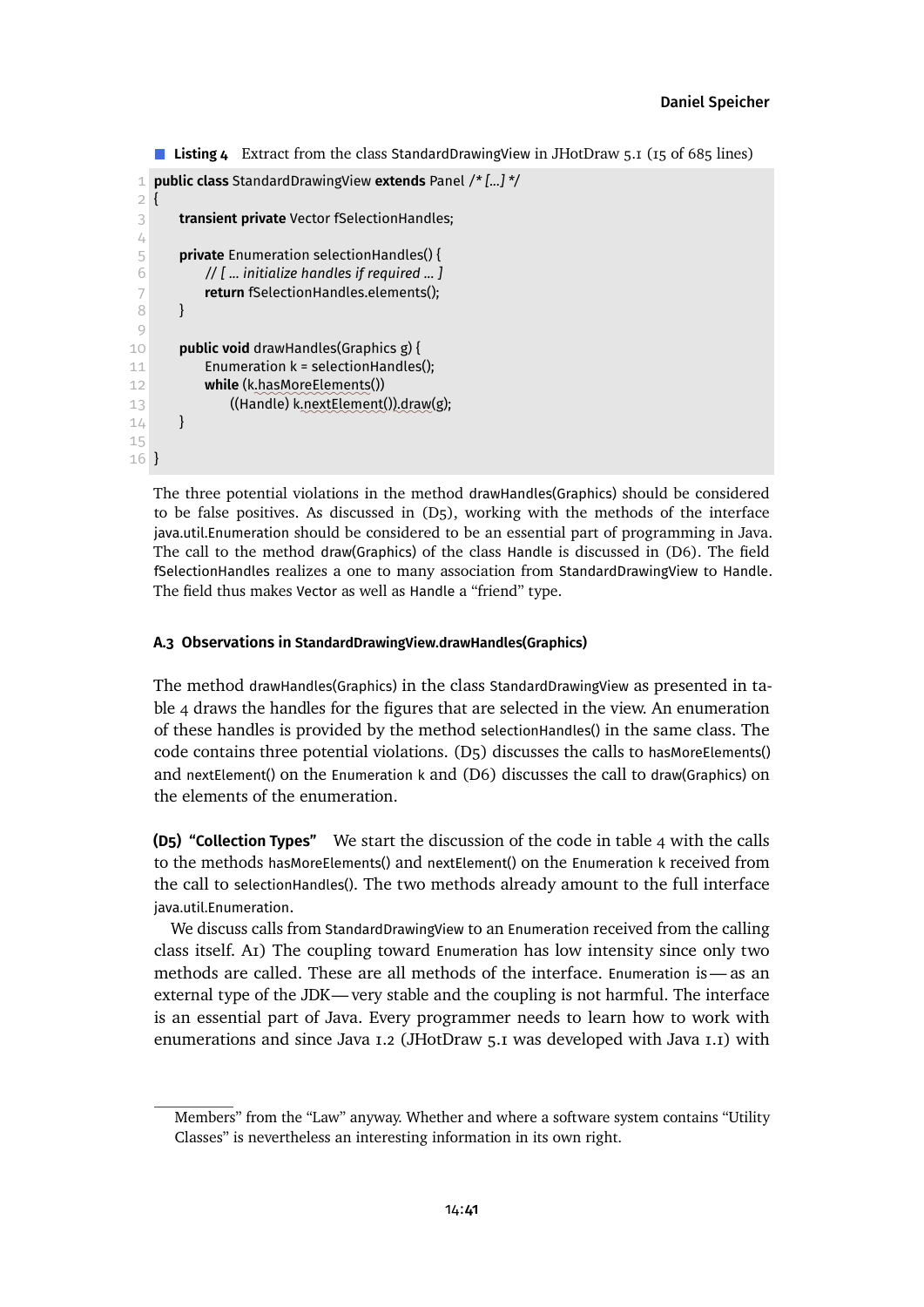collections in general. Collections— like arrays— can hold many objects but have more freedom in how the objects are stored and accessed. A field of type Enumeration realizes what is modeled in UML by the multiplicity of an association. In the given example the use of Enumeration does not break encapsulation for two reasons. First, it does not reveal anything about StandardDrawingView, on the contrary, the Enumeration gives a restricted access to the elements in the Vector of handles. Second, we happen to access the enumeration from the StandardDrawingView itself. Working with Enumerations is an essential part of programming in Java and the access to its methods therefore unproblematic. [A2\)](#page-9-6) Lifting the access would require to have two instead of one access method to the selection handles, since we would need as well an accessor of the individual handles. Pushing had the same negative effect since it would mean to iterate directly through the original vector of selected handles in the same class. Neither the "lifting" refactoring nor the "pushing" refactoring is helpful here. [A3\)](#page-9-0) Using enumerations had been a good practice in Java 1.1 and using collections became standard—since Java 1.2—and type-safe since Java 1.5. It must be possible to access these types. These potential violations are false positive.

II) "Collection Types" are essentially part of the Java language. They offer the standard way to store multiple objects together. They are preferred over arrays, when time and memory performance is not the main concern. [I2\)](#page-9-2) Hence, accessing the members of "Collection Types" should always be possible. These types should be considered "everybody's friend". [I3\)](#page-9-3) All types that implement one of the interfaces Enumeration, Map or Set from the package java.util or the interface java.lang.Iterable should be considered "Collection Types" and "friends" of all classes.<sup>[30](#page-41-1)</sup> [I4\)](#page-9-4) The motivation for the adaptation is independent of the given case and can thus be generalized. The definition of the extension is flexible and covers e.g. as well FigureEnumeration. It is vulnerable against abuses of the interfaces for classes realizing other responsibilities than just collecting objects. [I5\)](#page-9-5) With the suggested adaptation 137 potential violations can be identified as false positives and removed.

<span id="page-41-0"></span>**(D6) "Known Type in Aggregation"** The last line of drawHandles(Graphics) in the class StandardDrawingView presented in [table 4](#page-40-1) takes an object from the enumeration and invokes the method draw(Graphics) on it, which requires casting the object to Handle<sup>[31](#page-41-2)</sup> StandardDrawingView has a one to many association to the class Handle, which is realized through the field fSelectionHandles of type Vector.

We discuss calls from StandardDrawingView to Handles received from an Enumeration which contains the elements of a field of type Vector. Fields of type array, Vector and since Java 1.2— of collections are Java's way to express associations with multiplicity higherthan 1. We argued in (D<sub>5</sub>) for collections that they are just a means for realizing

<span id="page-41-1"></span><sup>&</sup>lt;sup>30</sup> With respect to JHotDraw 5.1. the interface Enumeration and the class Vector would have been enough, since the Collection Framework was only introduced in Java 1.2. The core of the idea had nevertheless already been present.

<span id="page-41-2"></span> $3<sup>1</sup>$  A cast in Java never changes any object. The cast just assures the compiler of the type the object has. When this assurance turns out to be not fulfilled at runtime, a ClassCastException is thrown.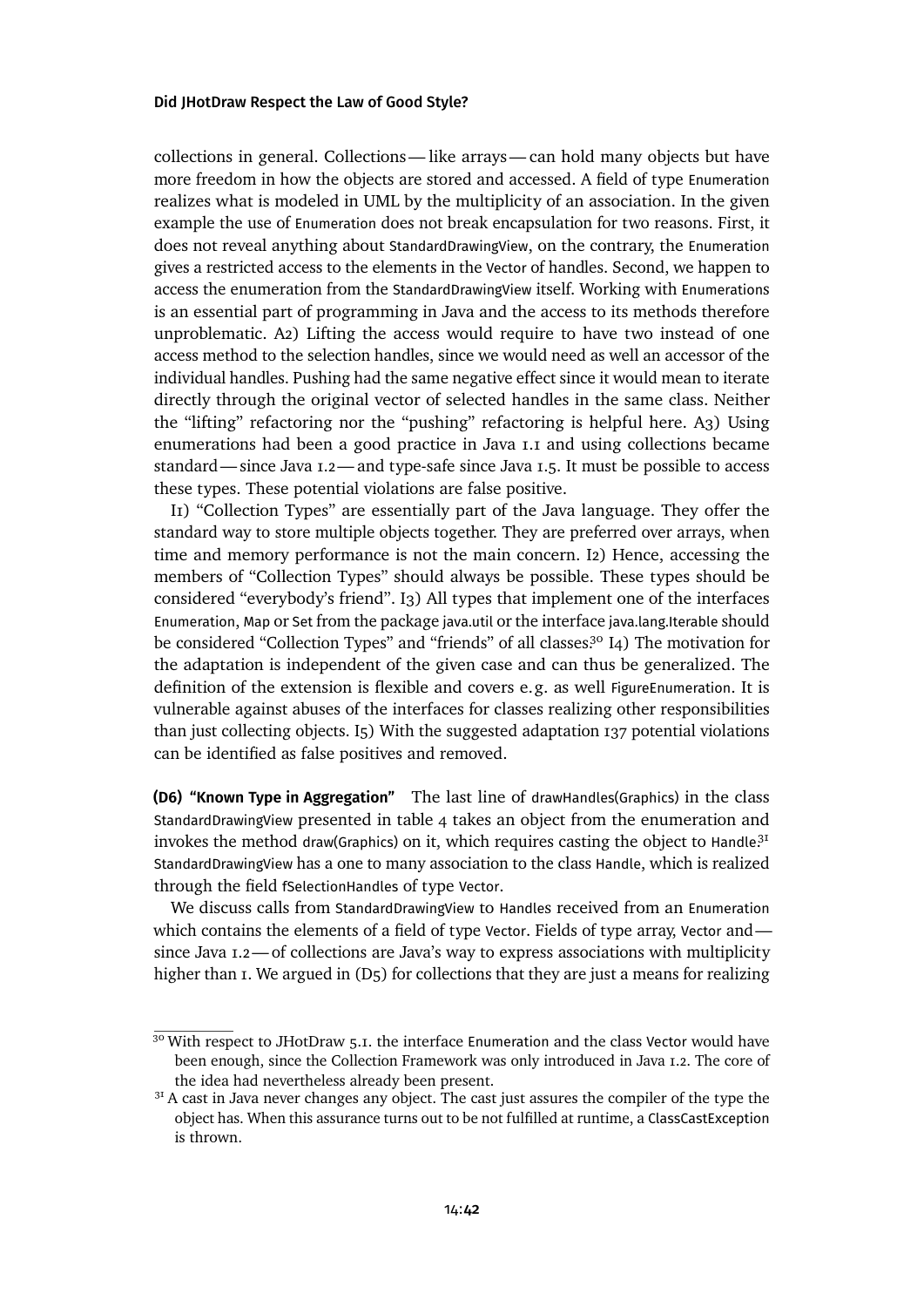these associations. The even more essential aspect of a field are the objects contained in it and their type. Unfortunately up to Java 1.5 there was no way to express, what type is contained in a collection. This is what makes the cast necessary. Otherwise we would not be looking at a potential violation here. The fact that the type of the objects contained in the Vector fSelectionHandles can not be expressed directly is really unfortunate. To verify that the cast to Handle is safe, i.e. that all objects in the respective Enumeration are indeed always at least of type Handle one would need to review all possible flows of objects into the Enumeration and before into the Vector.

[A1\)](#page-8-0) How do we evaluate the call to draw(Graphics) with respect to understandability, coupling and encapsulation, given that the field fSelectionHandles realizes the one to many association to Handle? Understanding that the field contains Handles and only Handles is not immediate, since this information is not located at one place. Once we know the type in the aggregation, understandability is no issue anymore, the coupling from StandardDrawingView to Handle is a natural consequence and encapsulation of StandardDrawingView is not broken by accessing Handle. The current design is not at all bad. What is missing are the Generic Types introduced in Java 1.5.

[A2\)](#page-9-6) Both, Vector and Enumeration, are meant to be very general types and should not contain a method that is specific to JHotDraw in their interface (after a "lifting" refactoring) or accept a specific responsibility (after a "pushing" refactoring). If we wanted to apply one of the two refactorings under consideration, we would need to create a new specific type that contains a collection of Handles. Let us call this potential type HandleEnumeration. Since this type would collect more than one Handle, we could not lift the draw method of a specific handle to this type. Conversely it would be very easy to push the responsibility to draw all handles to this potential type into a method drawAll(Graphics). Given that a push refactoring would be possible, we need to discuss, whether the addition of the type HandleEnumeration makes sense.<sup>[32](#page-42-0)</sup> The main question is, whether the type pulls it weight. To answer this question we reviewed StandardDrawingView looking for other responsibilities to push. This type could as well accept the responsibility of the method findHandle(int, int) of the StandardDrawingView. Besides this, only two methods for emptying the enumeration and for adding one or more handles would be required. The type would just be used inside StandardDrawingView, its interface would just be designed to be used by the view. We suggest not to introduce such a type. The responsibilities are not clear enough. The methods for maintaining its state would just forward to a Vector inside. In addition,

<span id="page-42-0"></span> $32$  Lieberherr and Holland explore for a given example [\[21,](#page-29-1) Figure 7] the option to have a specific class to realize a list and to push responsibilities into this class. In the context of that paper the example has the function to illustrate that a "lifting" refactoring is not always possible so that the "pushing" refactoring is sometimes required. From the subjective observation of the author of this work, developers do not tend to implement collections with functionality that is specific to the elements in the collection anymore. As the mentioned example shows, this has been different before. Technology favoring collections with no element specific functionality would be the Standard Template Library for  $C++$  or the Collections Framework for Java.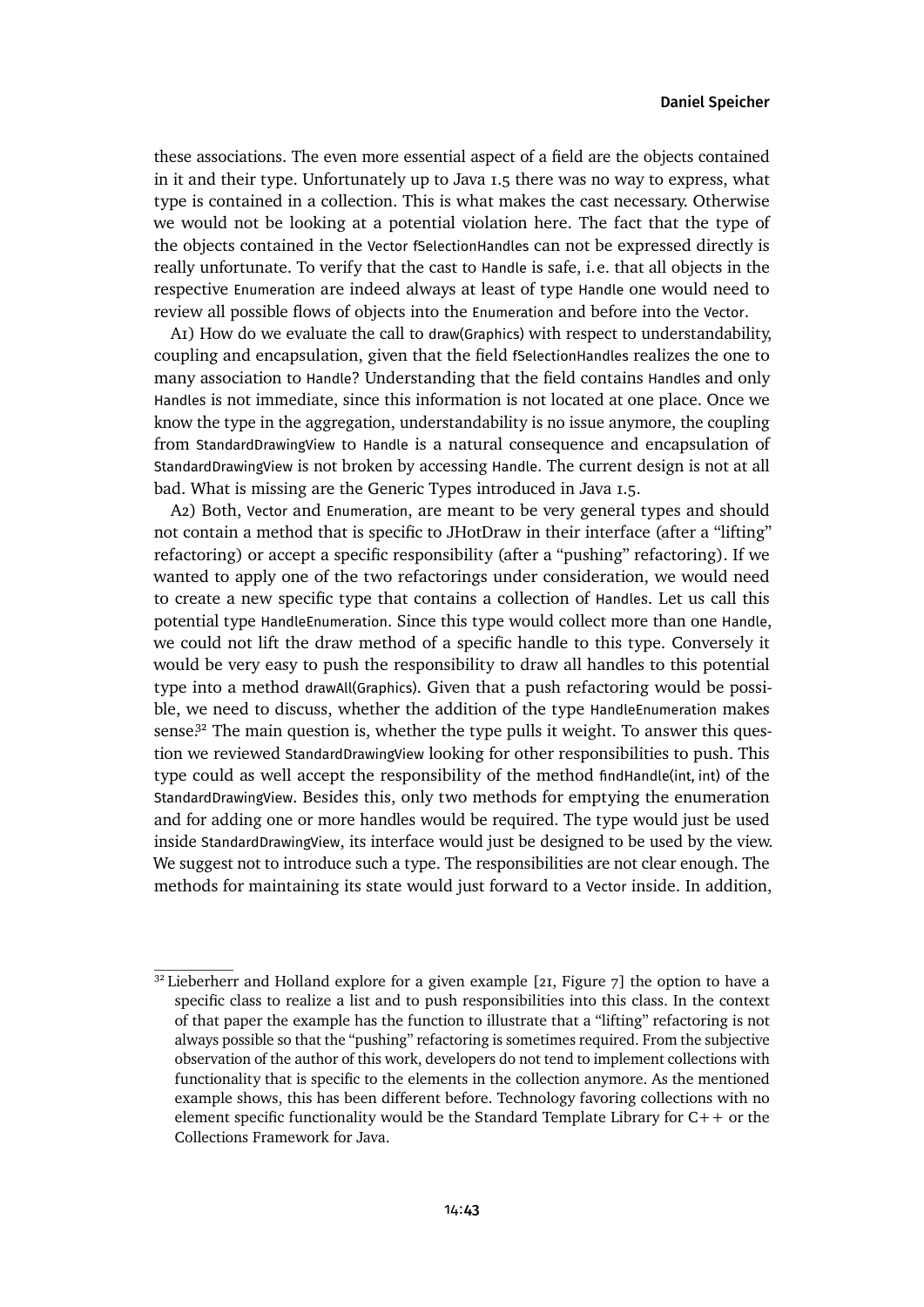one would need to create a similar type as well for the selected Figures<sup>[33](#page-43-0)</sup> managed in the field fSelection. Managing these two collections and maintaining its consistency is the well defined main responsibility of the StandardDrawingView and splitting this responsibility into parts does not clarify the design, but separates aspects that belong together.

[A3\)](#page-9-0) Once we accept the design decision to maintain the one to many associations of the StandardDrawingView to the selected figures and their handles using the rather general type Vector and Enumeration, there is no option to "lift" or to "push". The discussion of understandability, coupling and encapsulation led as well to the conclusion to consider the given potential violation to be a false positive.

[I1\)](#page-9-1) We call this idea "Known Type in Aggregation". In Java 1.5 we could express the known type to the compiler by using the type Vector<Handle>, but till then we need to [I2\)](#page-9-2) adapt the "Law of Demeter" to make the known type available to the analysis. [I3\)](#page-9-3) The idea refers to all fields of type Vector. In almost all cases, we can infer the types aggregated immediately from the types of objects added to the field via the method addElement(Object). Only for the given case of the field fSelectionHandles the inference is not that immediate, $34$  so that we either would need to add a slightly more involved type-flow analysis or add the knowledge for the singular case manually. [I4\)](#page-9-4) This heuristic is good enough for JHotDraw 5.1. For other software one might need to refer to further methods. The decision to consider all types of objects stored in fields of type Vector to be "friends" is clearly in the spirit of the "Law of Demeter". [I5\)](#page-9-5) This adaptation removes 40 false positives.

### **A.4 Observations in IconKit.loadImageResource(String)**

The method loadImageResource(String) in the class Iconkit as presentedin [table 5](#page-44-0) retrieves the URL of a resource based on the location of the class file. With the help of the only instance of the class Toolkit it creates an Image from this URL.

After taking the discussions in the previous sections into account, the method contains four potential violations. The call to getResource(String) on the result of getClass() will be discussed in [\(D7\).](#page-44-1) The statement "System.out.println(resourcename)" will be discussed in [\(D8\).](#page-45-0) The call to getContent() on the URL url will be discussed in [\(D9\).](#page-45-1) The call to createImage(ImageProducer) on the Toolkit toolkit retrieved in the first line of the method through the "Singleton Access" "Toolkit.getDefaultToolkit()" will be discussed in [\(D10\).](#page-46-0) Finally similar cases to the latter will be discussedin [\(D11\)](#page-47-0) without explicit code.

<span id="page-43-0"></span><sup>&</sup>lt;sup>33</sup> The already existing type FigureSelection does not provide the required functionality. It is designed to pass a selection of figures through the clipboard. This type is indeed used by a few other classes.

<span id="page-43-1"></span><sup>&</sup>lt;sup>34</sup> The field is only filled in the method selectionHandles(). The inference would be as follows: Figure.handles() returns a Vector of Handles. The Vector.elements() returns an Enumeration providing access to the same Handles via Enumeration.nextElement(), which are stored in fSelectionHandles via Vector.addElement(Object).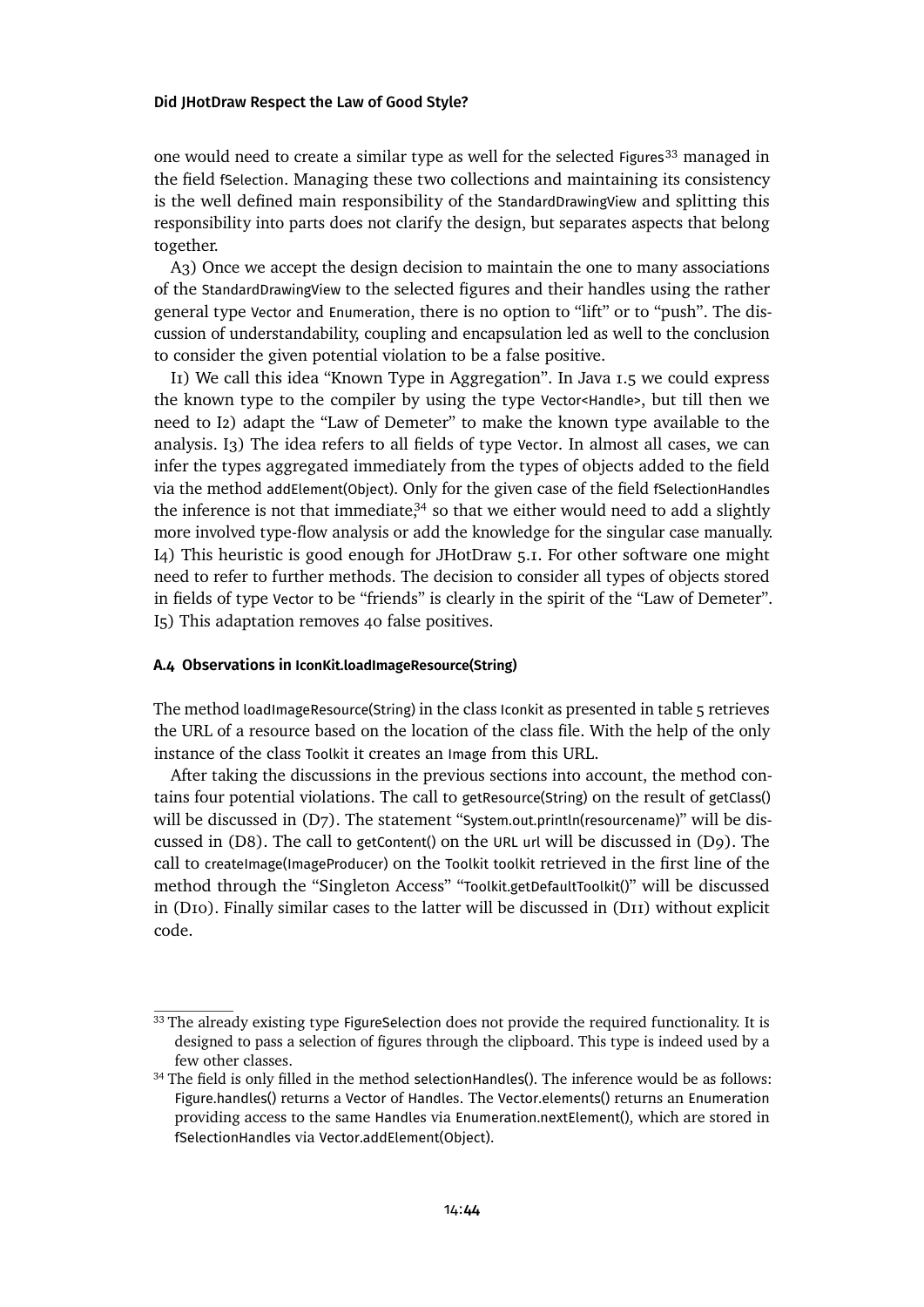```
■ Listing 5 Extract from the class Iconkit in JHotDraw 5.1 (17 of 140 lines)
```

```
1 public class Iconkit {
 \overline{2}3 private static boolean fgDebug = false;
 4
 5 public Image loadImageResource(String resourcename) {
 6 Toolkit toolkit = Toolkit.getDefaultToolkit();
 7 try {
 8 java.net.URL url = getClass().getResource(resourcename);
 9 if (fgDebug)
10 System.out.println(resourcename);
11 return toolkit.createImage((ImageProducer) url.getContent());
12 } catch (Exception ex) {
13 return null;
14 \quad \frac{1}{2}15 }
16
17 }
```
We had already suggested in [\(D4\)](#page-38-1) to tolerate calls to "Globally Accessible Members" like Sytem.out and getDefaultToolkit(). Since the latter call is an access to a "Singleton" it plays the same role as an instantiation of the class Toolkit. As discussedin [\(D10\)](#page-46-0) Toolkit is thus as well a "friend" type and the call to createImage(ImageProducer) is consequently a false positive. The discussion in [\(D7\)](#page-44-1) leads to the suggestion to consider all classes in the package java.lang to be "everybody's friend", so that the call to Class.getResource(String) is as well a false positive. The same would hold for potential usages of the exception ex. [\(D8\)](#page-45-0) suggests to tolerate calls to print methods on System.out and [\(D9\)](#page-45-1) suggests to consider java.net.URL to be a "Data Class". So, none of the shown potential violations prevails.

<span id="page-44-1"></span>**(D7) "Types of the Java Language"** We discuss the call to the method getResource(String) of the class Class. Motivated by the previous discussion, we will focus on the aspect that the class is in the package java.lang and thus part of the language.

We discuss calls from Iconkit to an object of class Class received from the superclass Object. [A1\)](#page-8-0) The coupling toward Class has low intensity, since only one method is called. Since java.lang.Class is in addition as an external class of the JDK very stable, the coupling is not harmful. The intention of the method to load a resource relatively located to a class is clear.<sup>[35](#page-44-2)</sup> Since no internals of Object are revealed, encapsulation is not broken. The call is thus not problematic. [A2\)](#page-9-6) In the given situation no refactoring is possible, since Object is an external class. Let us nevertheless assume that we could change this class: A lifted method Object.getResource(String) would be too rarely used to be placed in the most general classes of all. The functionality is unrelated to an instance but to its class. Thus it is helpful to have this method in the class Class. The maximal responsibility that we could push would be again just the call to getResource(String) so that pushing would be the same as as lifting. No refactoring is possible and not even recommendable. [A3\)](#page-9-0) We consider the given potential violation to be a false positive.

<span id="page-44-2"></span><sup>&</sup>lt;sup>35</sup> Identifying the actual location of the resource and ensuring that it gets deployed is sometimes difficult, but that is unrelated to the understandability of the code.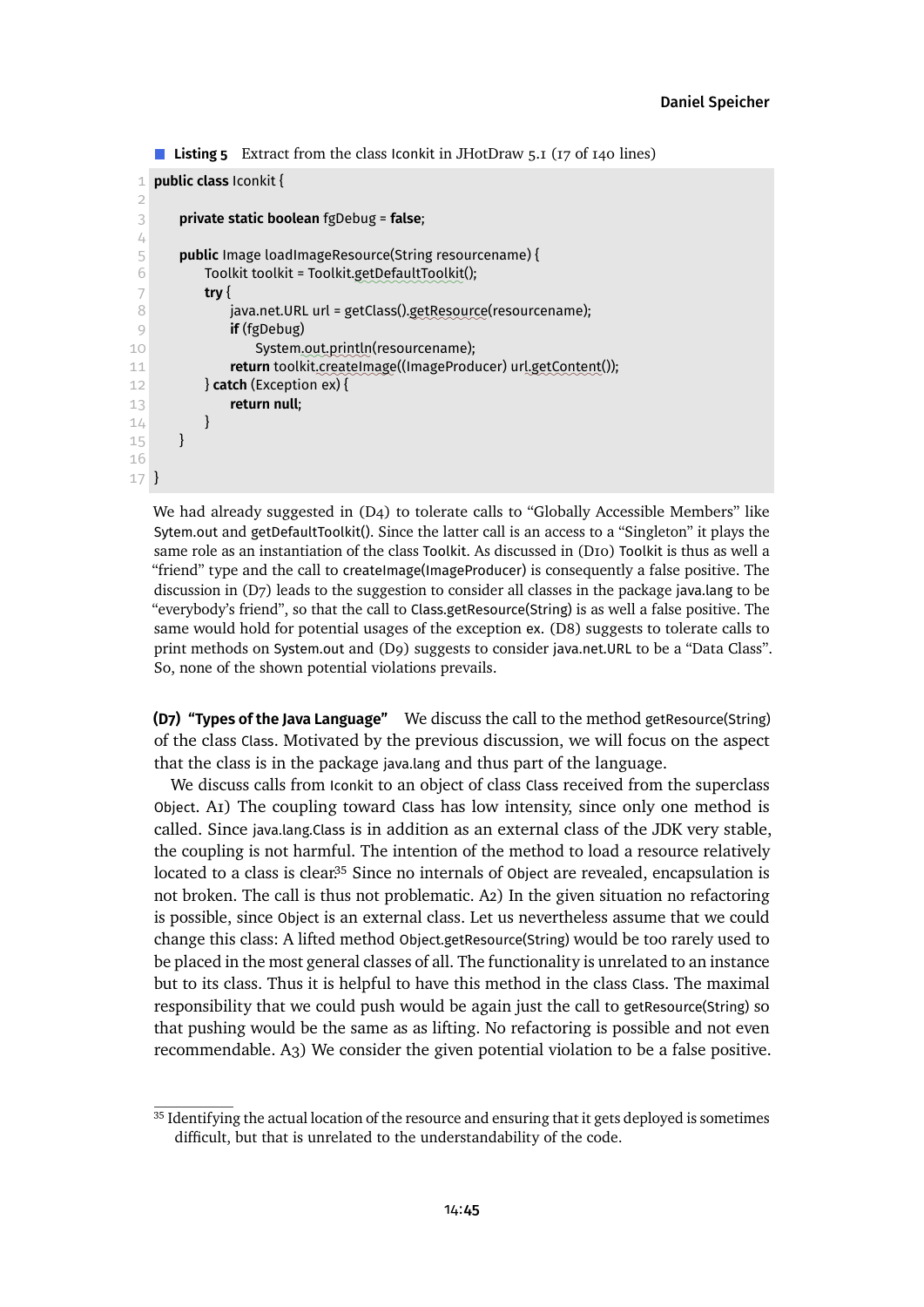II) In the paragraph before we had argued that "Collection Types" should be considered as part of the language. The same arguments holds a fortiori for classes in the package java.lang and we suggest to summarize all of them under the name "Types of the Java Language" and [I2\)](#page-9-2) consider all "Types of the Java Language" to be "everybody's friend". [I3\)](#page-9-3) These types can be identified by their package java.lang. [I4\)](#page-9-4) Since these classes are so fundamental for Java, our confidence is high enough. I<sub>5</sub>) This adaptation removes 128 potential violations<sup>[36](#page-45-2)</sup> of which 94 had already been covered by the adaptation given in [\(D4\) "Globally Accessible Member".](#page-38-1)

<span id="page-45-0"></span>**(D8) "Standard Printing Idiom"** Next we discuss the call to the method println(String) in the class java.io.PrintStream in the statement System.out.println(resourcename).

We discuss calls from Iconkit to a PrintStream accessed via the static field System.out. [A1\)](#page-8-0) The coupling toward PrintStream has low intensity, since only one method is called. Since java.io.PrintStream is in addition as an external class of the JDK very stable, the coupling is not harmful. Since the given statement is the central line of most "Hello World!"-programs in Java, i.e. the first program a developer ever writes to see that a program in a certain language can actually communicate with the outside, it is easy understandable. Since the PrintStream is accessed through the "Globally Accessible Member" System.out there is no intermediate "friend", whose encapsulation could have been broken. Overall the statement is unproblematic.

[A2\)](#page-9-6) Since there is no intermediate "friend" we have no class into which to lift or to push. One might consider the introduction of a new class like a Logger. But, this is only reasonable if the goal is to fulfill further intentions like getting more control over the printing process or deciding what to print when and where. We discussed the option to create a "friend" class already in [\(D5\).](#page-40-0) Here again, an extra class does not pull its weight. Just from the perspective of the "Law of Demeter" no refactoring makes sense.

[A3\)](#page-9-0) Since the coupling is toward a stable class, the code trivial, no encapsulation broken and no refactoring available, the given potential violation is a false positive.

[I1\)](#page-9-1) We are looking at the most basic approach to create output in Java - at the "Standard Printing Idiom". [I2\)](#page-9-2) The most narrow adaptation would be to allow access to members (!) used for standard printing, if System.out was accessed. [I3\)](#page-9-3) These methods can be identfied by name pattern and type: "PrintStream.print\*()". [I4\)](#page-9-4) Since our argument did not use specific context of the potential violation our confidence in the adaptation is high. [I5\)](#page-9-5) This resolves eleven similar cases.

<span id="page-45-1"></span>**(D9) java.net.URL as "Data Class"** In [table 5](#page-44-0) the object url of type java.net.URL was retrieved through a call to getResource(String). Since there is no other relation to URL the call to getContent() is a potential violation.

We discuss calls from Iconkit to a URL received from a Class. [A1\)](#page-8-0) The coupling toward URL has low intensity, since only one method is called. Since java.net.URL is in addition

<span id="page-45-2"></span><sup>&</sup>lt;sup>36</sup> The accessed classes are the value types Boolean, Double, Integer, Long and String, the fundamental classes Class, System and Throwable and the class Math.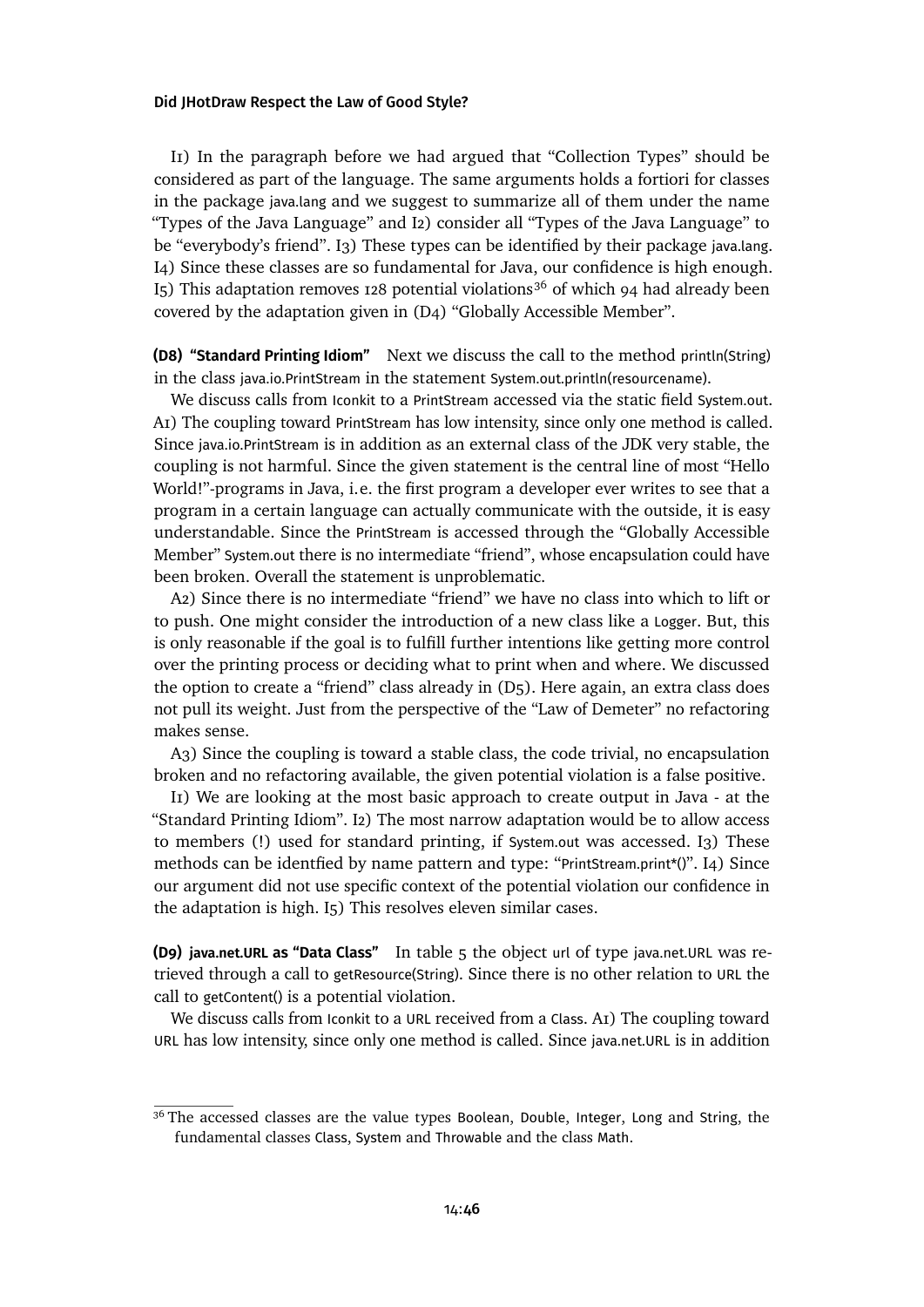as an external class of the JDK very stable, the coupling is not harmful. Since a URL is a common concept, it is easy to understand. The call to getContent() does not reveal internals of the class but provides a service based on the value of the URL. Overall, there is no problem with the call. [A2\)](#page-9-6) The "pushing" and "lifting" refactorings are impossible since the class Class is external. A method with the signature Toolkit.createImage(URL) would be useful and is indeed available in later versions of Java, but in the JDK 1.1. it is missing.<sup>[37](#page-46-1)</sup> The current design can not be improved by refactorings. A<sub>3</sub>) We suggest to consider the given potential violation to be a false positive since we are looking at a stable class providing a common concept, where no encapsulation is violated and no refactoring is possible.

[I1\)](#page-9-1) Since a URL is rather a value than an active object, we suggest to subsume the class URL under the design idea "Data Class" as introduced in [\(D2\).](#page-35-0) [I2\)](#page-9-2) We had already suggested to consider "Data Classes" to be "everybody's friend" [I3\)](#page-9-3) We change the extension of the design idea by adding the class java.net.URL to it. [I4\)](#page-9-4) The class URL seems to be a bit more active than the "Data Classes" that we have seen before, but our confidence is still high enough to extend the idea and the adaptation to the given case, especially since [I5\)](#page-9-5) we are discussing just this single case and there is no other similar case in JHotDraw 5.1.

<span id="page-46-0"></span>**(D10) "Singleton" Design Pattern** Finally, the extract from Iconkit in Figure [5](#page-44-0) contains the interesting case of the call createImage(ImageProducer) on toolkit. The "Law of Demeter" explicitly allows calls to classes that are instantiated in a method, but Toolkit is a case of the "singleton" design pattern [\[13,](#page-29-2) pages 127–138] and therefore the only instance of the class is accessed through a specific method. Here this method is named getDefaultToolkit().

We discuss calls from Iconkit to a Toolkit received from a static method of Toolkit. Since the "Singleton" pattern allows no other way to instantiate the Toolkit, considering the "Singleton Access" to play the same role as regular instantiation in the "Law of Demeter" strongly suggests itself. Let us nevertheless quickly examine the case.

[A1\)](#page-8-0) The coupling toward Toolkit has low intensity, since only one method is called. Since java.awt.Toolkit is in addition as an external class of the JDK very stable, the coupling is not harmful. The call itself has the simple purpose of creating an image from an appropriate representation. What confuses the method a bit are the crosscutting concerns of logging and exception swallowing entangled in the method. The instance of class Toolkit is not received through an intermediate class whose encapsulation could have been broken. The call to createImage(ImageProducer) is thus unproblematic. [A2\)](#page-9-6) Since there is no intermediate class, neither the lifting nor the pushing refactoring is possible. One could consider creating a static method in Toolkit with the same functionality as loadImageResource(String) but this would contradict the intention of having a (single) instance of the class and the overall distribution of responsibilities between these classes. Removing the potential violation by refactoring will not lead

<span id="page-46-1"></span><sup>37</sup> See e.g. [https://www.cs.princeton.edu/courses/archive/fall97/cs461/jdkdocs/api/java.awt.](https://www.cs.princeton.edu/courses/archive/fall97/cs461/jdkdocs/api/java.awt.Toolkit.html) [Toolkit.html](https://www.cs.princeton.edu/courses/archive/fall97/cs461/jdkdocs/api/java.awt.Toolkit.html)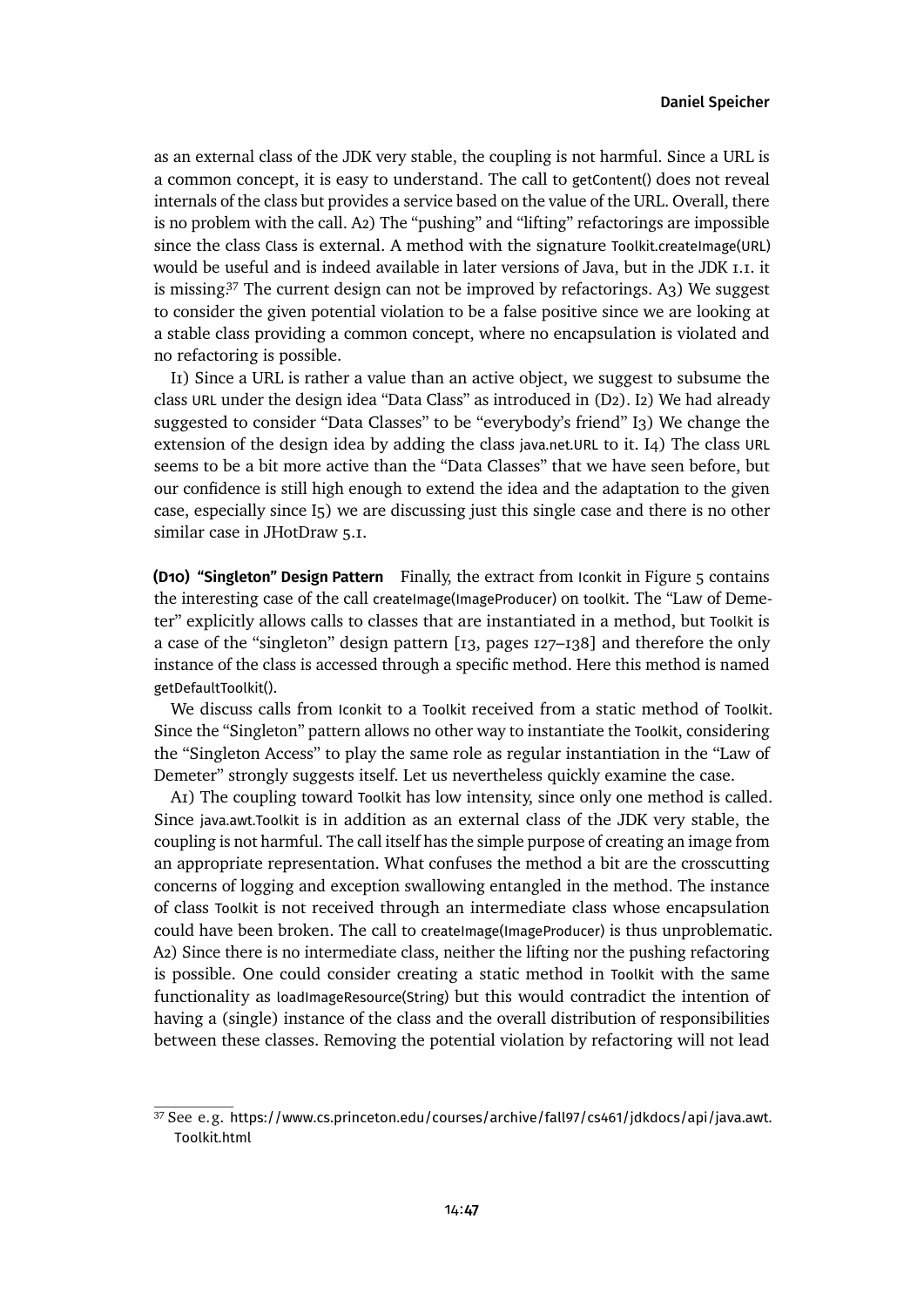to consistent code. [A3\)](#page-9-0) The current code is overall in good shape. No refactoring would resolve the potential violation. Most importantly, the "Singleton Access" it conceptually the same as an instantiation, so that we consider the given potential violation a false positive.

[I1\)](#page-9-1) The idea of a "Singleton Access" is thus central for our adaptation. [I2\)](#page-9-2) The "Singleton Access" "introduces" the accessed type to the method, so that it becomes a "friend" type. [I3\)](#page-9-3) Although there are good chances to detect Singletons using a heuristic, we suggest to refer to the classes by name to remove any ambiguity. The accessor can then be inferred. In JHotDraw 5.1. we find the following "Singletons": Toolkit with its accessor getDefaultToolkit(), IconKit with its accessor instance(), Clipboard with its accessor getClipboard(). [I4\)](#page-9-4) Based on our discussion our confidence in the suggested adaptation is very high and the confidence in the definition of the extension is as well high enough. I<sub>5</sub>) Overall this adaptation removed 24 potential violations.

<span id="page-47-0"></span>**(D11) Further Creational Design Patterns** There are other method calls that are conceptually the same as instantiations. In JHotDraw 5.1 we find two variations of a "Factory Method". The method print() of the class DrawApplication contains the expression "getToolkit().getPrintJob(this, "Print Drawing", null)", where getToolkit() is an inherited method and getPrintJob() is an abstract method with an implementation in a subclass of Toolkit. There is just this one call on the Toolkit object and two calls on the created PrintJob object.

When we discuss the call from DrawApplication to a Toolkit received from the superclass Window or when we discuss the calls from DrawApplication to a PrintJob received from that Toolkit, we happen to find again no reason for improvement: AI) The coupling has low intensity (one method called on Toolkit and two methods called on PrintJob) and both types are very stable (package java.awt) so that the coupling is not harmful. The methods are used for an easy to understand typical printing process. Just from the name of the methods it is hard to judge, whether they reveal hidden information and thus break encapsulation. As soon as we know that the methods are "Factory Methods", we understand that they do not provide a part but create new objects that are meant to be used independently. The calls are in terms of coupling, understandability and encapsulation unproblematic. [A2\)](#page-9-6) In the given case the "lifting" as well as the "pushing" refactoring happen to be impossible since Window as well as Toolkit are external classes. [A3\)](#page-9-0) Like in [\(D10\)](#page-46-0) it is nice to know that the potential violations that we are looking at are not problematic, but that is not essential. The decisive argument is, that calls to these methods delivering instances are indeed conceptually the same as instantiation. We thus consider the potential violations to be false positives.

[I1\)](#page-9-1) We subsume the two methods under the design idea "Factory Method" and [I2\)](#page-9-2) consider the calls to these methods to be like instantiation, i.e. the return types are "friends" where the methods are called. [I3\)](#page-9-3) We suggest to identify the "Factory Methods" just by enumerating their names. [I4\)](#page-9-4) The reason for the adaptation is the conceptual equivalence of instantiation and calls to "Factory Methods". This is independent of the given case. [I5\)](#page-9-5) JHotDraw 5.1 contains just the discussed three calls on objects received from "Factory Methods" potentially violating the "Law".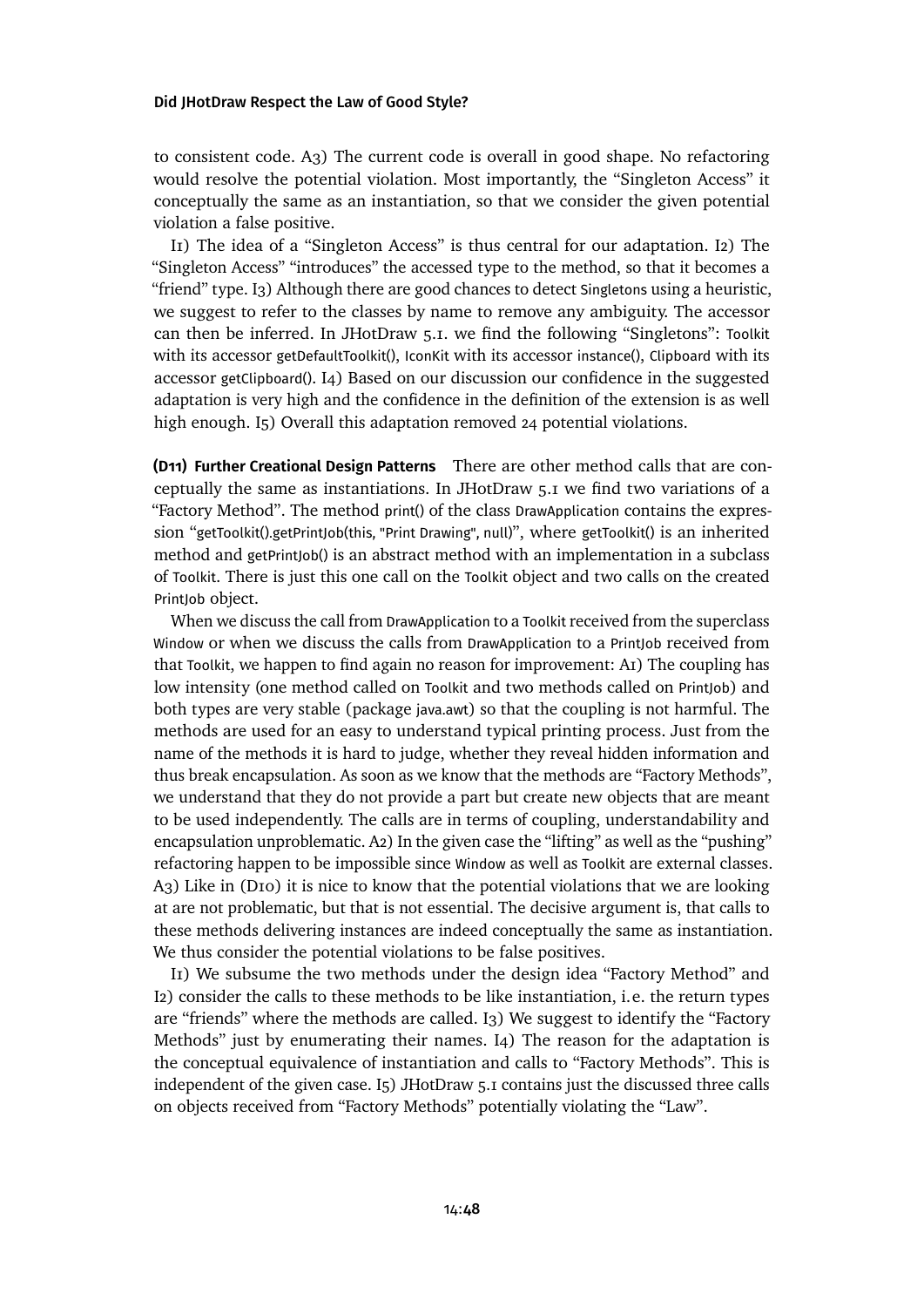The "Factory Method" in the sense of the "Factory Method Pattern" [\[13,](#page-29-2) pages 107– 116] is as well a "Hook Operation" of a "Template Method" typically allowing frameworks to defer the decision which type to instantiate to concrete application classes. getToolkit() is declared in the class java.awt.Component and overridden in the class java.awt.Window and could have been overridden as well in DrawApplication. For the full pattern, we are nevertheless missing the "Template Method" in a framework class. getPrintJob() is more of a "Factory Method" in the sense of the "Abstract Factory Pattern" [\[13,](#page-29-2) pages 87–95], where the role of an "Abstract Factory" is superimposed onto Toolkit. Furthermore, Kerievsky [\[17\]](#page-29-3) distinguishes "Creation Methods" from "Factory Methods". The terminology varies in the literature though. For example one could narrow the name "Creation Method" down to static methods returning instances of the same class. Being too rigid about terminology hampers however the discourse about ideas. In this work we consider a "Creation Method" to be any method with the main purpose of creating objects.

## **A.5 Observations in JavaDrawApp.createWindowMenu()**

The method createWindowMenu() in the class JavaDrawApp as presented in [table 6](#page-49-0) creates one of the menus of the application. It adds to this menu one item that offers the user the possibility to open a new window. The ability to open a window is implemented in the method openView() of the class JavaDrawApp. The menu item is connected to this method by means of an anonymous inner class implementing the ActionListener interface. The method contains only one potential violation, namely the call to openView() which is discussed in [\(D12\).](#page-48-0)

<span id="page-48-0"></span>**(D12) Inner classes share the friends of the outer class** The extract from the class JavaDrawApp in [table 6](#page-49-0) shows a type of violation that occurs only 23 times in the project, but might give a developer the impression that the "Law of Demeter" is not well suited for Java programs. The call to openView() from the method actionPerformed(ActionEvent) is a potential violation, because it is a call from one class to another class that is not related to the first class in one of the ways listed in the definition of the "Law". The anonymous class implementing the interface ActionListener is an inner class of the outer class JavaDrawApp. An instance of this anonymous inner class belongs to an instance of the outer class and has access to it.

We discuss calls from an anonymous inner class to its outer class JavaDrawApp which is by language design accessible from the inner class. [A1\)](#page-8-0) The coupling from the inner class to the outer class is low here. The maintenance effort created by a change to the outer class requiring changes in the inner class is anyway moderate since both are located close to each other. Since the anonymous inner class and the called method of the outer class contribute to the same or at least closely related responsibilities they can be expected to be of similar stability. The construction "anonymous inner class" is one of the more advanced Java concepts and requires thus some initial learning effort. The syntax for calling methods of the outer class, accessing its fields or the parameters for the enclosing method is however very simple. All these members can be accessed as if they were own members. This means also that the structure of the outer class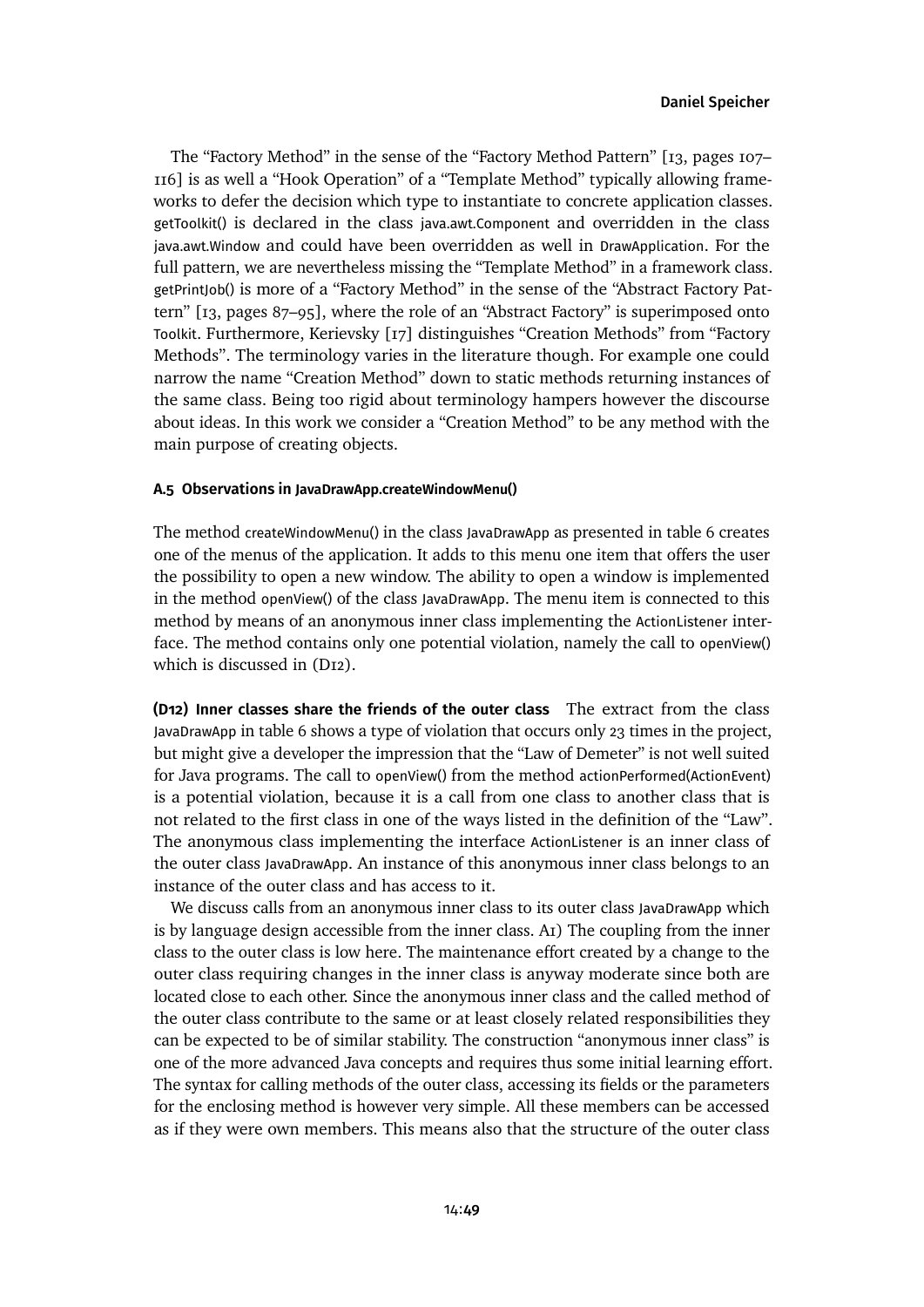<span id="page-49-0"></span>**Listing 6** Extract from the class JavaDrawApp in JHotDraw 5.1 (20 of 180 lines)

```
1 public class JavaDrawApp extends DrawApplication {
 \mathcal{D}3 protected Menu createWindowMenu() {
 4 Menu menu = new Menu("Window");
 5 MenuItem mi = new MenuItem("New Window");
 6 mi.addActionListener(
 7 new ActionListener() {
 8 public void actionPerformed(ActionEvent event) {
 9 ✿✿✿✿✿✿✿✿
openView();
10 }
11 }
12 );
13 menu.add(mi);
14 return menu;
15 }
16
17 public void openView() {
18 // [ ... open a new window ... ]
19 }
20
21 }
```
The instantiation "new ActionListener(){ [...] }" creates implicitly a new class. This class has no name. Its instance has access to the instance of the enclosing class JavaDrawApp on which the method createWindowMenu() was called. The creation of such anonymous inner classes is in Java the idiomatic way to add a listener. Since the method openView() is not in the anonymous inner class, the call is a potential violation. As discussedin [\(D12\)](#page-48-0) accesses to the outer class are the very reason, why the construct of anonymous inner classes exists. We therefore suggest to consider every type that is a "friend" for the enclosing method to be a "friend" of the inner class.

is anyway not hidden from the inner class so that no encapsulation is affected. The (implicit) reference is also not received through a third object, whose encapsulation could have been broken. The construct itself is not that easy, but an essential part of programming in Java. Given the construct, accesses to the outer class, its fields and the parameters of the method are unproblematic. [A2\)](#page-9-6) Pushing and lifting are in the given example synonymous since there is only the one call. They are meaningless, since there is no intermediate class. If the inner class would access a field of the outer class, lifting might become possible. Pushing might become possible, if there is more code in the anonymous inner class. Having too much code in an anonymous inner class is not an question of, which objects to access but simply of size. In JHotDraw 5.1 anonymous inner classes are short. There is no indication for a refactoring. [A3\)](#page-9-0) The given potential violation is thus a false positive.

[I1\)](#page-9-1) The relevant concept here is the concept of an "Anonymous Inner Class". [I2\)](#page-9-2) We suggest to consider all "friends" of the enclosing method to be as well "friends" of the "Anonymous Inner Class". [I3\)](#page-9-3) "Anonymous Inner Classes" can be identified as parts of an instantiation expression. [I4\)](#page-9-4) Since the access from inner to outer classes is essential for this language feature, we are confident that the decision for the given case can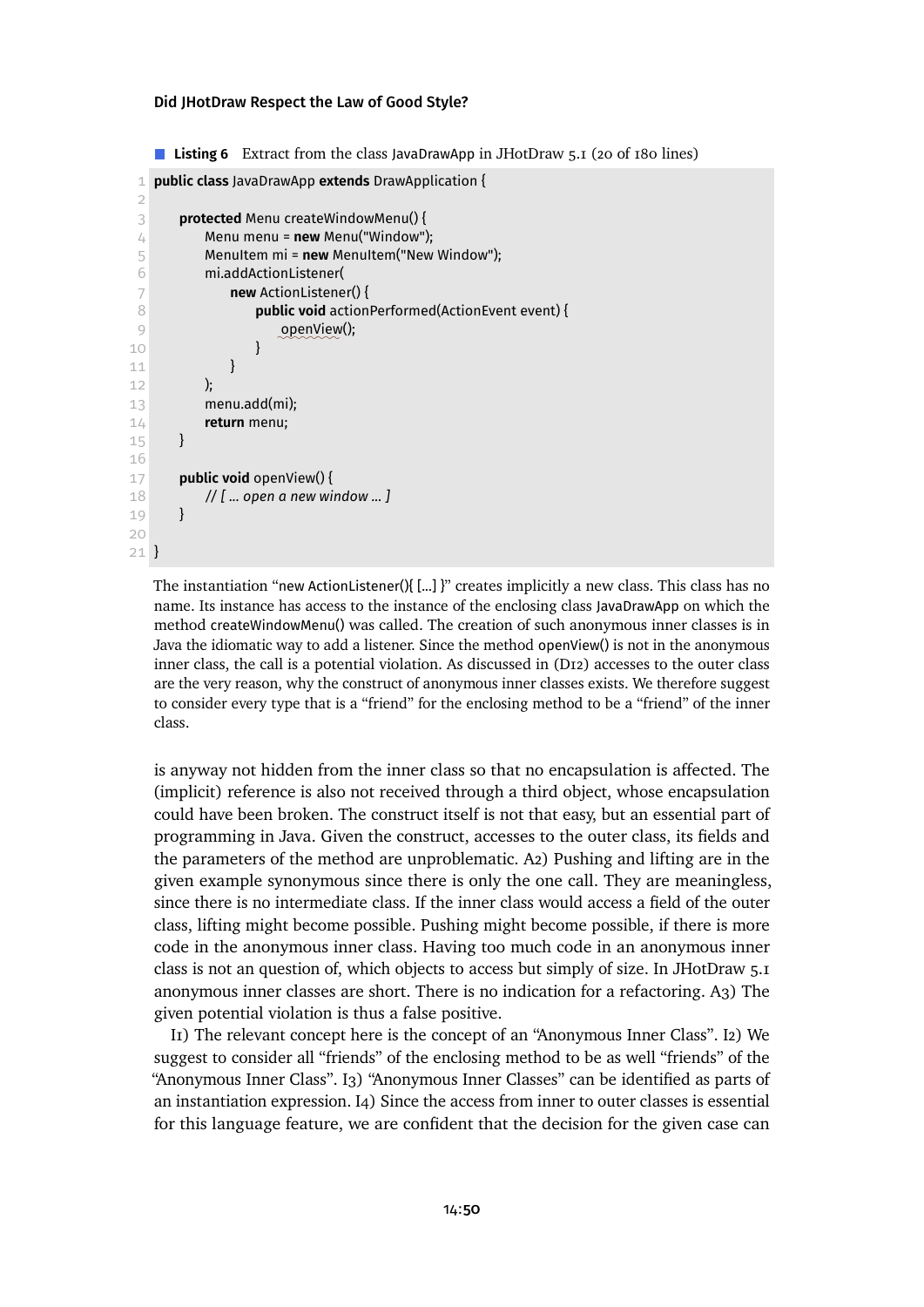```
■ Listing 7 Extract from the class RadiusHandle in JHotDraw 5.1 (17 of 57 lines)
```

```
1 class RadiusHandle extends AbstractHandle {
 \mathcal{D}3 private RoundRectangleFigure fOwner;
 4 private static final int OFFSET = 4;
 5
 6 public RadiusHandle(RoundRectangleFigure owner) {
 7 super(owner);
 8 fOwner = owner;
 9 }
10
11 public Point locate() {
12 Point radius = fOwner.getArc();
13 Rectangle r = fOwner.displayBox();
14 return new Point(r.x+radius.x/2+OFFSET, r.y+radius.y/2+OFFSET);
15 }
16
17 }
```
RadiusHandle maintains a field fOwner of the specific type RoundRectangleFigure. The type of the constructor parameter ensures the specific type. See [figure 8](#page-54-0) for a partial class diagram. The method locate() can use the method getArc() declared in RoundRectangleFigure as safely as the method displayBox() declared in Figure. In contrast to TriangleRotationHandle presented in [table 8](#page-53-0) no cast is necessary. Accesses to Point or Rectangle fields like in the return statement are considered false positives since [\(D2\).](#page-35-0)

be generalized to other "Anonymous Inner Classes". [I5\)](#page-9-5) This adaptation removes 23 potential violations, that would be otherwise very annoying to any Java developer.

### <span id="page-50-0"></span>**A.6 Observations in subclasses of AbstractHandle**

In [section A.2](#page-32-0) we suggested that LineConnection should be considered a "friend" type in the method constrainX(int) of the class ElbowHandle. We postponed the reasoning to the current section, because we wanted to conduct this discussion with more context. It is helpful to explore what problem is solved by the method ownerConnection() in the class ElbowHandle as presented in [table 3](#page-33-0) and how related classes solve the same problem.

Handles are meant to manipulate figures. All handles are owned by a figure and have a reference to their owning figure. The handles are displayed as small squares or circles and enable the user to manipulate the figures with the mouse.<sup>[38](#page-50-1)</sup> The kind of manipulation provided by a handle might depend on the type of the figure. AbstractHandle realizes the association from the handle to the figure through a field of type Figure and gives access to this field via a method owner(). In [figure 7](#page-34-0) we had presented a partial class diagram showing an overview of this association for the class ElbowHandle. The ElbowHandle needs to know that its owner is not only a Figure but more specifically

<span id="page-50-1"></span><sup>&</sup>lt;sup>38</sup> As these handles translate mouse events (forming the interface expected by the HandleTracker tool) into the available change operations of the figures, they should be considered as "Adapters" in the sense of the "Adapter" pattern [\[13,](#page-29-2) pages 139–150].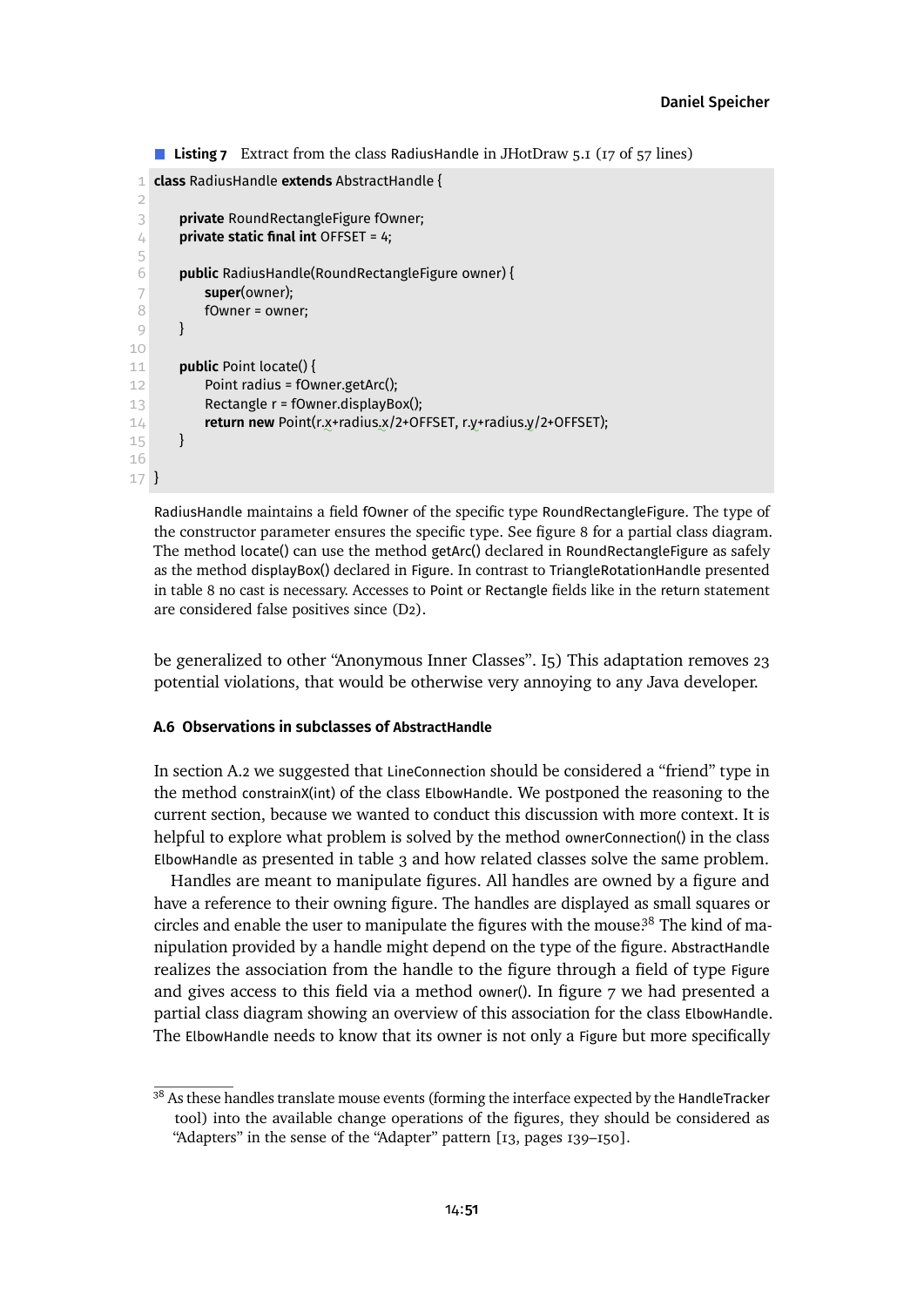a LineConnection. This knowledge is localized in the method ownerConnection(). Other handle implementations represent this knowledge in other ways as will be discussed in the following.[39](#page-51-0) For one paragraph we leave the "Law of Demeter" aside and just describe the different realizations of this association in the paragraph ["Disparity of](#page-51-1) [Covariant Owner Representation"](#page-51-1). Surprisingly we find five different variations. In the subsequent paragraph we will then discuss how these variations would be evaluated by the unadapted "Law of Demeter" in the paragraph ["The "Law of Demeter" on the](#page-56-0) [Covariant Owner Representations"](#page-56-0).

Based on these reflections we will justify our decision for the access to LineConnection in ElbowHandle.constrainX(int) in [\(D15\).](#page-56-1) Finally, there will be as well refactoring suggestions for example for FontSizeHandle accessing TextFigure [\(D16\).](#page-57-0) Both discussions will impact as well classes that do not belong to the hierarchy of handle classes. Furthermore the considerations within the current section will turn out to be prototypical for further discussions presented later.<sup>[40](#page-51-2)</sup>

<span id="page-51-1"></span>**(D13) Disparity of Covariant Owner Representation** To illustrate the relation between handles and figures [table 7](#page-50-2) presents an extract of the code for the RadiusHandle and [figure 8](#page-54-0) shows a reduced class diagram of the related classes. [Figure 5](#page-15-0) shows minimal versions of the class diagrams of ElbowHandle and RadiusHandle for direct comparison.

The RadiusHandle enables the user to adjust the radius of the rounded corners of RoundRectangleFigures. Given the close collaboration between the handles and the figures, one might argue that figures should be considered "friends" in the sense of the "Law of Demeter". Indeed, no violation is found in the case of the RadiusHandle. In contrast to the eight classes showing violations RadiusHandle has not only the inherited association to the Figure interface but as well a second association to the class RoundRectangleFigure. Since both fields are private they can have the same name, as private fields are not visible to other classes including subclasses. The two fOwner fields belong to the same object, but how they are used can only be described in the respective class. Both fields refer to the same object, but the field in RadiusHandle has the specific type so that the RoundRectangleFigure becomes a known "friend". In the other classes the owner reference is just downcast where needed or the downcast is localized in a specific accessor method like ownerConnection() as we have seen in [table 3.](#page-33-0)

[Table 2](#page-52-0) elaborates the disparity of the different approaches to access the specific figure from a specific handle. It distinguishes not only the three degrees of localization of the type informations but as well, whether the constructor did declare the required specific type. The degrees of localization of the type information are: 1) The result of

<span id="page-51-0"></span><sup>&</sup>lt;sup>39</sup> Some handles are as well just fine with the type Figure: LocatorHandle, ConnectionHandle, NullHandle, GroupHandle and the handles for the eight directions: NorthEastHandle, EastHandle, NorthHandle, NorthWestHandle, SouthEastHandle, SouthHandle, SouthWestHandle, WestHandle.

<span id="page-51-2"></span><sup>&</sup>lt;sup>40</sup> Covariance will play a role in [\(D17\) Refactoring: Keep specialized references,](#page-58-0) (D26) "PertFigure [is Composite of Specific Figures",](#page-72-0) (D27) "[BouncingDrawing](#page-72-1) is composite of [AnimationDecorator](#page-72-1)s", and [\(D28\) "Downcast Parameter".](#page-74-0)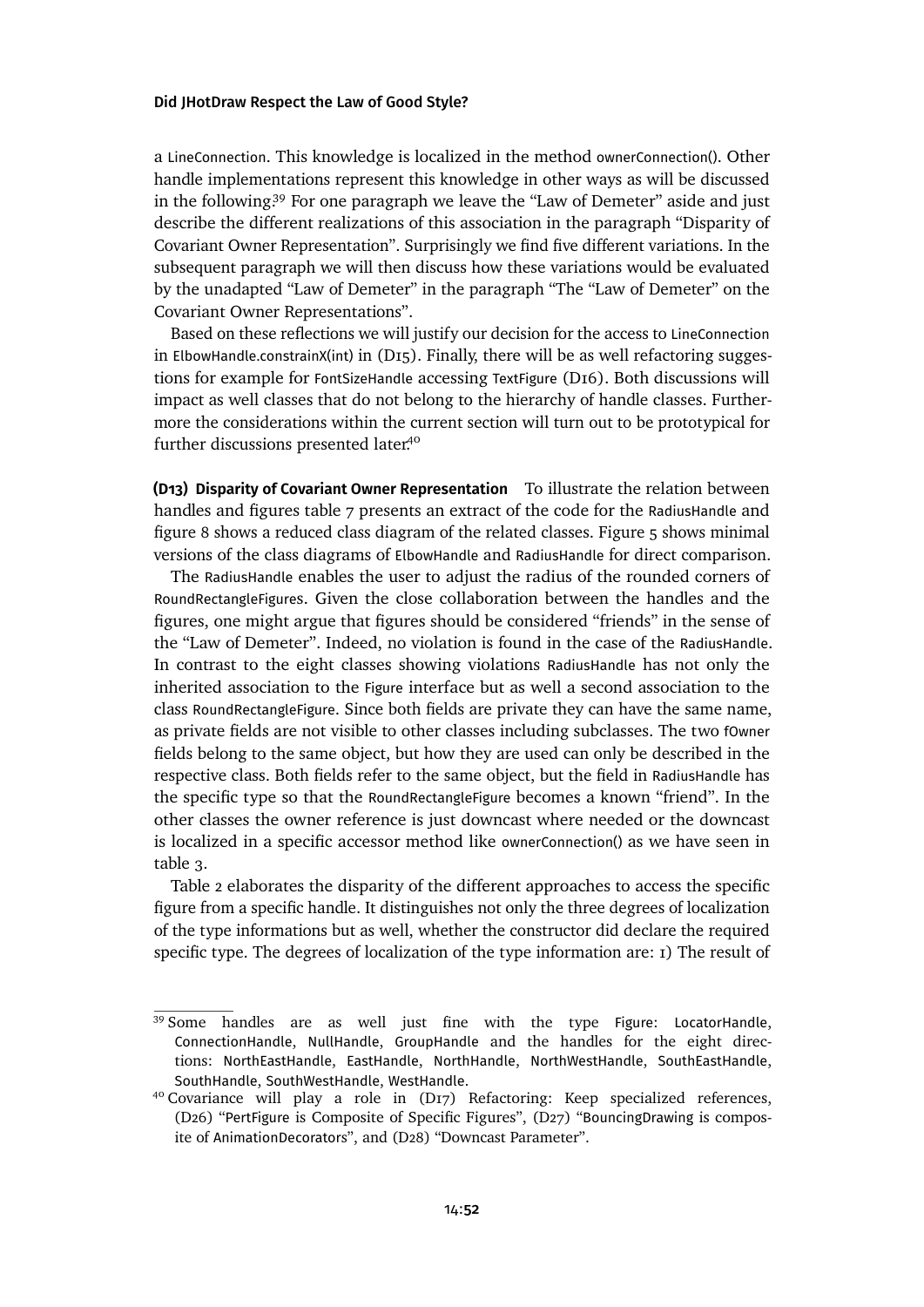<span id="page-52-0"></span>**Table 2** Five different strategies to make the covariant owner type accessible. The subclasses of AbstractHandle have subclasses of Figure as owner and depend on their specific features. Only in the case of ChangeConnectionHandle and RadiusHandle the specific type information about the owner is readily available to the "Law of Demeter".

|                                                                                                                      | a) "Silent Type Expectation":<br>The constructor parameter<br>owner has just the type Figure<br>although a more specific type<br>is required.                                                                                                                                                              | b) "Explicit Type Declaration":<br>The constructor parameter<br>owner has the specific required<br>subtype of Figure.                                                                                                                                                                                            |
|----------------------------------------------------------------------------------------------------------------------|------------------------------------------------------------------------------------------------------------------------------------------------------------------------------------------------------------------------------------------------------------------------------------------------------------|------------------------------------------------------------------------------------------------------------------------------------------------------------------------------------------------------------------------------------------------------------------------------------------------------------------|
| I) "Scattered Downcasts": The<br>owner is cast to the specific<br>type, where required.                              | In FontSizeHandle the owner is<br>cast to TextFigure twice. There<br>is no hint in the class, why<br>these casts are safe!                                                                                                                                                                                 | PolygonScaleHandle and<br>TriangleRotationHandle take in<br>the constructor as owner a<br>PolygonFigure Or TriangleFigure<br>resp. The owner is then cast<br>down to this type four or two<br>times resp. See table 8 for an<br>excerpt of the latter class.                                                     |
| 2) "Covariant Accessor<br>Method": The owner is cast<br>in an accessor method having<br>the specific return type.    | No example.<br>All three classes having a "Co-<br>variant Accessor Method" have<br>an "Explicit Type Declaration"<br>for the constructor parameter<br>owner.                                                                                                                                               | In ElbowHandle the owner pa-<br>rameter is declared to be of<br>type LineConnection and the<br>downcast is localized in one<br>method as can be seen in ta-<br>ble 3. The same is true for<br>PolygonHandle and its own-<br>ing PolygonFigure as well as for<br>PolyLineHandle and its owning<br>PolyLineFigure. |
| 3) "Covariant Redundant<br>Field": The owner is stored<br>in addition in a second field<br>having the specific type. | ChangeConnectionHandle casts<br>the owner in its construc-<br>tor to the required specific<br>type ConnectionFigure and<br>stores it in a field. There<br>is no hint in the construc-<br>tor, why this cast is safe!<br>ChangeConnectionStartHandle<br>and ChangeConnectionEndHandle<br>inherit the field. | RadiusHandle declares its<br>owner parameter in the<br>constructor to be of type<br>RoundRectangleFigure and stores<br>also a reference in a field of<br>the same type, so that no cast<br>is required. See table 7 and<br>figure 8.                                                                             |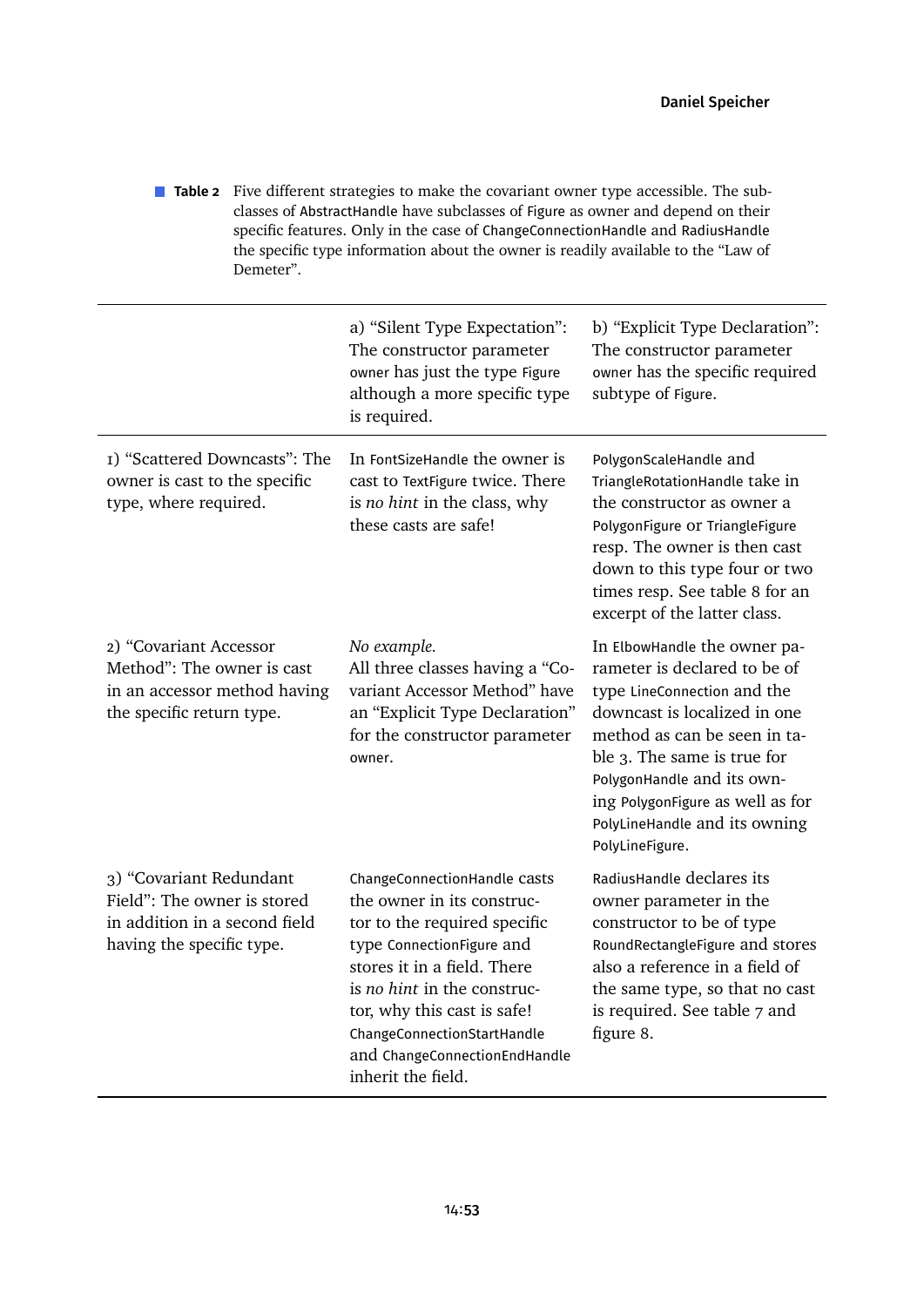<span id="page-53-0"></span>**Listing 8** Extract from the class TriangleRotationHandle in JHotDraw 5.1 (31 of 74 lines)

```
1 class TriangleRotationHandle extends AbstractHandle {
 2
 3 private Point fOrigin = null;
 4 private Point fCenter = null;
 5
 6 public TriangleRotationHandle(TriangleFigure owner) {
 7 super(owner);
 8 }
 9
10 public void invokeStart(int x, int y, Drawing drawing) {
11 fCenter = owner().center();
12 fOrigin = getOrigin();
13 }
14
15 public void invokeStep (int dx, int dy, Drawing drawing) {
16 double angle = Math.atan2(fOrigin.y + dy - fCenter.y,
17 fOrigin.x + dx - fCenter.x);
18 ((TriangleFigure)(owner())).rotate(angle);
19 }
20
21 public void invokeEnd (int dx, int dy, Drawing drawing) {
22 fOrigin = null;
23 fCenter = null;
24 }
25
26 Point getOrigin() {
27 Polygon p = ((TriangleFigure)(owner())).<u>polygon(</u>);
28 // [...]
29 }
30
31 }
```
Compare how this class handles the reference to its owning TriangleFigure to how RadiusHandle handles its reference to RoundRectangleFigure in [table 7.](#page-50-2) If TriangleRotationFigure would keep as well a specialized reference to a TriangleFigure the calls to TriangleFigure.rotate(double) in the method invokeStep(int, int, Drawing) and to TriangleFigure.polygon() in the method getOrigin() would not be potential violations. The same is a fortiori true for the call to Figure.center() in the method invokeStart(int, int, Drawing). The discussion in [\(D15\)](#page-56-1) suggests to interpret types of "Constituting Constructor Parameters" like field types, so that these three calls are as well false positives. For an overview of the different approaches to handle the owner references see [table 2.](#page-52-0) The call to the "Globally Accessible Member" Geom.atan2(double, double) had already been ruled outin [\(D4\).](#page-38-1) Notice that the accesses to the fields of Point are no potential violations, as TriangleRotationFigure has fields of type Point.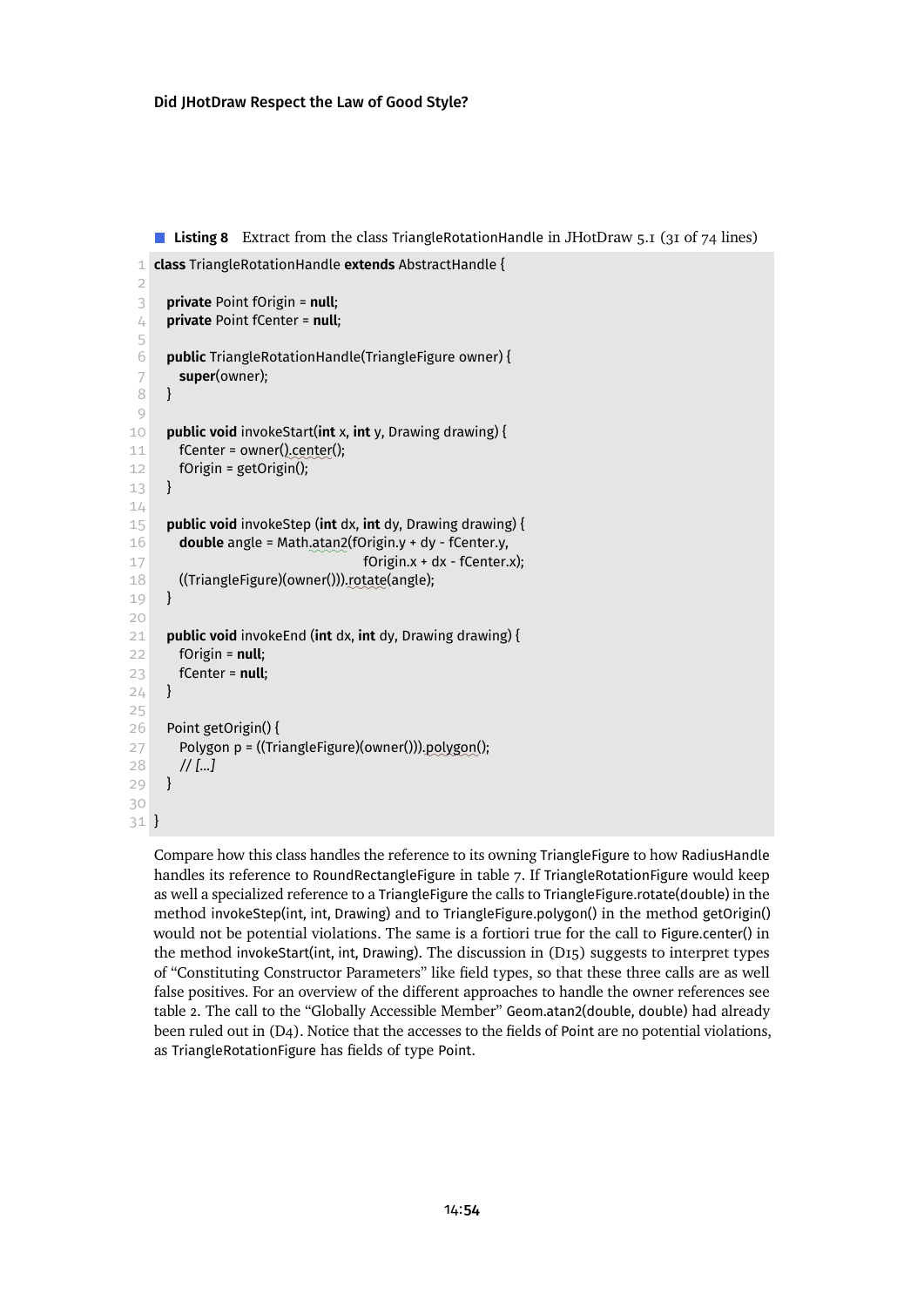<span id="page-54-0"></span>

**Figure 8** Partial class diagram showing the two associations from RadiusHandle to the RoundRectangleFigure. See as well the source code in [table 7](#page-50-2) and compare this class diagramto [figure 7.](#page-34-0) [figure 5](#page-15-0) allows for side-by-side comparison. Ten handle classes use features from specific figure classes and not only from the Figure interface. The class RadiusHandle does *not* have a potential violation as it has an extra reference to its owner with the specific type, but eight classes do show potential violations. See [table 2](#page-52-0) for details.

a call to owner() is cast to the specific type, where required ("Scattered Downcasts"). 2) The cast on the result of owner() is localized in an accessor method having the specific return type ("Covariant Accessor Method"). 3) A reference to the owner is stored as well in the specific handle in a field having the required specific subtype of Figure. ("Covariant Redundant Field"). With respect to the constructor parameter owner the possibilities are: a) The constructor parameter has just the type Figure although a more specific type is required ("Silent Type Expectation"). b) The constructor parameter has the required specific subtype of Figure ("Explicit Type Declaration").

All but one of the possible combinations are indeed found in the code. The original developer might have been sure of the fact that the owner of the handle is indeed of the required type, but a new developer needs to reason about the code in five different ways to understand the type safety. In cases of a) "Silent Type Expectations" he needs to inspect as well the creators of the handles $41$  to understand that the owner is indeed

<span id="page-54-1"></span> $41$  The flow analysis for ChangeConnectionHandle goes like follows: The constructor is only called from the constructors of the two subclasses ChangeConnectionStartHandle and ChangeConnectionEndHandle, which are invoked from ElbowConnection and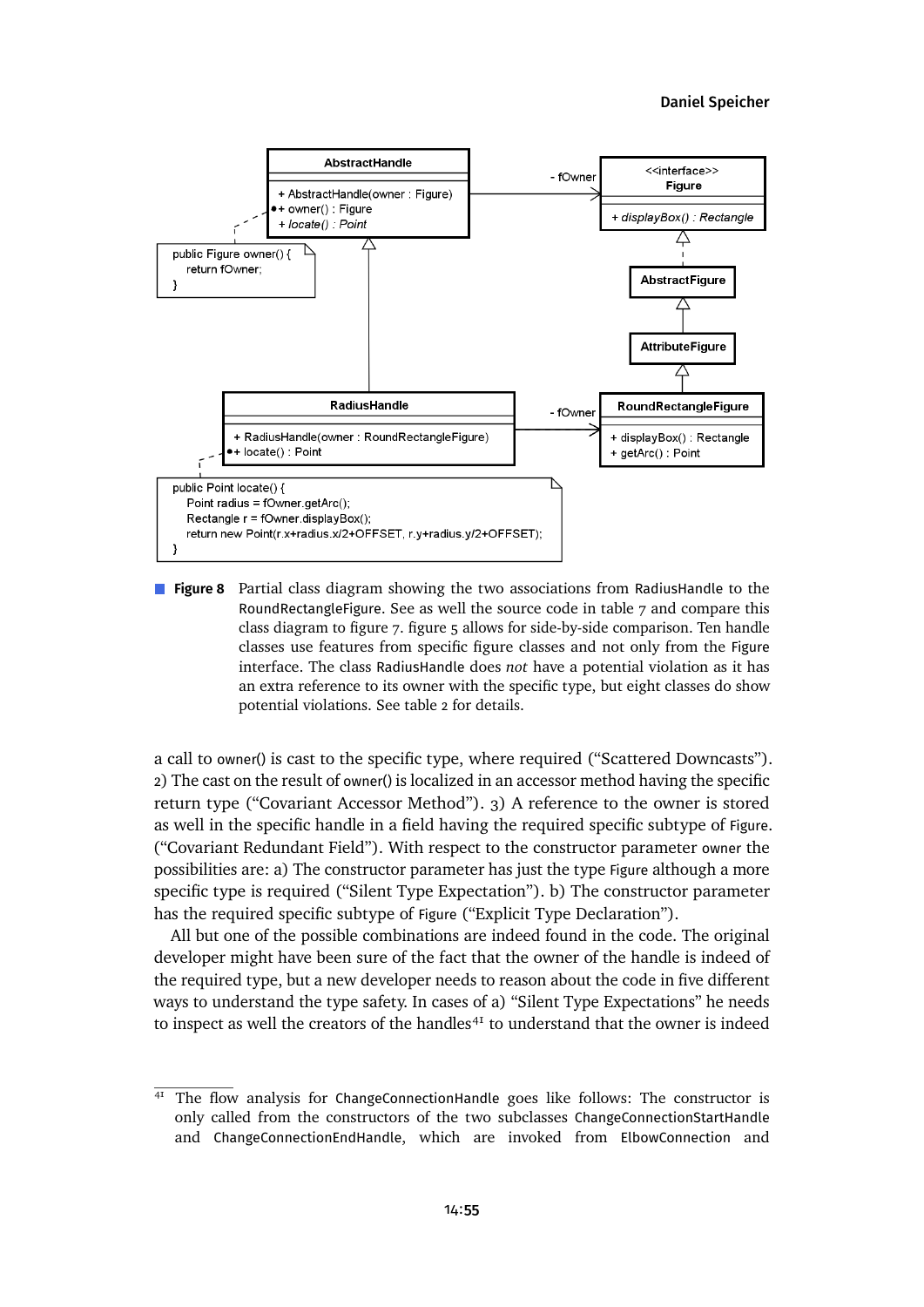of the required specific type. In the cases of b) "Explicit Type Declaration" he can at least be sure that the handle is always instantiated with an owner of the required specific type. In the cases of 1) "Scattered Downcasts" and 2) "Covariant Accessor Methods" he needs to verify that the inherited method owner() actually returns the owner that is passed as argument to the constructor. In the cases of 3) "Covariant Redundant Fields" the developer might want to assure himself that the owner never changes, so that in fact the redundant fields are always pointing to the same object. All cases require at least a bit of reasoning and the disparity of the approaches makes it impossible for the developer to just recall one scheme of reasoning.

While the disparity is itself already a burden to the developer, some of the solutions are better than the others. Since the specific types are anyway required at runtime, there is no reason to keep the "Silent Type Expectations". A new developer might even instantiate a handle with a type that does not fulfill the expectation and hopefully experience the runtime error before a user experiences it. In general the analysis that could guarantee a specific type might get quite involved.<sup>[42](#page-55-0)</sup> For JHotDraw 5.1 these guarantees can be verified with a bit of code inspection.<sup>[43](#page-55-1)</sup> In cases like these, where the type can indeed be known, "Explicit Type Declarations" are thus clearly preferable.

The solution "Scattered Downcasts" is inferior to the others since one needs to reason not only for one downcast but for a few. If a type needs to change, not only one location requires change, but a few. Both difficulties might as well encourage developers not to think thoroughly about the types but to develop an attitude of downcasting, just where it is required, replacing insight with speculation. The remaining two of the six possible combinations are both reasonably good solutions. Given the "Explicit Type Declaration" in the constructor, the "Covariant Accessor Method" localizes the downcast in one place and the "Covariant Redundant Field" does not even require a cast at the cost of having redundant fields. Since in our case the owner never changes, both solutions are good. If the owner could change, the effort for keeping the redundant fields in a consistent state might be an obstacle for the latter approach.

Let us summarize the conclusions of this discussion: The solutions for having a specific owner for specific handles in JHotDraw 5.1 show unnecessary variation. "Silent Type Expectations" and "Scattered Downcasts" should be avoided. A combination of "Explicit Type Declaration" in the constructor with a "Covariant Accessor Method" or a "Covariant Redundant Field" are equally good solutions. In the next discussion we switch back to the "Law of Demeter" and review how the findings of the current discussion are related to potential violations of the "Law".

LineConnection— both indirectly implementing the ConnectionFigure interface. They pass a reference to themselves to the constructor, so that the owner parameter is indeed of type ConnectionFigure. Changing the type of the parameter owner to ConnectionFigure in the three constructors would allow to remove the downcast in ChangeConnectionHandle.

<span id="page-55-0"></span><sup>&</sup>lt;sup>42</sup> See for example the extended discussion by Tip, Kiezun and Bäumer [\[42\]](#page-31-0).

<span id="page-55-1"></span><sup>43</sup> For the reasoning for ChangeConnectionStartHandle and ChangeConnectionEndHandle see footnote [41.](#page-54-1) For FontSizeHandle one just has to consult TextFigure.handles() to see that TextFigure's this is passed as argument for owner.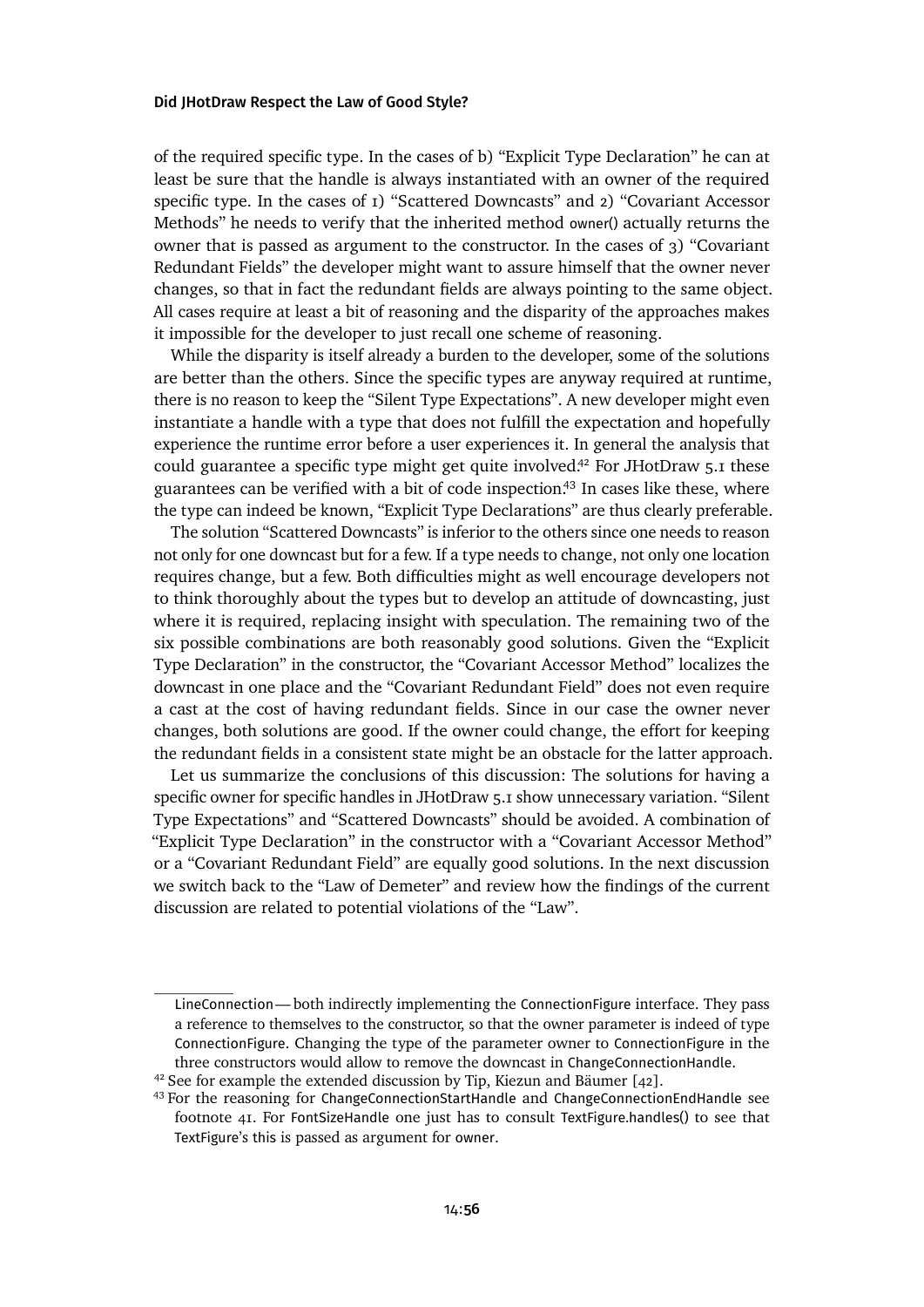<span id="page-56-0"></span>**(D14) The "Law of Demeter" on the Covariant Owner Representations** To illustrate the relation between handles and figures [table 7](#page-50-2) presented an extract of the code for the RadiusHandle and [figure 8](#page-54-0) showed a reduced class diagram of the related classes. In contrast to ElbowHandle (see [table 3](#page-33-0) and [figure 7\)](#page-34-0) and TriangleRotationHandle (see [table 8\)](#page-53-0) this class has no potential violations with respect to the access to the owner. In total eight handle classes contain a potential violation where they access their owning figure.

Our initial impression that the type of the owner should be considered to be a "friend" type is supported by the observation, that the conceptual relation between the handle object and the figure object are always the same. Only the "Covariant Redundant Field" provides the type information in a way that is recognized by the definition of the "Law of Demeter". For the other cases we need to discuss, if and how we can decide to consider the specific figures to be "friends" as well.

The given potential violations are in any case interesting, since they point us to the problematic "Silent Type Expectations" and "Scattered Downcasts". If one adapts the "Law of Demeter" to tolerate these cases, one might want to establish other complementary heuristics that capture these two problems. Let us now discuss when to adapt the "Law of Demeter" and when to refactor.

<span id="page-56-1"></span>**(D15) "Constituting Constructor Parameters" are like fields** We discuss calls from ElbowHandle to a LineConnection received from the superclass AbstractHandle via methods AbstractHandle.owner() as a Figure and ElbowHandle.ownerConnection() as a LineConnection.

In our discussion in the previous paragraphs we suggested that classes should represent the covariant type expected for their fields (when initialized in the constructor) by the type of the constructor parameter. Consequently, we should treat the constructor parameters like fields in the context of the "Law of Demeter". Let us capture the implicit assumption that constructor parameters are indeed always used for field initialization in the concept of "Constituting Constructor Parameter". In fact all constructor parameters in JHotDraw 5.1. are used for field initialization. Nevertheless there might be other uses of constructor parameters like in "Copy Constructors"[44](#page-56-2) or constructor parameters that describe the modalities of creation.[45](#page-56-3)

Since we argued that the type of "Constituting Constructor Parameter" should in general be considered to be like types of fields, we omit an discussion of [A1\)](#page-8-0) as well as [A2\)](#page-9-6). [A3\)](#page-9-0) We decide to consider all accesses to objects of type of an "Constituting Constructor Parameter" to be false positives.

<span id="page-56-2"></span><sup>&</sup>lt;sup>44</sup> See for example the constructors Rectangle(Rectangle r) or Point(Point p) in java.awt.

<span id="page-56-3"></span><sup>&</sup>lt;sup>45</sup> The signature of the constructor Color(ColorSpace cspace, float components[], float alpha) in java.awt might give the impression, that the color space is used only temporarily, especially when compared with other constructors like Color(int r, int g, int b). If this were true, the parameter would not be a "Constituting Constructor Parameters" and the suggested adaptation would not apply. In fact the constructor does initialize a field representing the color space. The example should still be suggestive enough to illustrate the possibility of using parameters for other ends than field initialization.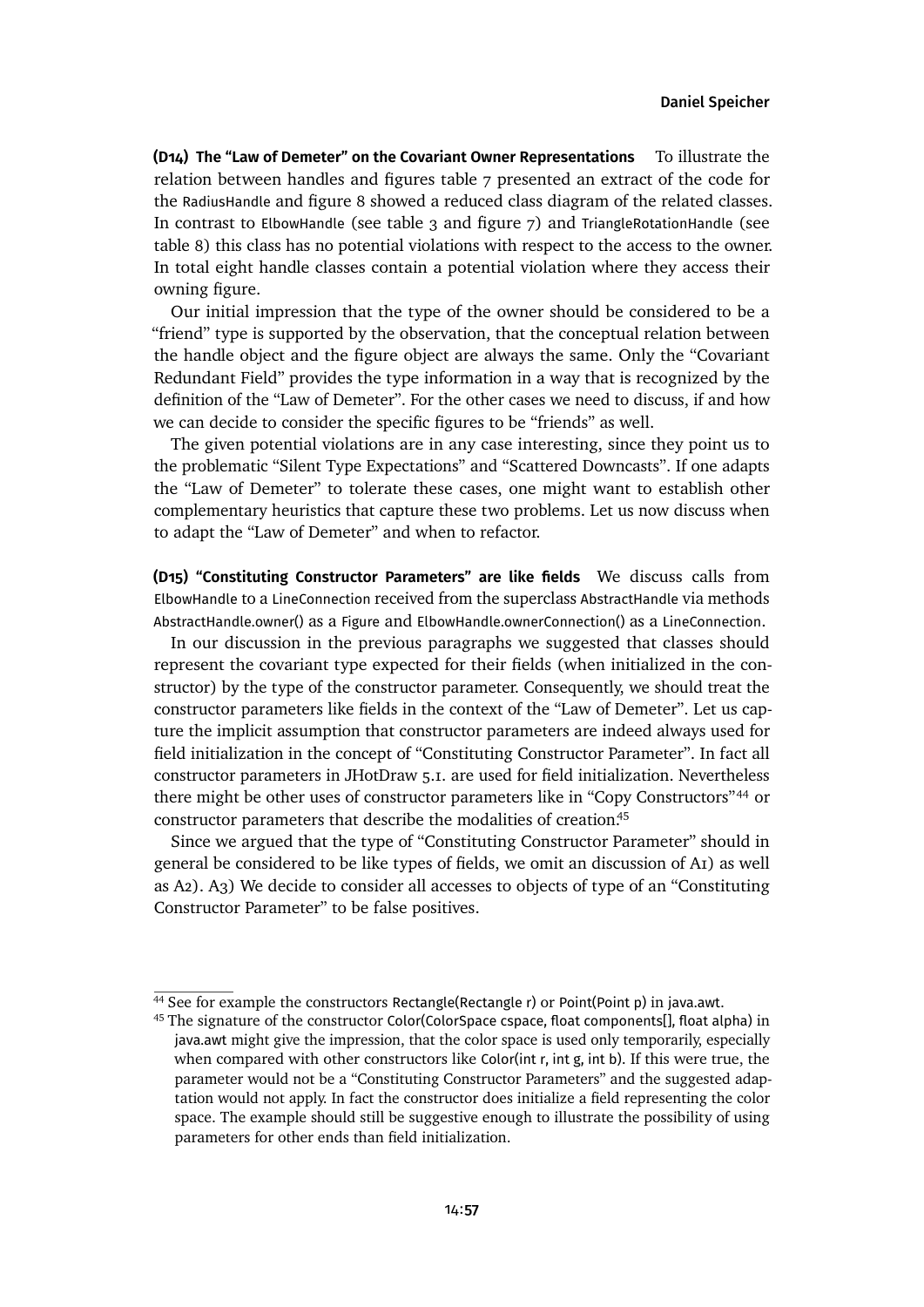[I1\)](#page-9-1) The design idea we refer to is "Constituting Constructor Parameters", i.e. constructor parameters used to build up the created object. [I2\)](#page-9-2) The definition of the "Law" should consider these constructor parameters to be like fields. [I3\)](#page-9-3) The design idea extends over all constructor parameters in JHotDraw 5.1, so that we don't need any restriction here. [I4\)](#page-9-4) Our confidence that the adaptation is justified in general is very high, as long as the software under consideration uses constructor parameters only to constitute new objects. [I5\)](#page-9-5) Considering accesses to types of "Constituting Constructor Parameter" to be false positives reduces the number of potential violations by 86.

<span id="page-57-0"></span>**(D16) Refactoring: Specialize Constructor Parameter Type.** In [table 2](#page-52-0) we mentioned that FontSizeHandle has an owner of type TextFigure. The owner is twice accessed by the expression "(TextFigure) owner()". Its constructor has the signature FontSizeHandle(Figure owner, Locator l) and thus does not ensure that the owner passed to the constructor has the required type. However, it is possible to change the signature to use the type TextFigure. With the suggested adaptation in the previous paragraph, this change removes as well potential violations.

We look at calls from FontSizeHandle to a TextFigure received from the superclass AbstractHandle as a Figure. Since the case is by the simple change of expressing the expected type in the signature of the constructor transformed into the situation discussed in  $(D_15)$ , we omit the discussion of A<sub>1</sub>) as well as A<sub>2</sub>) and A<sub>3</sub>) state that it is useful to consider the case to be a true positive, that can be easily resolved by changing the signature of the constructor.

Specializing a constructor parameter (always of type Figure to an appropriate specialized type) in the classes ChangeConnectionEndHandle, ChangeConnectionStartHandle, ConnectedTextTool, FontSizeHandle, PolyLineConnector resolves in total 19 potential violations.

### **A.7 Observations in DrawApplication**

[Listing 9](#page-59-0) shows one "Initialization Method" and three (plus five abbreviated) "Factory Methods" of the class DrawApplication plus the "Callback Method" selectionChanged(DrawingView). The "Initialization Method" createMenus(MenuBar) populates on the start of the application the menu bar with five menus. The "Factory Method" for the attributes menu calls the "Initialization Method" createFontMenu() that populates a submenu with a list of all available fonts. The "Initialization Method" createContents(StandardDrawingView) creates within the drawing view a ScrollPane, i.e., an area that can be scrolled. In the "Callback Method" selectionChanged(DrawingView) for two of the menus in the menu bar the method checkEnabled() is called. These menus contain menu items for commands that are only available when figures are selected.

The presented methods of DrawApplication still contain seven potential violations that were not covered by the discussions in the previous sections. The code extractin [table 9](#page-59-0) is tailored for the discussion of the two calls to checkEnabled() on the menus retrieved from the menu bar via calls to getMenu(int) in the method selectionChanged(DrawingView). These four calls are discussed in  $(D_{17})$ . The access to the "field" length of the local variable fonts, an array of String, is discussed in [\(D18\).](#page-58-1) Finally the calls to the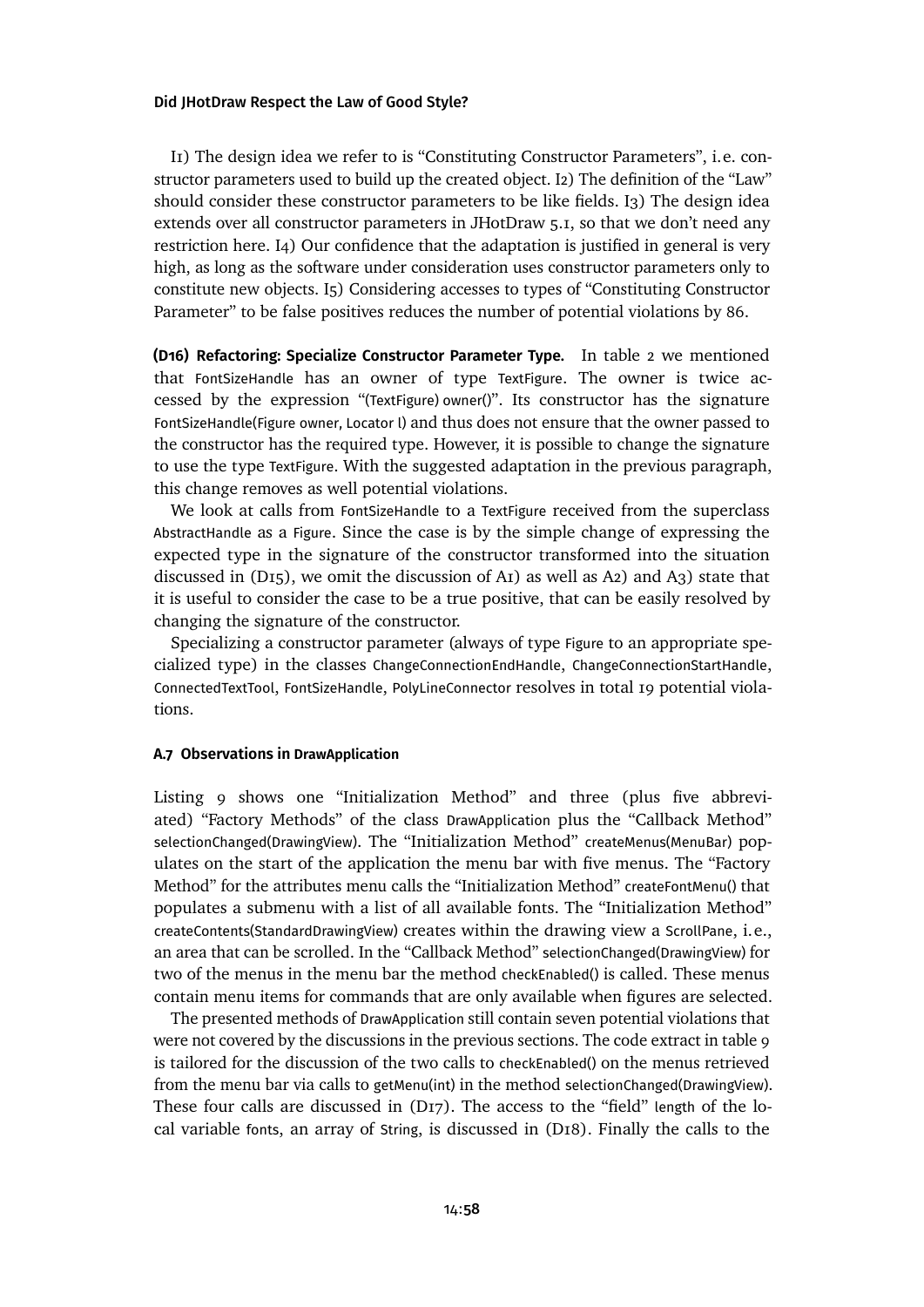method setUnitIncrement(int) on objects retrieved from a newly created ScrollPane in createContents(StandardDrawingView) is discussed in [\(D19\).](#page-60-0)

<span id="page-58-0"></span>**(D17) Refactoring: Keep specialized references.** There are four potential violations in the method selectionChanged(DrawingView) in the class DrawApplication: The two calls to the method checkEnabled() in the class CommandMenu and the two calls to the method getMenu(int) in the class MenuBar. The two menus are instances of CommandMenu like the menu created in createFontMenu(). Unfortunately this type information is immediately given up. Furthermore the association from the class DrawApplication to its MenuBar is realized in the superclass Frame and thus as well not expressed by a field in DrawApplication.

We discuss calls from DrawApplication to a CommandMenu received from a MenuBar. The calls from DrawApplication to a MenuBar received from the superclass Frame will become obsolete as consequence of the result of this discussion.

[A1\)](#page-8-0) The potential violation creates coupling of low intensity to a stable class. The overall understandability of the menus being created and later on updated on selection change is not difficult. Reconstructing the relations might nevertheless require some scrolling (the extract shows only ~46 of 749 lines). The correctness of the constants EDIT\_MENU and ALIGNMENT\_MENU depends on the order in createMenus(MenuBar) and the convention to start the index at zero. The inner structure of the menu is known by the DrawApplication, but the class is as well the creator of the menu, so that the inner structure was in this aspect anyway not encapsulated. There is no problem in terms of coupling and missing encapsulation of the knowledge about the menu structure. Having the knowledge about the index of the menu items of interest at two locations namely the definition of the constants and implicitly in the order of the creation— is nevertheless fragile.

[A2\)](#page-9-6) Since MenuBar is an external class, neither pushing nor lifting is possible. Nevertheless the code can be restructured along the idea of "Covariant Redundant Field" as presented in [\(D13\).](#page-51-1) We initialize in the method createMenus(MenuBar) references editMenu and alignmentMenu of type CommandMenu, so that we do not need the casts in selectionChanged(DrawingView) anymore. The fragile indexing and the two integer constants are gone as well and we do not need to access the menu bar. We do need to change the result type of the "Factory Methods" to CommandMenu, which is possible since the created menus are indeed CommandMenus. While the two typical refactorings are not applicable, the potential violations can easily be solved by keeping specialized references. [A3\)](#page-9-0) The potential violations are more like a false positive, but very useful ones, that reveal other problems that can be successfully refactored away, resolving four potential violations.

<span id="page-58-1"></span>**(D18) "Array Length"** The method createFontMenu() in [table 9](#page-59-0) contains the expression "fonts.length" where fonts is an array of String. This looks like a field access. This "field" length of arrays is accessed eight times in JHotDraw 5.1. Although the access to length is syntactically like a field access, it is rather an expression of its own kind. This "field" can not be written and it does not belong to any class. As a consequence of the latter observation, no access of the field length would ever be allowed by the "Law".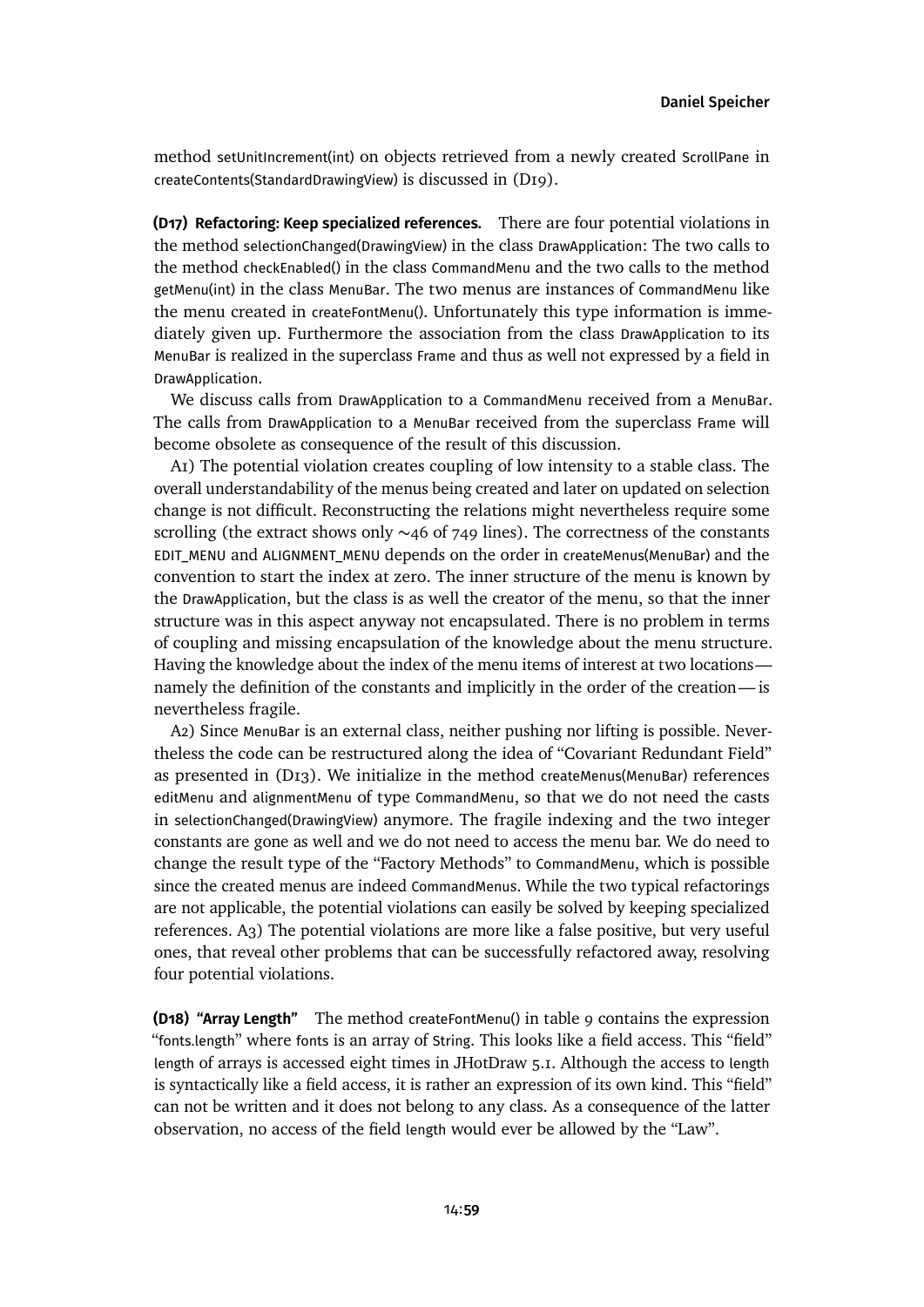<span id="page-59-0"></span>**Listing 9** Extract from the class DrawApplication in JHotDraw 5.1 (∼44 of 749 lines)

```
1 public class DrawApplication extends Frame implements DrawingEditor, PaletteListener {
 2 public static final int EDIT_MENU = 1;
 3 public static final int ALIGNMENT_MENU = 2;
 4
 5 protected void createMenus(MenuBar mb) {
 6 mb.add(createFileMenu());
 7 mb.add(createEditMenu());
 8 mb.add(createAlignmentMenu());
 9 mb.add(createAttributesMenu());
10 mb.add(createDebugMenu());
11 }
12
13 protected Menu createFileMenu() { /* [...] */ }
14 protected Menu createEditMenu() { /* [...] */ }
15 protected Menu createAlignmentMenu() { /* [...] */ }
16 protected Menu createAttributesMenu() { /* [ ... createFontMenu() ... ] */ }
17 protected Menu createDebugMenu() { /* [...] */ }
18
19 protected Menu createFontMenu() {
20 CommandMenu menu = new CommandMenu("Font");
21 String fonts[] = Toolkit.getDefaultToolkit().getFontList();
for (int i = 0; i < fonts.length; i++)
23 menu.add(new ChangeAttributeCommand(fonts[i], /* [...] */ ));
24 return menu;
25 }
26
27 protected Component createContents(StandardDrawingView view) {
28 ScrollPane sp = new ScrollPane();
29 Adjustable vadjust = sp.getVAdjustable();
30 Adjustable hadjust = sp.getHAdjustable();
31 hadjust.setUnitIncrement(16);
32 vadjust.setUnitIncrement(16);
33 sp.add(view);
34 return sp;
35 }
36
37 public void selectionChanged(DrawingView view) {
38 MenuBar mb = getMenuBar();
39 CommandMenu editMenu = (CommandMenu)mb<u>.getMenu</u>(EDIT_MENU);
40 editMenu<u>.checkEnabled</u>();
41 CommandMenu alignmentMenu = (CommandMenu)mb.getMenu(ALIGNMENT_MENU);
42 alignmentMenu.checkEnabled();
43 }
44 }
```
The calls in createFontMenu() to getDefaultToolkit() and createFontList() are false positives since  $(D_4)$  and  $(D_{10})$ . The access to the "field" length of the array fonts[] appears only to be a violation, because this "field" is in no class [\(D18\).](#page-58-1) As discussed in [\(D19\)](#page-60-0) the two calls to setUnitIncrement(int) in the method createContents(StandardDrawingView) are strong breaches of the encapsulation of the class ScrollPane. Unfortunately the relevant code is not under our control so that we have to resign and to consider the calls as practically false positives. Since the potential violations in selectionChanged(DrawingView) can easily be solved [\(D17\)](#page-58-0) we consider them as true positives.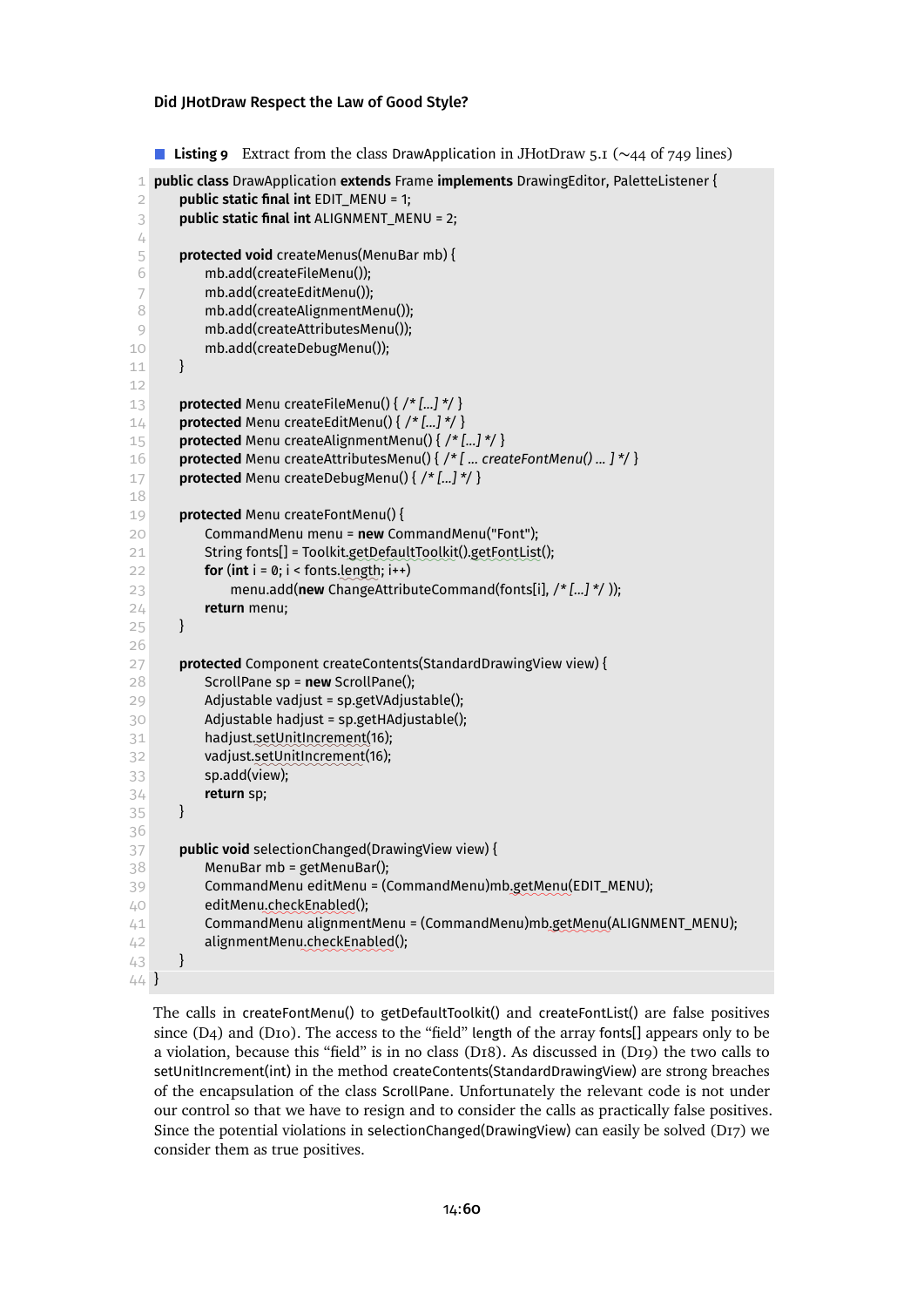We discuss calls from DrawApplication to an array of String received from a Toolkit. [A1\)](#page-8-0) The field is a language construct and thus most stable. Understanding length is as easy as understanding the idea of an array in general and no hidden information is revealed by the usage of the field. [A2\)](#page-9-6) If Toolkit was not external, one could consider lifting the access to the field length to a method getFontListLength(). This would be very uncommon and useless in cases, where we need the full array anyway. Even if we could push the responsibility of menu population to Toolkit this responsibility would have nothing to do with responsibility of that class. [A3\)](#page-9-0) Since the use of the "field" is completely unproblematic and the suggested (technically impossible) refactorings are absurd, the potential violation is without any doubt a false positive.

[I1\)](#page-9-1) Lets refer to the "field" length in arrays by the name "Array Length" [I2\)](#page-9-2) and consider "Array Length" as "everybody's friend member". [I3\)](#page-9-3) The "idea" just refers to this "field". We intended to discuss the potential violations without any reference to the implementation that we used. This case might be an exception in so far as it is not clear, what kind of animal length is. In our representation of the source it is modeled as a field. [I4\)](#page-9-4) There is no doubt about this adaptation and [I5\)](#page-9-5) it reduces the number of potential violations by eight.

<span id="page-60-0"></span>**(D19) "Designated Accessor in External Code"** The method createContents( StandardDrawingView) in [table 9](#page-59-0) contains two calls to the method setUnitIncrement(int) of the type Adjustable. The instances are retrieved from a newly instantiated ScrollPane. Since there is no other relation of the method to the type Adjustable, the calls to setUnitIncrement(int) are potential violations.

We discuss calls from DrawApplication to Adjustables received from a ScrollPane. [A1\)](#page-8-0) The coupling toward the stable class has low intensity. The overall construction is rather uncommon. The objects hadjust and vadjust must still have a connection to the object pane for the method calls to make sense. The encapsulation of ScrollPane is thus strongly violated. We do not only learn something about the internal structure of ScrollPane, but we even get access to the internal state through these objects. This design is in direct opposition to the "Law of Demeter". [A2\)](#page-9-6) Since ScrollPane is an external class neither lifting nor pushing is possible. [A3\)](#page-9-0) This potential violation is thus a true positive, but a useless one, since the relevant code is not under our control. We therefore suggest to resign and to consider this potential violation with deep regret to be a practically false positive.

II) The code of the JDK gives us no chance to call setUnitIncrement(int) than to retrieve objects through "Designated Accessors in External Code". [I2\)](#page-9-2) Since we have no other choice, we suggest to consider the result type of such a method to be a "friend" type to any method, who calls it. [I3\)](#page-9-3) The methods forcing us into this situation can be enumerated. [I4\)](#page-9-4) Since we consider only methods that give us no other choice, the adaptation is a necessary consequence and we are confident that the respective adaptation is required. [I5\)](#page-9-5) In this way five similar cases are "resolved", i.e. removed from our consideration.

There might be other perspectives on the given example. The original developers might have seen the objects retrieved from the ScrollPane to be figuratively "Remote Control Objects" or part of a "Configurable View Model", so that these objects would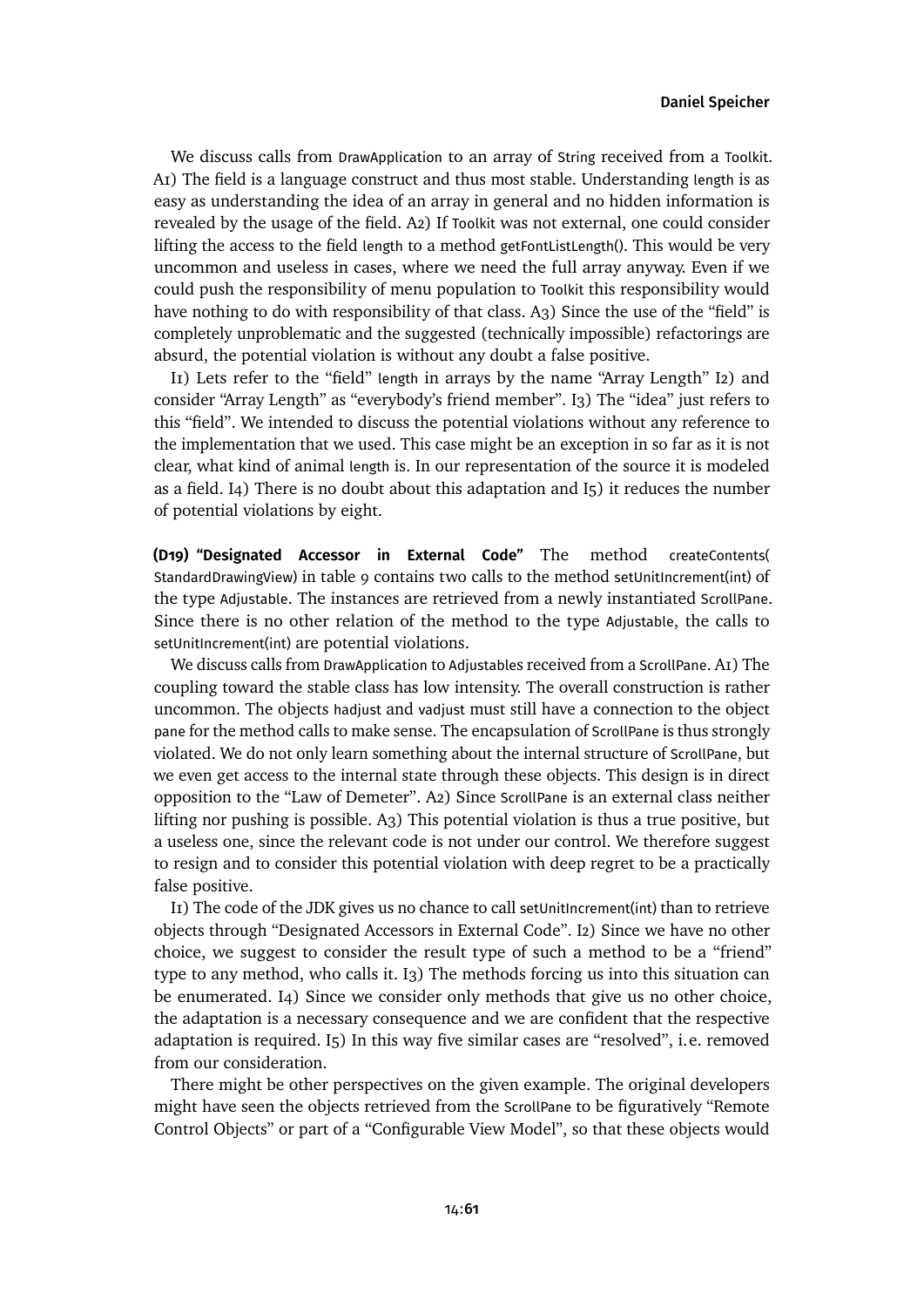have been meant to control the pane. The original developers might have had in mind to restrict the use of these objects, e.g. never passing them around or never allowing any aliases. Under such additional constraints even the obvious violation of the encapsulation might be tolerable.

# **A.8 State of the overall discussion**

Till here only 76 or 6.3 % of the potential violations are not yet discussed. We found in totalin (D<sub>3</sub>), (D<sub>16</sub>) and (D<sub>17</sub>) 6 + 19 + 4 = 29 true positives. For the 1215 – 29 – 76 = 1110 false positives suggestions were given how to adapt the original definition of the "Law" based on design ideas to exclude the false positives from the heuristic. Till now all adaptations were independent of the concrete software under discussion. Only for the design ideas "Data Class", "Singleton", "Factory Method" and "Designated Accessor in External Code" it was suggested to define their extension by enumerating the names of the respective classes or methods. Naming these few program elements is little effort and much more reliable than the introduction of new heuristics that might be imprecise themselves. The design idea "Constituting Constructor Parameter" extends over all constructor parameters in JHotDraw 5.1. As it tries to capture some extra intension, it might become necessary for other software to narrow its extension.

The effort for reviewing 76 potential violations during day to day software development is more reasonable than to review 1215, but still too tedious to be done regularly. From the perspective of the exploratory case study stopping here is anyway no option. The goal is to cover all remaining potential violations as well. Since we preferred till now discussions that gave us the opportunity to exclude a higher number of false positives based on rather general design ideas, we can expect to find now the opposite: Discussions that depend more on the specifics of JHotDraw 5.1 and that might not be as effective in the elimination of false positives as before. We may as well expect to discover design ideas that give us more specific information about the software.

## **A.9 Observations in SelectAreaTracker**

The class SelectAreaTracker is responsible for drawing a rectangle ("rubber band") on the drawing view in response to mouse actions and to finally select the figures enclosed in the "rubber band". [Listing 10](#page-62-0) shows the methods for drawing this "rubber band" and for selecting the figures.

In the methods drawXORRect(Rectangle) and selectGroup(boolean) the suggested adaptations in  $(D<sub>5</sub>)$  and  $(D<sub>15</sub>)$  let us already consider six potential violations to be false positives. The remaining potential violation in drawXORRect(Rectangle) are calls to three different methods on an object of type Graphics retrieved from the view. The two remaining potential violations in selectGroup(boolean) are a call to the method figureReverse() on the drawing of the view accessed via an accessor defined in the class AbstractTool<sup>[46](#page-61-0)</sup>

<span id="page-61-0"></span> $46$  This potential violation will be discussed as well implicitly in [\(D24\).](#page-68-0)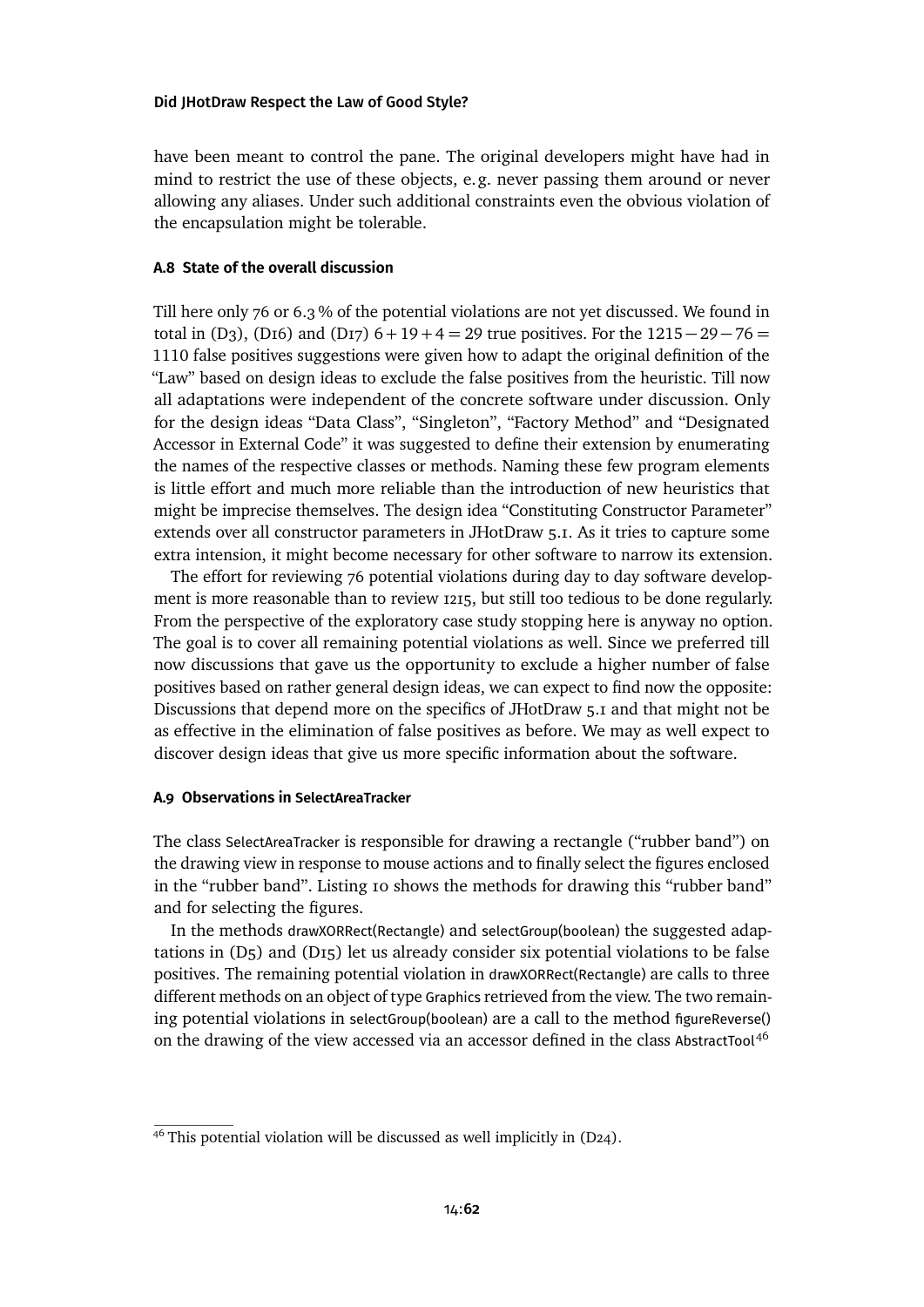```
Listing 10 Extract from the class SelectAreaTracker in JHotDraw 5.1 (∼44 of 77 lines).
 1 public class SelectAreaTracker extends AbstractTool {
 2 private Rectangle fSelectGroup;
 3
 4 public SelectAreaTracker(DrawingView view) {
 5 super(view);
 6 }
 7
 8 // [Create and update the "rubber band". Finally select enclosed figures.]
 9 public void mouseDown(MouseEvent e, int x, int y) { }
10 public void mouseDrag(MouseEvent e, int x, int y) {}
11 public void mouseUp(MouseEvent e, int x, int y) { }
12
13 private void rubberBand(int x1, int y1, int x2, int y2) {
14 fSelectGroup = new Rectangle(new Point(x1, y1));
15 fSelectGroup.add(new Point(x2, y2));
16 drawXORRect(fSelectGroup);
17 }
18
19 private void eraseRubberBand() {
20 drawXORRect(fSelectGroup);
21 }
2223 private void drawXORRect(Rectangle r) {
24 Graphics g = view().getGraphics();
25 g.setXORMode(view().getBackground());
26 g.setColor(Color.black);
27 g.drawRect(r.x, r.y, r.width, r.height);
28 }
29
30 private void selectGroup(boolean toggle) {
31 FigureEnumeration k = drawing().figuresReverse();
32 while (k<u>,hasMoreElements</u>()) {
33 Figure figure = k next Figure();
34 Rectangle r2 = figure.displayBox();
35 if (fSelectGroup.contains(r2.x, r2.y)
36 && fSelectGroup.contains(r2.x+r2.width, r2.y+r2.height)) {
37 if (toggle)
38 view(<u>)</u>,toggleSelection(figure);
39 else
40 view(<u>)</u> addToSelection(figure);
41 }
42 }
43 }
44 }
```
In [\(D15\)](#page-56-1) we had already decided to accept constructor parameters like DrawingView to be like fields andin [\(D5\)](#page-40-0) we had decided to tolerate calls to collection methods. The only remaining potential violations are the calls on the local variable g of type Graphics in the method drawXORRect(Rectangle) and the calls to Drawing.figuresReverse() and to Figure.displayBox() in the method selectGroup(boolean). Our discussionin [\(D20\)](#page-63-0) leads to the suggestion to push the responsibility to draw an rectangle in "XOR-mode", the "rubber band", to the view. The same is true for selecting the figures enclosed in the "rubber band".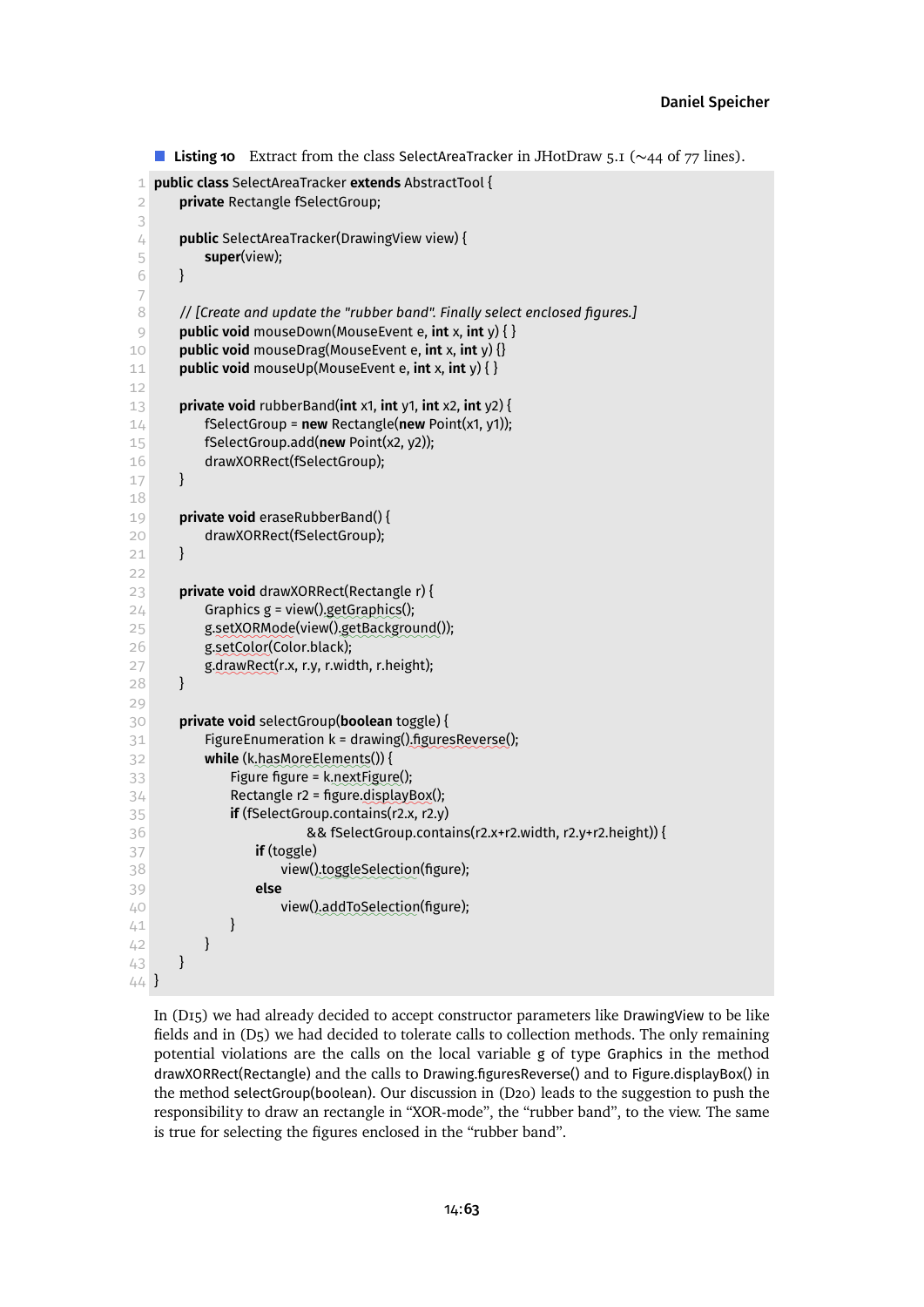<span id="page-63-1"></span>

**Figure 9** SelectAreaTracker gets the Graphics objects from far away.

and a call to the method displayBox() on all figures retrieved from the drawing. We discuss these cases in (D<sub>20</sub>).

<span id="page-63-0"></span>**(D20) Refactoring: Push drawing the "rubber band" back.** SelectAreaTracker contains in the method drawXORRext(Rectangle) in [table 10](#page-62-0) three method calls to methods of the class Graphics. The instance of Graphics is retrieved from the DrawingView. There are furthermore the calls to Drawing.figuresReverse() and to Figure.displayBox() in the method selectGroup(boolean). Our discussion will mainly focus on the violations in drawXORRect(Rectangle).

We discuss calls from SelectAreaTracker to a Graphics object received from a method declared in DrawingView which has no implementation in JHotDraw 5.1 but is implemented in java.awt.Component. More precisely, StandardDrawingView implements DrawingView but has no definition of the method getGraphics(). The implementation is inherited from its superclasses in java.awt: StandardDrawingView extends java.awt.Panel which extends Container which finally extends Component, see [figure 9.](#page-63-1)

[A1\)](#page-8-0) The calls couple SelectAreaTracker to the presumably stable class Graphics. Since three methods are accessed, the coupling is more intense than we mostly found before. The methods draws a rectangle on the view in "XOR-Mode". Latest after consulting the documentation of this method this should be understandable as well to a new developer. A bit more experienced developer might wonder, whether it is OK, to just start drawing on the Graphics object. Often drawing is structured and controlled by views, e.g. by setting up colors, clipping areas and so on. Deciding, when and how to draw is a typical responsibility of a view. Consequently the encapsulation of the DrawingView might indeed be considered to be broken. In addition the association to Graphics is deeply buried and quite artificially unearthed through the interface. Taking the slightly more intense coupling, the moderate understandability and the doubts about the allocation of the responsibility into account, it would be nice to find a better design.

[A2\)](#page-9-6) Lifting the three additional methods into the interface DrawingView is no option. These methods are not used by any other class and thus lifting would fix no other violations and decouple no other classes. Pushing the responsibility of the whole method to DrawingView on the contrary is a good choice. The getGraphics() method could then be deleted from the interface. We have to add one (drawXORRect(Rectangle)) or two (rubberBand(int, int, int, int) and eraseRubberBand()) methods in interface and imple-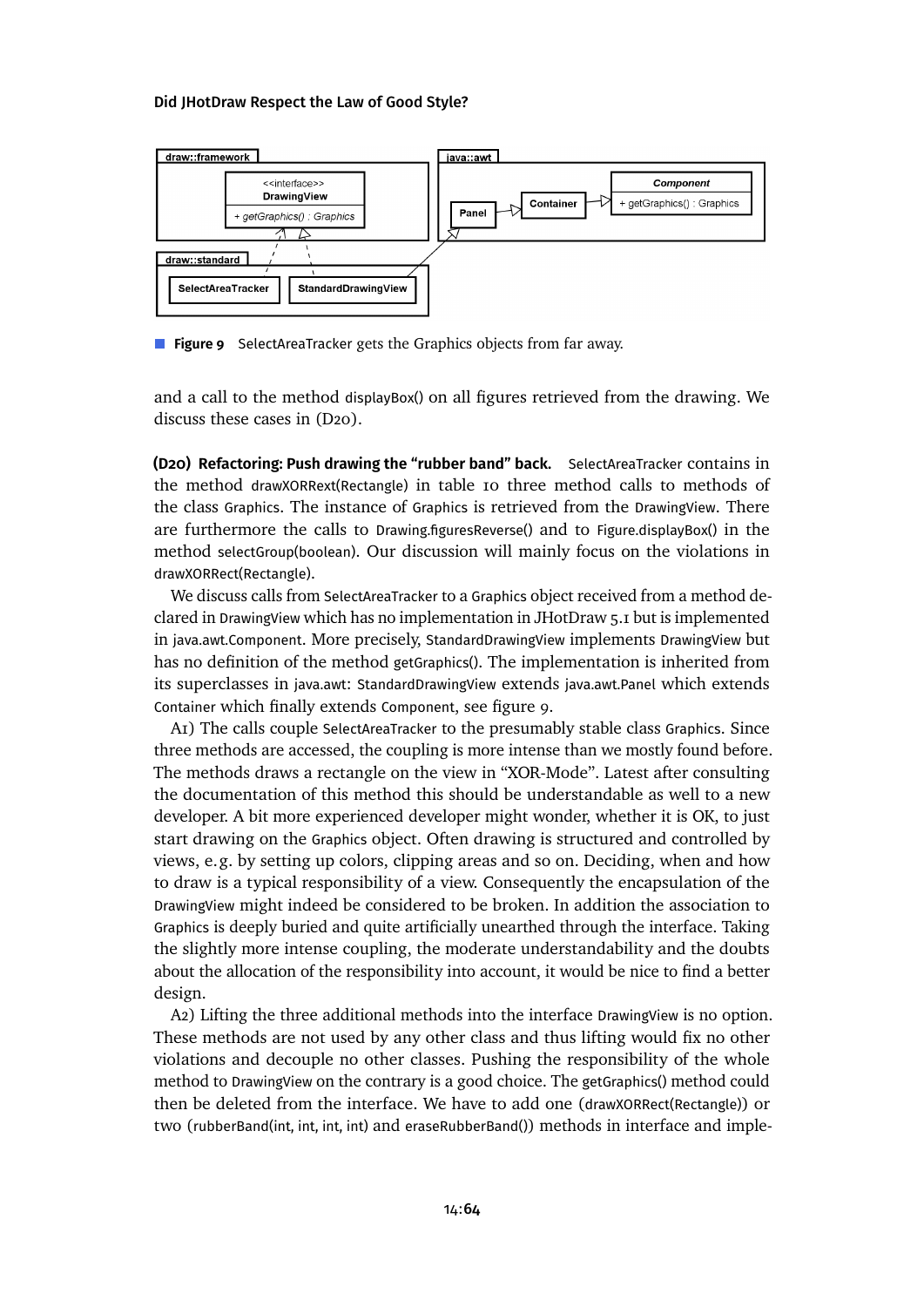mentation. The responsibility is consistent with the overall responsibilities of the view, namely drawing and selection management. Although the new methods would currently only used by the SelectAreaTracker one could imagine other uses, e.g. highlighting the area that is presented in a second view, maybe magnified. While the lifting refactoring is no option the pushing refactoring is a perfect fit.

[A3\)](#page-9-0) Since the current situation asks for improvement and the pushing refactoring offers it, these three potential violations are true positives. Since the selectGroup(boolean) fits as well nicely to the other responsibilites of the DrawingView, we suggest to push it as well. So that in total five violations are resolved.

### **A.10 Observations in AlignCommand.execute()**

The class AlignCommand is responsible for aligning the currently selected figures to the left, right, up, down or to center them horizontally or vertically. [Listing 11](#page-65-0) shows the code responsible for aligning figures to the left. The method execute() contains the actual operation on the figures.

The only remaining potential violations in the method execute() are two calls to the method displayBox() and one call to the method moveBy(int, int) and will be discussed in [\(D21\).](#page-64-0) A very similar case will be discussed in [\(D22\)](#page-66-0) without explicit code.

<span id="page-64-0"></span>**(D21) "DrawingView Manages the Selection"** The method execute() implemented in the class AlignCommand as presented in [table 11](#page-65-0) calls displayBox() and moveBy(int, int) of the type Figure to align the selected figures. These instances of Figure are retrieved from a FigureEnumeration retrieved from the DrawingView through the method selectionElements(). The method execute() has no direct relationship to the type Figure.

We discuss calls from AlignCommand to Figures received from a DrawingView. [A1\)](#page-8-0) Two methods of the stable interface Figure are called to align the figures after the selected figures had been received from the view. This is easy to understand. Managing the selection is one of the main responsibilities of the view. Receiving an enumeration of the selected figures is the intended way of sharing this information. Thus, encapsulation of the view is not violated. The current design is good. [A2\)](#page-9-6) If we wanted to lift the methods to the DrawingView we would need at least three methods, since we need to access the display box of the first selected figure and then the remaining selected figures and move those accordingly. A responsibility that we could push would be the whole alignment process. This would create one additional method that no other class would use. The responsibility also does not fit in the DrawingView since there is no manipulation of figures in the DrawingView. We could try to push it into Drawing but there is no handling of the selection in that class. Other commands keep as well manipulation logic and typically use the selection information from the view to manipulate the drawing. The current distribution of responsibilities is consistent with the rest of the application. A<sub>3</sub>) Changing the given design would be against the intention and responsibility distribution of these central classes. The potential violation should be considered to be a false positive.

[I1\)](#page-9-1) "DrawingView Manages the Selection" of Figures, but other classes are allowed to work on these selected figures. Having the information about the selection nowhere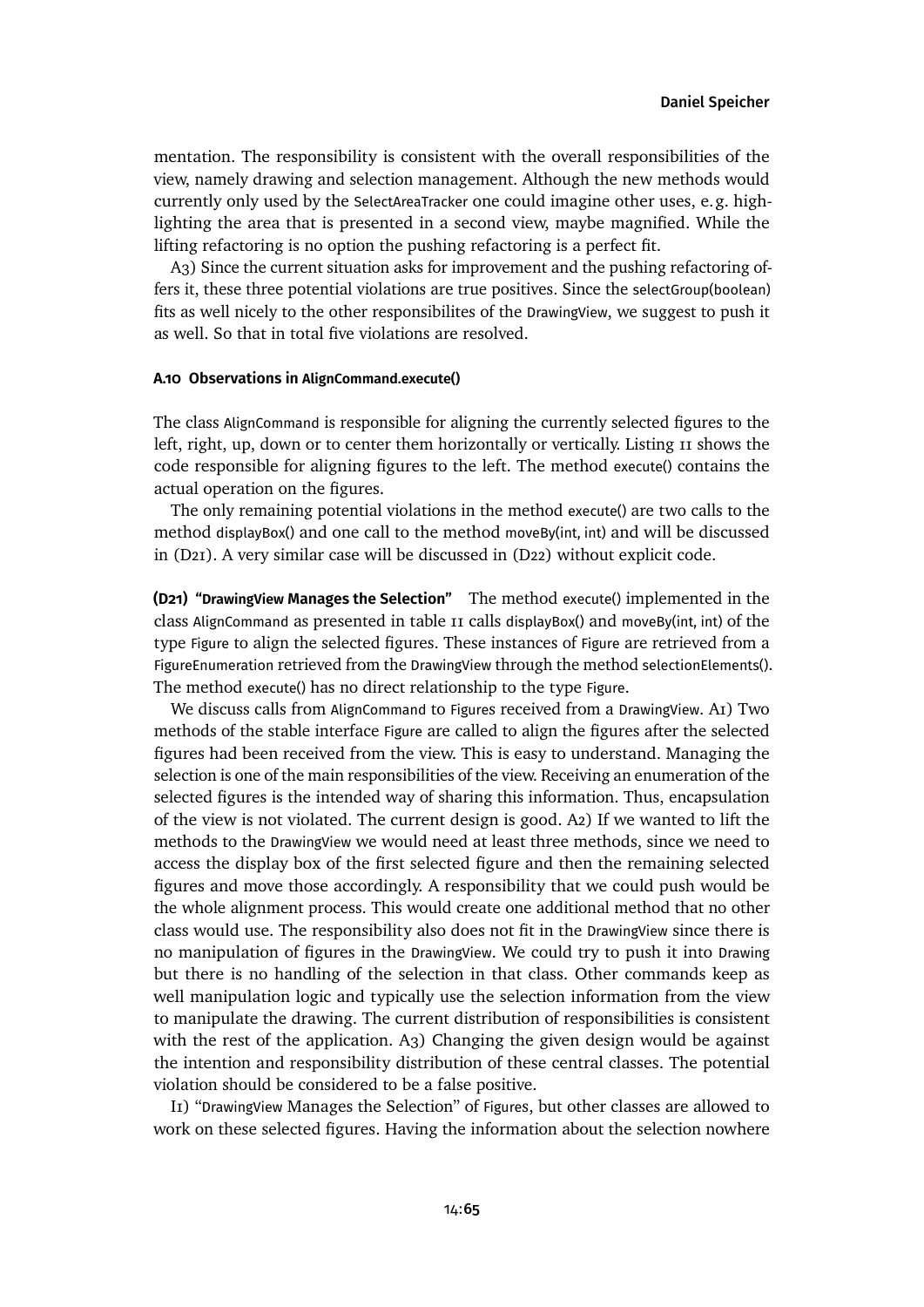<span id="page-65-0"></span>■ **Listing 11** Extract from the class AlignCommand in JHotDraw 5.1 (35 of 95 lines)

```
1 public class AlignCommand extends Command {
 \mathcal{D}3 private DrawingView fView;
 4 private int fOp;
 5
 6 public final static int LEFTS = 0;
 7 // [ ... five more directions ... ]
 8
 9 public void execute() {
10 FigureEnumeration selection = fView.selectionElements();
11 Figure anchorFigure = selection.nextFigure();
12 Rectangle r = anchorFigure.displayBox();
13
14 while (selection.hasMoreElements()) {
15 Figure f = selection nextFigure();
16 Rectangle rr = f.displayBox();
17 switch (fOp) {
18 case LEFTS:
19 f moveBy(r.x-rr.x, 0);
20 break;
21 // [ ... five more directions ... ]
22 }
23 }
24 fView.checkDamage();
25 }
26 }
```
Besides the alreadyin [\(D5\)](#page-40-0) discussed accesses to collection methods, there remain the calls to displayBox() and moveBy(int, int) of the type Figure in the method execute(). These point us to a central design decision in JHotDraw 5.1, namely that the view is responsible for maintaining the list of selected figures and that all other objects that want to know this selection, need to ask the view for it. Since this is a reasonable design, we suggest in [\(D21\)](#page-64-0) to consider accesses to Figure to be acceptable in all methods that ask the view for the current selection.

duplicated helps to keep the logic consistent. The price for this consistency are 15 accesses to Figures from methods, for which Figure is not a "friend". The idea that selections are held by DrawingViews is essential to JHotDraw and is depicted in the "class diagram showing the most important classes and their relationships" $^{47}$  $^{47}$  $^{47}$  [I2\)](#page-9-2) For all methods calling selectionElements() and similar methods on the interface DrawingView the type Figure should be considered "friend". [I3\)](#page-9-3) The methods to access the selection in the DrawingView follow the naming pattern selection\*(..). [I4\)](#page-9-4) Since the centralization of the selection handling is well motivated and results in the indirect access to Figure the given argumentation holds not only for AlignCommand.execute() but for all methods using the selection. [I5\)](#page-9-5) The adaptation removes 20 potential violations.

<span id="page-65-1"></span><sup>47</sup> See documentation/documentation.html in JHotDraw 5.1.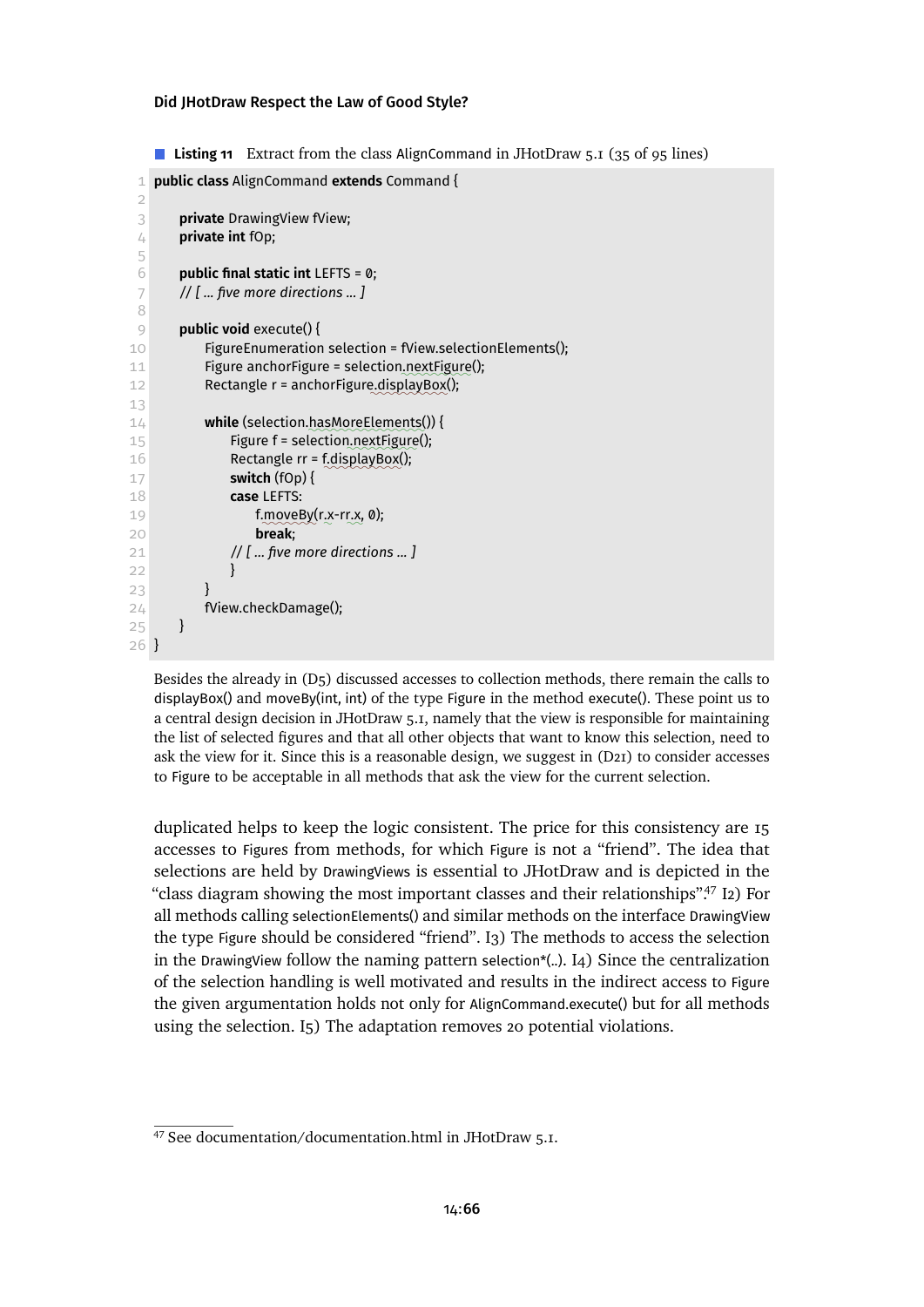<span id="page-66-0"></span>**(D22) "Clipboard Contains Figures"** There is a very similar case for which we omitted the listing. The method execute() in the class PasteCommand retrieves from the "Singleton" Clipboard an instance of the class FigureSelection containing Figures. The method getData(String) is called on the FigureSelection.

We discuss calls from PasteCommand to a FigureSelection received from a Clipboard. [A1\)](#page-8-0) The calls are overall unproblematic very similar to [\(D21\).](#page-64-0) The Clipboard contains a collection of figures to be transfered. The access to Clipboard content is intentionally untyped. [A2\)](#page-9-6) Pushing or lifting methods to the Clipboard that are related to other responsibilities than transferring figures is no option. [A3\)](#page-9-0) The comments explain that the Clipboard class is a temporary substitute for a clipboard from the framework. Otherwise adding more type information to the code would be an option. Following this intention, the given potential violations are false positives.

[I1\)](#page-9-1) If the "Clipboard Contains Figures" [I2\)](#page-9-2) methods receiving the content of the clipboard should consider Figure and FigureSelection to be a "friend" type. [I3\)](#page-9-3) The Clipboard class can be identified by name and package. [I4\)](#page-9-4) As long as the Clipboard is accepted as an untyped means to transfer figures, the given violations are a natural consequence. [I5\)](#page-9-5) This adaptation resolves two potential violations.

# **A.11 Observations in ActionTool**

The class ActionTool is an abstract root class for any tool that just executes one action on a mouse click. In JHotDraw 5.1 there is only one tool like this, namely the BorderTool that adds a border to the figure receiving the mouse click. The 20 lines in [table 12](#page-67-0) show the complete code of the class ActionTool, only comments and the package and import declarations were removed. The method mouseDown(MouseEvent, int, int) finds the figure at the position of the click and invokes the abstract action on it. The method mouseUp(MouseEvent, int, int) just sends a notification that the work of the tool is done.

The constructor of the ActionTool receives a reference to a DrawingView and passes it on to its superclass AbstractTool. The AbstractTool provides not only access to the DrawingView through the accessor view() but as well to the DrawingEditor through the accessor editor() and to the Drawing through the accessor drawing(). All three accessors are used in ActionTool. AbstractTool can provide this access, because the DrawingView provides access to the DrawingEditor and to the Drawing. Since [\(D15\)](#page-56-1) the call to addToSelection(Figure) on the result of view() is no longer considered a violation. The call to toolDone() on the result of editor() is discussed in [\(D23\)](#page-66-1) and the call to findFigure(int, int) on the result of drawing() in [\(D24\).](#page-68-0) Similar to DrawingView DrawingEditor also provides access to other classes inviting in the same way violations of the "Law of Demeter". This will be discussedin [\(D25\).](#page-69-0)

<span id="page-66-1"></span>**(D23) Refactoring: Push notification up to superclass.** The method mouseUp( MouseEvent, int, int) in the class ActionTool as presented in [table 12](#page-67-0) retrieves a reference to the DrawingEditor through an accessor editor() of its superclass and calls the method toolDone() on it. Consulting all the uses of the accessor one finds that immediately calling toolDone() is the only thing the reference to the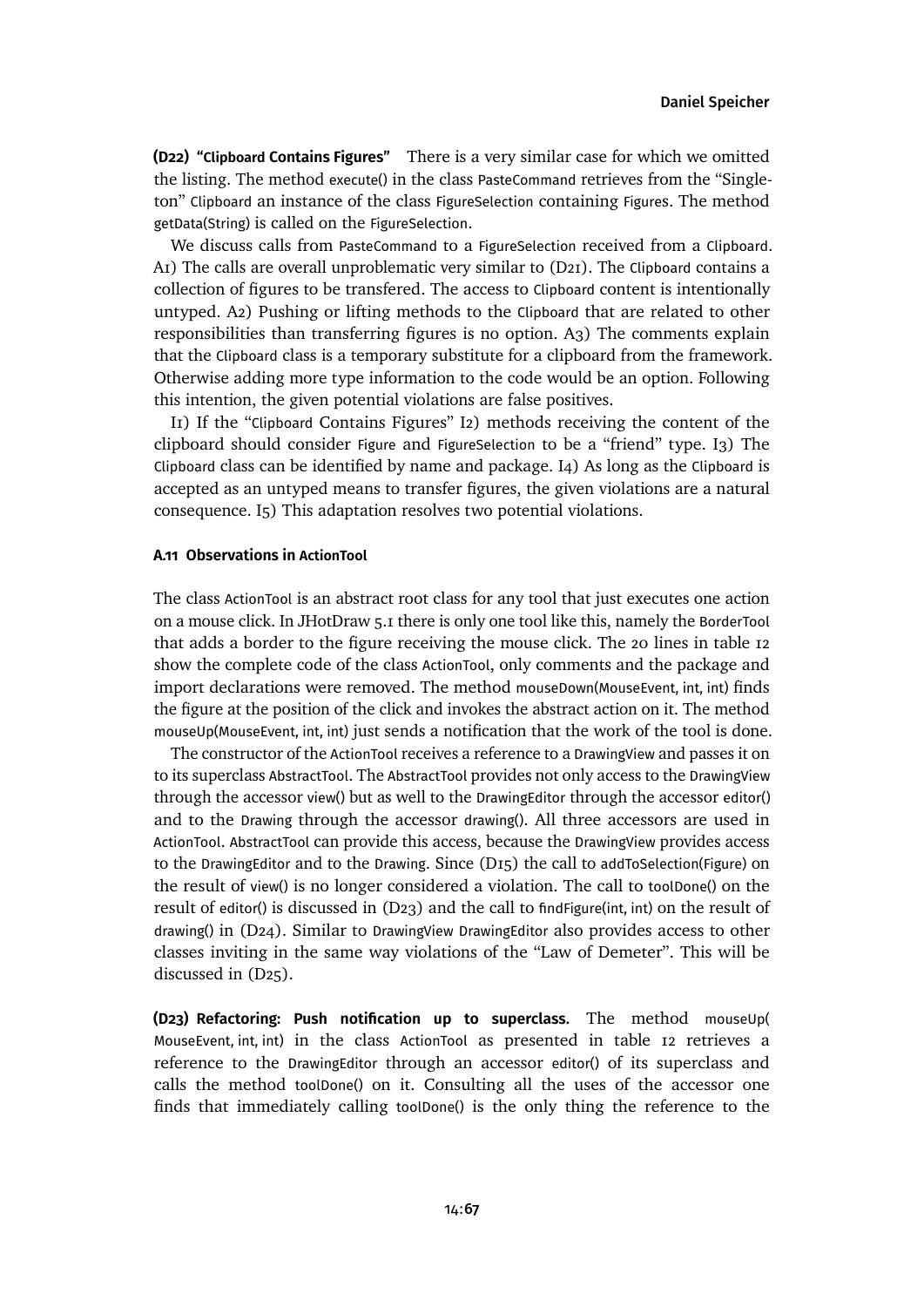```
■ Listing 12 The class ActionTool in JHotDraw 5.1 (20 of 43 lines)
```

```
1 public abstract class ActionTool extends AbstractTool {
 \mathcal{D}3 public ActionTool(DrawingView itsView) {
 4 super(itsView);
 5 }
 6
 7 public void mouseDown(MouseEvent e, int x, int y) {
 8 Figure target = drawing().find Figure(x, y);
 9 if (target != null) {
10 view().addToSelection(target);
11 action(target);
12 }
13 }
14
15 public void mouseUp(MouseEvent e, int x, int y) {
16 editor().toolDone();
17 }
18
19 public abstract void action(Figure figure);
20 }
```
ActionTool inherits from AbstractTool methods to access the DrawingView and through this view the Drawing and the DrawingEditor. Our discussion in [\(D15\)](#page-56-1) accepts the access to DrawingView because of the type of the constructor parameter. The DrawingView gives tools, handles and commands direct access to the Drawing. We consider this design decision to be justifiable and suggest therefore in [\(D24\)](#page-68-0) to allow every object that "is friend with" the view to access the drawing as well. The dependency to DrawingEditor turns out to be unnecessary since all tools use it for the same purpose of notifying about completion. As discussed in [\(D23\)](#page-66-1) this responsibility can therefore easily be pushed upward into the AbstractTool.

DrawingEditor is ever used for in any tool. Six tools execute editor().toolDone() either in mouseUp(MouseEvent, int, int) or mouseDown(MouseEvent, int, int).

We discuss calls from ActionTool to a DrawingEditor received from the superclass AbstractTool. [A1\)](#page-8-0) Since DrawingEditor is a general interface and ActionTool a specifc class, the former can be expected to be at least as stable as the latter. Just one method is called, so that the intensity is as well low. Hence we have coupling of low intensity in the direction of stability, which is no problem. The method name does not tell us what the editor will be doing, but that the editor is notified about the completion of whatever the tool had to do. This is easy to understand. Whether or not the encapsulation of the AbstractTool or the DrawingView is violated remains unclear. It would be surprising if the editor would be a part of the tool or the view. This unclear relation to the editor is the critical point of the given potential violation. [A2\)](#page-9-6) Since the method under consideration contains just the call to toolDone() on the result of editor() the only responsibility that could be pushed is this call. This is the same as lifting the call forward. One would add a method toolDone() to the class AbstractTool. Since these calls are the only reasons for the method editor() it can in return be removed. The size of the interface stays the same. Violations in five classes can be removed and only AbstractTool knows the editor. The new method represents a meaningful step in the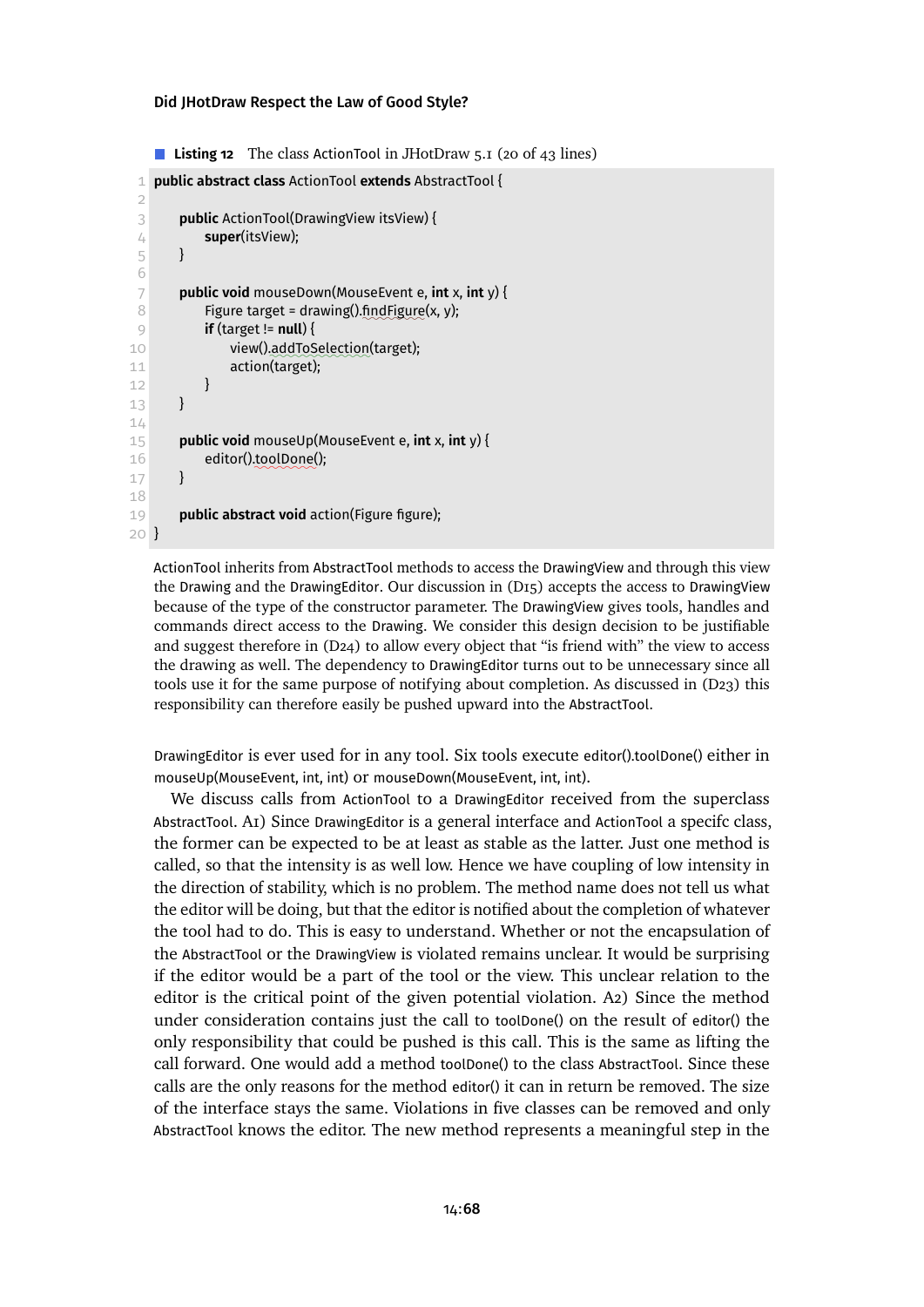activity cycle of a tool and thus fits nicely into the class. The refactoring is a good choice. [A3\)](#page-9-0) Since the refactorings concentrates the unclear relation to the editor in one class in a method that neatly fits in, the potential violation should be considered to be a true positive. The refactoring resolves six identical cases.

<span id="page-68-0"></span>**(D24) "DrawingView Provides Access to its Drawing"** In the class ActionTool presented in [table 12](#page-67-0) we find the method mouseDown(MouseEvent, int, int). It calls the method findFigure(int, int) on an instance of type Drawing. The reference to this object is retrieved through the accessor drawing() of the AbstractTool. Consulting all the uses of this accessor one finds in contrast to [\(D23\)](#page-66-1) different uses of the Drawing: finding figures with and without descending into groups, finding ConnectionFigures, removing a figure, or replacing a figure.

We discuss calls from the class ActionTool to a Drawing received from the superclass AbstractTool and indirectly from DrawingView. [A1\)](#page-8-0) The coupling has low intensity and is directed to a more stable class. The functionality of the methods is easy to understand. The method tries to find a figure at the coordinates of the moue click. If successful, it adds the figure to the selection and executes an action on it. Whether or not the encapsulation of the AbstractTool or the DrawingView is violated is again unclear. In contrast to the relation between tool, view and editor in  $(D23)$  it is plausible to consider the drawing to be a part of the view and the AbstractTool would just provide a convenient access for its subclasses. The encapsulation of the view would thus have been broken, but at least the relation between the classes is clearer than in [\(D23\).](#page-66-1) Whether the current design is to be considered bad depends on how we think about this breach of encapsulation. In terms of coupling and understandability it is fine.

[A2\)](#page-9-6) Lifting the method findFigure(int, int) to AbstractTool or DrawingView would increase the size of the interface by one. We could decouple this way three tool classes from Drawing. If we wanted to decouple as well the other classes, we would need to lift four more methods. These five methods fit better to the responsibilities of the Drawing than to the alternative classes, so that we would not recommend lifting. Pushing the single statement would be the same as the lifting refactoring. Pushing more would create a method in AbstractTool that would not even be used by any other tool. Pushing to DrawingView would not be consistent with the responsibilities of the view. [A3\)](#page-9-0) None of the refactorings is convincing. To discuss whether the broken encapsulation is critical, we review as well some other classes. We find that to really decouple the tools from the Drawing, we would mix client/subclass specific methods into the AbstractTool or DrawingView. When we consult the command classes we find that they operate on the selection in the DrawingView view as well as on the state in the Drawing. Therefore giving direct access to the Drawing is preferable and we consider the potential violation to be false positive.

[I1\)](#page-9-1) Let us capture this design idea as "DrawingView Provides Access to its Drawing" and [I2\)](#page-9-2) consider everywhere, where DrawingView is considered a "friend" as well Drawing to be a "friend". In terms of the analogy, we could call the Drawing a "best buddy" of the DrawingView, so that you do not get around considering the former your "friend" when you want to consider the latter to be your "friend". [I3\)](#page-9-3) The extension of the idea is just given by naming the two classes. [I4\)](#page-9-4) Since the suggested adaptation is a result of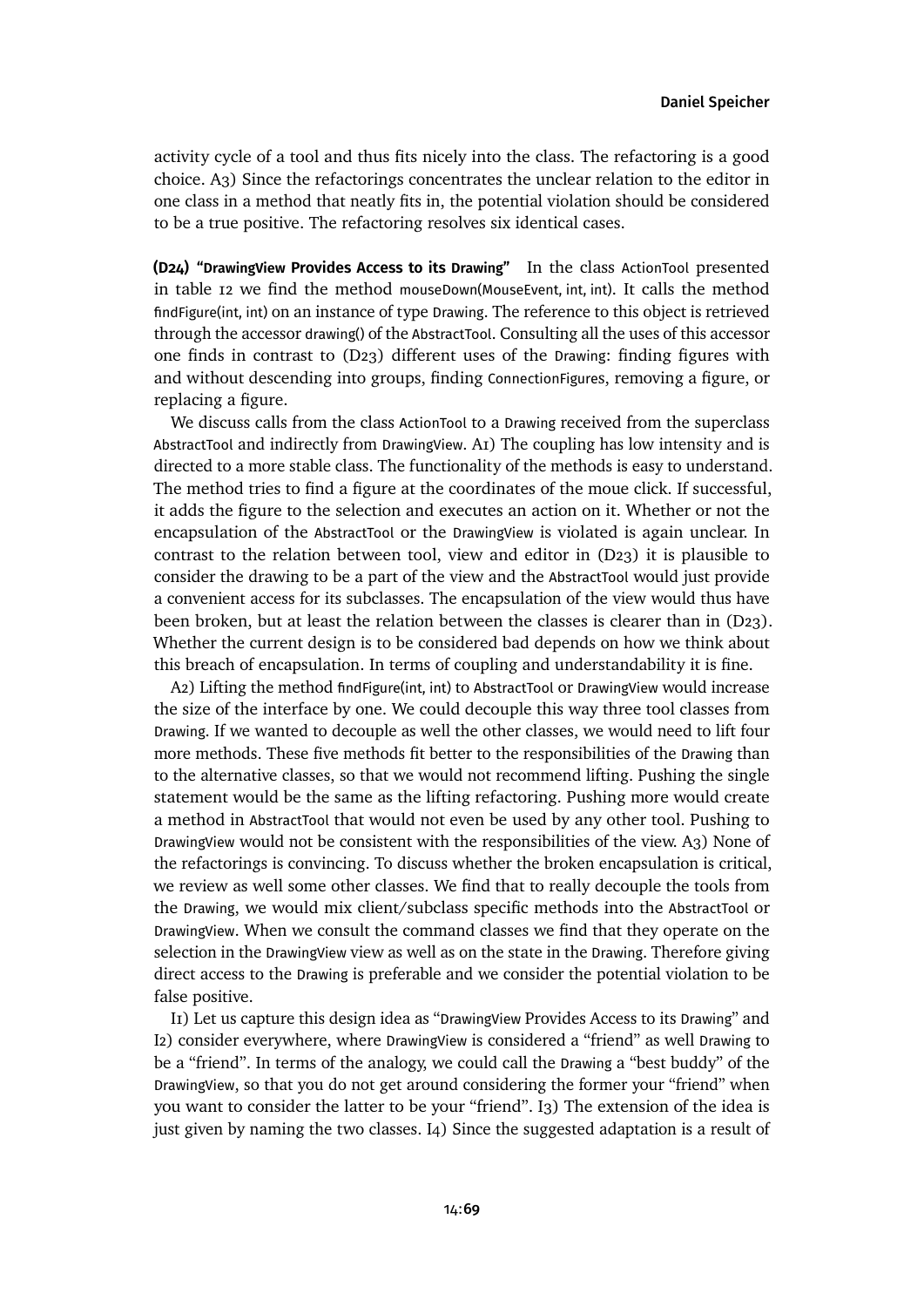<span id="page-69-1"></span>■ **Listing 13** The interface DrawingEditor in JHotDraw 5.1 (17 of 59 lines)

```
1 /**
 2 * DrawingEditor defines the interface for coordinating the different objects that participate in
 3 * a drawing editor. [...] DrawingEditor is the mediator. It decouples the participants of a
 4 * drawing editor. [...]
 5 */
 6 public interface DrawingEditor {
 7
 8 DrawingView view();
 9 Drawing drawing();
10 Tool tool();
11
12 void toolDone();
13 void selectionChanged(DrawingView view);
14 void showStatus(String string);
15
16 }
```
Although the comment claims that the DrawingEditor is a "Mediator" that *decouples* its "participants" (view, drawing, tools), it *exposes* them via the methods view(), drawing(), tool(). Consequently methods referring to the DrawingEditor may depend also on Drawing, DrawingView or Tool, potentially resulting in "Law of Demeter" violations. Nevertheless the code expresses this questionable design intention so clearly that we suggest in [\(D25\)](#page-69-0) to ignore the resulting violations temporarily. They require a deeper discussion of the design. We found some technical debt that can not easily be repaid.

the distribution of responsibilities between the classes, it can be generalized to other potential violations with confidence. [I5\)](#page-9-5) There are in total 28 similar false positives that we remove with this adaptation of the "Law".

<span id="page-69-0"></span>**(D25) "DrawingEditor Exposes Colleagues".** At the beginning of this section we explained that AbstractTool is able to provide access to the DrawingEditor and the Drawing because DrawingView provides access to instances of these two classes. As [table 13](#page-69-1) shows, DrawingEditor is similar. It provides access to the DrawingView, the Drawing and the current Tool. Consequently any class that has a reference to a view can access as well editor, drawing and tool. Similarly any class that has a reference to an editor can access as well view, drawing and tool.

The comments for the interface DrawingEditor claim that "DrawingEditor is [a] mediator [and it] decouples the participants of a drawing editor." See [table 13.](#page-69-1) Decoupling one object from another means that one object has neither a direct reference to the other object nor that it knows the type of the other object. In the "Mediator" pattern as described in [\[13,](#page-29-2) pp. 273-282] the "Colleagues" (not "Participants" as in the comment) know only the "Abstract Mediator" type and use it to send commands or notifications to the mediator object. In the "Concrete Mediator" type is defined how the mediator object reacts. Typically this involves calling methods of some of the "Colleagues". The three methods toolDone(), selectionChanged(DrawingView) and showStatus(String) fit well into this scheme. The three methods view(), drawing() and tool() in contrast corrupt the intention of the "Mediator" pattern, since they expose the types of the "Colleagues"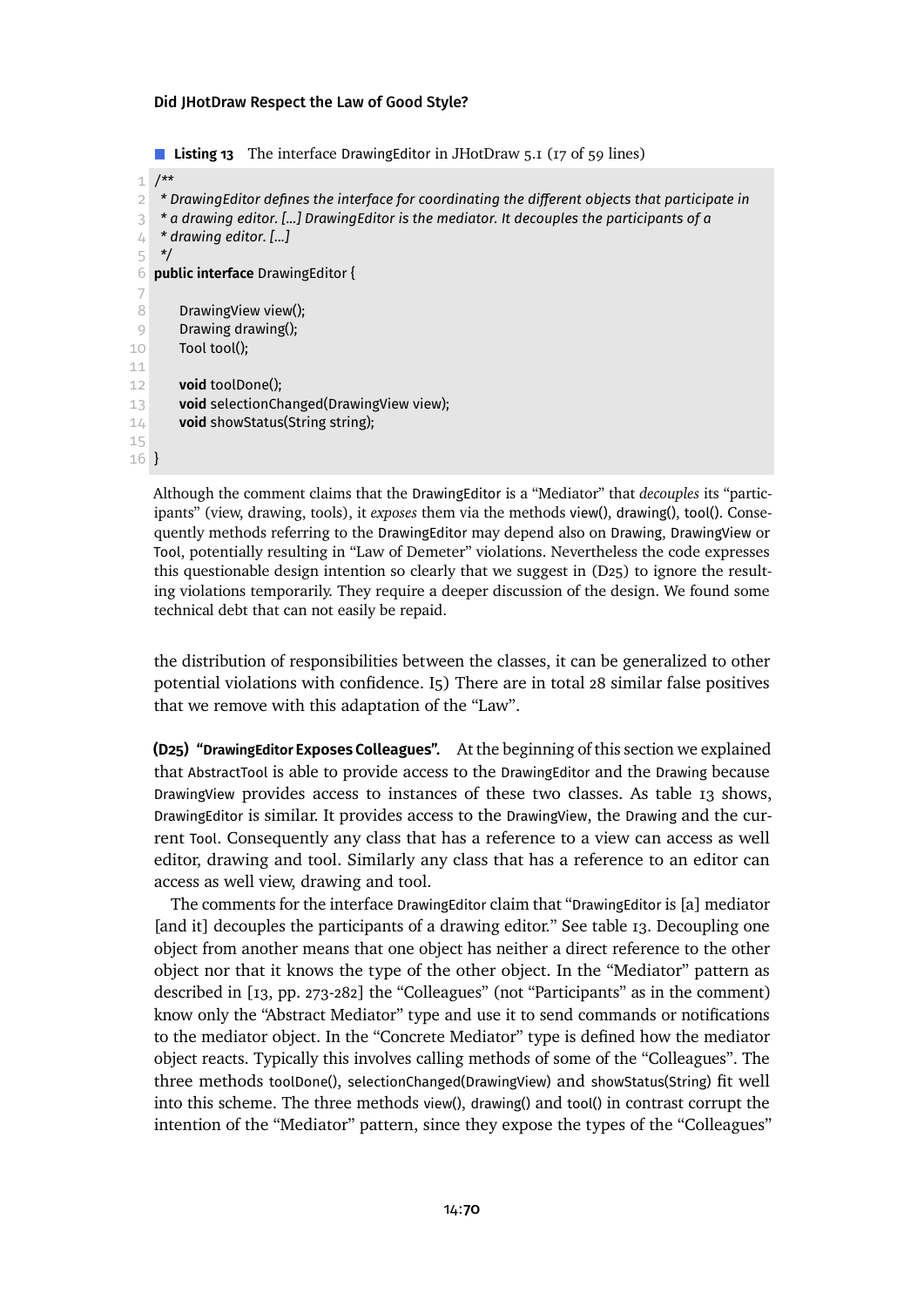and provide access to them. Since these accessors may give access to types even when they are not "friend" types in the sense of the "Law of Demeter", they invite violations of the "Law".

Luckily this invitation to corrupt the "Mediator" was not widely accepted by the developers. The accessor view() is only used in the implementations of the interface DrawingEditor to access the view. The accessor drawing() is only used in two of these implementations to start or stop the animation and to pass the drawing to a new window. Both declarations could be deleted without further consequence, since in these classes already the implementation of the methods is known not only the declarations in the interface. The accessor tool() is only used in StandardDrawingView to send MouseEvents to the current tool. These method calls are the only potential violations resulting from the DrawingEditor interface.

We discuss calls from StandardDrawingView to a Tool received from a DrawingEditor. [A1\)](#page-8-0) The calls create coupling to a stable interface. Each call creates just coupling to one method, but together five methods are used. What they are used for, is easy to understand: The calls send slightly preprocessed mouse and keyboard events to the tool and update the view afterward. If the tool is a part of the DrawingEditor, the editor breaks its encapsulation by giving access to the tool. But, is the tool actually a part of the editor? The answer to this question is not obvious. The isolated violations are rather unproblematic, the overall relation between editor, view and tool is unclear. [A2\)](#page-9-6) Lifting the access to Tool to the DrawingEditor would mean to add five methods for receiving mouse or keyboard events to this central interface, just to decouple StandardDrawingView. This is no option. Since the five calling methods are different, pushing would as well mean creating five new methods in the DrawingEditor interface. This is again no option. The situation can be solved, but it requires a more complex redesign. One option could be to move the association to the Tool from the DrawingEditor to the DrawingView. The DrawingEditor would then need to change the current tool in the DrawingView anytime a new tool is selected or a tool is done. Meanwhile the view could us the tool without any indirection. While lifting and pushing are no option, moving the association could resolve the potential violations. [A3\)](#page-9-0) The overall relation between the classes is not that clear and the potential violations could be resolved by moving the association to Tool from DrawingEditor to DrawingView. This would be a big change to resolve "just" a "Law of Demeter" violation and requires some design evaluation. The overall design intention is here less clear than in  $(D24)$  and the interface in [table 13](#page-69-1) is in itself contradictory, as far as it claims to be a "Mediator" but exposes the "Colleagues" through its three accessor methods. We suggest to consider the potential violation as "false until a design review".

[I1\)](#page-9-1) We describe the current situation as "DrawingEditor Exposes Colleagues". [I2\)](#page-9-2) A method that is "friend" with DrawingEditor may be considered to be as well "friend" with Tool. I<sub>3</sub>) The two classes are identified just by their name. I<sub>4</sub>) For the time being we have enough confidence in this adaptation. After a thorough design discussion, the potential violations might be removed as discussed above. [I5\)](#page-9-5) Although the exposure of its "Colleagues" by the DrawingEditor could have had a major impact, there are actually only five potential violations. These calls to Tool in StandardDrawingView are covered by the given adaptation.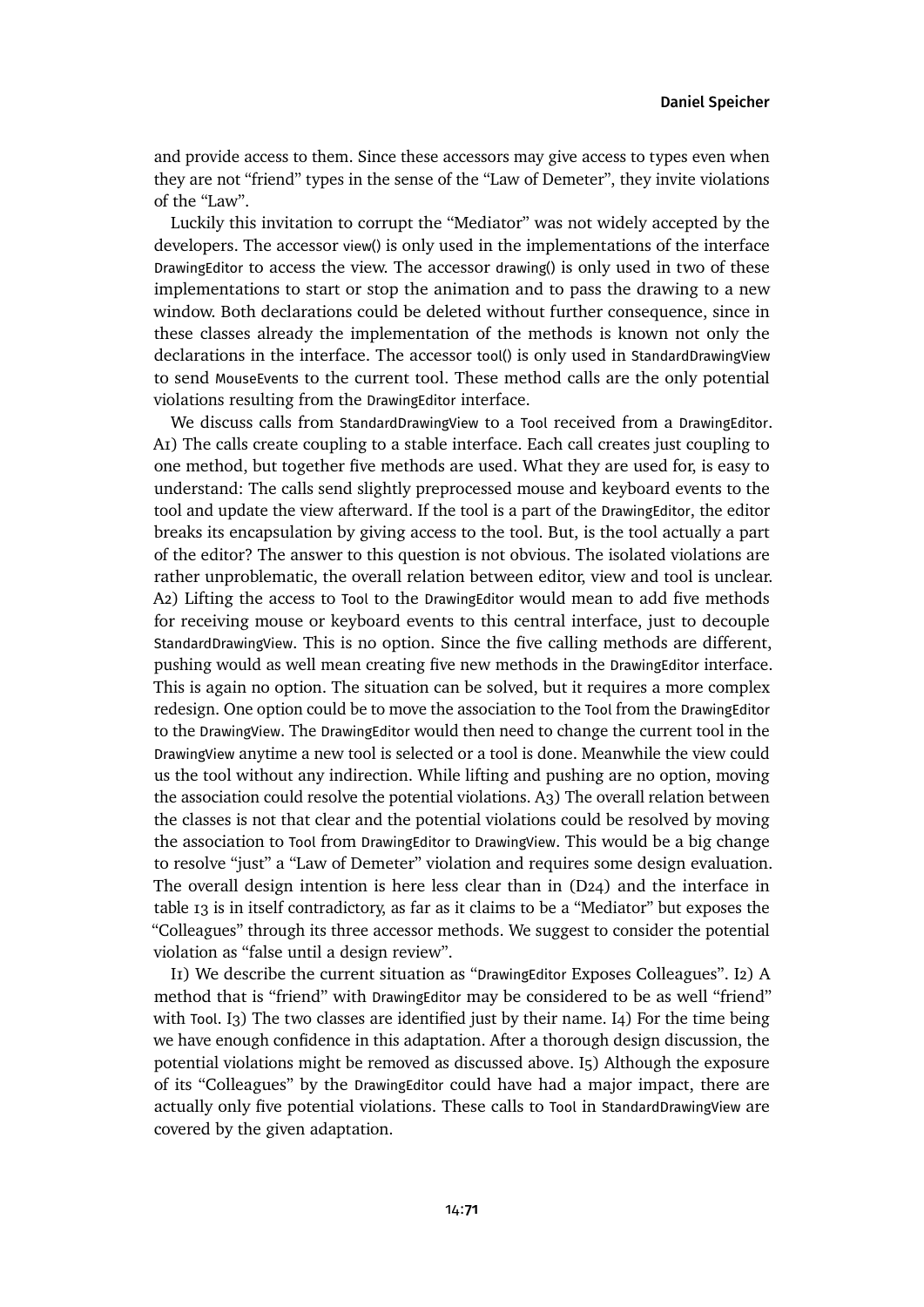<span id="page-71-0"></span>■ **Listing 14** Extract from the class PertFigure in JHotDraw 5.1 (31 of 296 lines)

```
1 public class PertFigure extends CompositeFigure {
 \mathcal{D}3 public PertFigure() {
 4 initialize();
 5 }
 6
 7 private int asInt(int figureIndex) {
 8 NumberTextFigure t = (NumberTextFigure)figureAt(figureIndex);
 9 return t.getValue();
10 }
11
12 private String taskName() {
13 TextFigure t = (TextFigure)figureAt(0);
14 return t.getText();
15 }
16
17 private void setInt(int figureIndex, int value) {
18 NumberTextFigure t = (NumberTextFigure)figureAt(figureIndex);
19 teetValue(value);
20 }
21
22 private void initialize() {
23 // [ ... Initialization code here and for the figures below deleted ... ]
24 TextFigure name = new TextFigure();
25 add(name);
26 NumberTextFigure duration = new NumberTextFigure();
27 add(duration);
28 NumberTextFigure end = new NumberTextFigure();
29 add(end);
30 }
31
32 }
```
The PertFigure makes use of the ability of its superclass CompositeFigure to manage a collection of figures. In contrast to its superclass it requires these figures to be of specific type. Although it thus violates - strictly speaking - the contract of its superclass, we consider this design to be acceptable and suggest in [\(D26\)](#page-72-0) to consider the access to TextFigure and NumberTextFigure in the class PertFigure to be as well acceptable.

### **A.12 Observations in PertFigure**

One of the sample applications delivered together with JHotDraw 5.1 allows to draw PERT diagrams [\[23\]](#page-29-4). The figures for these diagrams are implemented by the class PertFigure and PertDependency. As can be seen from [table 14](#page-71-0) a PertFigure is a CompositeFigure (see the extends declaration) built from one TextFigure and two NumberTextFigures (see the initialize() method). The methods taskName(), asInt(int) and setInt(int, int) give private access to the values stored in these subfigures.

The three potential violations are calls to these subfigures. Since the aggregation of subfigures is realized in CompositeFigure it only contains Figures. We discuss in [\(D26\)](#page-72-0)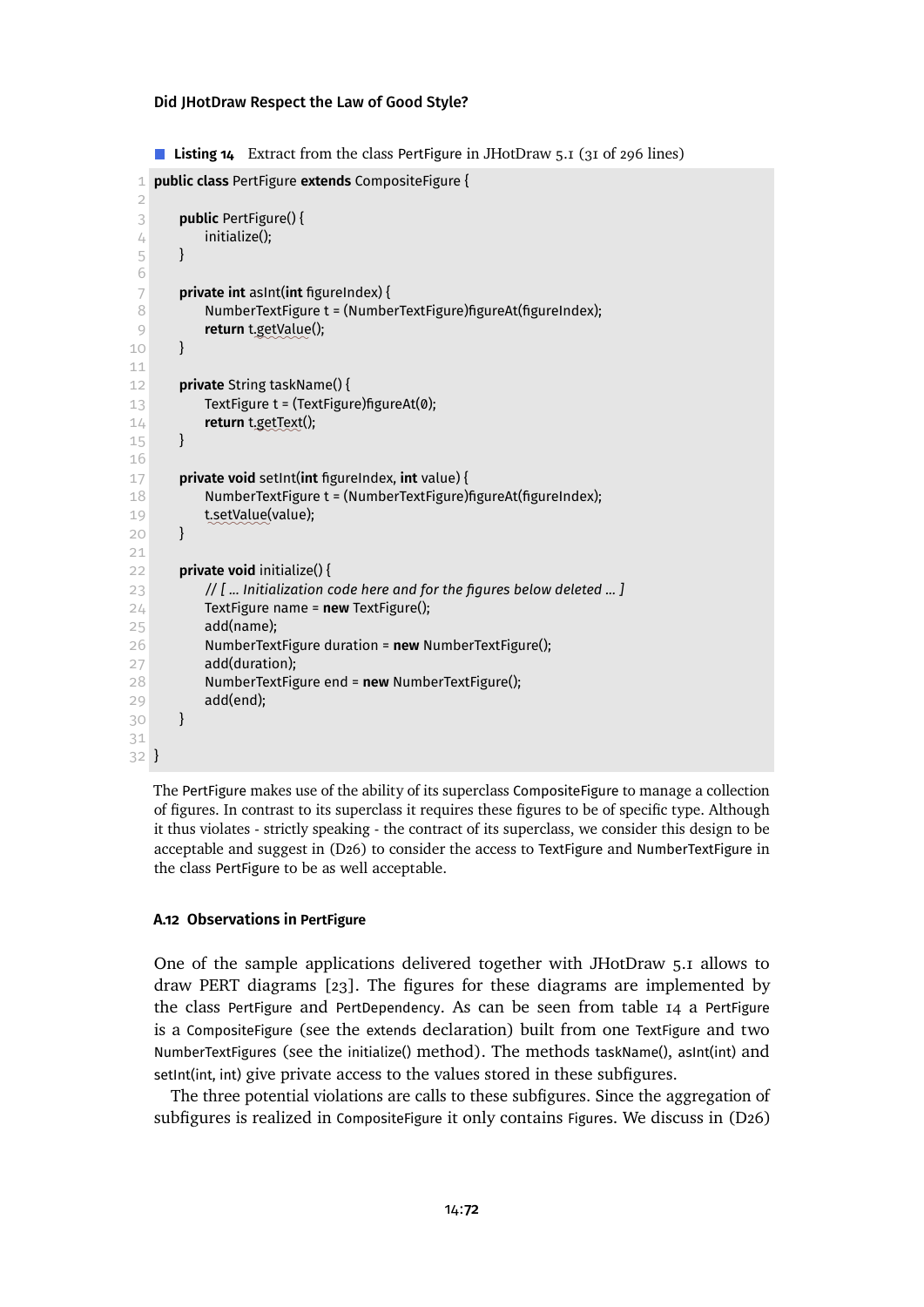how to account for the fact that PertFigure relies on the specific types. [\(D27\)](#page-72-0) discusses an almost identical situation in BouncingDrawing.

<span id="page-72-2"></span>**(D26) "PertFigure is Composite of Specific Figures"** The private methods asInt(int) and setInt(int, int) in the class PertFigure as presentedin [table 14](#page-71-0) call the methods getValue() or setValue() of the type NumberTextFigure. The type system just guarantees that the objects on which these methods are called are of type Figure, but the developers had enough confidence that their code guarantees in the context of the sample application, that the figures actually have the more specific type, so that they can safely cast them to NumberTextFigure. The private method taskName() in the class PertFigure calls the method getText() of the type TextFigure. Again the type system just guarantees that the object is of type Figure but a cast expresses the confidence that it actually is a TextFigure.

We discuss calls from PertFigure to a TextFigure and NumberTextFigures received from the superclass CompositeFigure. [A1\)](#page-8-0) The coupling is toward a more stable class and has low intensity. Understanding the methods is straightforward. The idea that a "Composite" CompositeFigure aggregates Figures needs of course be understood. Given that, there is nothing revealed about CompositeFigure that is not known anyway and thus encapsulation is pertained. There is no problem with the given code in terms of coupling, understandability and encapsulation. It needs to be mentioned that PertFigure is not substitutable for CompositeFigures since you could e.g. not add a randomly chosen figure to it. The class is thus only usable in the context of a specific application that respects these limitations. [A2\)](#page-9-0) Pushing or lifting functionality into the CompositeFigure just for the purpose of one specific subclass is no option. A refactoring of keeping a specialized reference for the specific fields like in [\(D17\)](#page-58-0) is of course possible. But, since the specific objects are created inside the class in the method initialize() there is less need to make the type information explicit. [A3\)](#page-9-1) We therefore consider the current design to be acceptable and consider the three potential violations to be false positives.

[I1\)](#page-9-2) We give the design idea the name "PertFigure is Composite of Specific Figures" and [I2\)](#page-9-3) consider the two specific components TextFigure and NumberTextFigure to be "friends" of the PertFigure.<sup>[48](#page-72-1)</sup> [I3\)](#page-9-4) The idea does extend to the given class. [I4\)](#page-9-5) Since the context for adaptation is very specific our confidence in the adaptation is high. [I5\)](#page-9-6) The potential violations that are covered by this adaptation are the three presented calls.

<span id="page-72-0"></span>**(D27) "BouncingDrawing is composite of AnimationDecorators"** BouncingDrawing is a subclass of StandardDrawing which is a subclass of CompositeFigure. Similar to PertFigure as discussed in [\(D26\)](#page-72-2) it relies on the fact that it contains specific figures, here AnimationDecorators. BouncingDrawing wraps any new figure with an AnimationDecorator, when added with add(Figure) or replace(Figure, Figure) and removes the wrapper, when the figure is deleted.

<span id="page-72-1"></span> $48$  We might as well take the casts on the result of figureAt(int) as introducing the type as "friend" of the method, but this inference would only become interesting, if we had reason to use it in more places.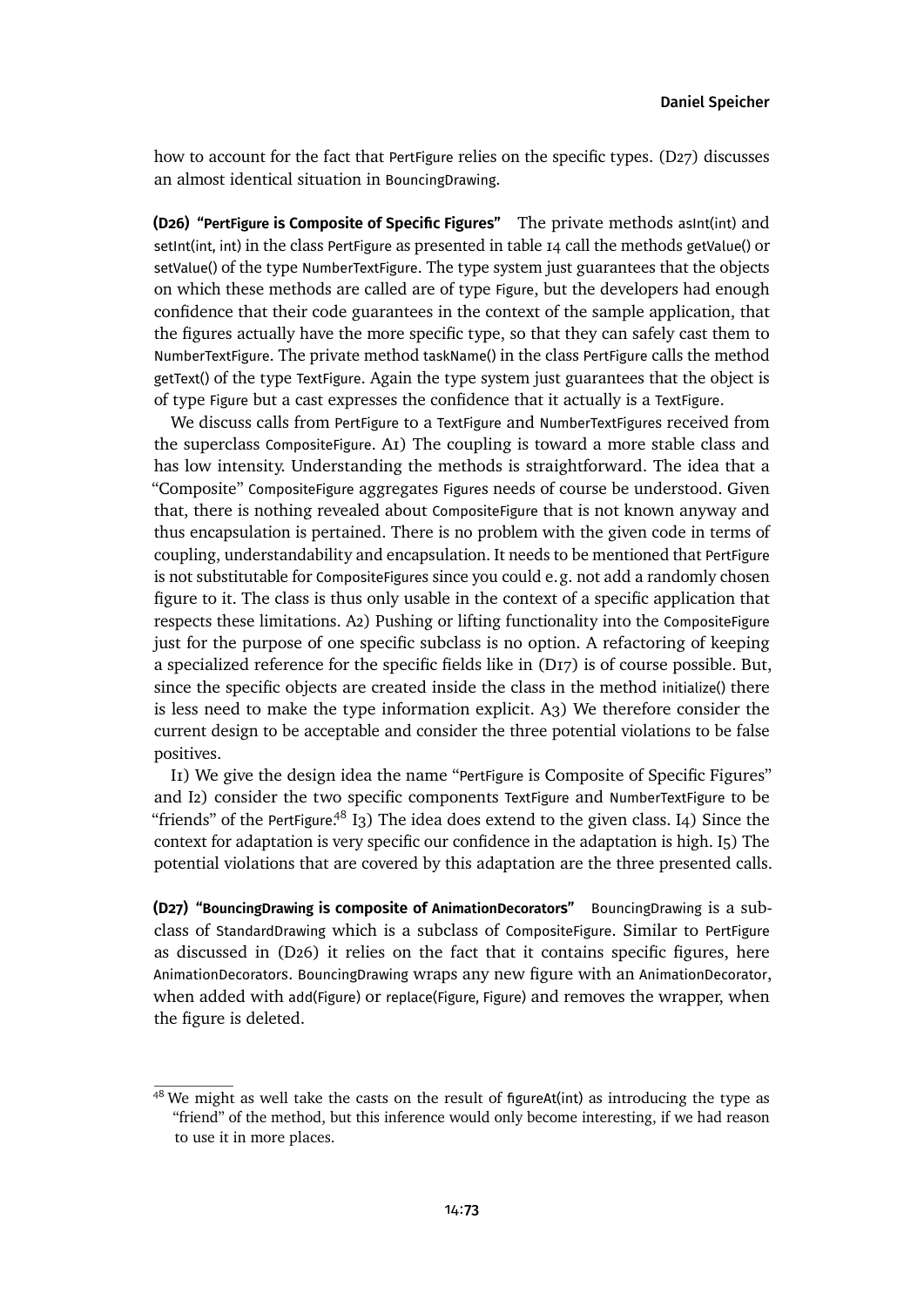The method remove(Figure) in the class BouncingDrawing calls peelDecoration() from AnimationDecorator. The method animationStep() calls animationStep() from AnimationDecorator on all figures. Since the BouncingDrawing uses the ability of CompositeFigure to maintain a list of figures, the type system just ensures that it contains Figures. Nevertheless — as described above — all figures are wrapped in AnimationDecorator.

We discuss calls from BouncingDrawing to a AnimationDecorator received from the superclass CompositeFigure as Figure. [A1\)](#page-8-0) Since BouncingDrawing and AnimationDecorator seem to be written to collaborate together they are of similar stability. The intensity of the coupling is as well low. The developer needs to understand that every (first level) object has to be wrapped in AnimationDecorator and unwrapped, when removed. In addition he needs to understand that the superclass CompositeFigure is responsible for maintaining the list of component objects. Once these two facets are understood, the code is clear. There is not more about the CompositeFigure revealed, than what is known anyway, namely that it aggregates Figures. Thus, encapsulation is preserved. The class has unproblematic coupling and good understandability and encapsulation. [A2\)](#page-9-0) Pushing or lifting concerns of the animation to CompositeFigure is no option, since it would mix a concern into that class that does not belong there. The two strategies to preserve the covariant type information are as well not feasible here. To keep a "Covariant Redundant Field" one would need to maintain an additional list of the component objects. Wrapping casts in "Covariant Accessor Methods" is no option, since methods are called from other classes with no guarantee of the object being wrapped in AnimationDecorator or not being wrapped. [A3\)](#page-9-1) We consider these potential violations to be false positives. The accessed objects are meant to be parts of the composite. The static type information was traded for the reuse of the general composite mechanisms.

[I1\)](#page-9-2) Let us name this situation "BouncingDrawing is composite of AnimationDecorator" [I2\)](#page-9-3) and consider AnimationDecorator to be a "friend" of BouncingDrawing. [I3\)](#page-9-4) The extension of this idea is given as the classes BouncingDrawing and AnimationDecorator. [I4\)](#page-9-5) The adaptation can be trusted since it is specific and there is a clear reason, why the type information is not available. [I5\)](#page-9-6) The adaptation impacts the two mentioned potential violations.

The variations to the "Composite" pattern described in [\(D26\)](#page-72-2) and [\(D27\)](#page-72-0) are similar in that in both cases the composite aggregates "Components" of specific type. They are nevertheless very different. The PertFigure relies so strongly on the first three components being of their specific type, that it can not easily be used in other applications than the Pert-application. In contrast the BouncingDrawing still fulfills the contract of the CompositeFigure. Any Figures can be added and removed from the figure. The BouncingDrawing will wrap them into an AnimationDecorator when added and unwrap them, when removed.

#### **A.13 Observations in PertDependency.handleConnect(Figure, Figure)**

The method handleConnect(Figure, Figure) in the class PertDependency as presented in [ta](#page-74-0)[ble 15](#page-74-0) is invoked after the connection between two PERT figures has been established to update further attributes of the connected figures. The method relies on the pa-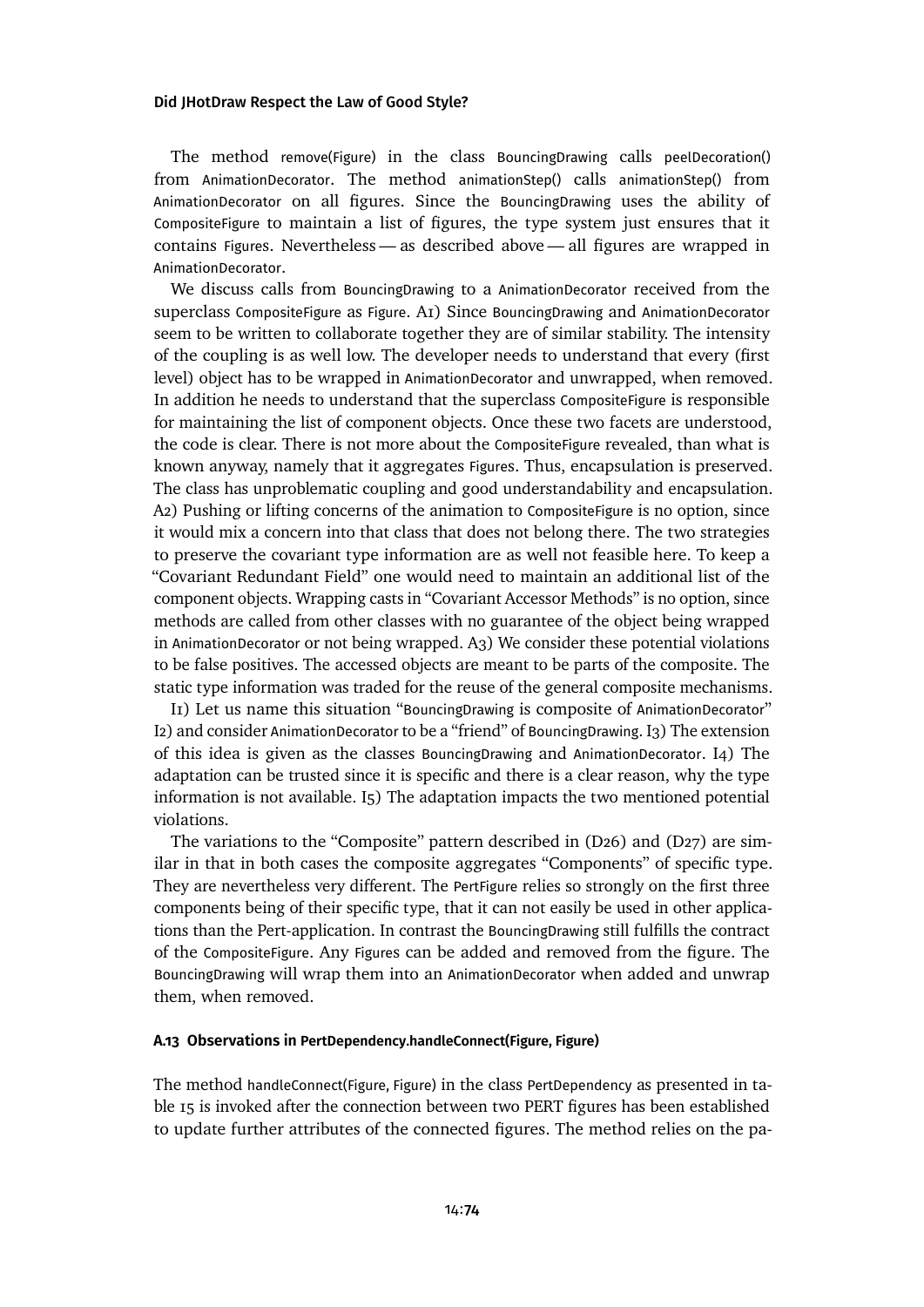```
■ Listing 15 Extract from the class PertDependency in JHotDraw 5.1 (19 of 62 lines)
```

```
1 public class PertDependency extends LineConnection {
 \mathcal{D}3 public void handleConnect(Figure start, Figure end) {
 4 PertFigure source = (PertFigure)start;
 5 PertFigure target = (PertFigure)end;
 6 if (source.hasCycle(target)) {
 7 setAttribute("FrameColor", Color.red);
 8 } else {
 9 target.addPreTask(source);
10 source@addPostTask(target);
11 source.notifyPostTasks();
12 }
13 }
1/115 public boolean canConnect(Figure start, Figure end) {
16 return (start instanceof PertFigure && end instanceof PertFigure);
17 }
18
19 }
```
When the class PertDependency overrides the method LineConnection.handleConnect( Figure, Figure) it can not change the type of the method's parameter. Nevertheless other classes ensure using canConnect(Figure, Figure) that the actual arguments are always of the specific type PertFigure. The discussion in [\(D28\)](#page-74-1) therefore suggests that not only Figure but as well PertFigure should be considered a "friend" type of the method.

rameters being of type PertFigure although the declared parameter type is only Figure. The parameter types have to be the same as the parameter types of the overridden method in LineConnection. There are four potential violations in the method. These are calls to methods declared in PertFigure but not yet in Figure. We will discuss these in [\(D28\).](#page-74-1) Another kind of potential violations resulting from missing type information in parameters will be discussed in [\(D29\).](#page-75-0)

<span id="page-74-1"></span>**(D28) "Downcast Parameter"** The method handleConnect(Figure, Figure) in the class PertDependency as presented in [table 15](#page-74-0) calls the methods hasCycle(Figure), addPreTask(PertFigure), addPostTask(PertFigure) and notifyPostTasks() of the class PertFigure.

We discuss calls from PertDependency to PertFigures received as parameters of type Figure, but deviate from our method since the decision is immediate from very general considerations. Since start == source and end == target the objects source and target are parameter objects and thus "friends", at least from the perspective of an object version of the "Law of Demeter". Since the class version of the "Law" is in general less strict<sup>[49](#page-74-2)</sup> than the object version, it should not be more strict here. The type system forbids for

<span id="page-74-2"></span><sup>&</sup>lt;sup>49</sup> It does not require an accessed object to actually be the calling object itself, an object held in a field, a parameter object or an instantiated object, but just to have the type of the class, any field, any parameter or any instantiated object.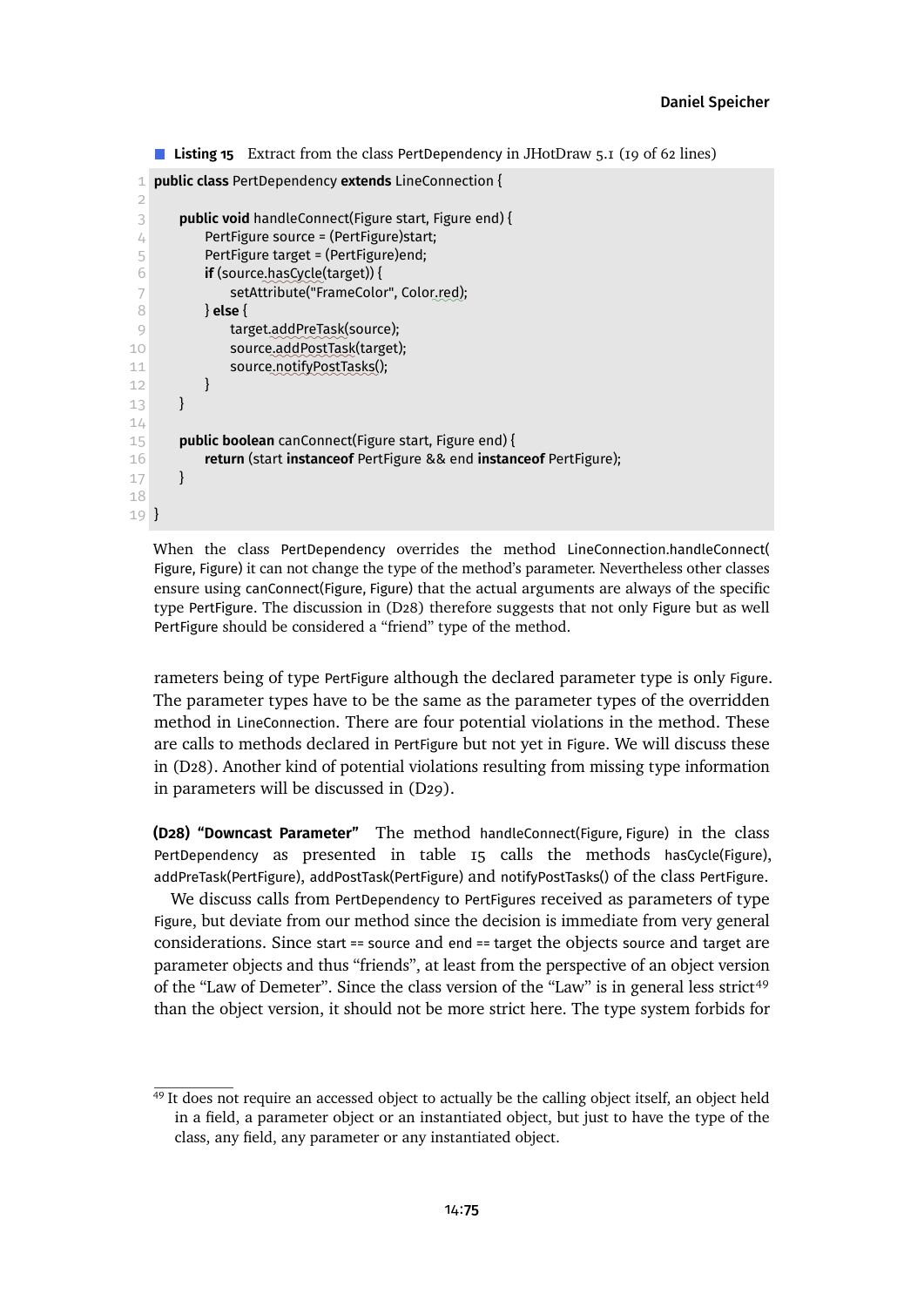good<sup>[50](#page-75-1)</sup> but unrelated reasons to express the specific type expectations in the method declaration as the method was declared in LineConnection as handleConnect(Figure, Figure). The type expectations are clearly communicated to developers reading the method in the casts in the two first statements.

[I1\)](#page-9-2) The essential idea here are "Downcast Parameters" since parameters can not have an arbitrary specific type. [I2\)](#page-9-3) Everywhere where a parameter is downcast, the type of the cast should be considered "friend". [I3\)](#page-9-4) For JHotDraw 5.1 it is enough to consider casts directly on parameters. [I4\)](#page-9-5) Given the impossibility to give covariant type information in parameter types, there is no choice but to accept the casts on parameters as type information. [I5\)](#page-9-6) This adaptation resolves 16 potential violations.

We could ask ourselves why we should not accept all casts. One effect would be that this could create false negatives. Such a adaptation could turn casting into a wildcard: After "(Wallet) getWallet()" it would then be acceptable to access the wallet. The smaller problem here is that one could circumvent the "Law of Demeter" checks. The bigger problem would be, that a developer might start to write code to appease some check but not to realize intended functionality.

Let us discuss all potential casts from the perspective of the "Law of Demeter". For method parameters we suggest to accept it. For constructor parameters we deny it, since the specific type could be used. For instantiated types, there is no need since the most specific type is already available. For fields we had discussed the options before with a tendency to favor keeping specialized references. Summarizing, only casts on method parameters have to be considered to be like type declarations.

<span id="page-75-0"></span>**(D29) "Known Figure Parameter"** Since the content of the Clipboard is untyped, the commands that make use of it may miss some type information as well. The first parameter of the method insertFigures(Vector, int, int) in the class FigureTransferCommand contains Figures. The same is true for the parameter of the method bounds(Enumeration k) in its subclass PasteCommand. On the elements of these enumerations the methods moveBy(int, int) and displayBox() of Figure are called. These calls from PasteCommand or FigureTransferCommand to Figures received through own methods as Objects are no violations. The type may either be inferred by analyzing the flow or we adapt the definition of the "Law" for the given methods. [I1\)](#page-9-2) For certain methods we know that they have "Known Figure Parameters" [I2\)](#page-9-3) and consider Figure a "friend" type in these specific methods [I3\)](#page-9-4) that we simply enumerate [I4\)](#page-9-5) so that we are confident in the adaption for a while. [I5\)](#page-9-6) This removes three potential violations.

<span id="page-75-1"></span><sup>&</sup>lt;sup>50</sup> Let B be a subtype of A and Y a subtype of X. If Y overrides a method X.m(A) with parameter type A and the method in Y would declare the parameter type to be B, Y objects could no longer be substituted for X objects. " $X x = new Y()$ ;  $x.m(new A()$ " would be no valid code anymore. So, allowing a parameter declaration like Y.m(B) would corrupt the idea of substitutability.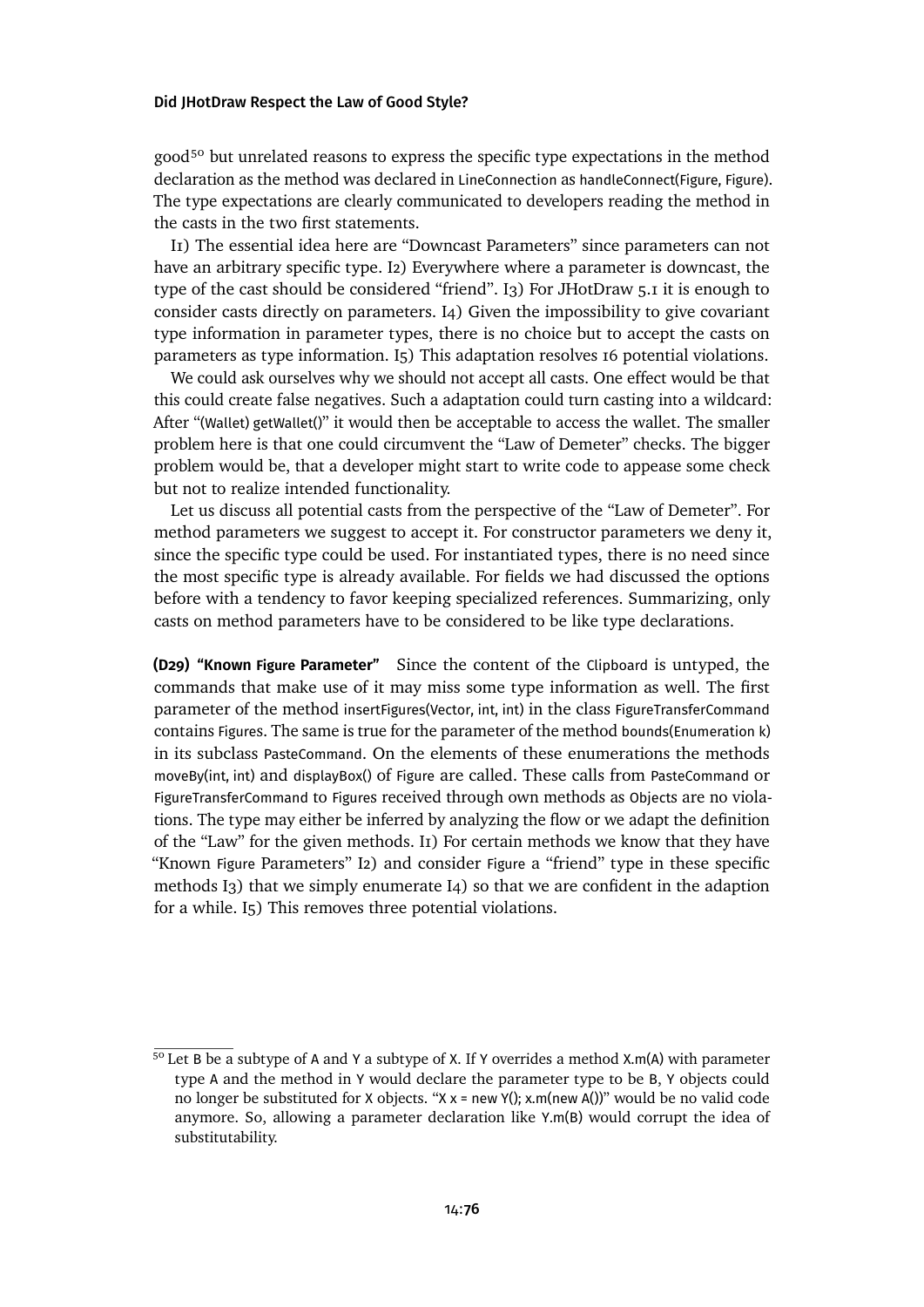```
Listing 16 Extract from the class FollowURLTool in JHotDraw 5.1 (21 of 56 lines)
```

```
1 class FollowURLTool extends AbstractTool {
 \mathcal{D}3 private Applet fApplet;
 4
 5 FollowURLTool(DrawingView view, Applet applet) {
 6 super(view);
 7 fApplet = applet;
 8 }
 9
10 public void mouseMove(MouseEvent e, int x, int y) {
11 String urlstring = null;
12 Figure figure = drawing(),findFigureInside(x,y);
13 if (figure != null)
14 urlstring = (String) figure.getAttribute("URL");
15 if (urlstring != null)
16 fApplet.showStatus(urlstring);
17 else
18 fApplet.showStatus("");
19 }
20
21 }
```
The discussion in  $(D24)$  had led to the suggestion to accept accesses to Drawing where an access to DrawingView is acceptable, so that the call to findFigureInside(int, int) is considered a false positive. The given case leads to the question, whether we should decide similarly for the access to Figure. Allowing accesses to Figures where accesses to Drawing are allowed, would be a very general adaptation. Compared to that, the given case (a concrete tool in a sample application) is of low relevance and we suggestin [\(D30\)](#page-76-0) to just postpone the decision temporarily and to consider the potential violation to be a false positive "for now".

### **A.14 Observations in FollowURLTool**

The method mouseMove(MouseEvent, int, int) in the class FollowURLTool presented in [ta](#page-76-1)[ble 16](#page-76-1) shows in the status line of an applet the URL of the figure under the mouse cursor. Since ( $D_{15}$ ) the call to find FigureInside(int, int) on the result of drawing() is considered a false positive. The subsequent call to getAttribute(String) on the result of this call is still a potential violation and will be discussed in [\(D30\).](#page-76-0)

<span id="page-76-0"></span>**(D30) Postpone Two Marginal Presumably False Positives** JHotDraw 5.1 comes with a few sample applications that illustrate the intended usage of the framework. The application JavaDrawViewer uses a FollowURLTool that has a method mouseMove(MouseEvent, int, int), presented in [table 16.](#page-76-1) This method calls the method Figure.getAttribute(String). Following our discussion in [\(D15\)](#page-56-0) DrawingView is a "friend" of the whole class. Following our discussion in [\(D24\)](#page-68-0) Drawing is a "friend" as well. We have to discuss, whether we extend this scheme so the Figure is a "friend" as soon as Drawing is.

We discuss calls from FollowURLTool to a Figure received from a Drawing. [A1\)](#page-8-0) The method mouseMove(MouseEvent, int, int) is coupled by the one call to getAttribute(String)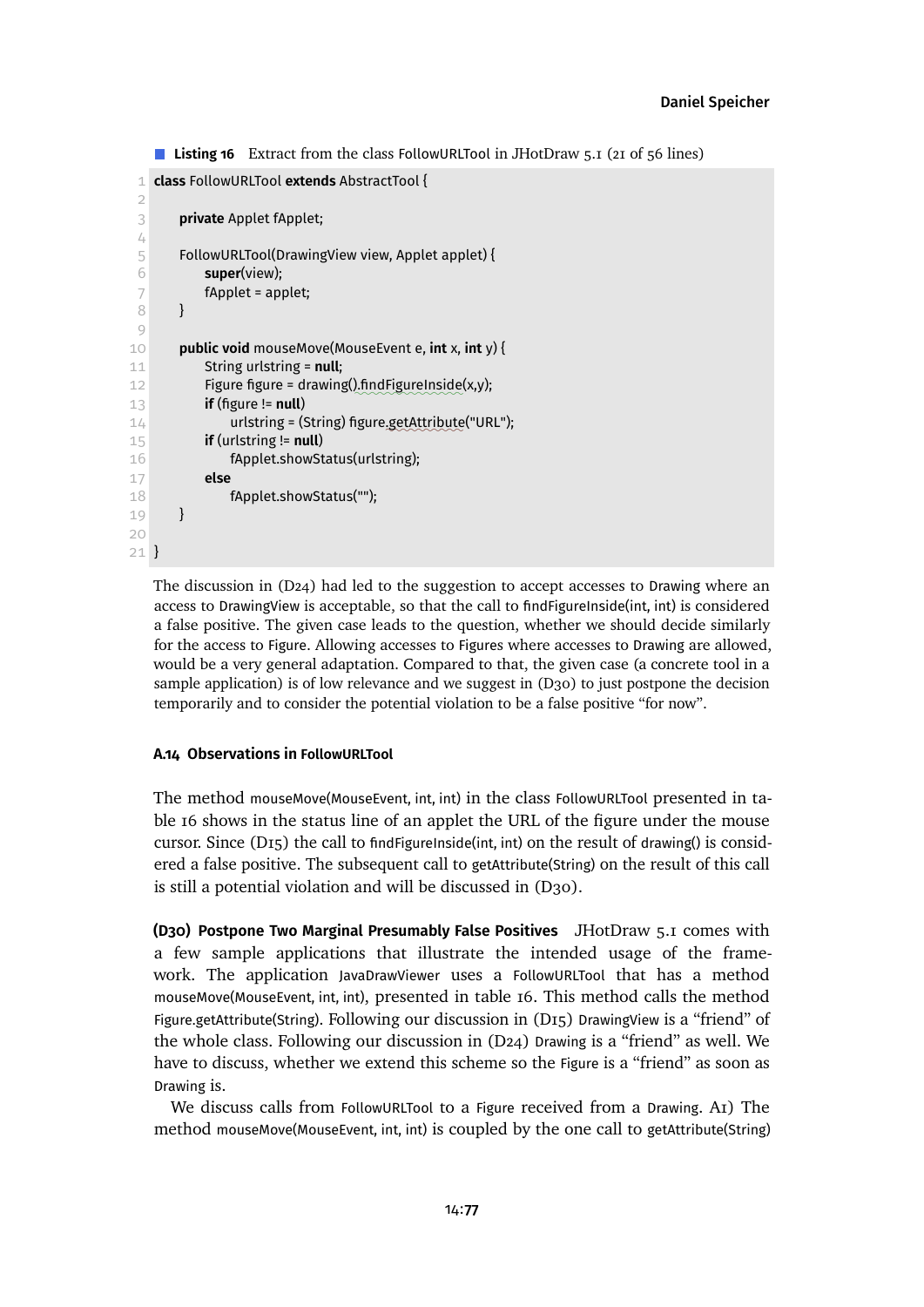to the stable interface Figure, implements the clearly understandable functionality of showing the URL of the figure at point  $(x, y)$ . Since it is no secret that the Drawing contains Figures, there is no serious breach of encapsulation and the call can not be seen as a problem. [A2\)](#page-9-0) Since the Figure needs to be identified before calling the method lifting is not possible<sup>[51](#page-77-0)</sup> Pushing the call to findFigureInside(int, int) into Drawing to create a method like getFigureAttributeAt(int, int, String) would be possible. This would create one additional method, that would not be used by other classes. It would remove the two violations in this class and decouple it from Figure. Such a method fits not well to Drawing. Compared to the other methods it is too specific. It would also be technically possible to extract the last six lines of the method into a new method showAttribute(Figure, String). But the only reason for such a method would be to appease the "Law of Demeter".<sup>[52](#page-77-1)</sup> So, neither pushing nor extracting are appropriate improvements. [A3\)](#page-9-1) Since the potential violation is not harmful and the possible refactorings are no improvement, the potential violation is a false positive. Unfortunately we do not see any substantial design idea behind this decision. The impact of an adaptation like "methods who are friends with Drawing are friends with Figure" would be unreasonably high compared to these two singular cases in a marginal class. Adaptations like "Figure is everybody's friend" would be even stronger and even "Figure is every tools friend" would be not justified since 10 out of 16 tools do not call a single method of Figure.

[I1\)](#page-9-2) We refrain from naming a design idea here since the case appears to be too singular and of low relevance. [I2\)](#page-9-3) To unburden the developer to revisit this unclear case regularly, we suggest to consider Figure to be a "friend" here. [I3\)](#page-9-4) This adaptation just extends to FollowURLTool.mouseMove(MouseEvent, int, int) and FollowURLTool.mouseDown(MouseEvent, int, int). [I4\)](#page-9-5) We see no reason to generalize this adaptation, but for the given methods we are very confident, that ignoring this potential violation for a while is a good solution. [I5\)](#page-9-6) This reduces the number of potential violations by two. The next discussion will address the last remaining potential violation.

This discussion might give an impression of how unproductive working with smell detection could feel. The case has clearly low relevance but seems to be unclear, so that the developer might need to reevaluate it again and again with no benefit. One might get tempted to apply the extraction refactoring just to appease the "Law of Demeter", but this is not a sufficient reason and turns the motivation for smell detection up-side-down. There should be no need to change the code if it does not provide any improvement.

<span id="page-77-0"></span> $51$  Lieberherr and Holland [\[21\]](#page-29-0) named this problem as reason for the pushing refactoring.

<span id="page-77-1"></span><sup>52</sup> When Lieberherr, Holland, and Riel introduced the "Law of Demeter" [\[22\]](#page-29-1), they suggested exactly this refactoring to turn any program that does not conform to the "Law" into a conforming version. They claim that this refactoring is always possible and thus any program can be transformed into an equivalent form that respects the "Law". Whether or not a program follows the "Law" would thus only be a matter of style. Unfortunately, this refactoring only somewhat improves ease of understanding, but neither encapsulation nor coupling.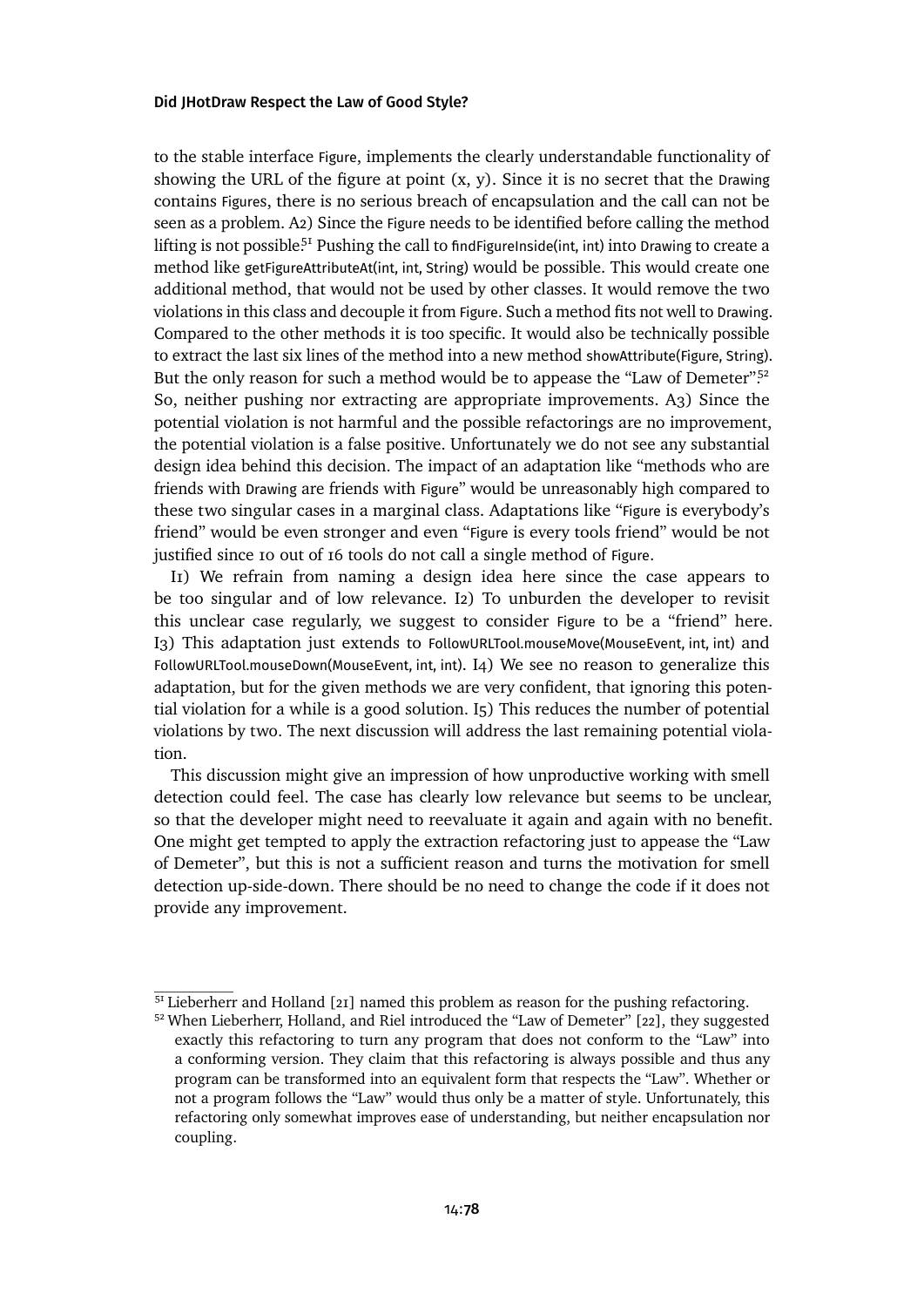```
Listing 17 Extract from the class ConnectionHandle in JHotDraw 5.1 (23 of 156 lines)
 1 public class ConnectionHandle extends LocatorHandle {
 \mathcal{D}3 private ConnectionFigure fConnection;
 4 private Figure fTarget = null;
 5
 6 public void invokeStep (int x, int y, int anchorX, int anchorY, DrawingView view) {
 7 Point p = new Point(x,y);8 Figure f = findConnectableFigure(x, y, view.drawing());
 9 // track the figure containing the mouse
10 // [ Update fTarget ]
11
12 Connector target = findConnectionTarget(p.x, p.y, view.drawing());
13 if (target != null)
14 p = Geom.center(target.displayBox());
15 fConnection.endPoint(p.x, p.y);
16 }
17
18 protected Connector findConnectionTarget(int x, int y, Drawing drawing) {
19 // [ Find a connector for a figure at location (x, y).]
20 }
21
22 private Figure findConnectableFigure(int x, int y, Drawing drawing) {
23 // [ Find figure at location (x, y).]
24 \quad \frac{3}{2}25
26 }
```
The call to Geom.center(Rectangle) is already because of [\(D4\)](#page-38-0) a false positive. The method invokeStep(int, int, int, int, DrawingView) first finds a Figure at a given position and then a Connector at the same position. The former is a "friend" type because of the field fConnection, the latter not. Since there is no other comparable potential violation left and there is no obvious refactoring opportunity, we suggest in [\(D31\)](#page-78-0) not to draw any general conclusions from this singular case but to consider it as false positive "just for now".

# **A.15 Observations in ConnectionHandle.invokeStep(int, int, int, int, DrawingView)**

The method invokeStep(int, int, int, int, DrawingView) in the class ConnectionHandle presented in [table 17](#page-78-1) tracks the figure under the mouse cursor and updates the end point of the connection to be created. For the calculation of the end point the method calls displayBox() on target which is of type Connector. This potential violation will be discussed in  $(D31)$ .

<span id="page-78-0"></span>**(D31) Postpone a Singular Possibly True Violation** The second last line in the method invokeStep(int, int, int, int, DrawingView) in the class ConnectionHandle as presented in [ta](#page-78-1)[ble 17](#page-78-1) calls the method displayBox() of the class Connector. We discuss a call from ConnectionHandle to a Connector received from own methods accessing a Drawing. [A1\)](#page-8-0) This is again coupling to a rather stable interface with low intensity. The method challenges the developer to understand, why first a figure at the point  $(x, y)$  is searched but then a connector is used to specify the end point of the connection. It looks like a breach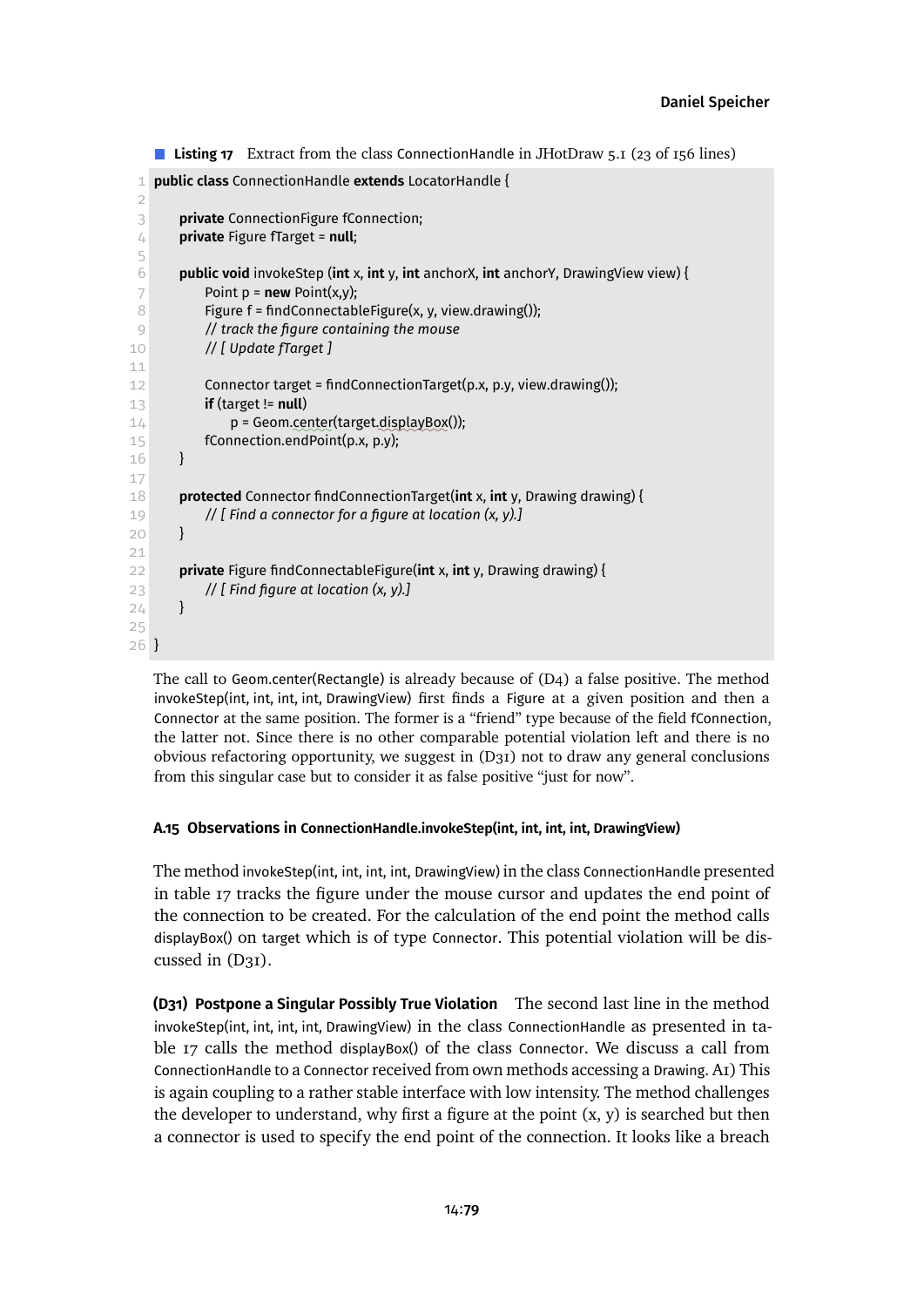of encapsulation, when the figures share the information that they use connectors as strategy to manage the process of connecting. So, it would be nice, if understandability and encapsulation could be improved here. [A2\)](#page-9-0) Similar to [\(D30\)](#page-76-0) lifting is not possible, because the connector is not uniquely defined. One would need to push at least the identification of the connector as well. Drawing is not a good target for this responsibility, since it is too specific and not consistent with the rest of the methods. Extracting some of the latter statements of the method into a new method with a parameter of type Connector is again possible but as well again too artificial. So, similar to the previous paragraph, neither pushing nor extracting are appropriate improvements. [A3\)](#page-9-1) The given potential violation asks for improvement, but we are not able to suggest one and we are just looking at one single isolated case. That makes postponing the decision an appropriate choice. In There seems to be no apparent design idea justifying the potential violation, so we just refer to this single isolated case of limited relevance. [I2\)](#page-9-3) We suggest to consider Connector to be a "friend" here for a while. [I3\)](#page-9-4) This adaptation just extends to ConnectionHandle.invokeStep(int, int, int, int, DrawingView). [I4\)](#page-9-5) We see here again no reason to generalize this adaptation. Hence ignoring the potential violation for a while might give time to understand the code deeper and to decide about the case later. [I5\)](#page-9-6) This was the last remaining potential violation.